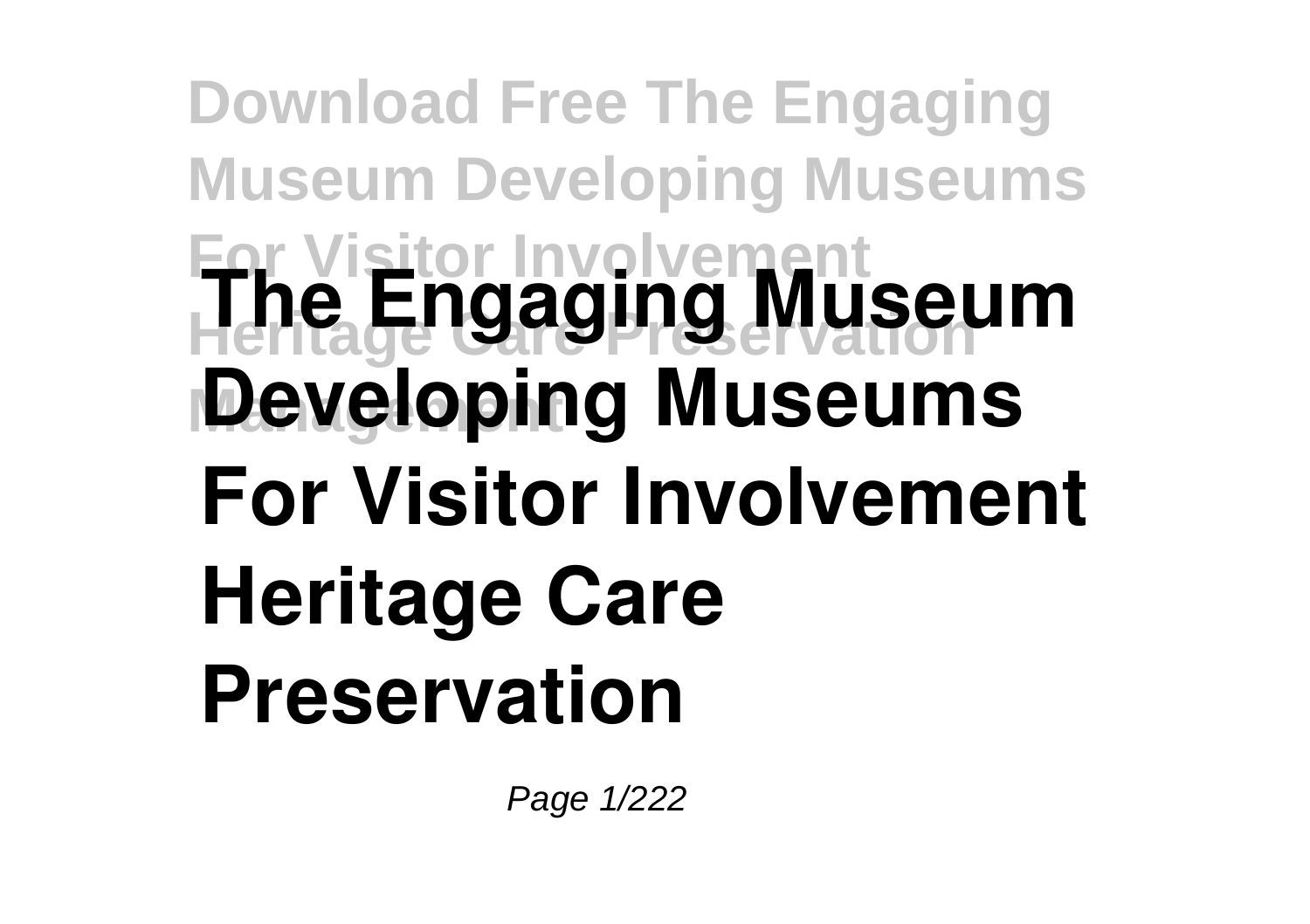## **Download Free The Engaging Museum Developing Museums Management**ement

*The Engaging MuseumDeveloping* **Museums for Visitor** 

## *InvolvementRoutledge*

*In the second edition of their 2000*

*book, John H. Falk and Lynn D.*

Page 2/222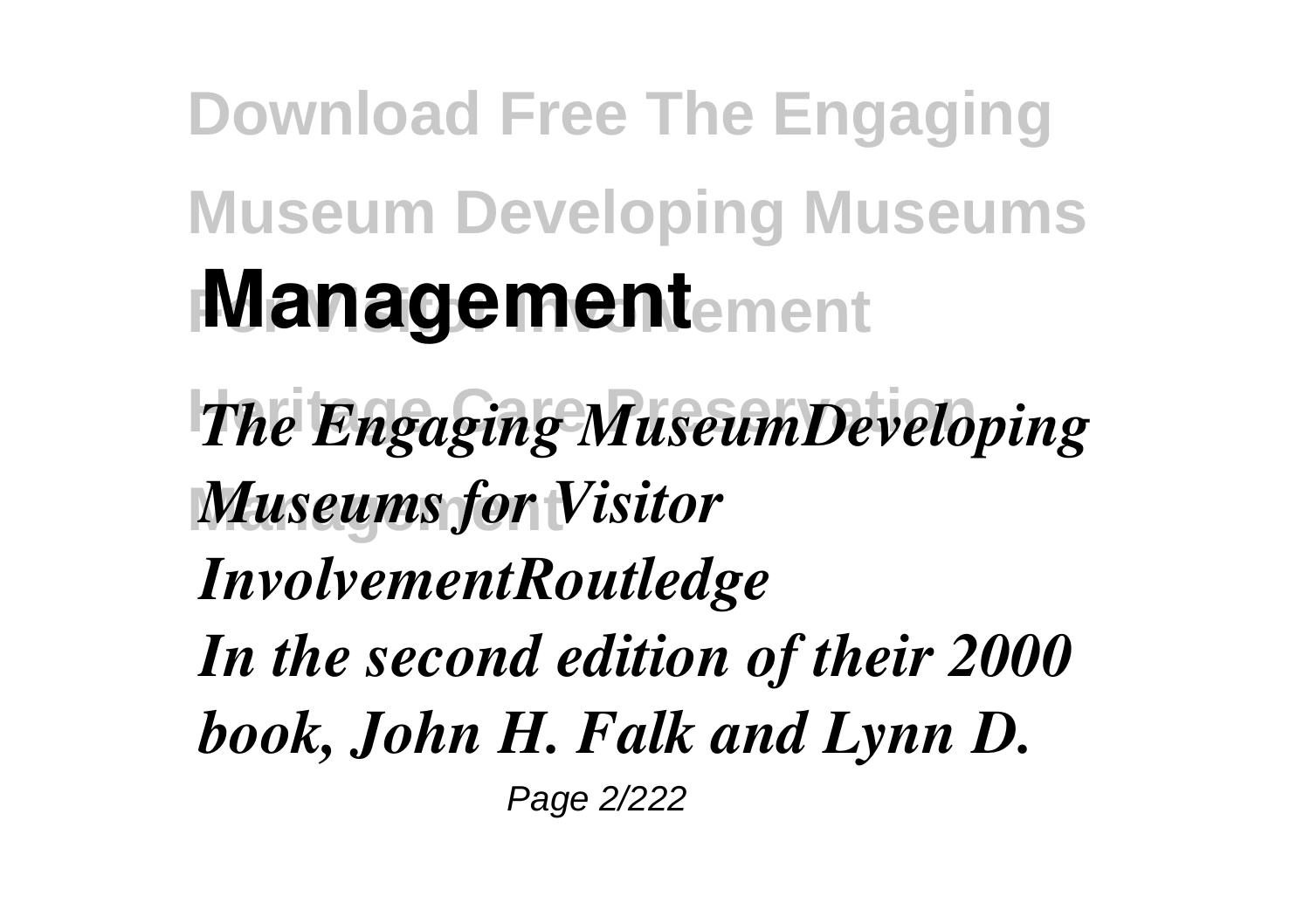**Download Free The Engaging Museum Developing Museums For Visitor Involvement** *Dierking offer an updated version Litting* by the *Contextual Model of* **Management** *Learning, as well as present the latest advances in museum research, theory, and practice in order to provide readers an inside view of how and why people learn* Page 3/222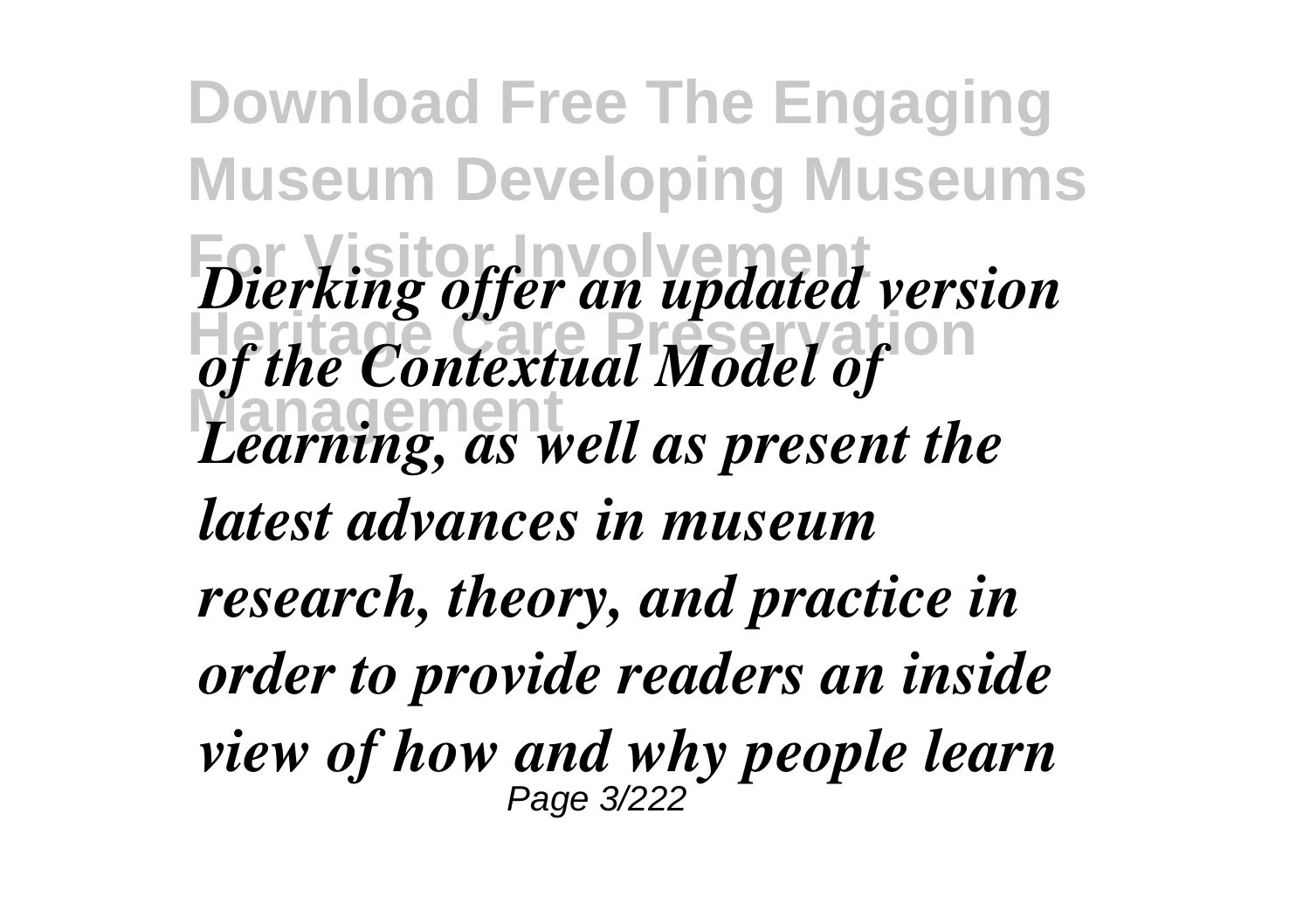**Download Free The Engaging Museum Developing Museums** from their museum experiences. *How can museums capture* **Management** *visitors' attention? And how can their attention be sustained? In this important volume, leading visitor researcher and educational psychologist Stephen Bitgood* Page 4/222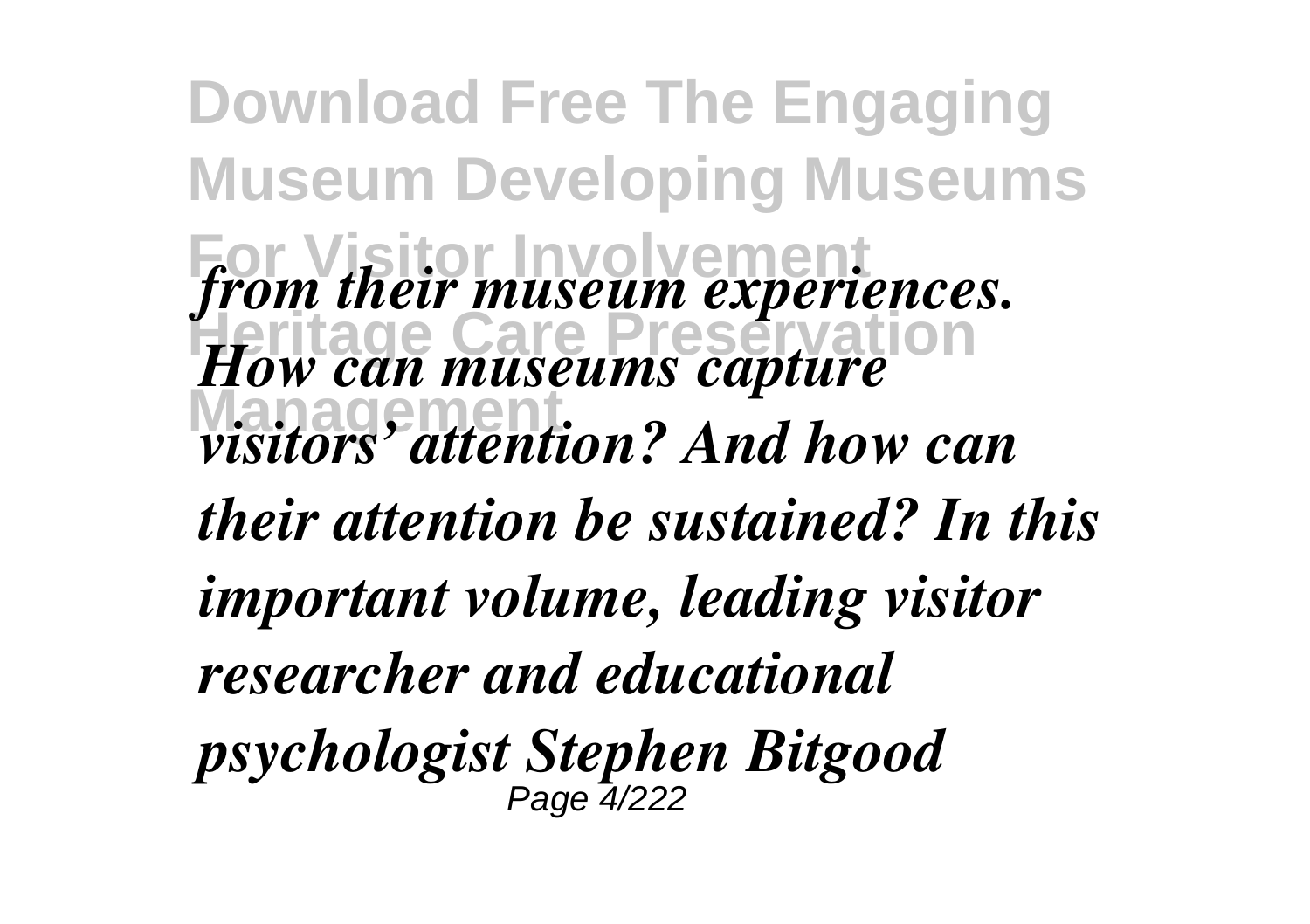**Download Free The Engaging Museum Developing Museums For** *proposes a model—the attention-***Heritage Care Preservation** *value model—that will help museum Managements Management practitioners create more effective museum environments. A major advance beyond earlier efforts, the attention-value model shows how both personal and exhibit design* Page 5/222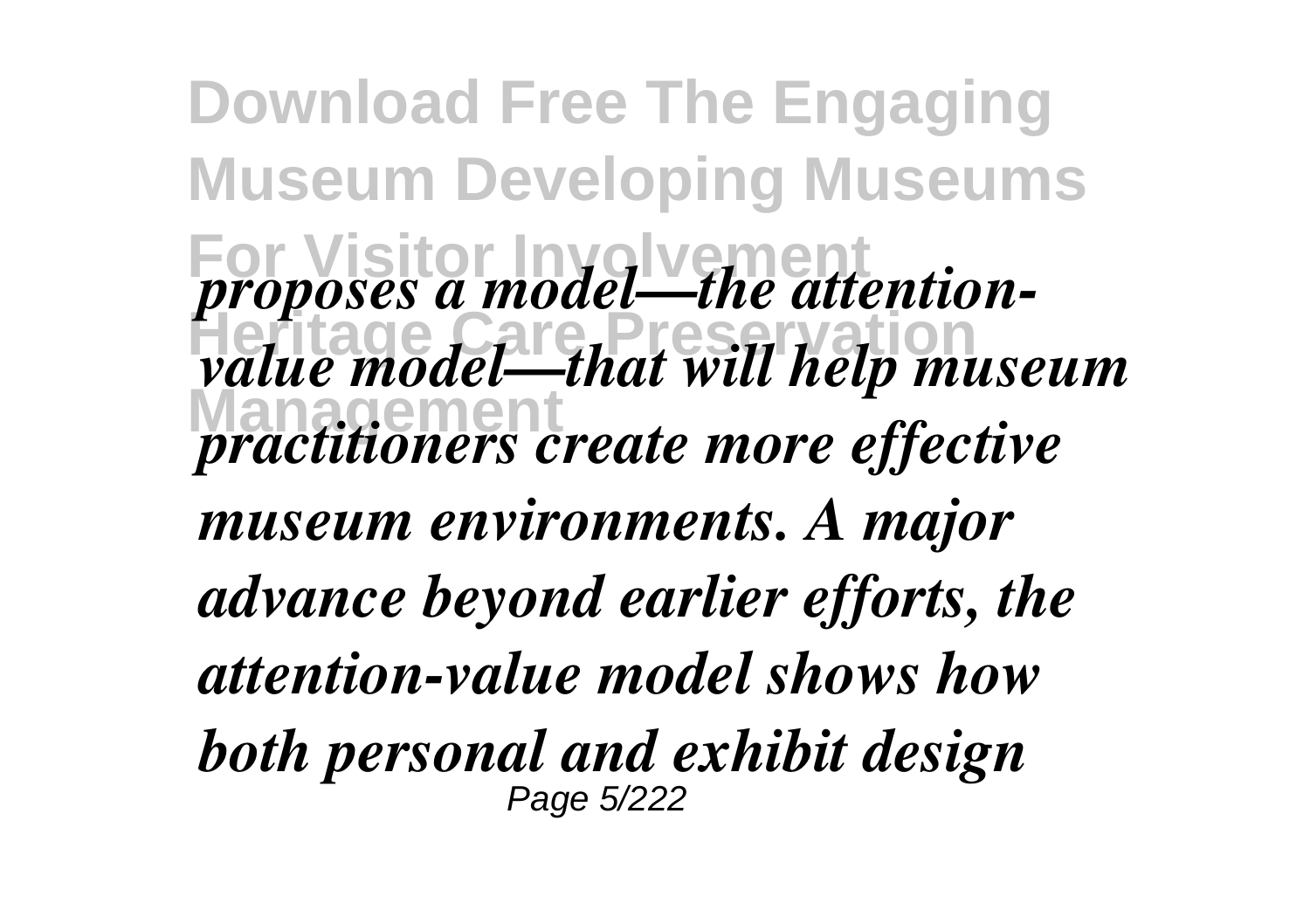**Download Free The Engaging Museum Developing Museums** *variables influence the capture,* **Heritage Care Preservation** *focus, and engagement of attention.* **Management** *Bitgood also offers extensive background in the visitor attention literature, details of his extensive testing of the attention-value tool, and guidelines for its application.* Page 6/222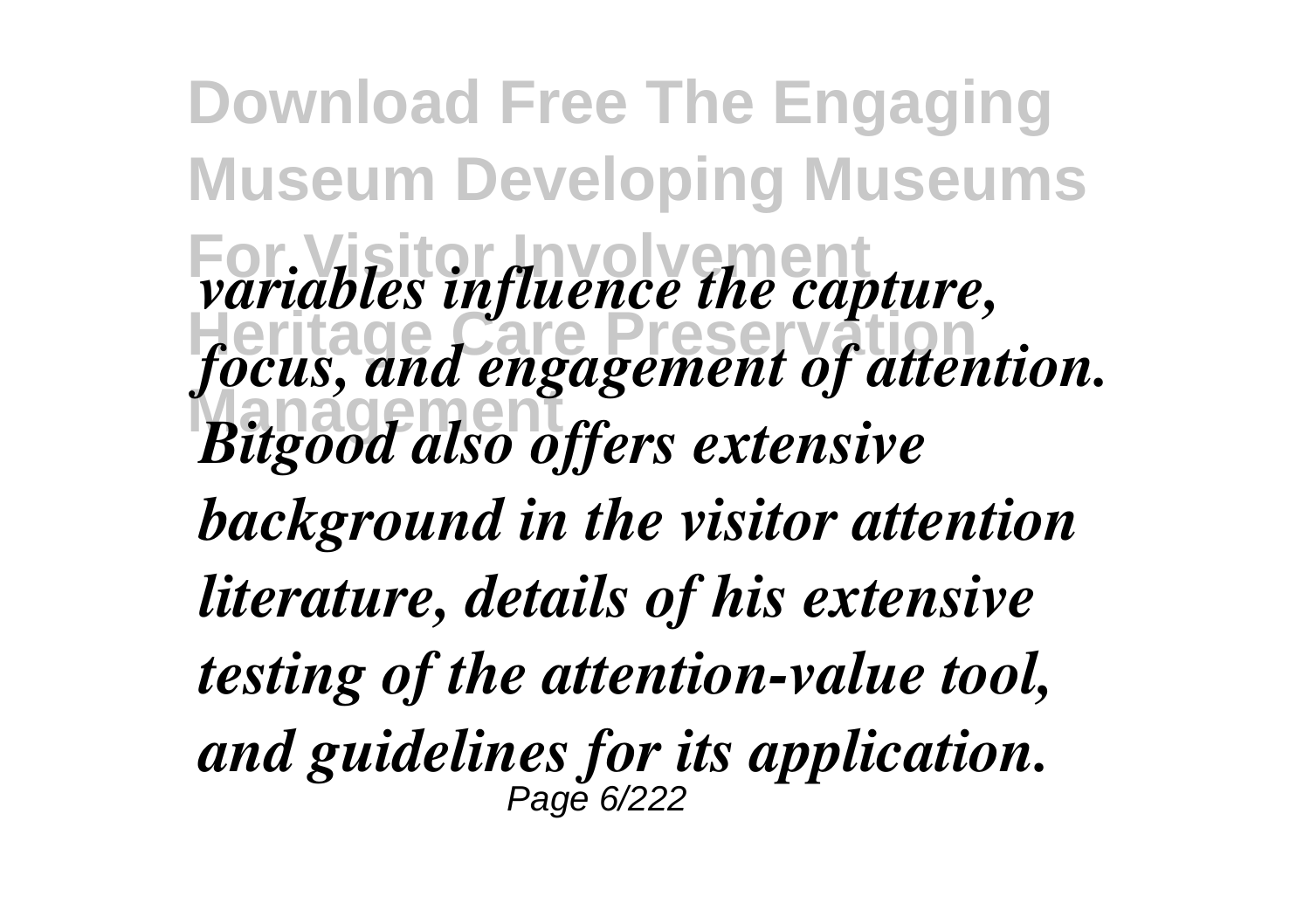**Download Free The Engaging Museum Developing Museums For Visitor Involvement** *Balancing theory, research, and* **Heritage Care Preservation** *practical application, Attention and* **Management** *Value is a must-read for exhibition developers at all levels—from students to seasoned practitioners. This very practical book guides museums on how to create the* Page 7/222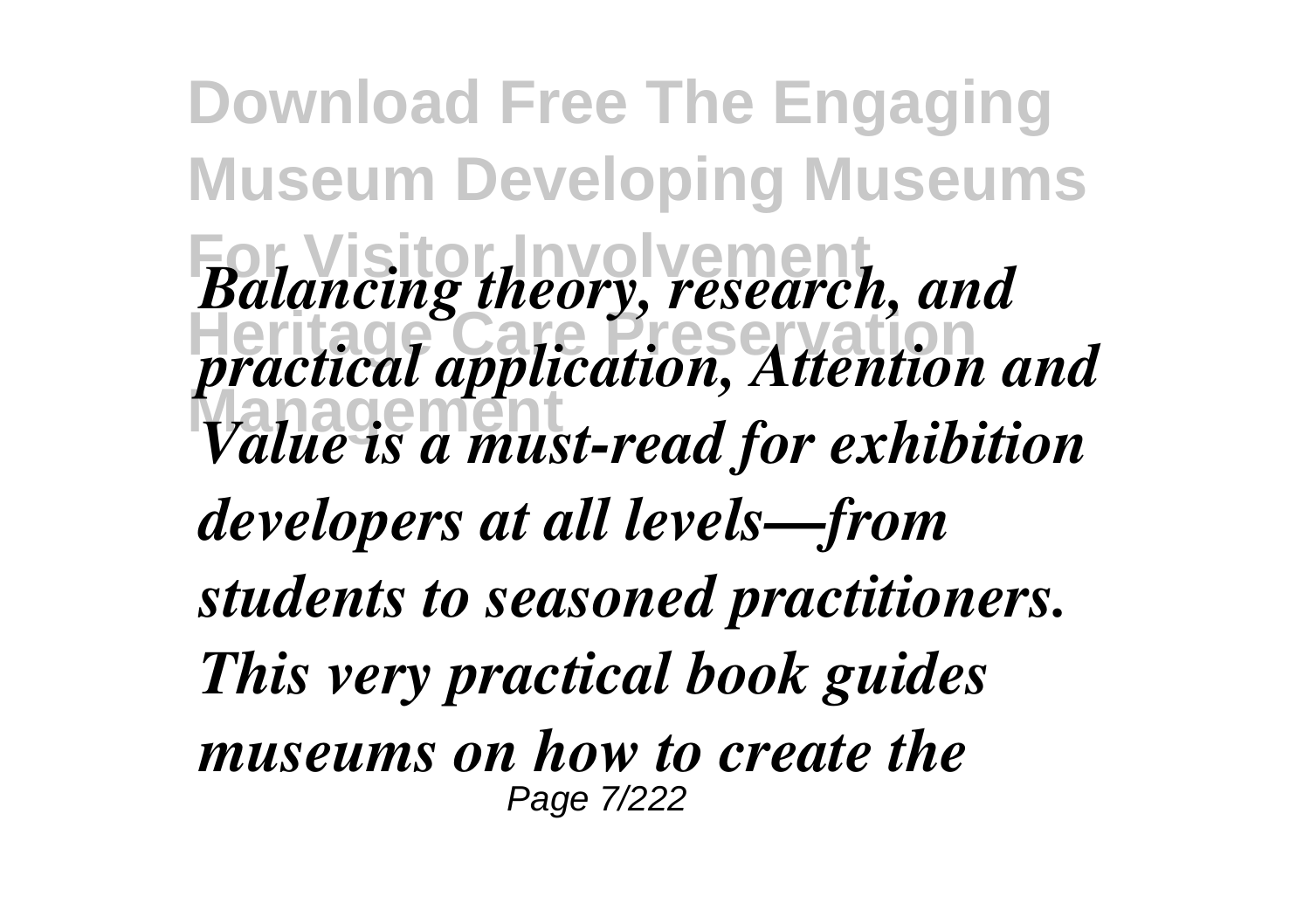**Download Free The Engaging Museum Developing Museums** *highest quality experience possible Heritage Care Presservation for their visitors. Creating an* **Management** *environment that supports visitor engagement with collections means examining every stage of the visit, from the initial impetus to go to a particular institution, to front-of-*Page 8/222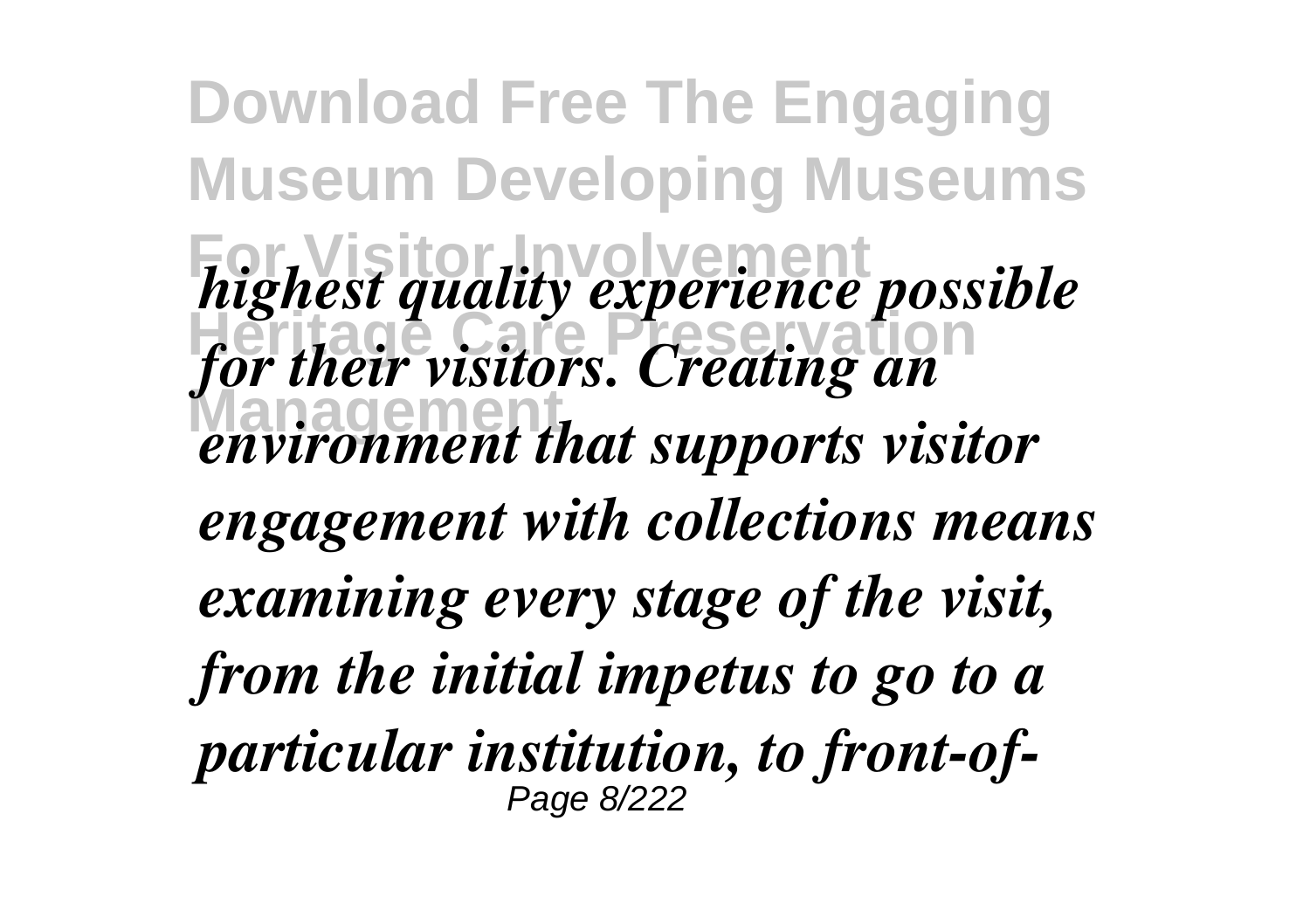**Download Free The Engaging Museum Developing Museums For Visitor Involvement** *house management, interpretive* **Heritage Care Preservation** *approach and qualitative analysis* **Management** *afterwards. This holistic approach will be immensely helpful to museums in meeting the needs and expectations of visitors and building their audience. This book* Page 9/222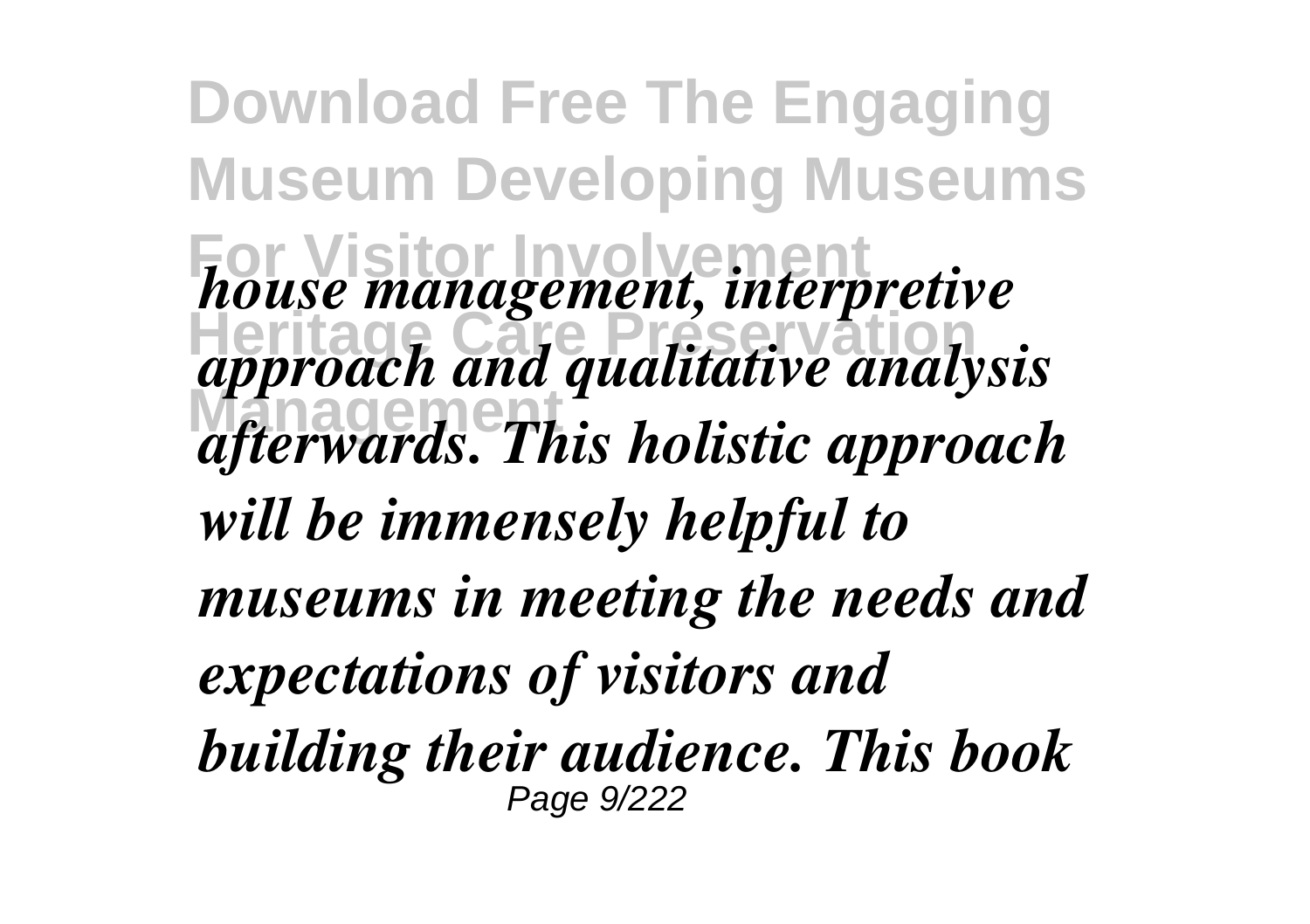**Download Free The Engaging Museum Developing Museums For Visitor Involvement** *features: includes chapter* **Heritage Care Preservation** *introductions and discussion* **Management** *sections supporting case studies to show how ideas are put into practice a lavish selection of tables, figures and plates to support and illustrate the discussion boxes* Page 10/222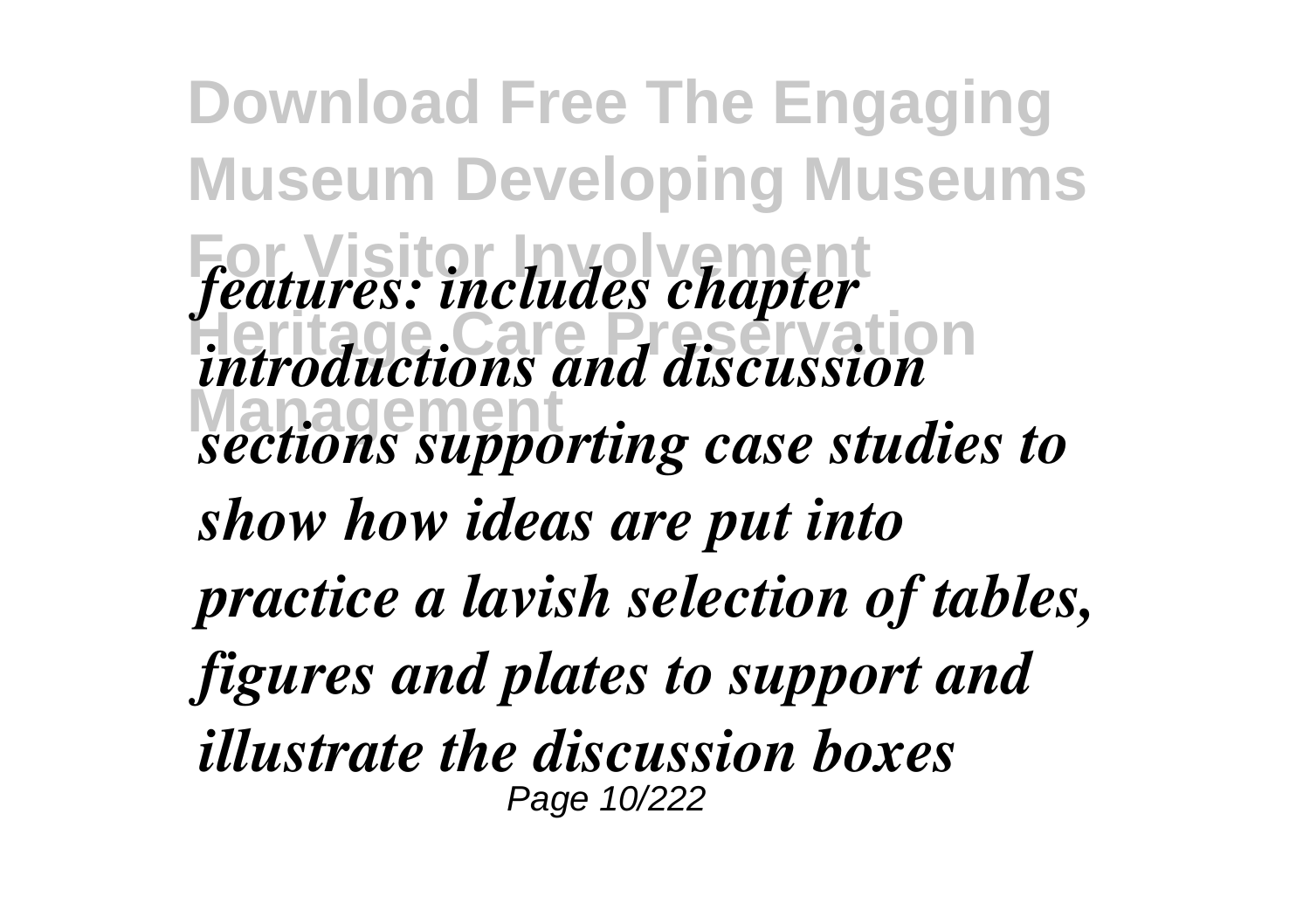**Download Free The Engaging Museum Developing Museums For Visitor Involvement** *showing ideas, models and Herming care between the planning suggestions to guide* **Management** *development an up-to-date bibliography of landmark research. The Engaging Museum offers a set of principles that can be adapted to any museum in any location and* Page 11/222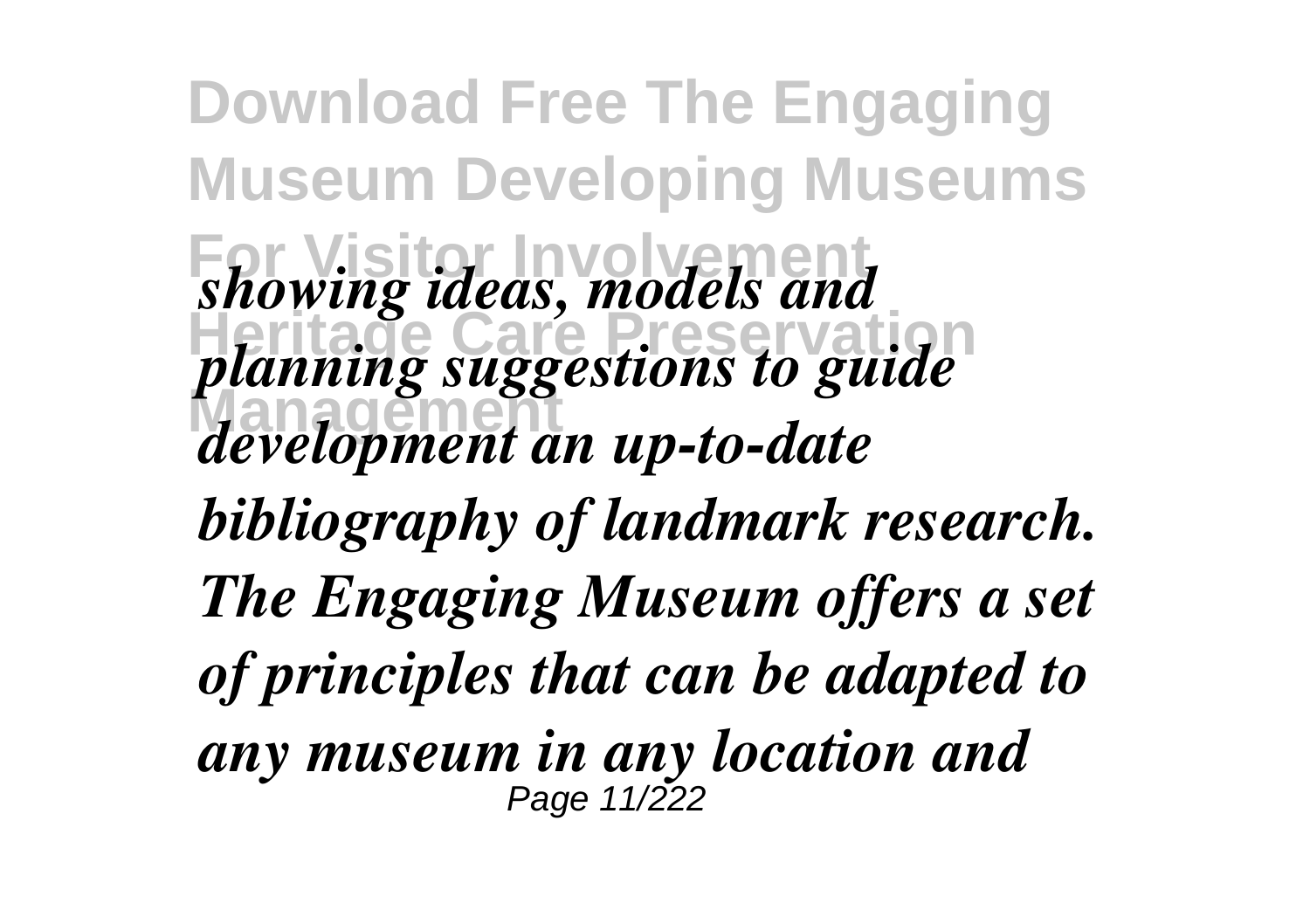**Download Free The Engaging Museum Developing Museums For Visitor Involvement** *will be a valuable resource for Here is a linear Presence for the institutions of every shape and size,* **Management** *as well as a vital addition to the reading lists of museum studies students.*

*Transmedia, Participation, Ethics Museum Gallery Interpretation and* Page 12/222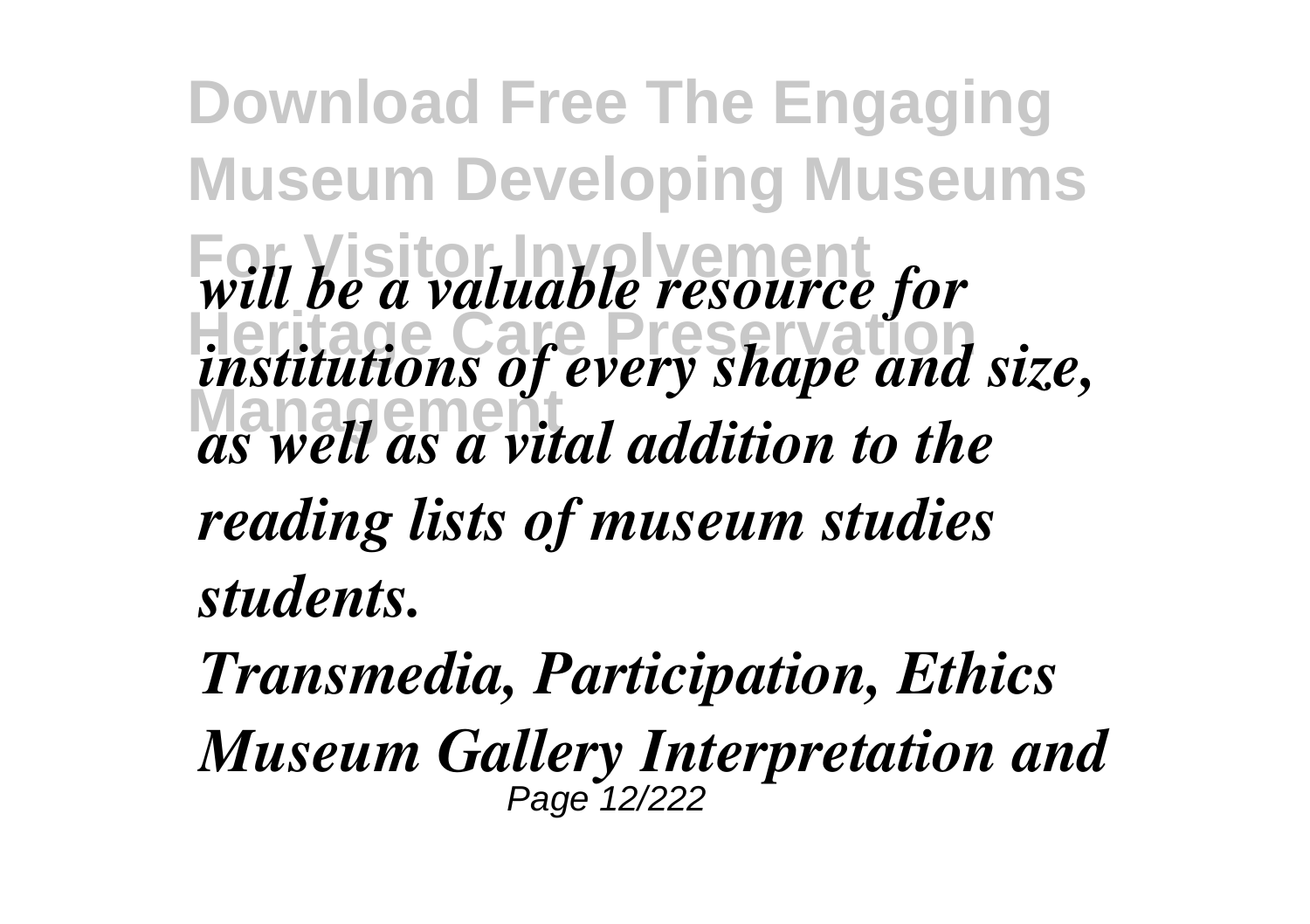**Download Free The Engaging Museum Developing Museums** *Material Culture* vement **Heritage Care Preservation** *Engaging Communities Through* **Management** *Civic Engagement in Art Museum Education Attention and Value Museums and the Challenge of Change* Page 13/222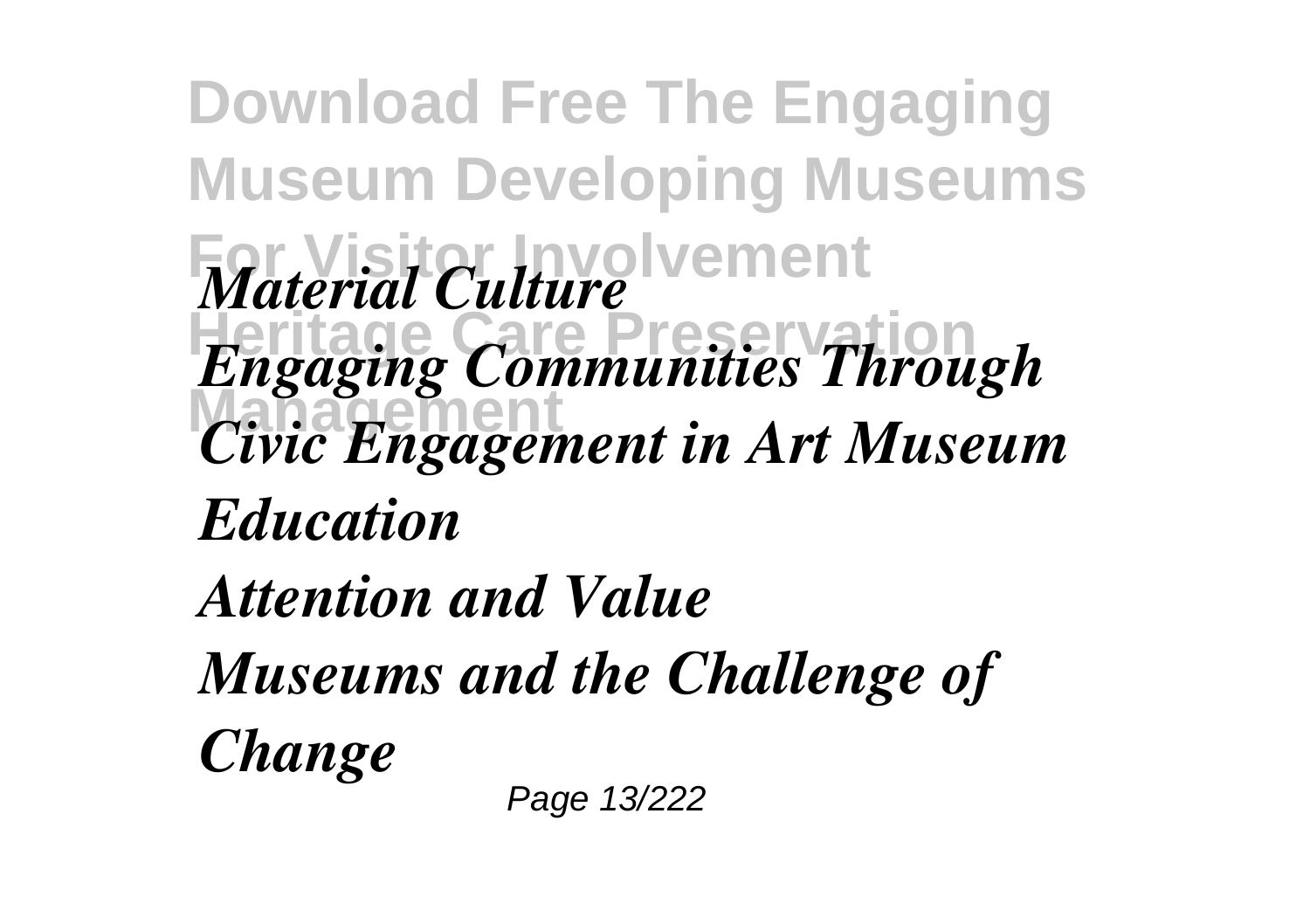**Download Free The Engaging Museum Developing Museums For Visitor Involvement** *Redisplaying Museum Collections* **Heritage Care Preservation** *Keys to Understanding Museum* **Management** *Visitors*

## *In his book, Graham Black argues that museums must transform themselves if they are to* Page 14/222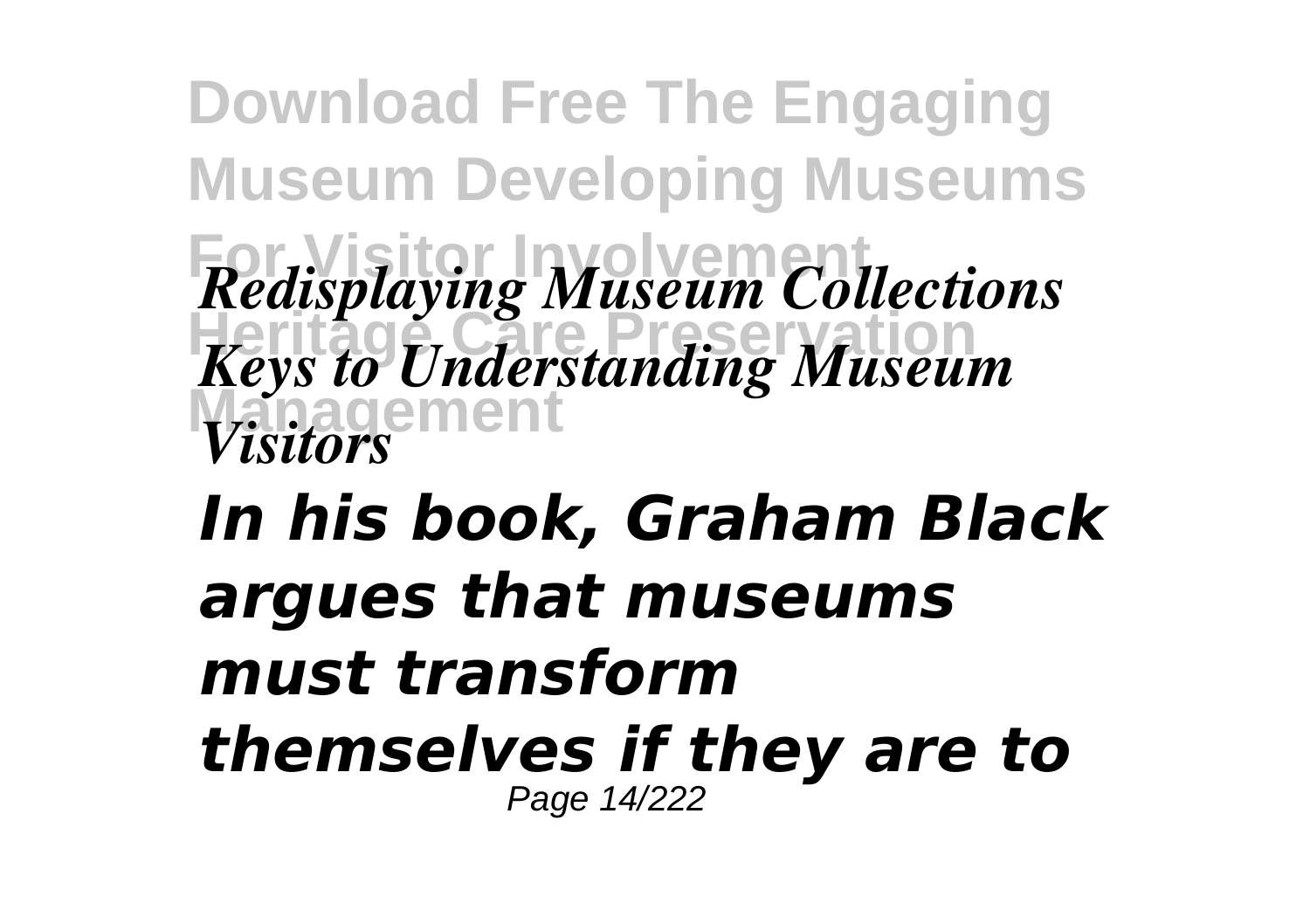**Download Free The Engaging Museum Developing Museums For Visitor Involvement** *remain relevant to 21st* **Heritage Care Preservation** *century audiences – and* **Management** *this root and branch change would be necessary whether or not museums faced a funding crisis. It is the result of* Page 15/222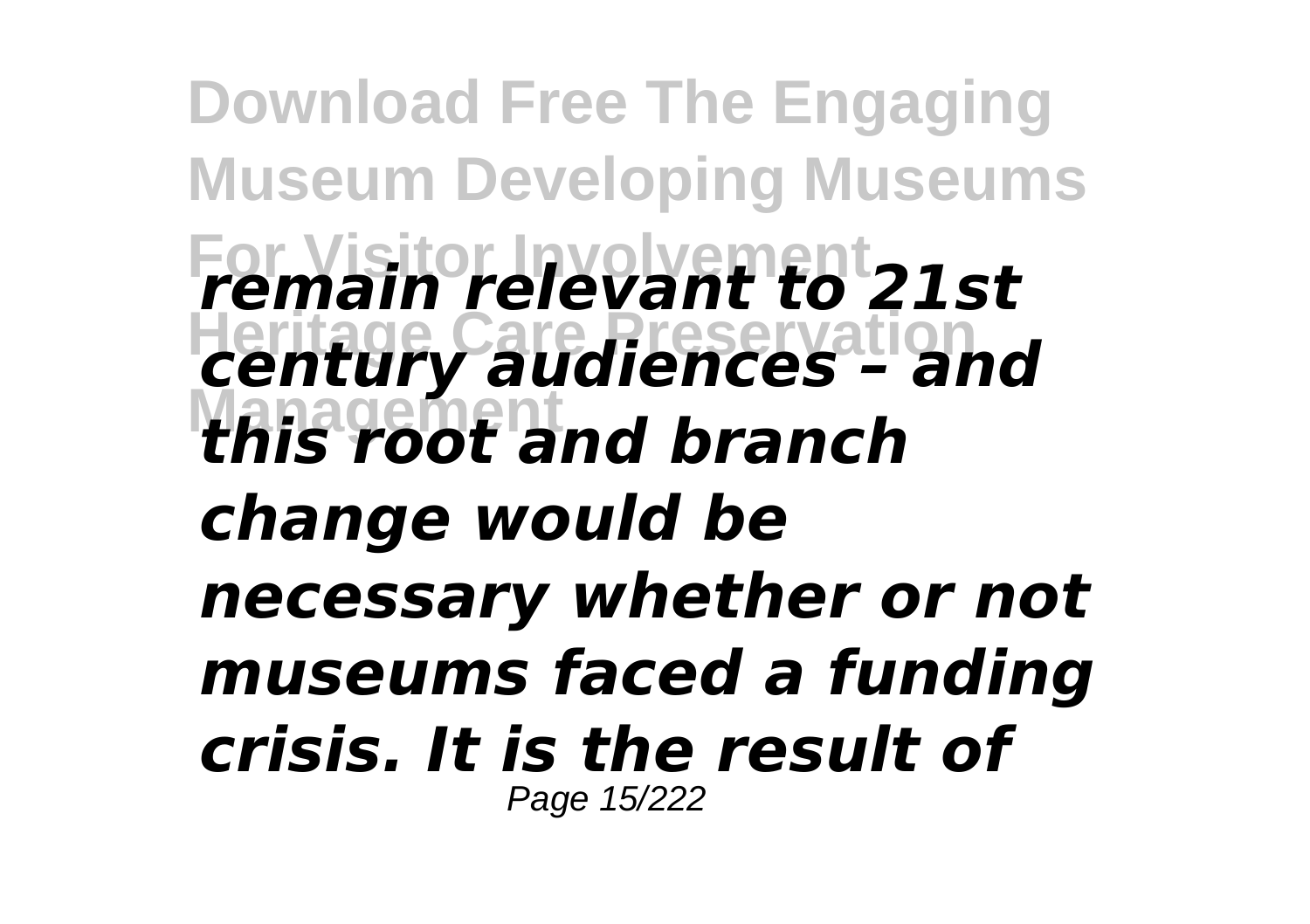**Download Free The Engaging Museum Developing Museums For Visitor Involvement** *the impact of new* **Heritage Care Preservation** *technologies and the* **Management** *rapid societal developments that we are all a part of, and applies not just to museums but to all arts* Page 16/222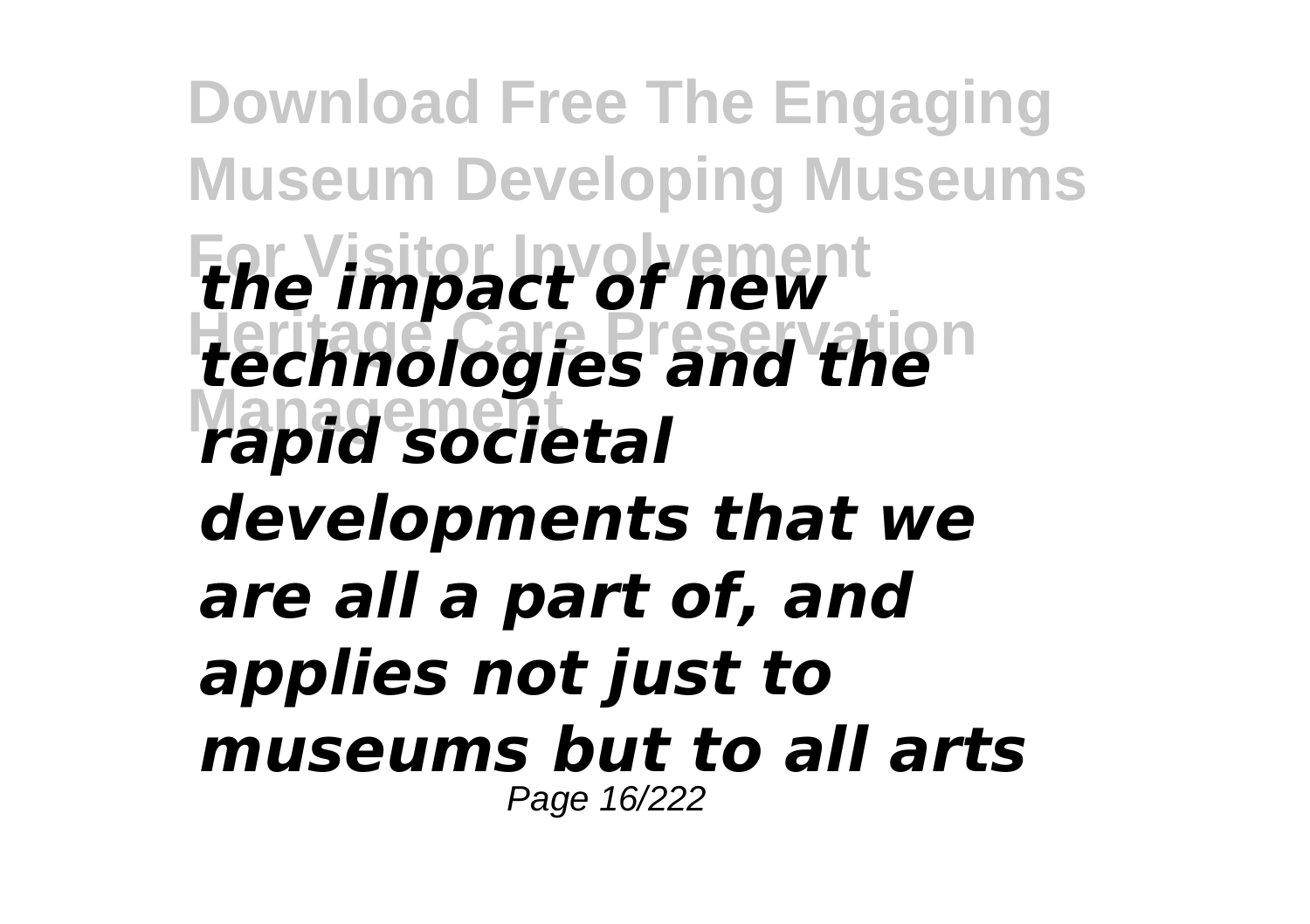**Download Free The Engaging Museum Developing Museums For Visitor Involvement** *bodies and to other* **Heritage Care Preservation** *agents of mass* **Management** *communication. Through comment, practical examples and truly inspirational case studies, this book allows* Page 17/222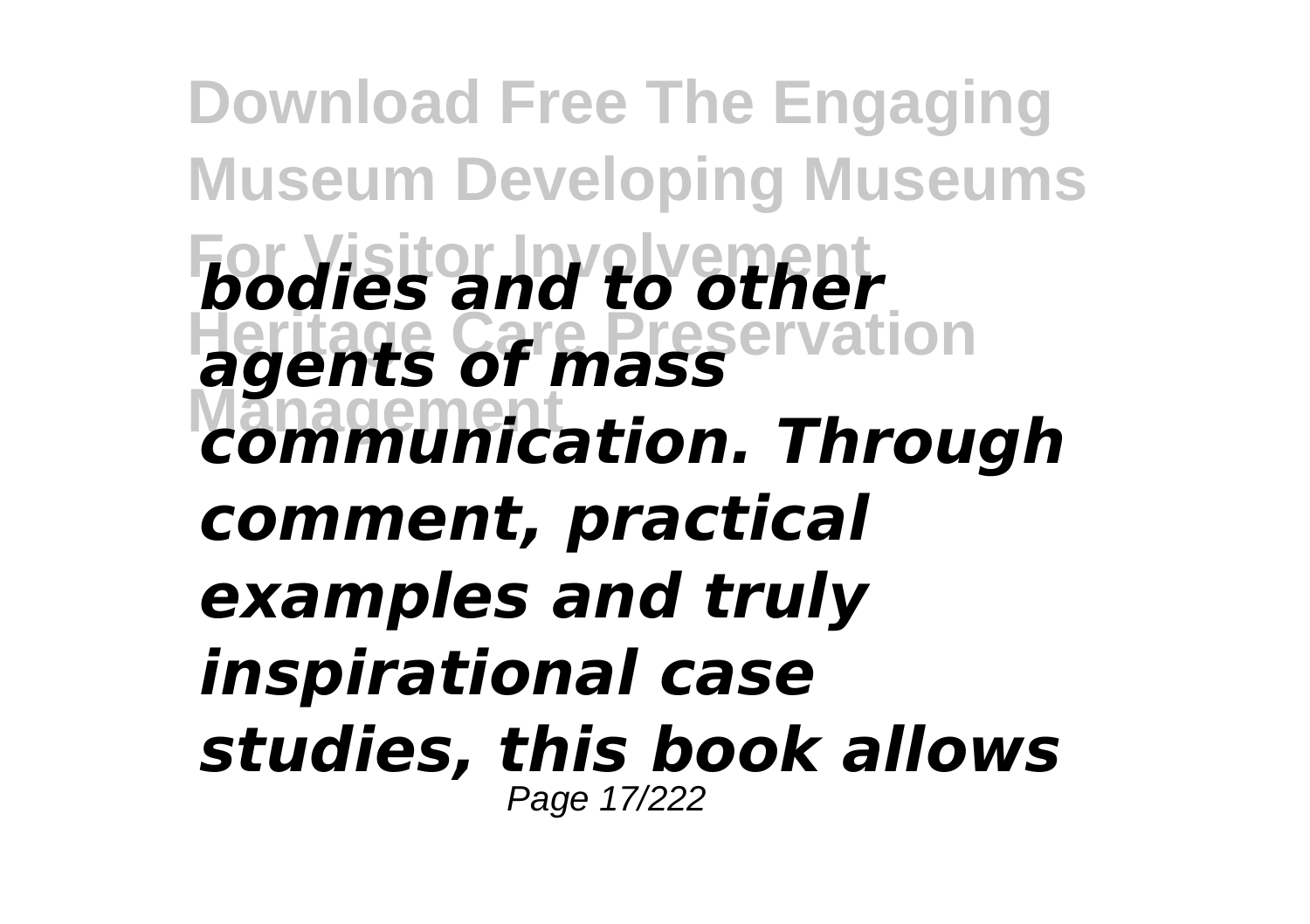**Download Free The Engaging Museum Developing Museums For Visitor Involvement** *the reader to build a* **Heritage Care Preservation** *picture of the* **Management** *transformed 21st century museum in practice. Such a museum is focused on developing its audiences as regular users. It is* Page 18/222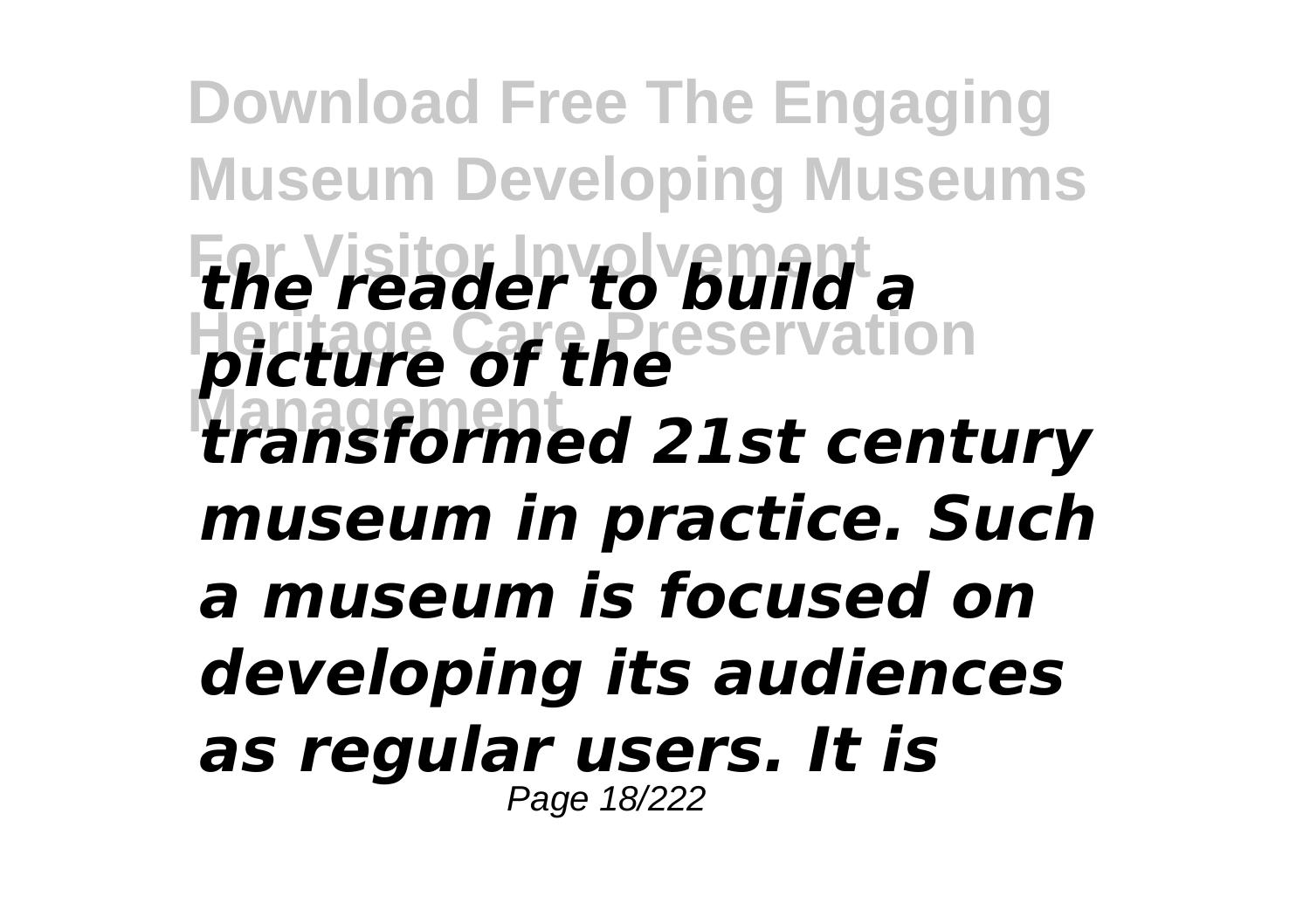**Download Free The Engaging Museum Developing Museums For Visitor Involvement** *committed to* **Heritage Care Preservation** *participation and* **Management** *collaboration. It brings together on-site, online and mobile provision and, through social media, builds meaningful* Page 19/222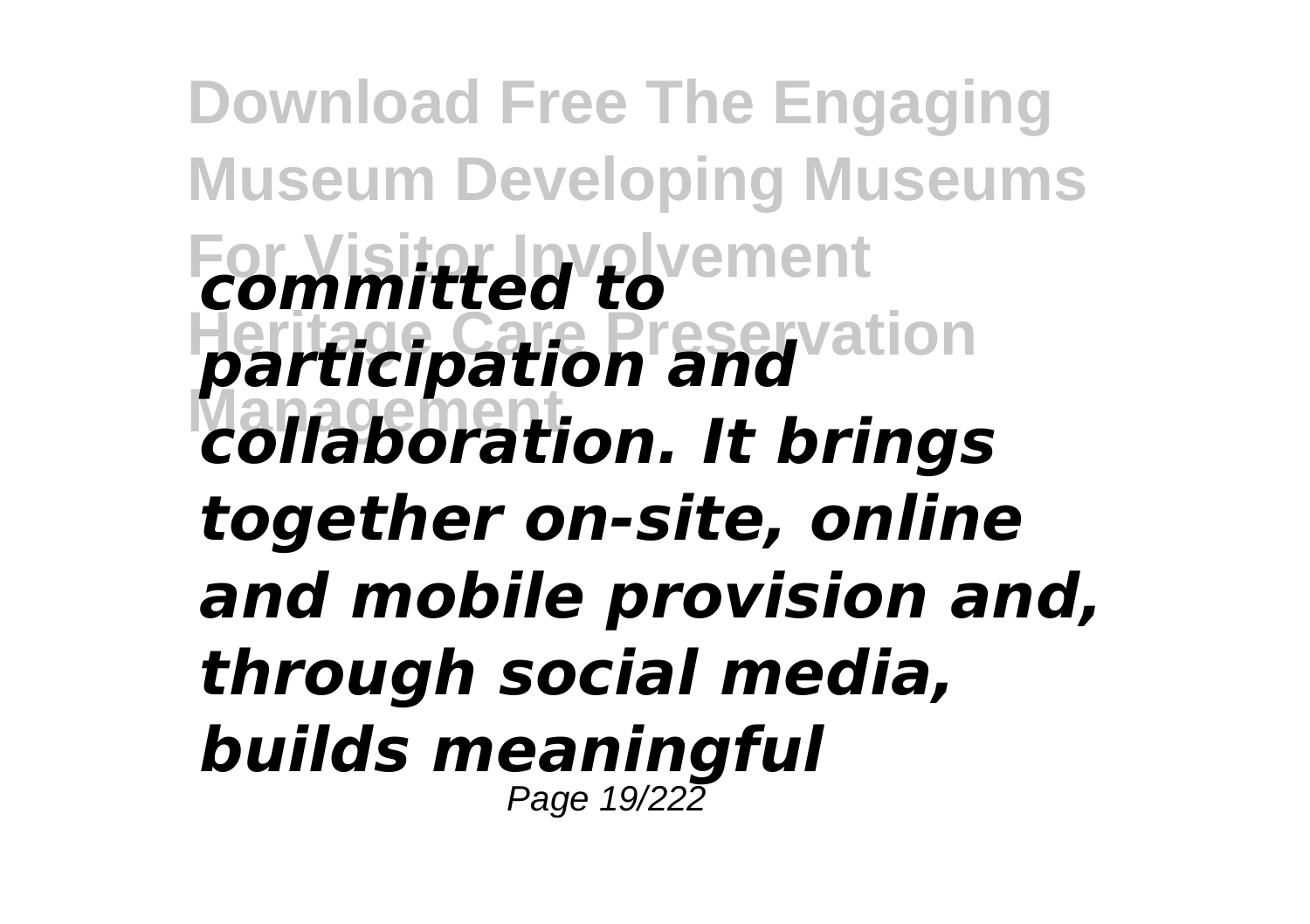**Download Free The Engaging Museum Developing Museums For Visitor Involvement** *relationships with its* **Heritage Care Preservation** *users. It is not restricted by its walls or opening hours, but reaches outwards in partnership with its communities and with other agencies,* Page 20/222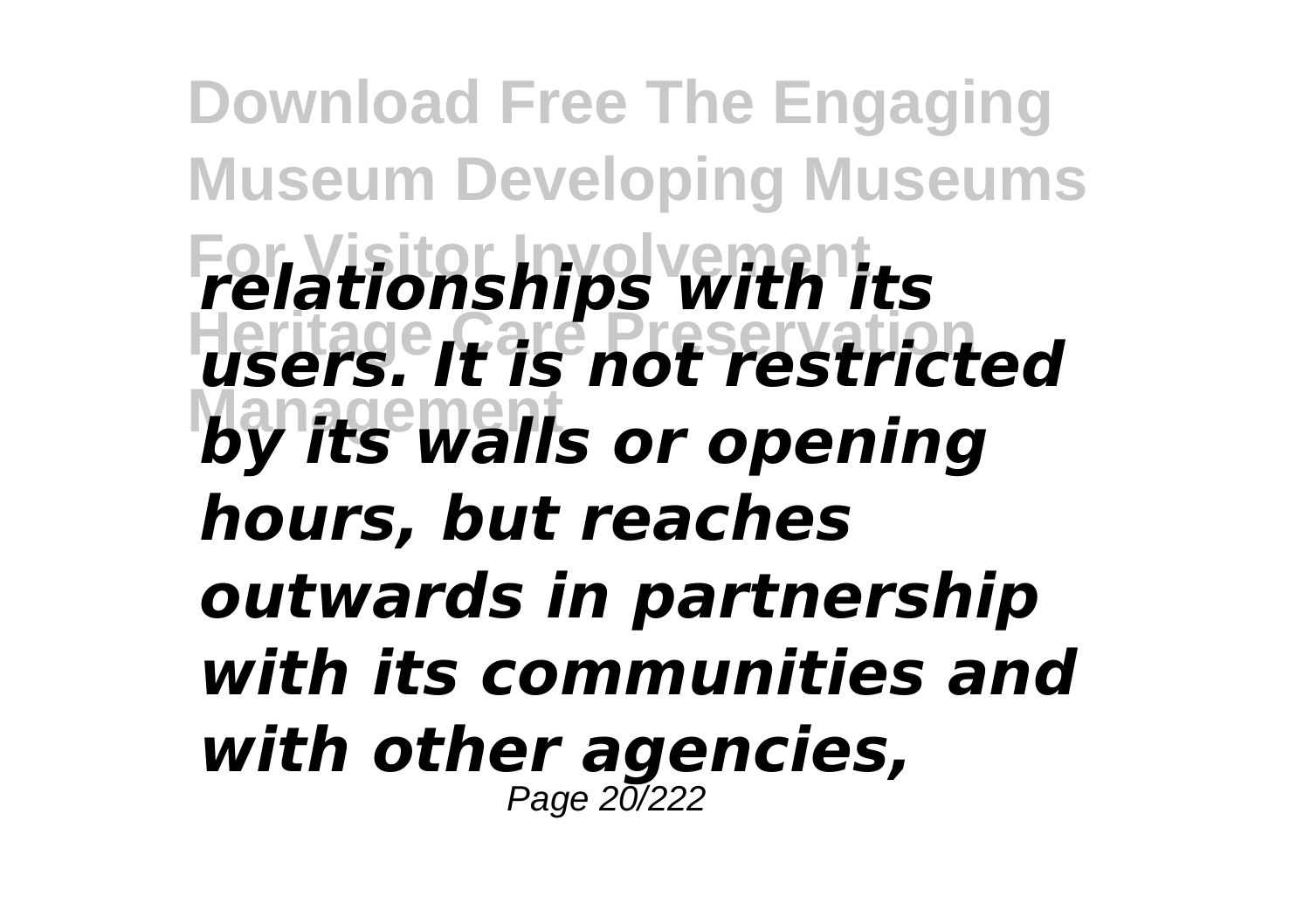**Download Free The Engaging Museum Developing Museums For Visitor Involvement** *including schools. It is a* **Heritage Care Preservation** *haven for families* **Management** *learning together. And at its heart lies prolonged user engagement with collections, and the conversations and* Page 21/222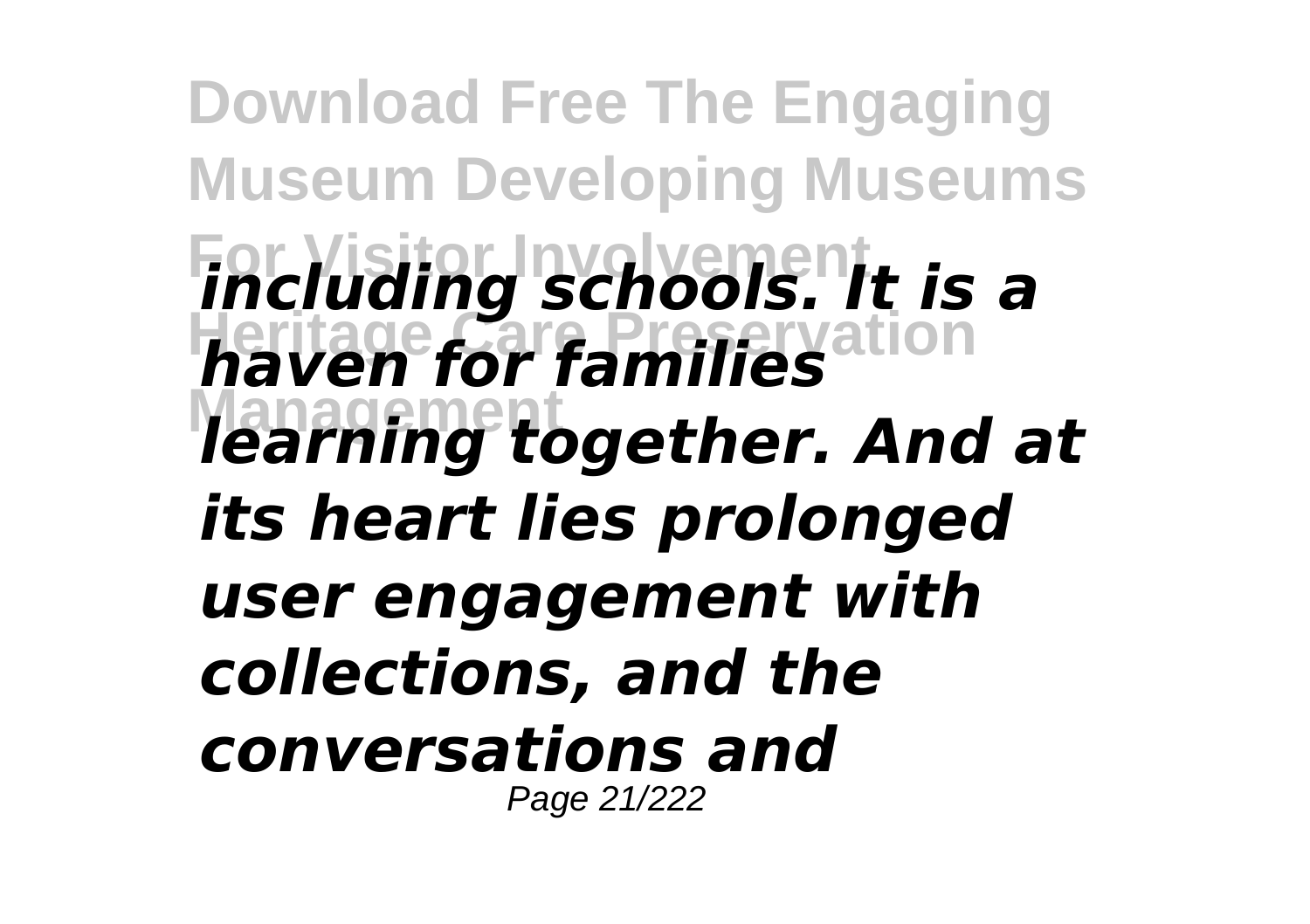**Download Free The Engaging Museum Developing Museums For Visitor Involvement** *dialogues that these* **Heritage Care Preservation** *inspire. The book is filled* **Management** *to the brim with practical examples. It features: an introduction that focuses on the challenges that face museums in the 21st* Page 22/222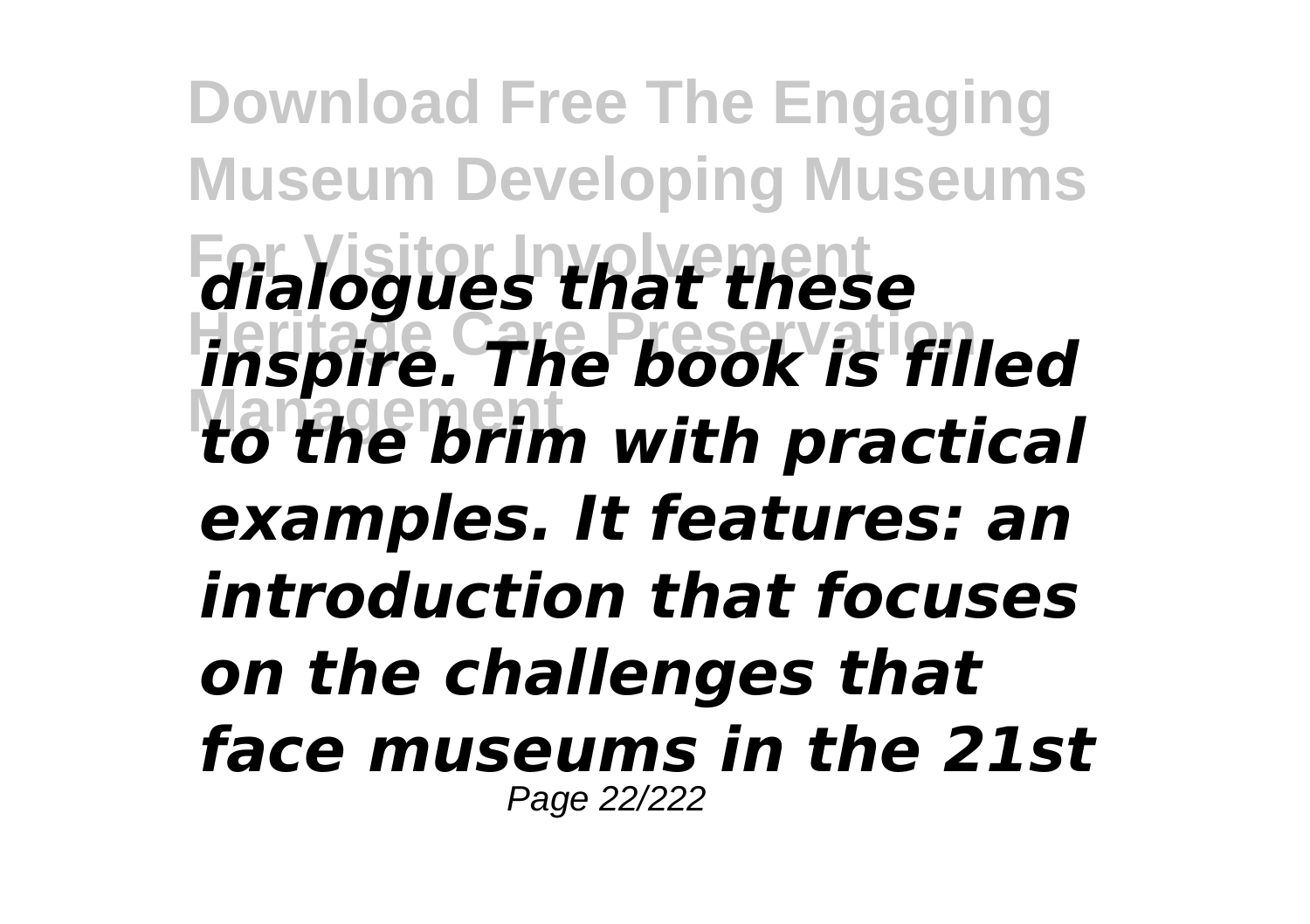**Download Free The Engaging Museum Developing Museums For Visitor Involvement** *century an analysis of* **Heritage Care Preservation** *population trends and* **Management** *their likely impact on museums boxes showing ideas, models and planning suggestions to guide development* Page 23/222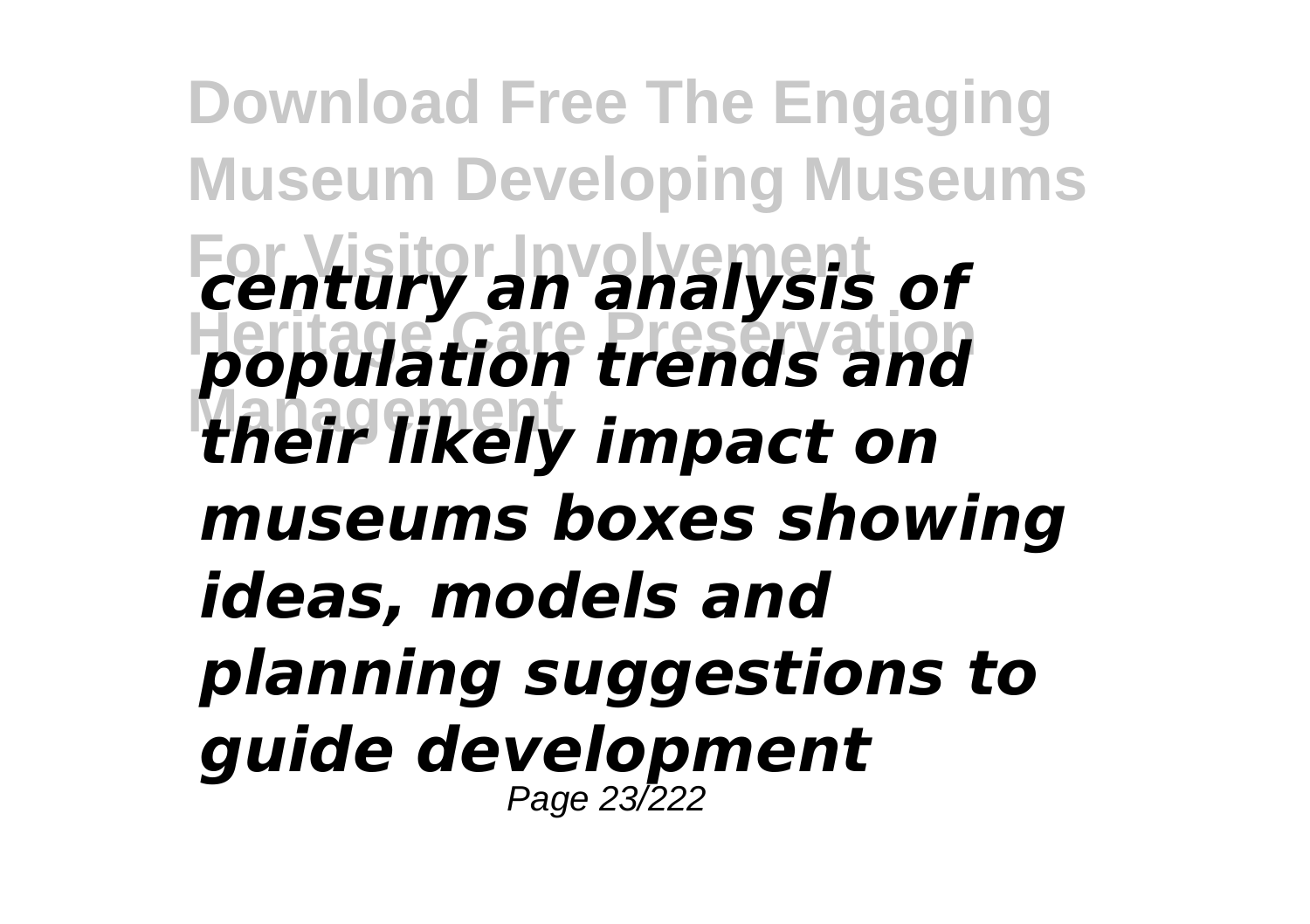**Download Free The Engaging Museum Developing Museums For Visitor Involvement** *examples and case Studies illustrating* **Management** *practice in both large and small museums an up-todate bibliography of landmark research, including numerous* Page 24/222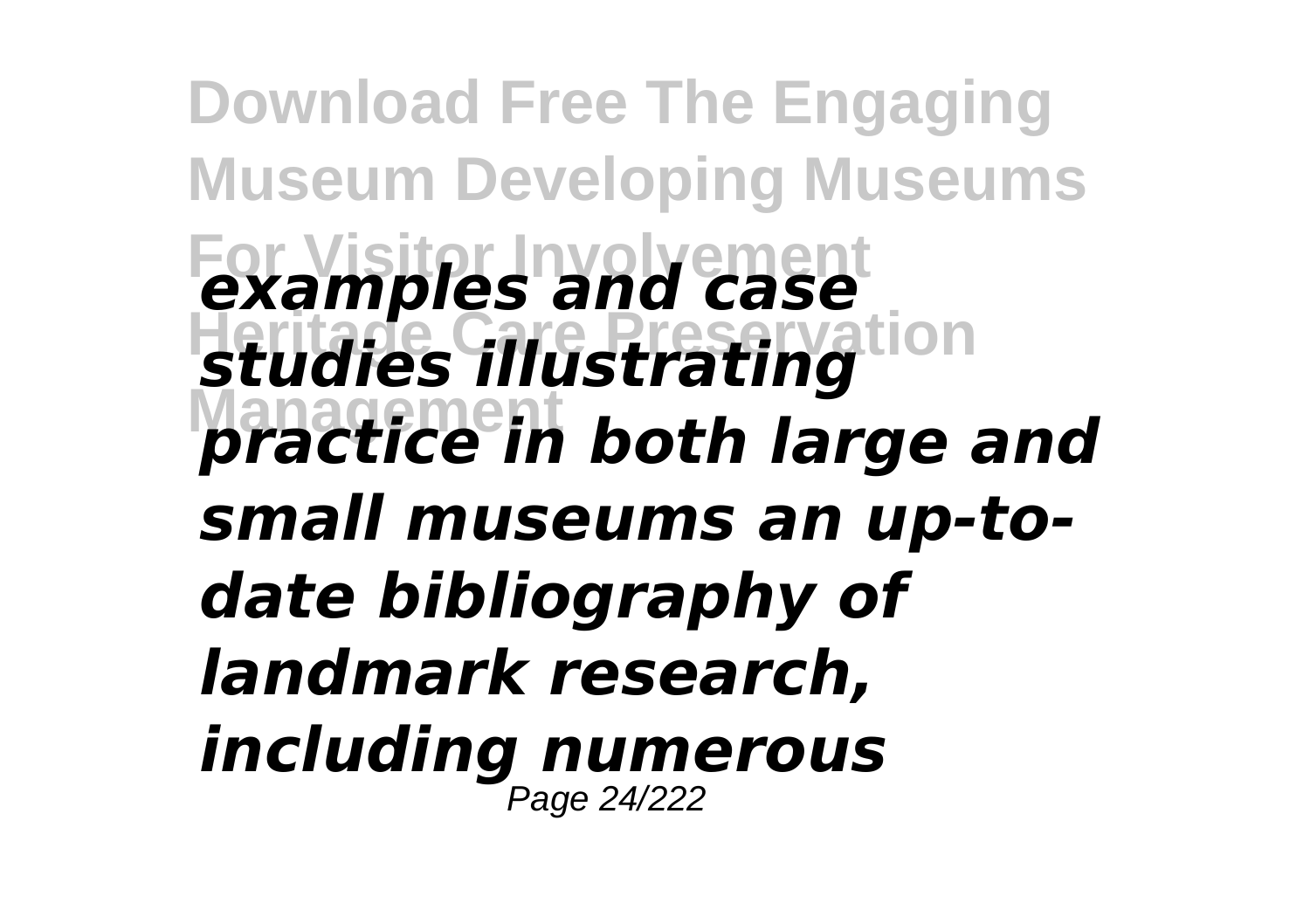**Download Free The Engaging Museum Developing Museums For Visitor Involvement** *websites Sitting* **Heritage Care Preservation** *alongside Graham Black's* **Management** *previous book, The Engaging Museum, we now have a clear vision of a museum of the future that engages, stimulates* Page 25/222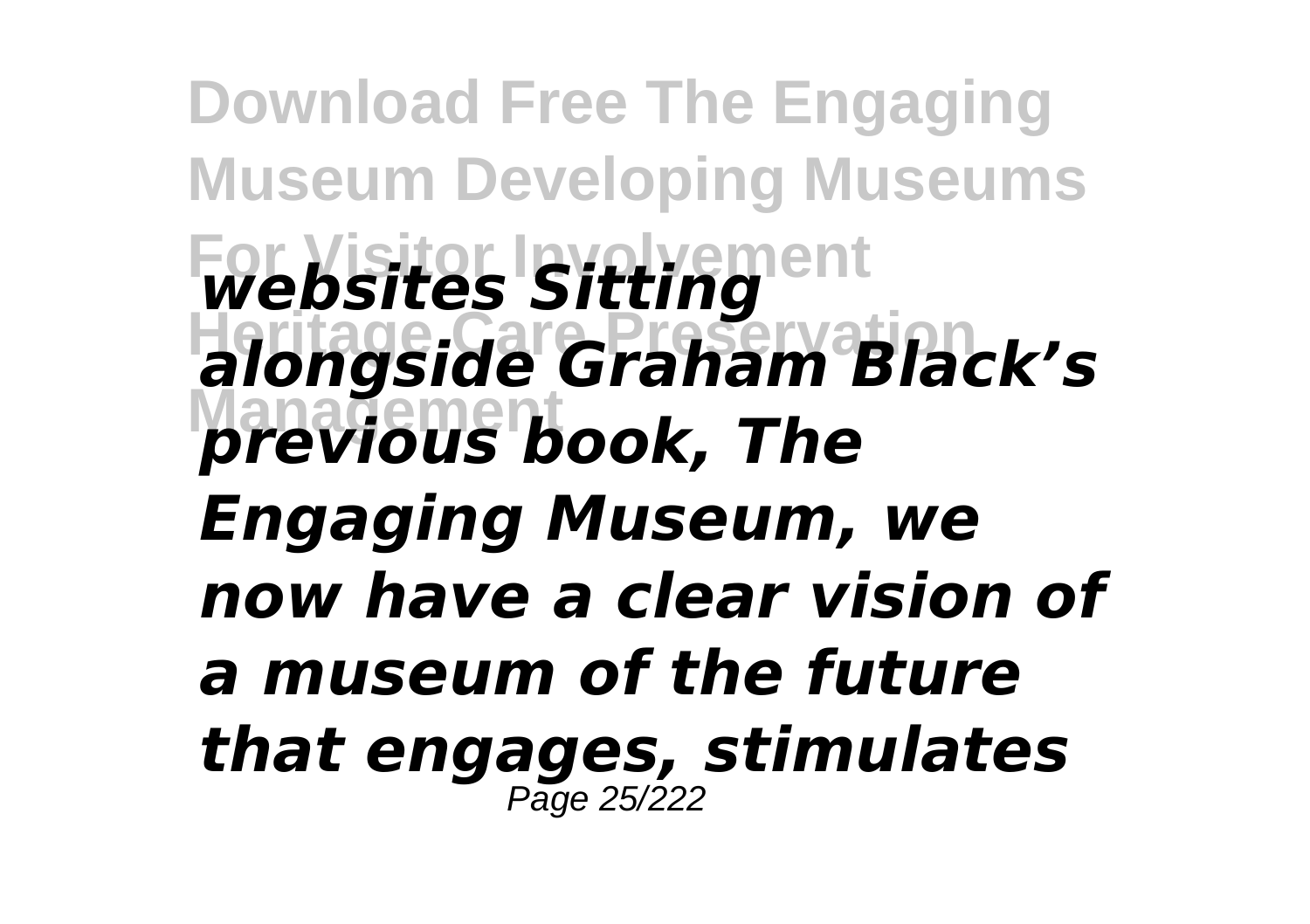**Download Free The Engaging Museum Developing Museums For Visitor Involvement** *and inspires the publics it* **Heritage Care Preservation** *serves, and plays an* **Management** *active role in promoting tolerance and understanding within and between communities. Drawing on her* Page 26/222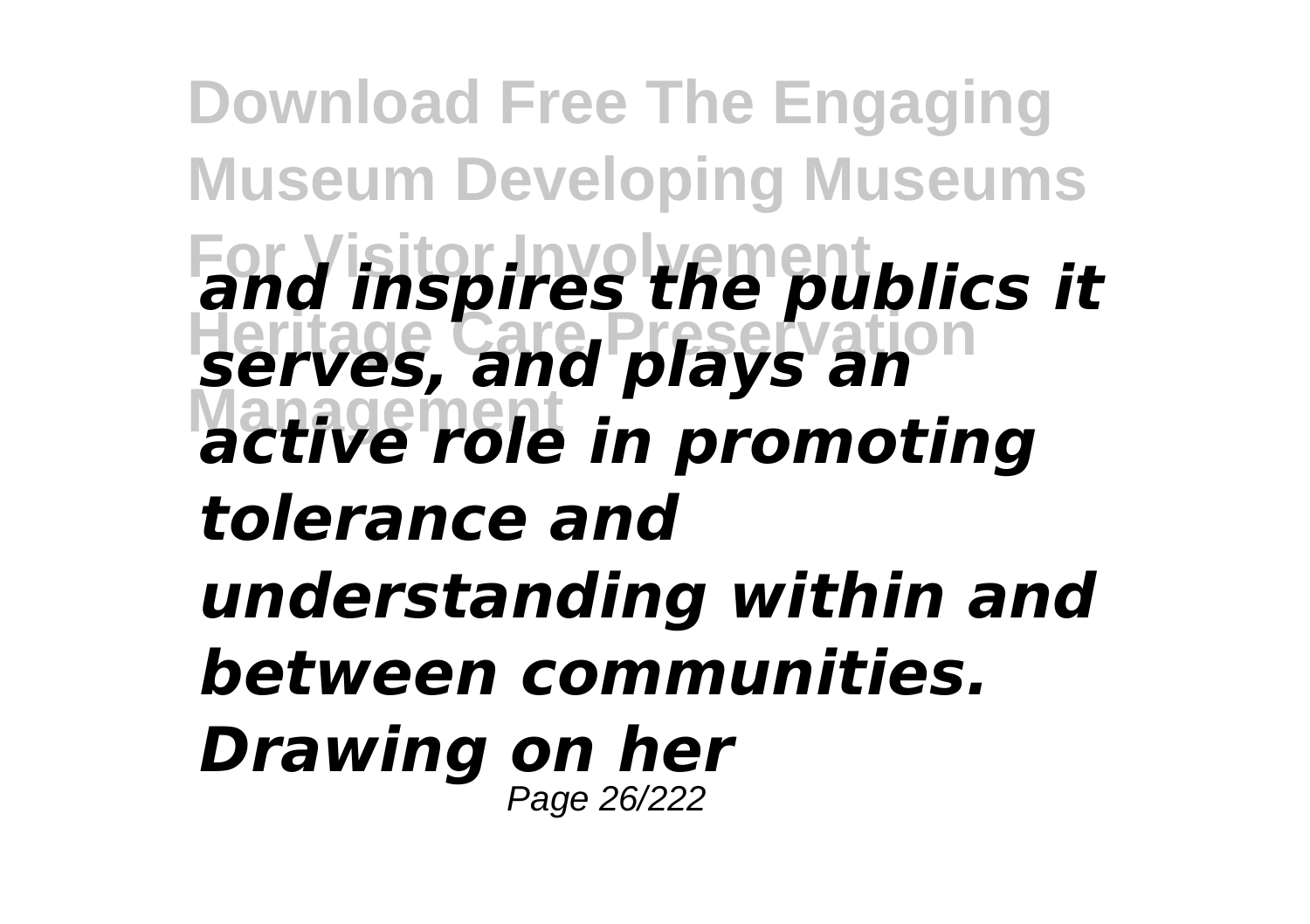**Download Free The Engaging Museum Developing Museums For Visitor Involvement** *experience working in* **Heritage Care Preservation** *and with museums in the* **Management** *US and throughout the world, Author Elaine Heumann Gurian explores the possibilities for making museums more* Page 27/222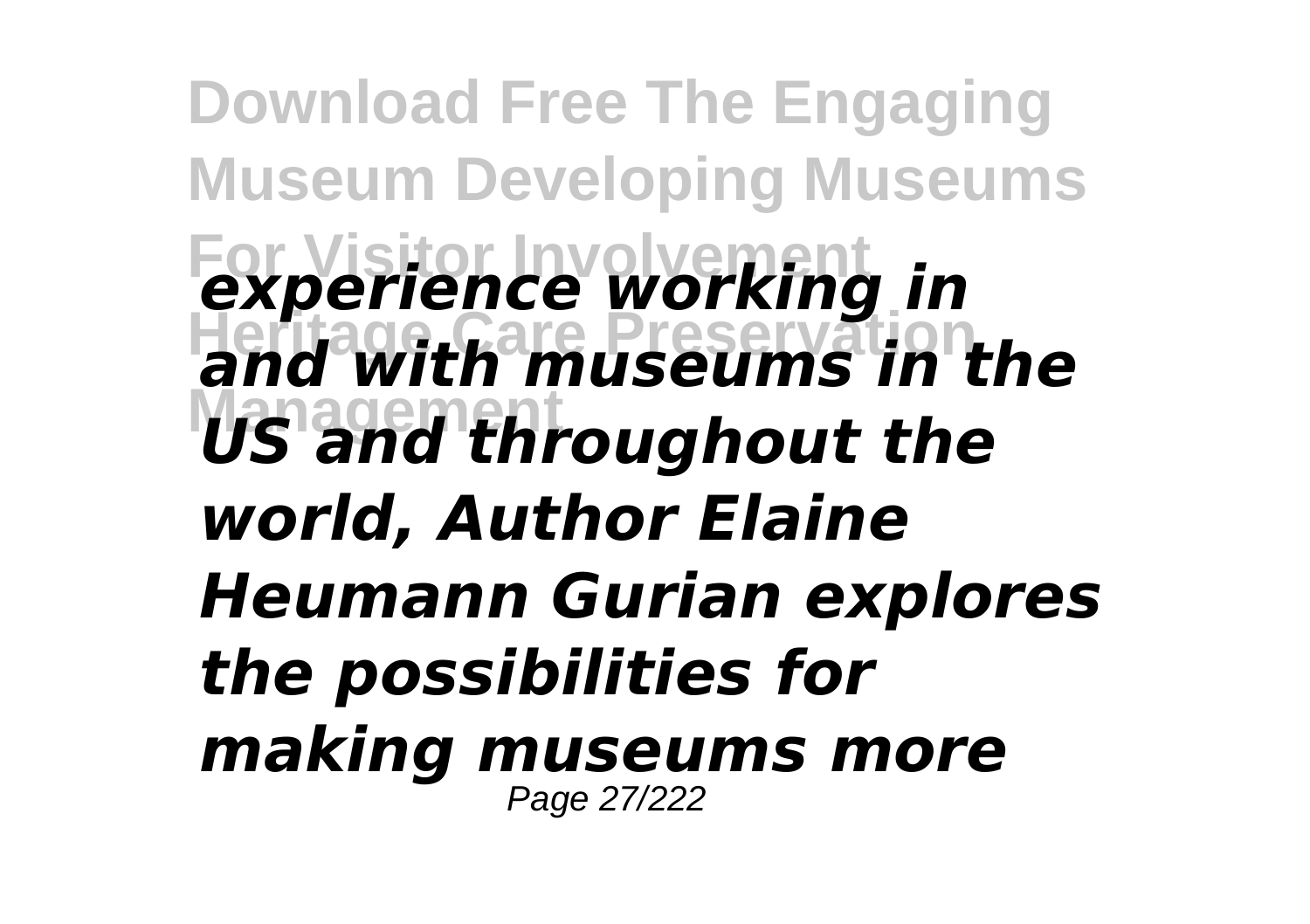**Download Free The Engaging Museum Developing Museums For Visitor Involvement** *central and relevant to* **Heritage Care Preservation** *society.* **Management** *Exhibit Labels: An Interpretive Approach is a vital reference tool for all museum professionals. Beverly Serrell presents* Page 28/222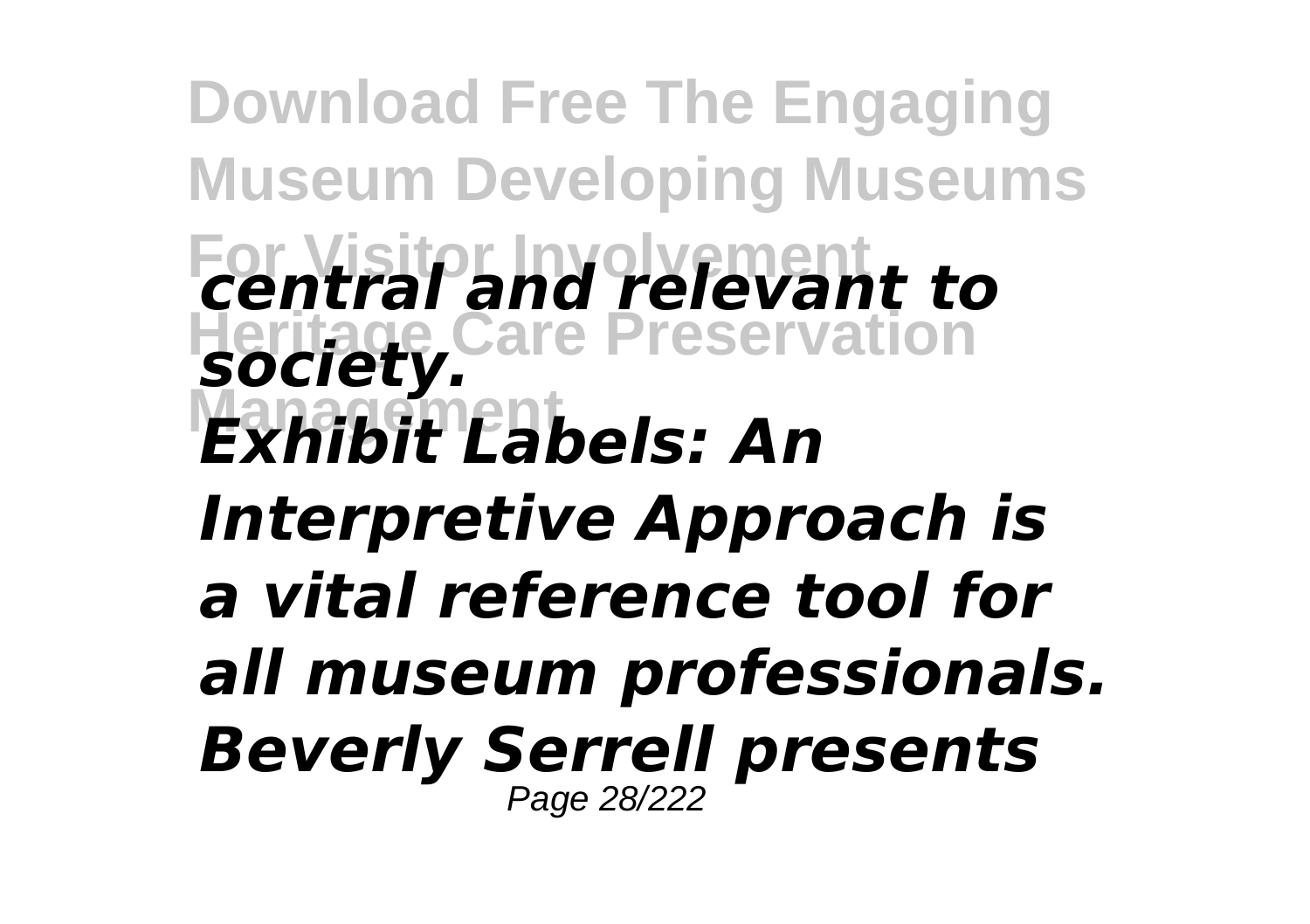**Download Free The Engaging Museum Developing Museums For Visitor Involvement** *the reader with excellent* **Heritage Care Preservation** *guidelines on the process* **Management** *of exhibit label planning, writing, design, and production. The year 2007 marked the bicentenary of the* Page 29/222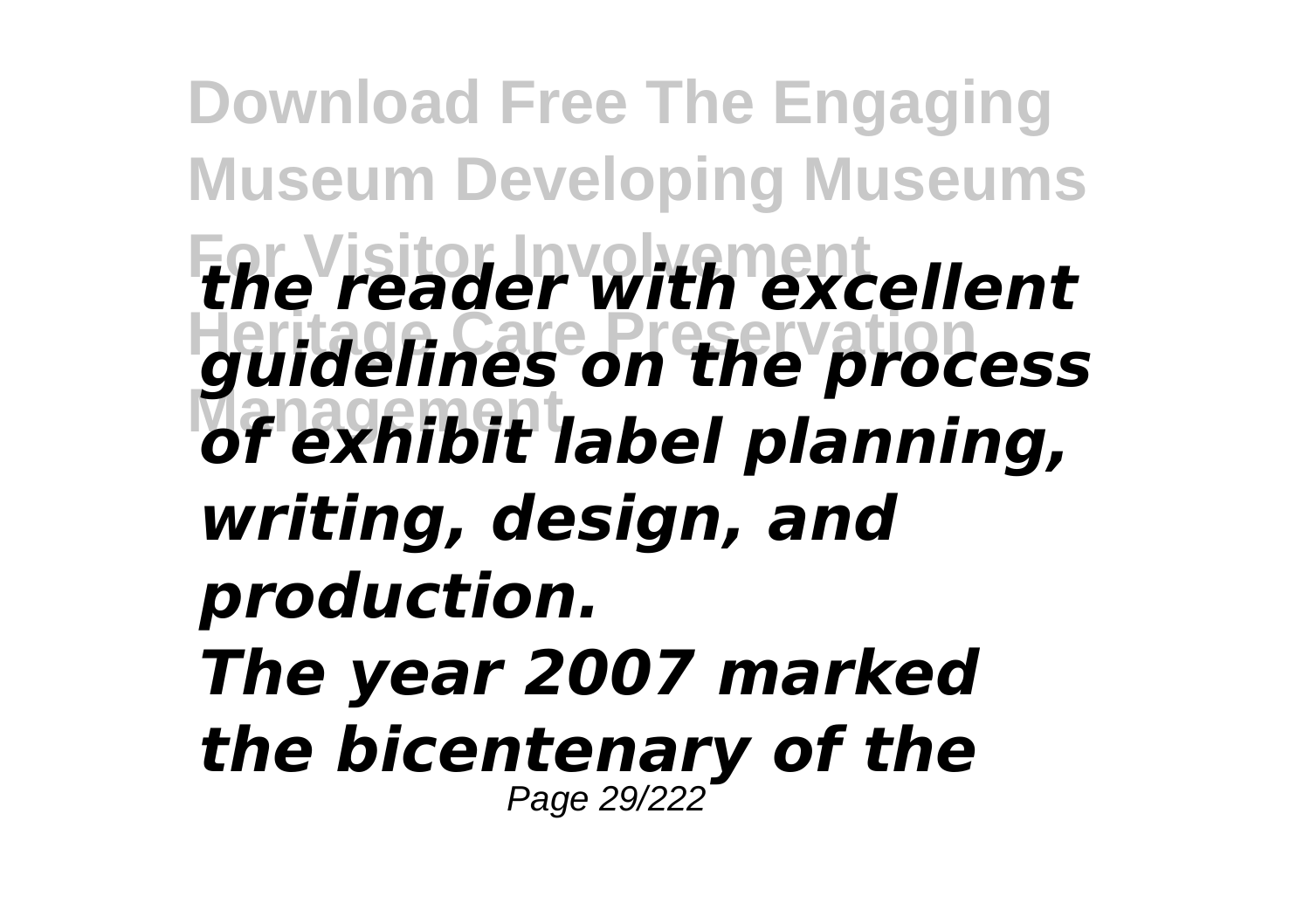**Download Free The Engaging Museum Developing Museums For Visitor Involvement** *Act abolishing British* **Heritage Care Preservation** *participation in the slave* **Management** *trade. Representing Enslavement and Abolition on Museumswhich uniquely draws together contributions* Page 30/222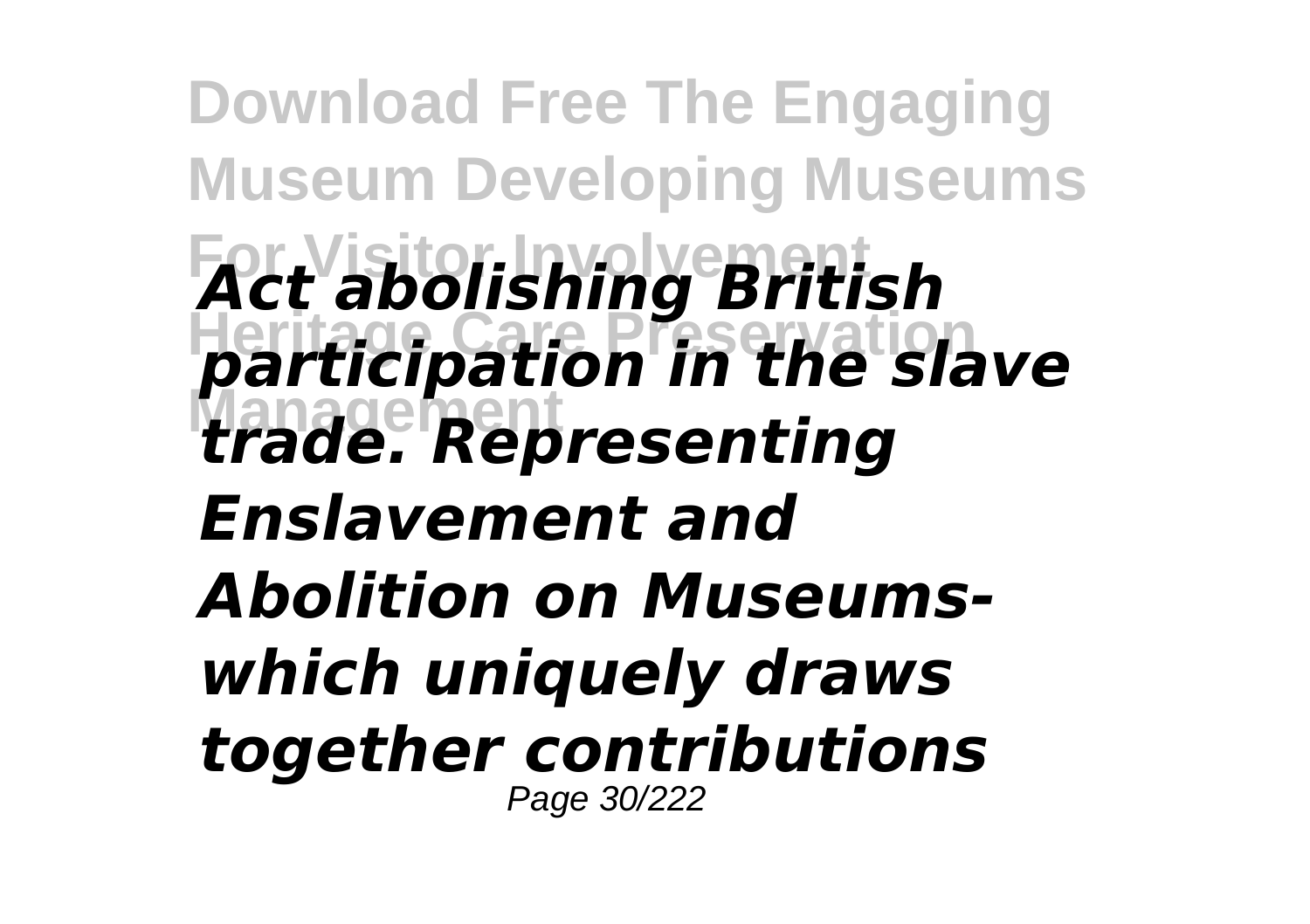**Download Free The Engaging Museum Developing Museums For Visitor Involvement** *from academic* **Heritage Care Preservation** *commentators, museum* **Management** *professionals, community activists and artists who had an involvement with the bicentenary - reflects on the complexity and* Page 31/222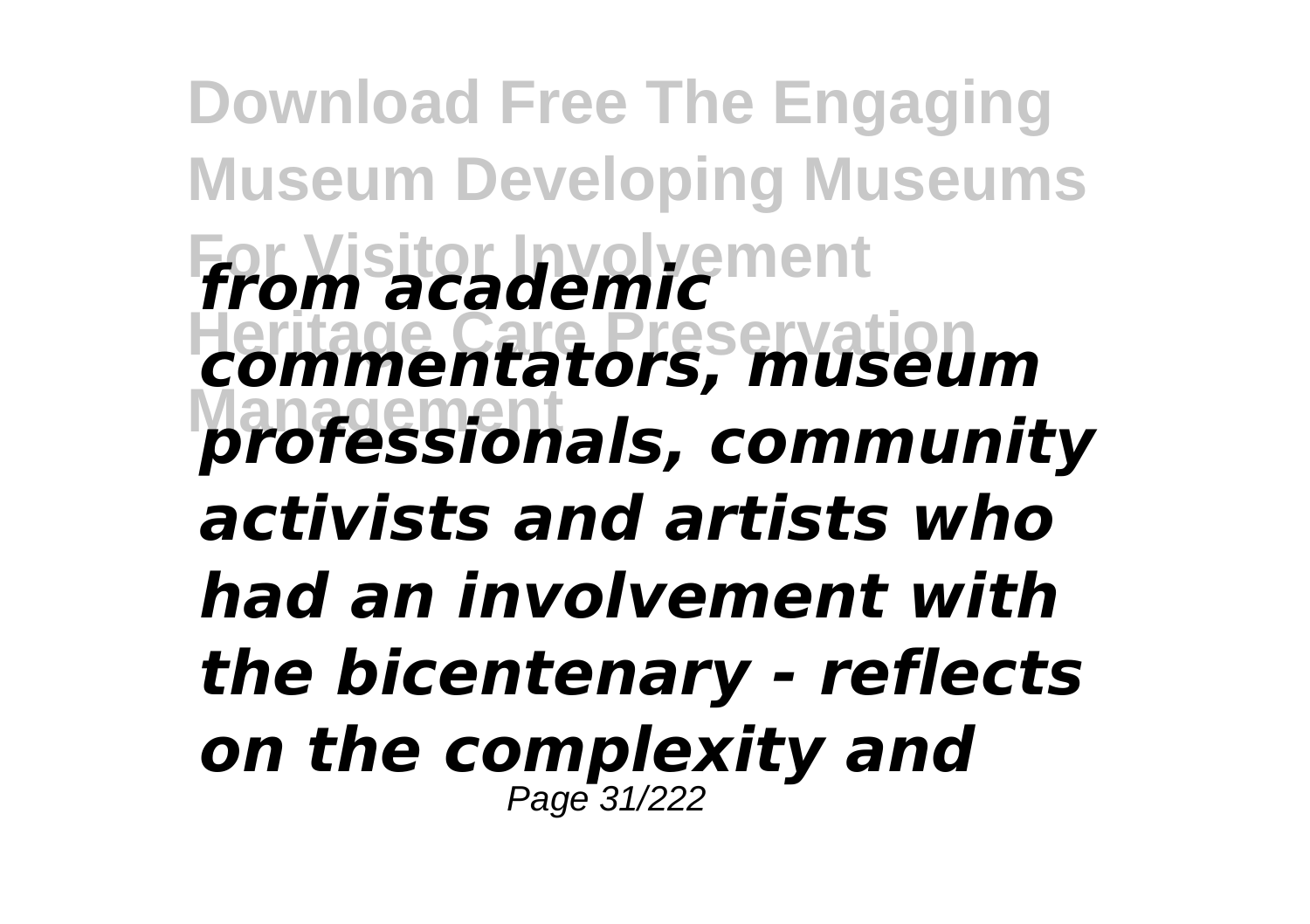**Download Free The Engaging Museum Developing Museums For Visitor Involvement** *difficulty of museums'* **Heritage Care Preservation** *experiences in presenting* **Management** *and interpreting the histories of slavery and abolition, and places these experiences in the broader context of* Page 32/222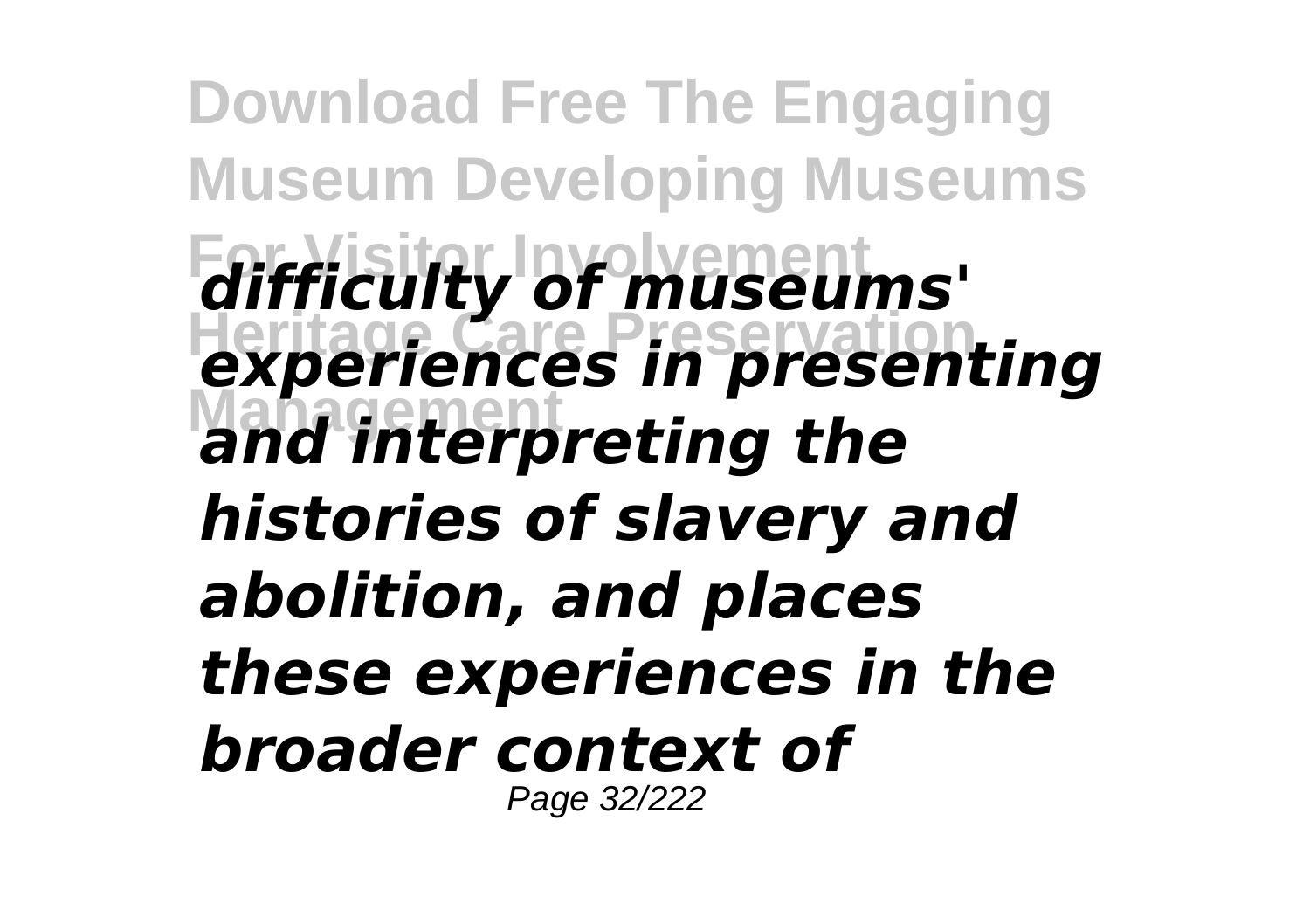**Download Free The Engaging Museum Developing Museums For Visitor Involvement** *debates over the* **Heritage Care Preservation** *bicentenary's significance* **Management** *and the lessons to be learnt from it. The history of Britain's role in transatlantic slavery officially become part of* Page 33/222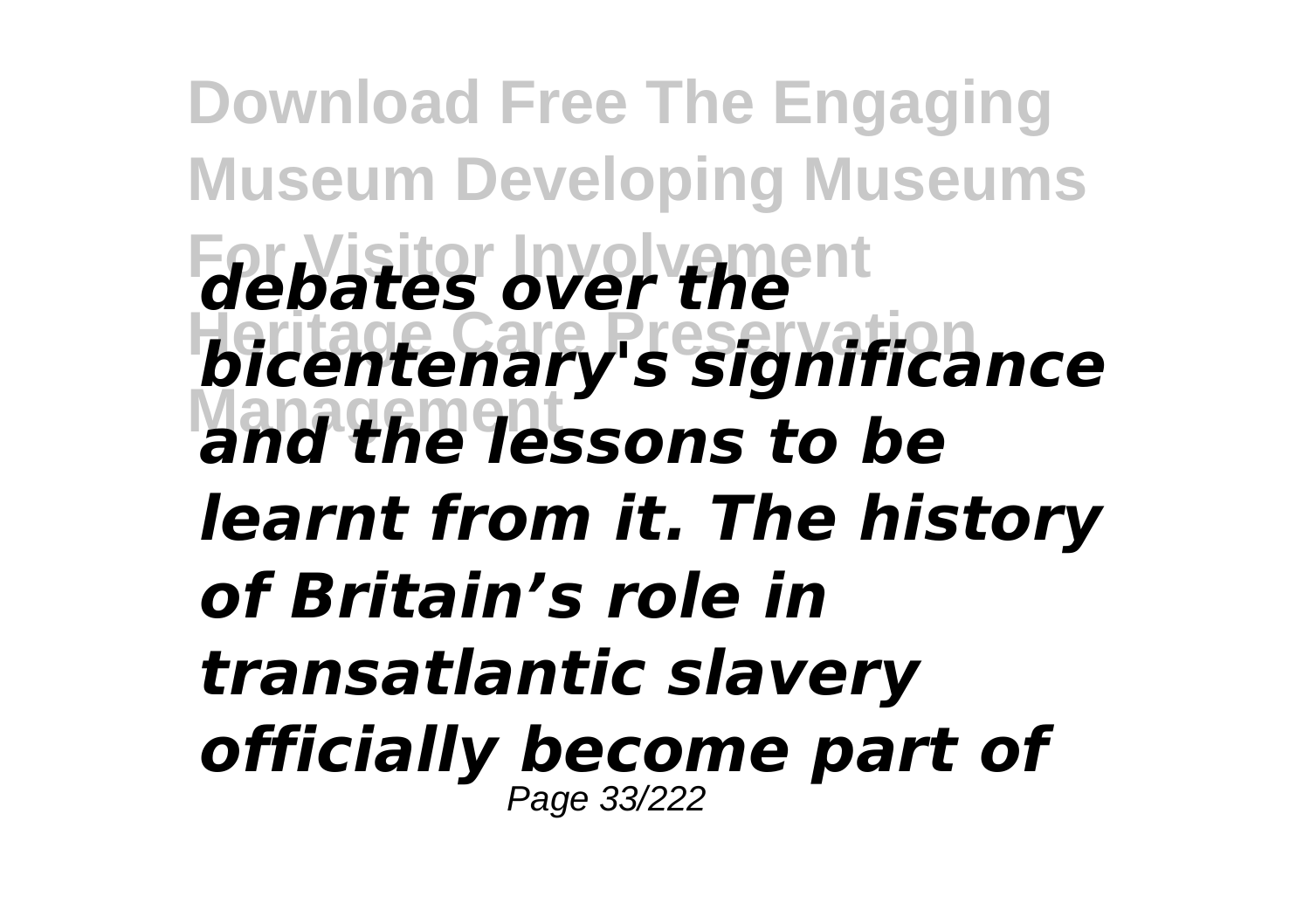**Download Free The Engaging Museum Developing Museums For Visitor Involvement** *the National Curriculum* **Heritage Care Preservation** *in the UK in 2009; with* **Management** *the bicentenary of 2007, this marks the start of increasing public engagement with what has largely been a* Page 34/222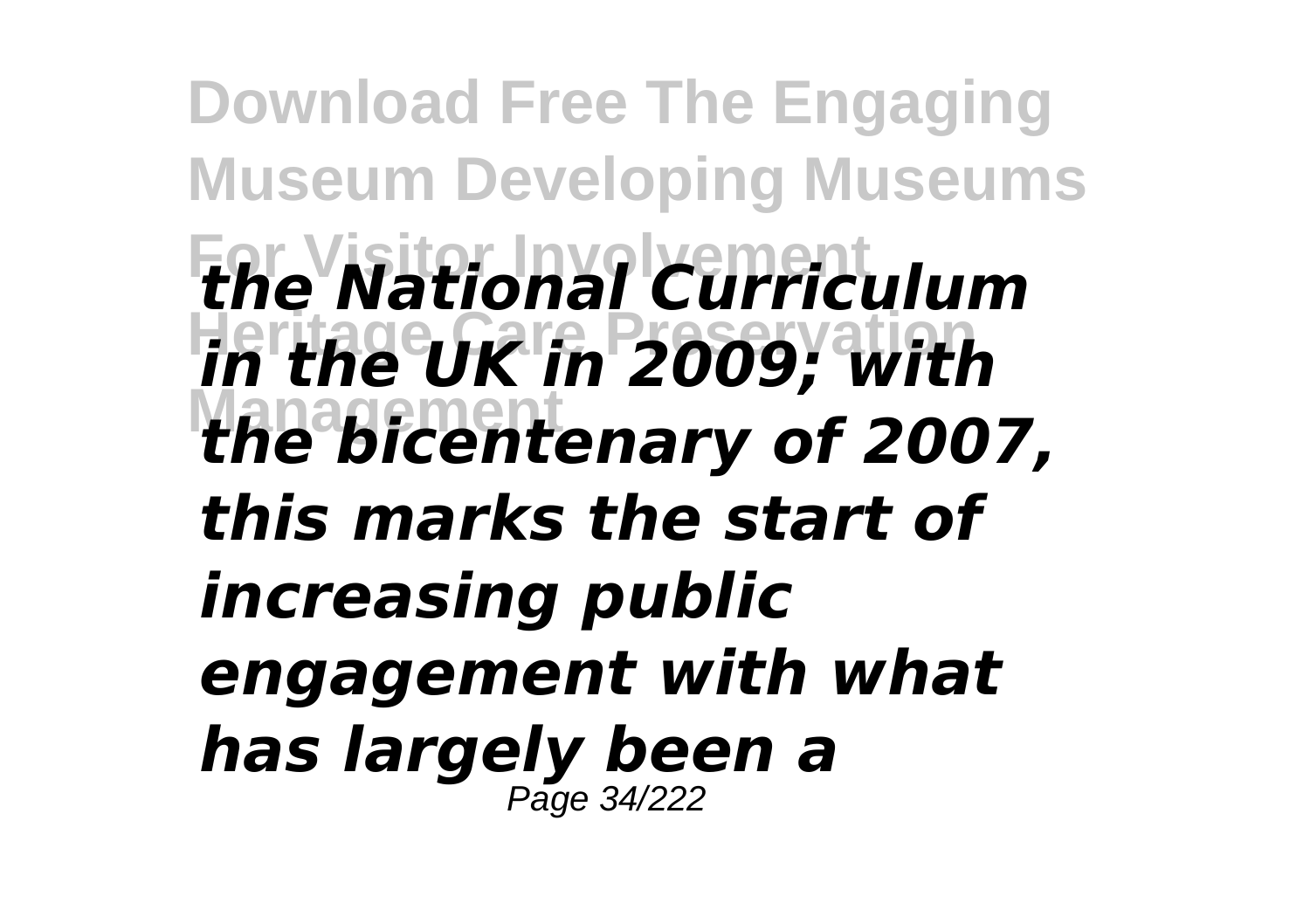**Download Free The Engaging Museum Developing Museums For Visitor Involvement** *'hidden' history. The* **Heritage Care Preservation** *book aims to not only* **Management** *critically review and assess the impact of the bicentenary, but also to identify practical issues that public historians,* Page 35/222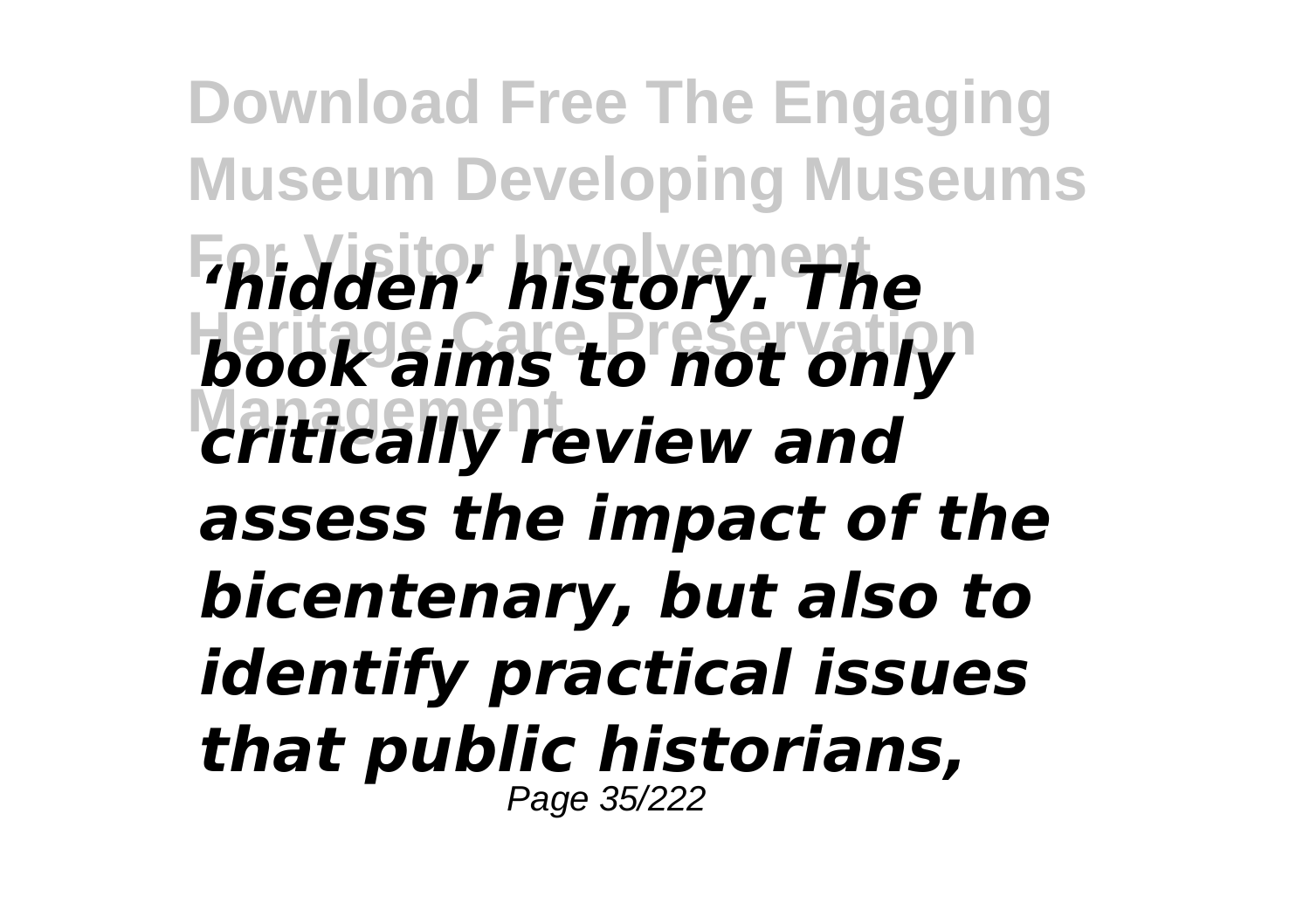**Download Free The Engaging Museum Developing Museums For Visitor Involvement** *consultants, museum* **Heritage Care Preservation** *practitioners, heritage* **Management** *professionals and policy makers can draw upon in developing responses, both to the increasing recognition of Britain's* Page 36/222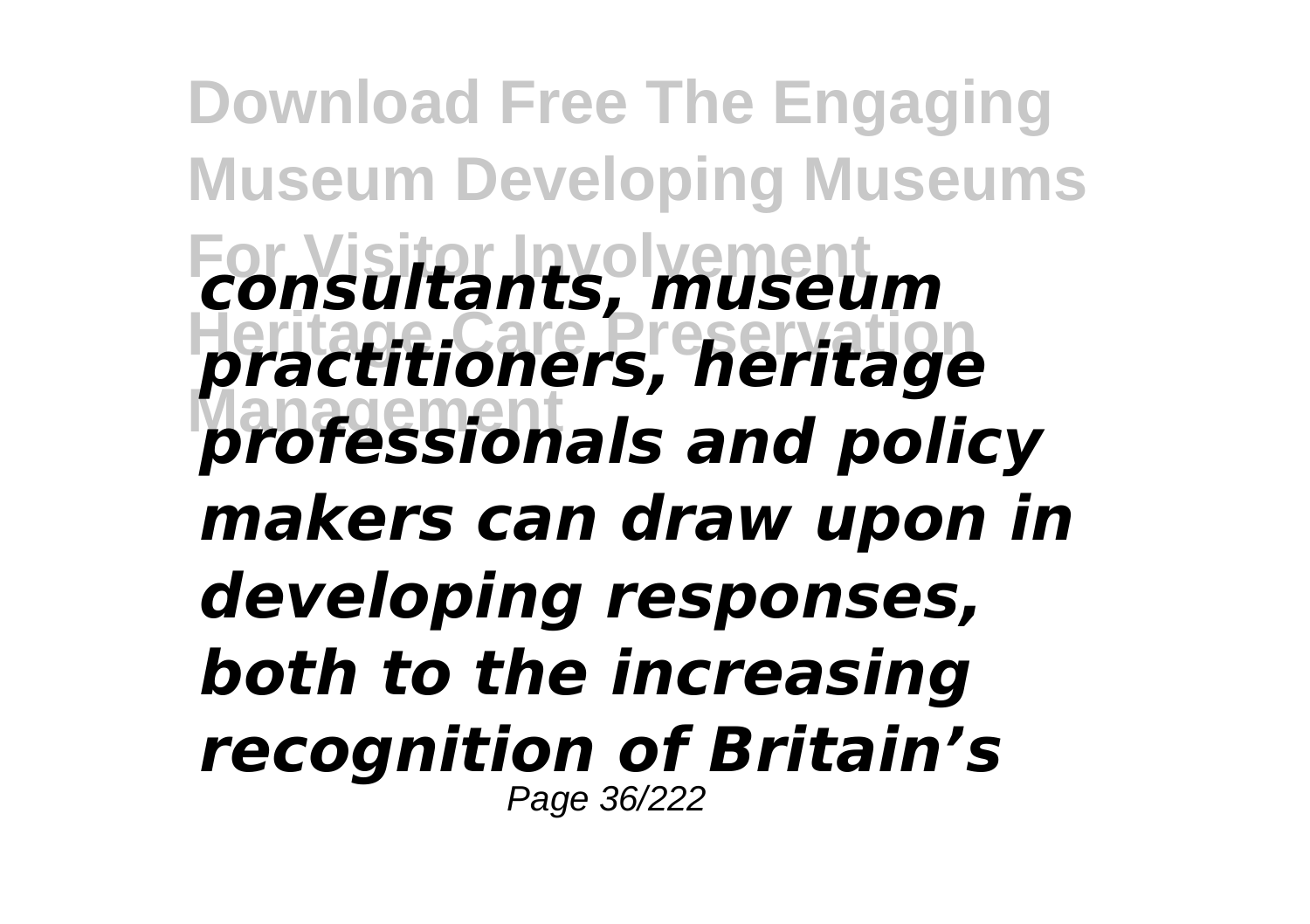**Download Free The Engaging Museum Developing Museums For Visitor Involvement Heritage Care Preservation Management** *controversial and history of African enslavement and traumatic histories more generally. Challenges and Opportunities* Page 37/222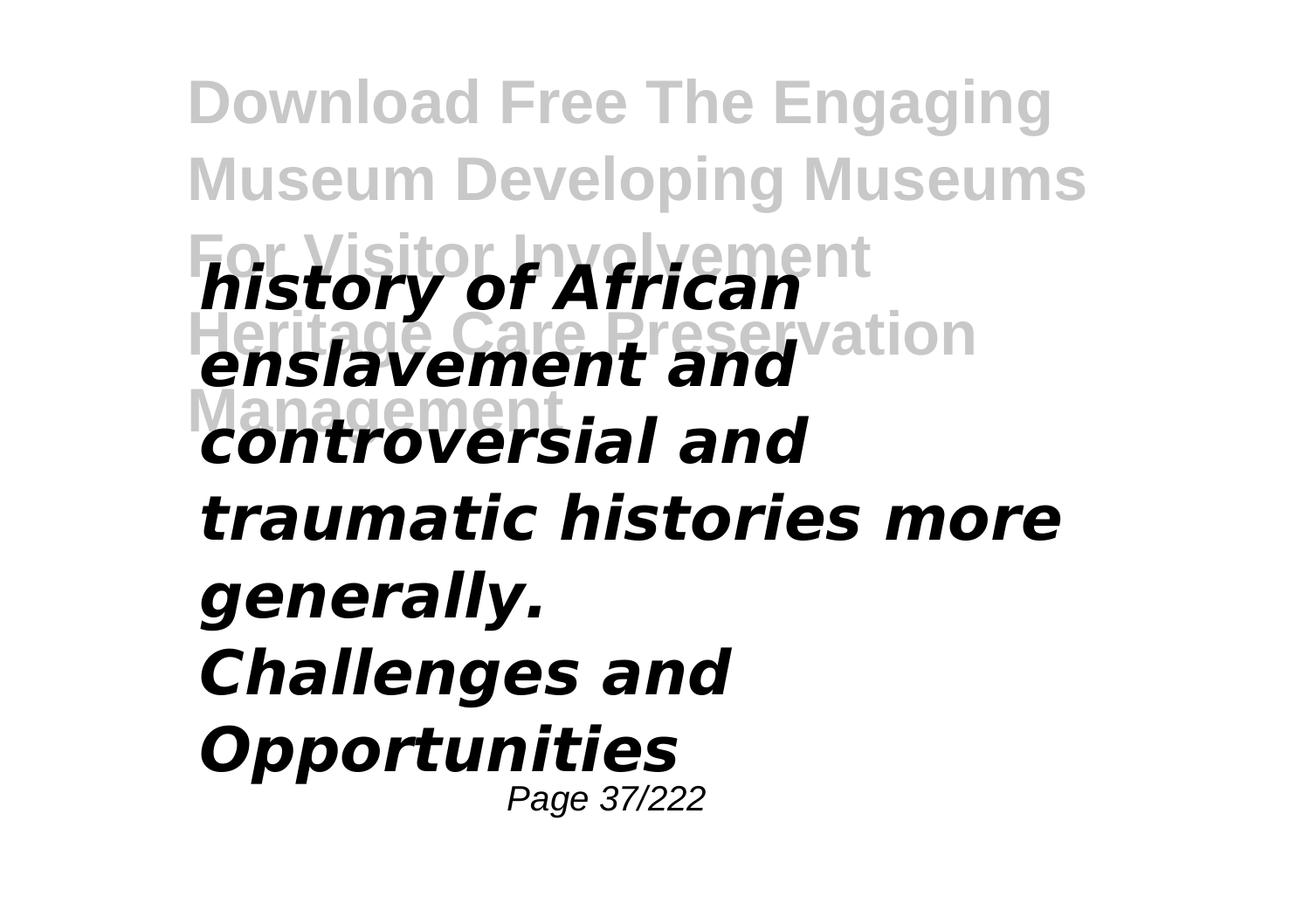**Download Free The Engaging Museum Developing Museums For Visitor Involvement** *Cultural Tourism in a* **Heritage Care Preservation** *Digital Era Contemporary Display and Interpretation in British Museums Research on e-Learning and ICT in Education* Page 38/222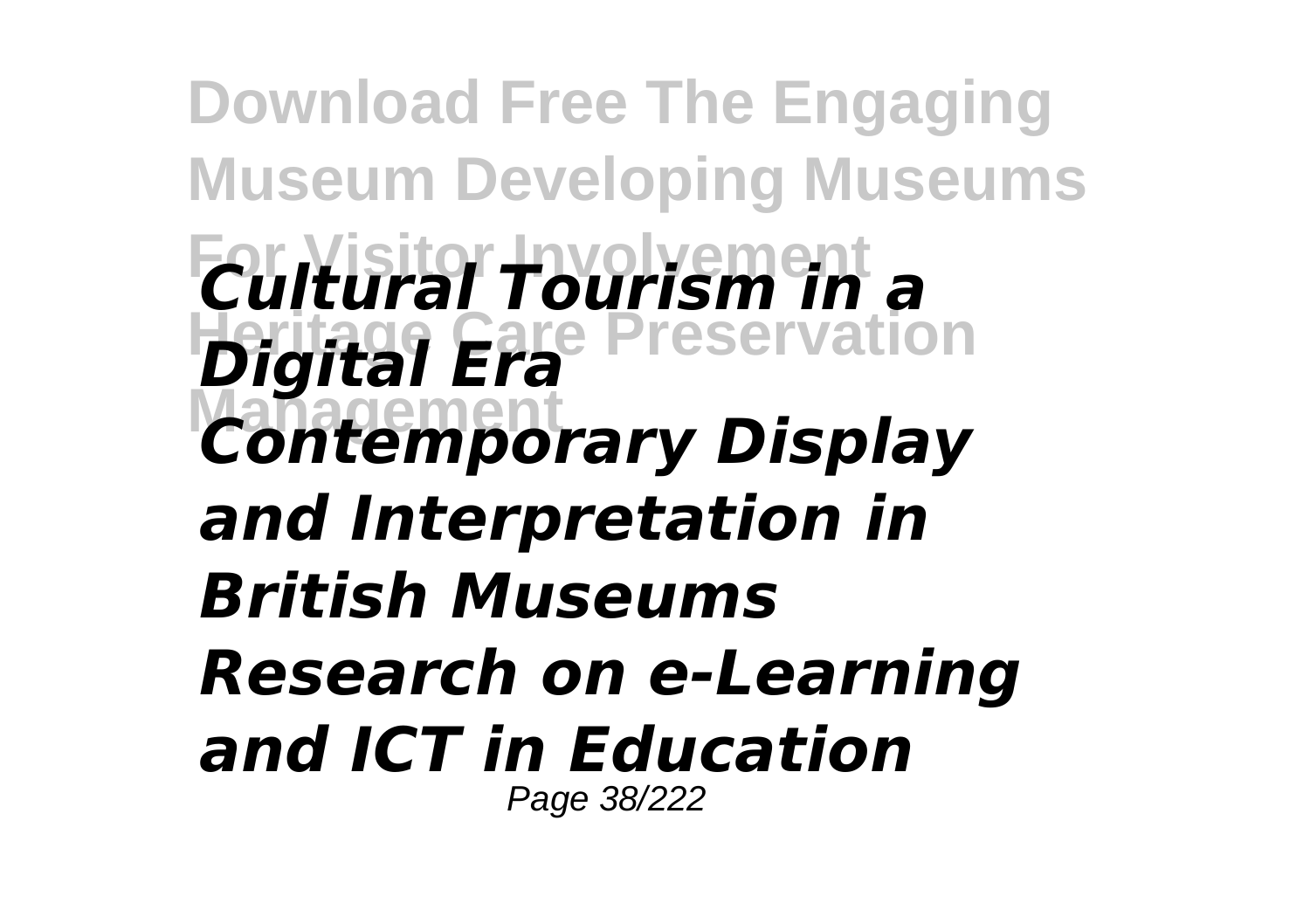**Download Free The Engaging Museum Developing Museums For Visitor Involvement** *Transforming Museums in* **Heritage Care Preservation** *the Twenty-first Century* **Management** *The Participatory Museum Museums and Higher Education Working Together* Page 39/222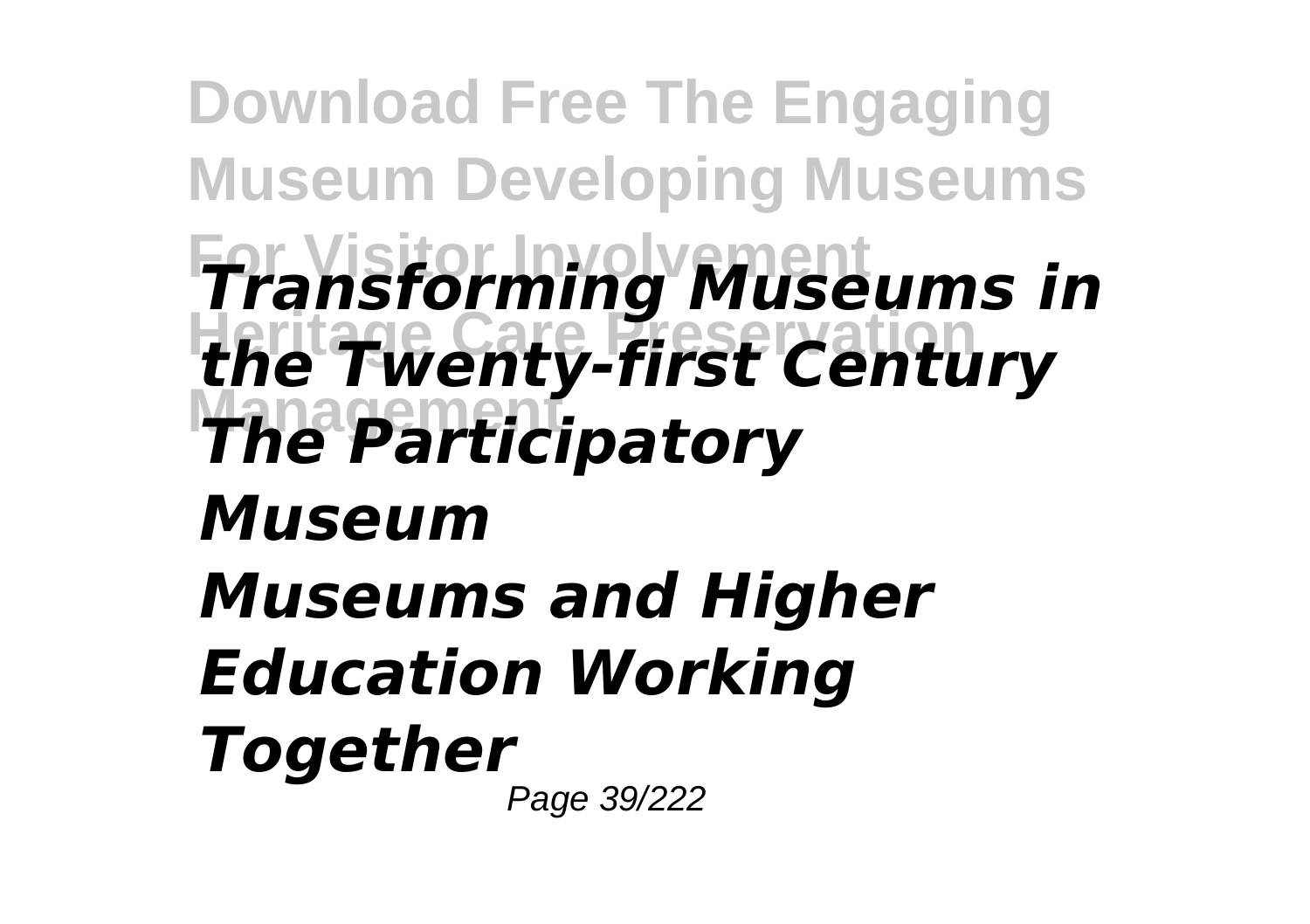**Download Free The Engaging Museum Developing Museums For Visitor Involvement** *Visits to museums have* **Heritage Care Preservation** *long been an important* **Management** *aspect of the education of young people and in recent years it has been increasingly recognised that education is core to*

Page 40/222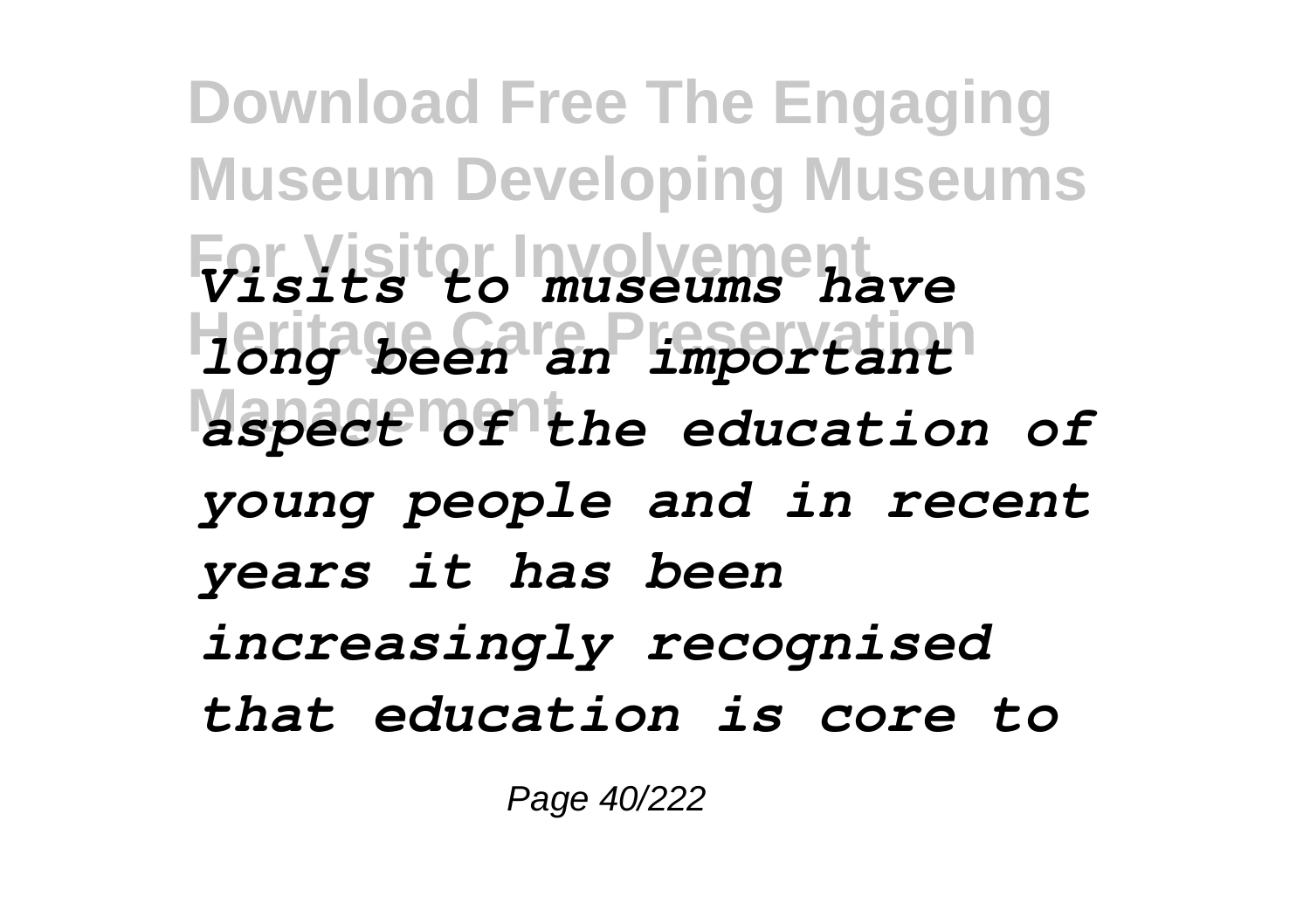**Download Free The Engaging Museum Developing Museums For Visitor Involvement** *the purpose of the museum.* **Heritage Care Preservation** *Not only do they introduce* **Mendents to the many and** *varied forms of our material culture, they also introduce them to social, historical and*

Page 41/222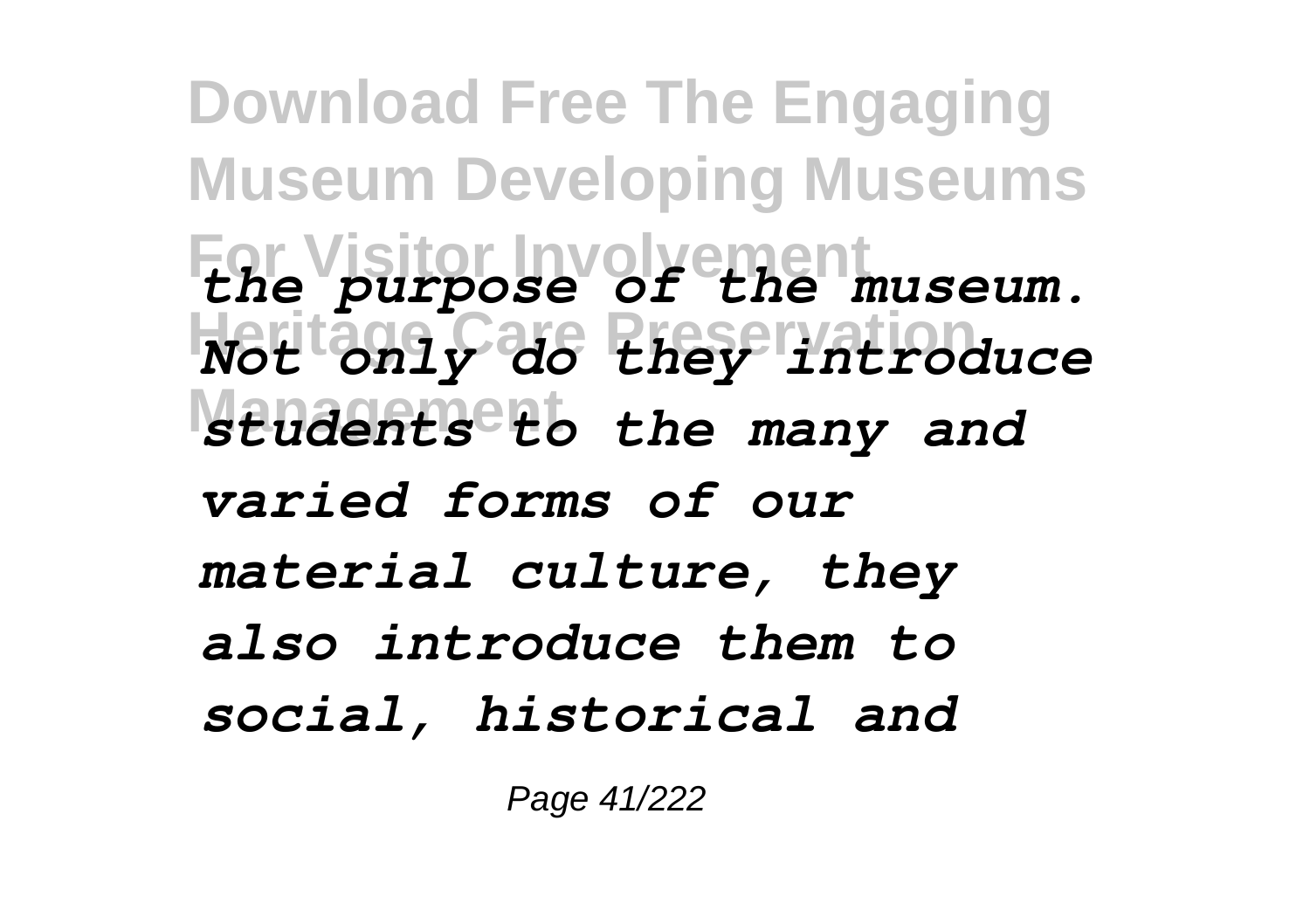**Download Free The Engaging Museum Developing Museums For Visitor Involvement** *scientific encounters that* **Heritage Care Preservation** *are difficult to find Misewherent* The second *edition of this popular book takes account of the ongoing changes in both museums and education to*

Page 42/222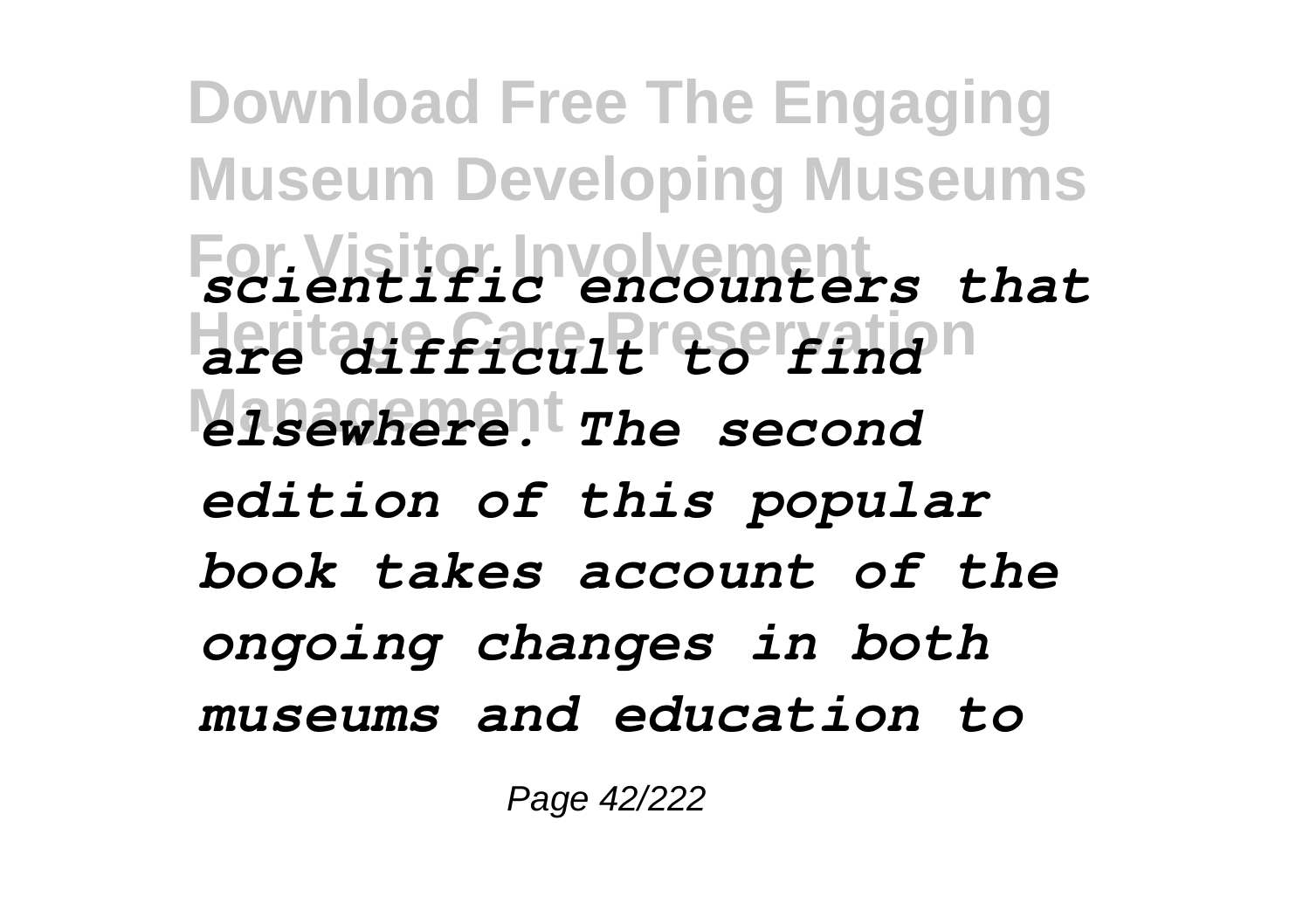**Download Free The Engaging Museum Developing Museums For Visitor Involvement** *provide a comprehensive* **Heritage Care Preservation** *introduction for student* **Management** *teachers, practising teachers and other educators to all that is required to make good educational use of*

Page 43/222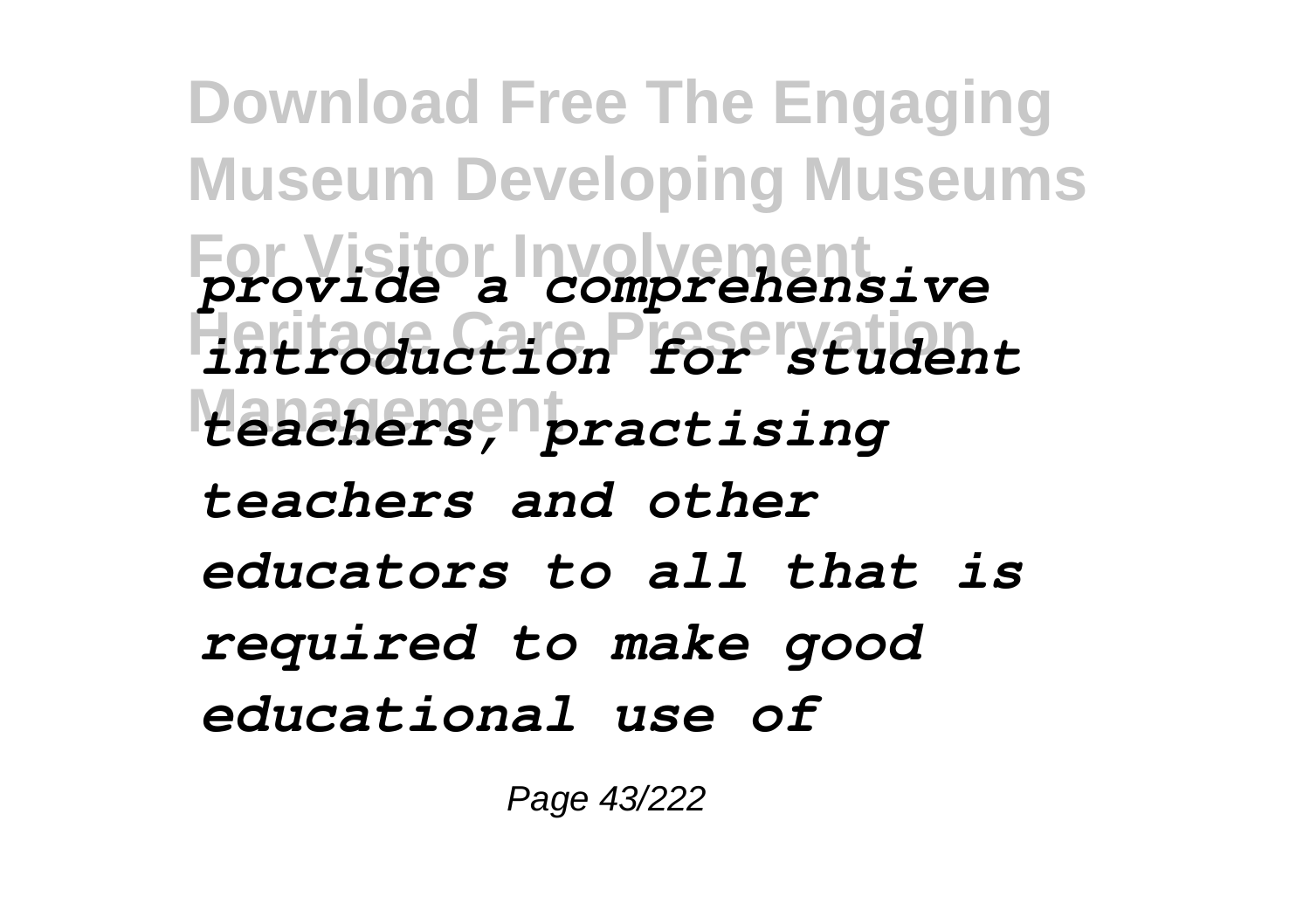**Download Free The Engaging Museum Developing Museums For Visitor Involvement** *museums. It explores what* **Heritage Care Preservation** *a museum is, their value* **Management** *in primary and secondary education and why they require special teaching skills. It then goes on to look at the practicalities*

Page 44/222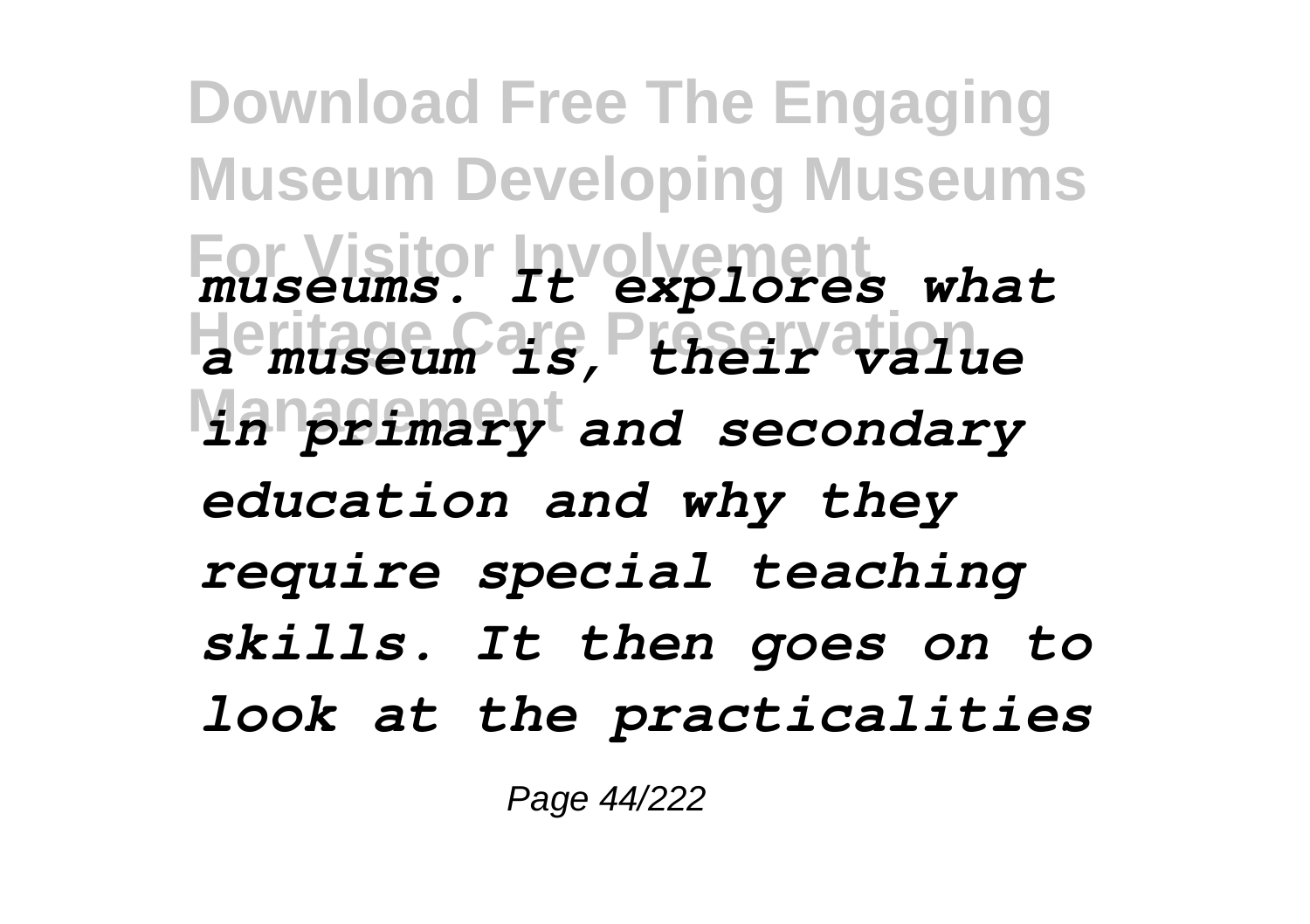**Download Free The Engaging Museum Developing Museums For Visitor Involvement** *of planning, preparing and* **Heritage Care Preservation** *conducting a visit, Maaluaing risk assessment. Next, it introduces the basic skills involved in working with the resources that are required to make*

Page 45/222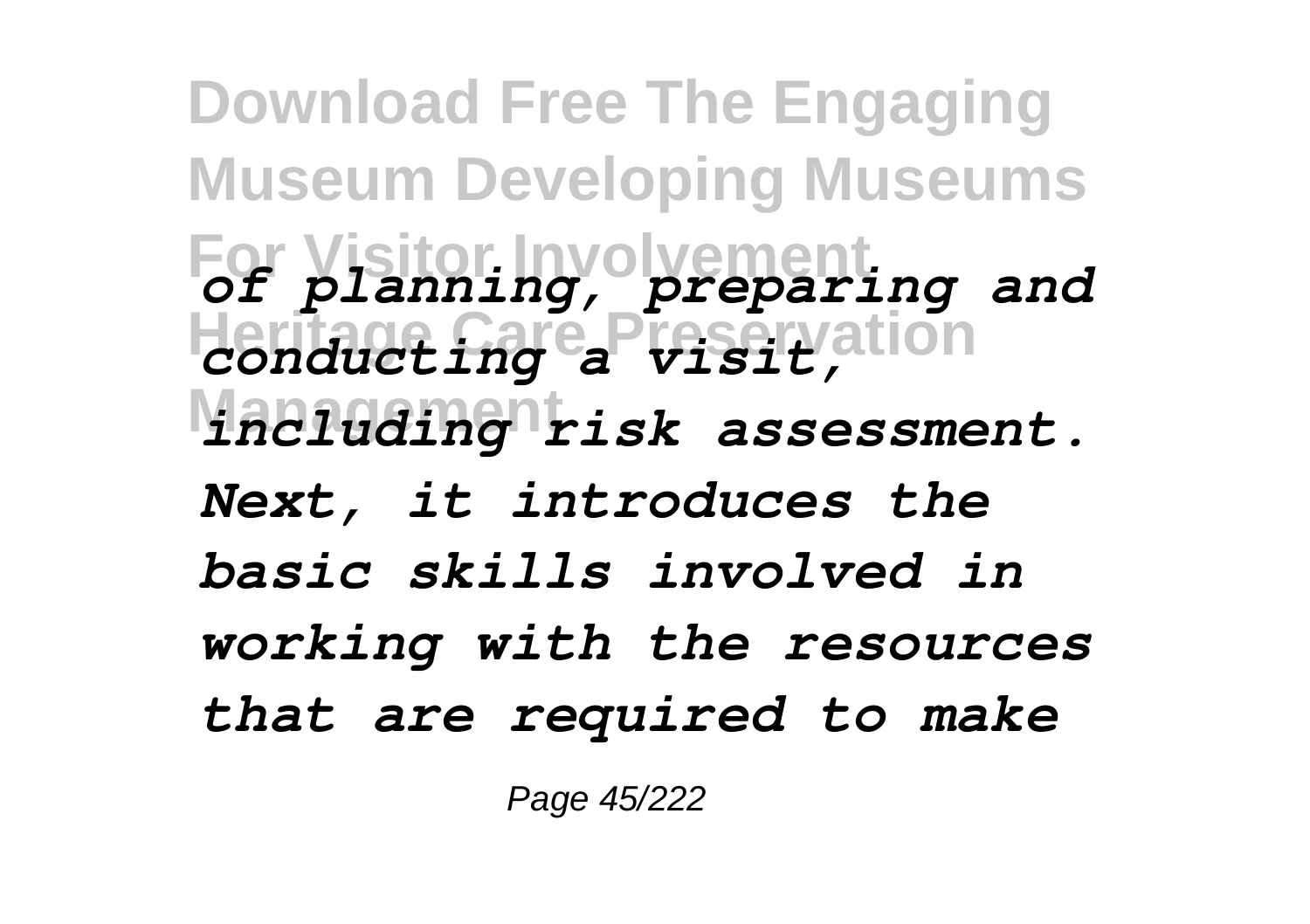**Download Free The Engaging Museum Developing Museums For Visitor Involvement** *the best educational use* **Heritage Care Preservation** *of museums, including* **Management** *online and digital resources. Finally, the author considers ways of following-up work done outside the classroom,*

Page 46/222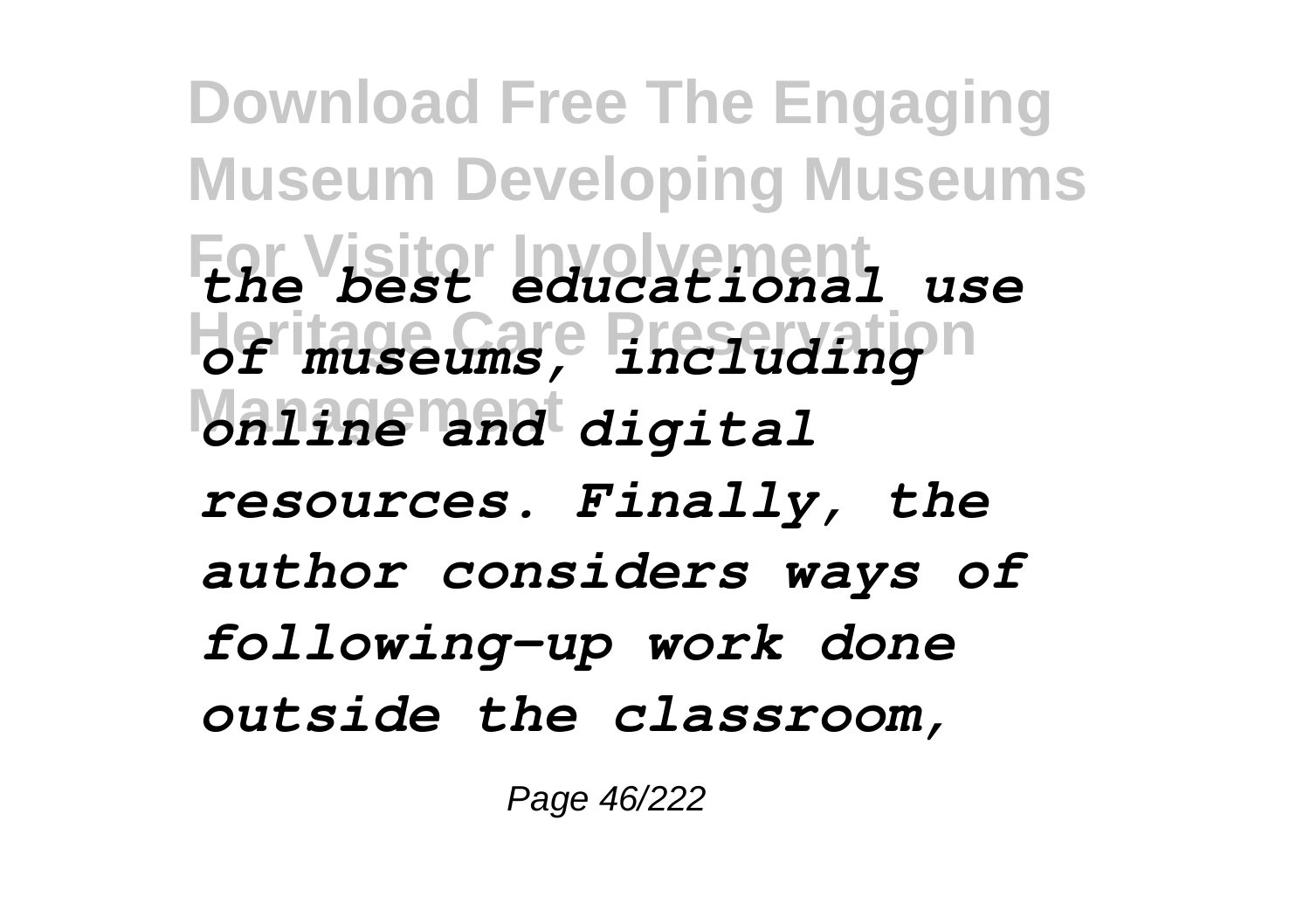**Download Free The Engaging Museum Developing Museums For Visitor Involvement** *including some of the* **Heritage Care Preservation** *longer term strategies* **Management** *that teachers should consider. Engaging the Visitor addresses some of the most fundamental issues*

Page 47/222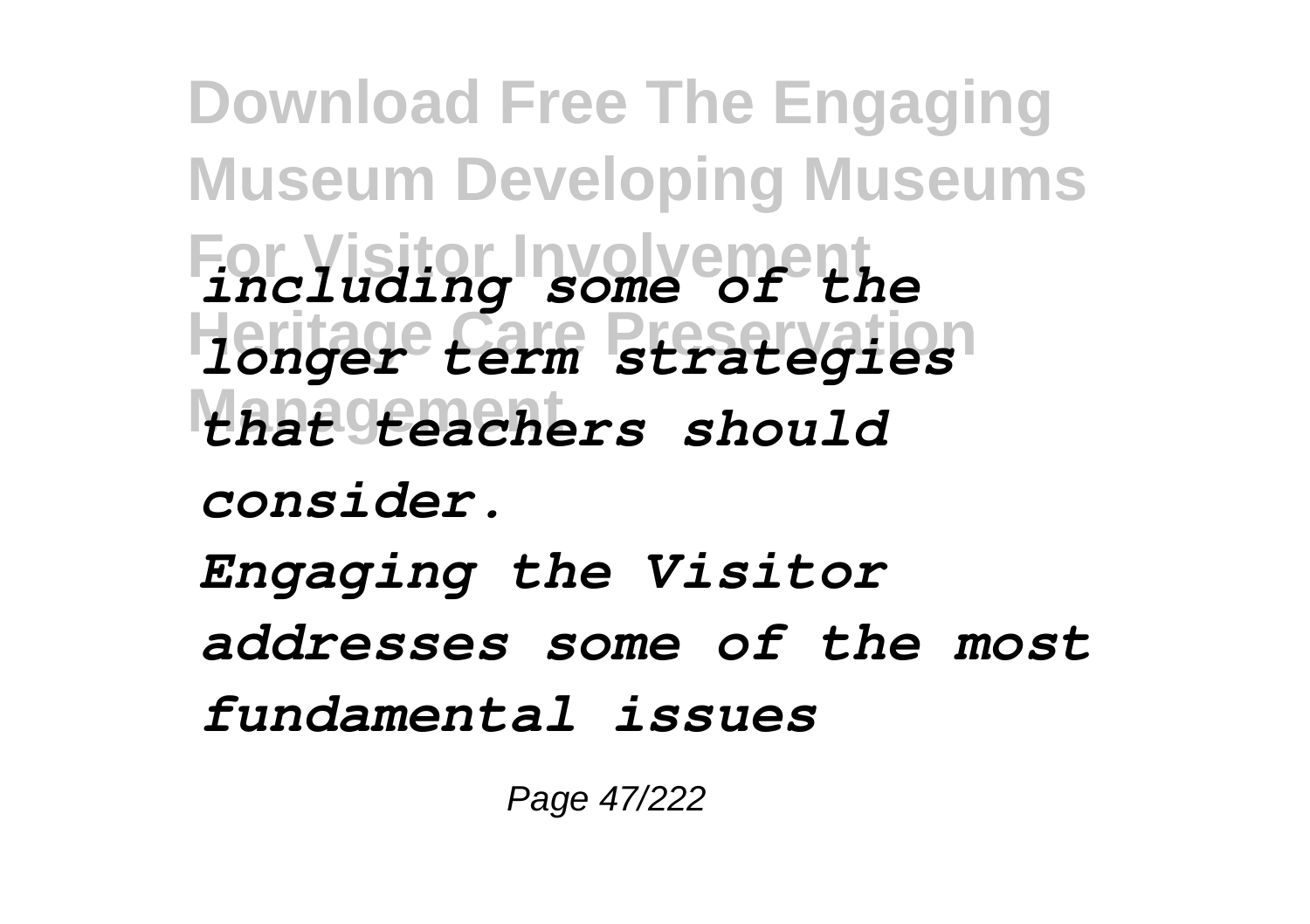**Download Free The Engaging Museum Developing Museums For Visitor Involvement** *relating to* **Heritage Care Preservation** *interpretation, exhibition Masign and the visitor experience, in a format which is attractive, approachable - and above all actionable.*

Page 48/222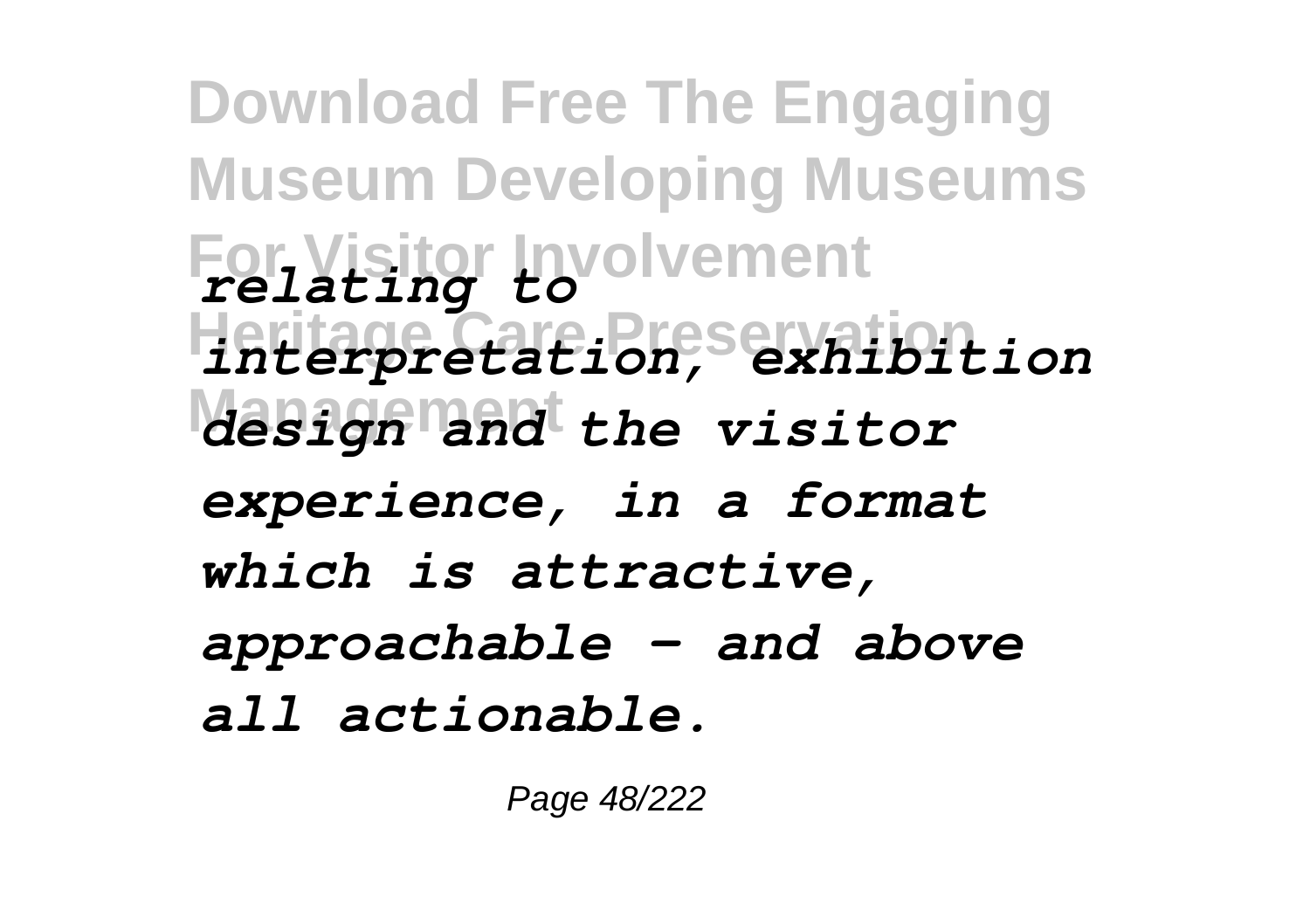**Download Free The Engaging Museum Developing Museums For Visitor Involvement** *Challenging many* **Heritage Care Preservation** *preconceptions, this book* **Management** *is firmly rooted in the results of museum-based scientific research. Deep and effective engagement with exhibit content is*

Page 49/222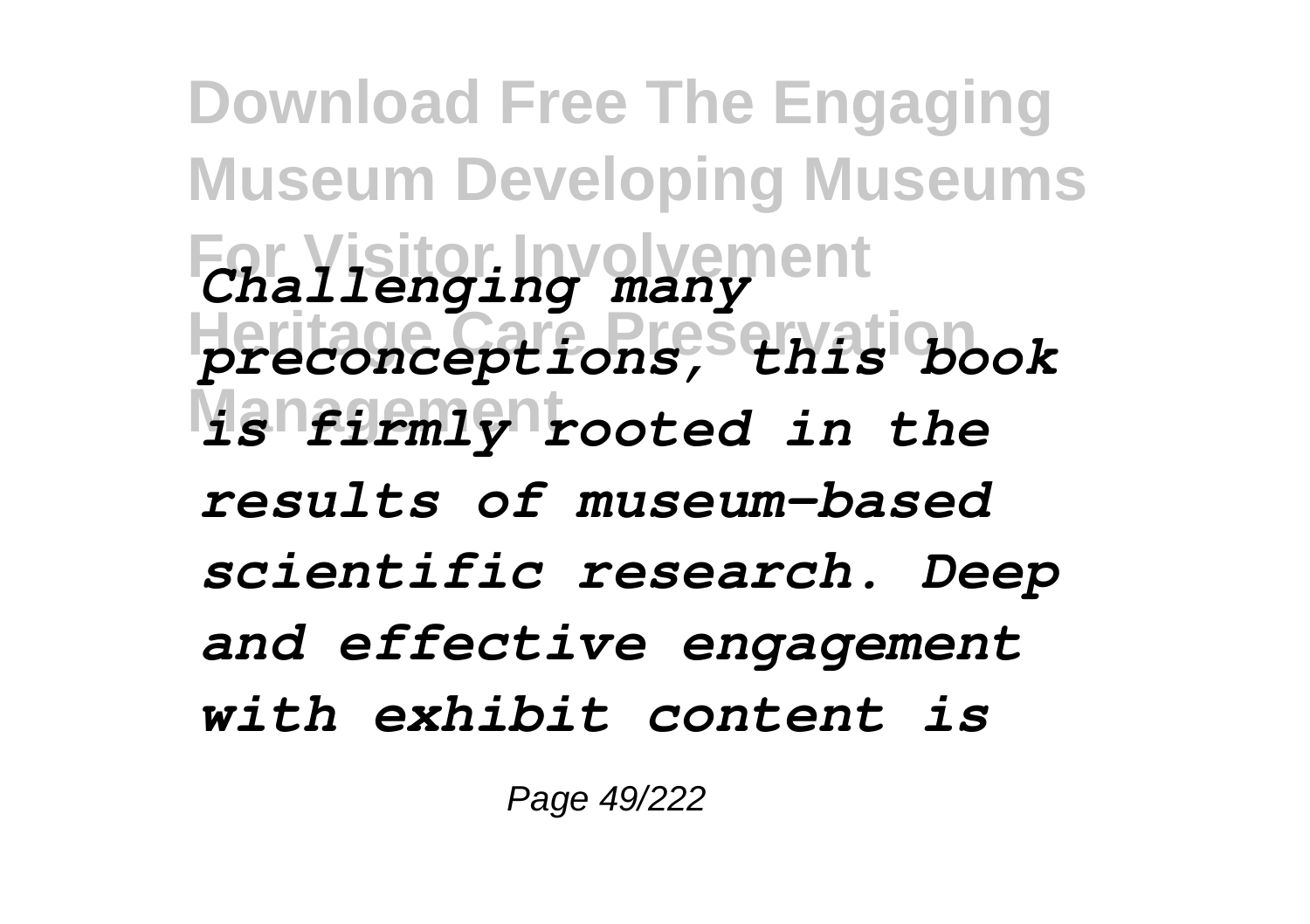**Download Free The Engaging Museum Developing Museums For Visitor Involvement** *still the exception in* **Heritage Care Preservation** *very many museums. When* **Management** *most visitors pass an exhibit with only a glance, it will fail to engage. And until the visitor is engaged no*

Page 50/222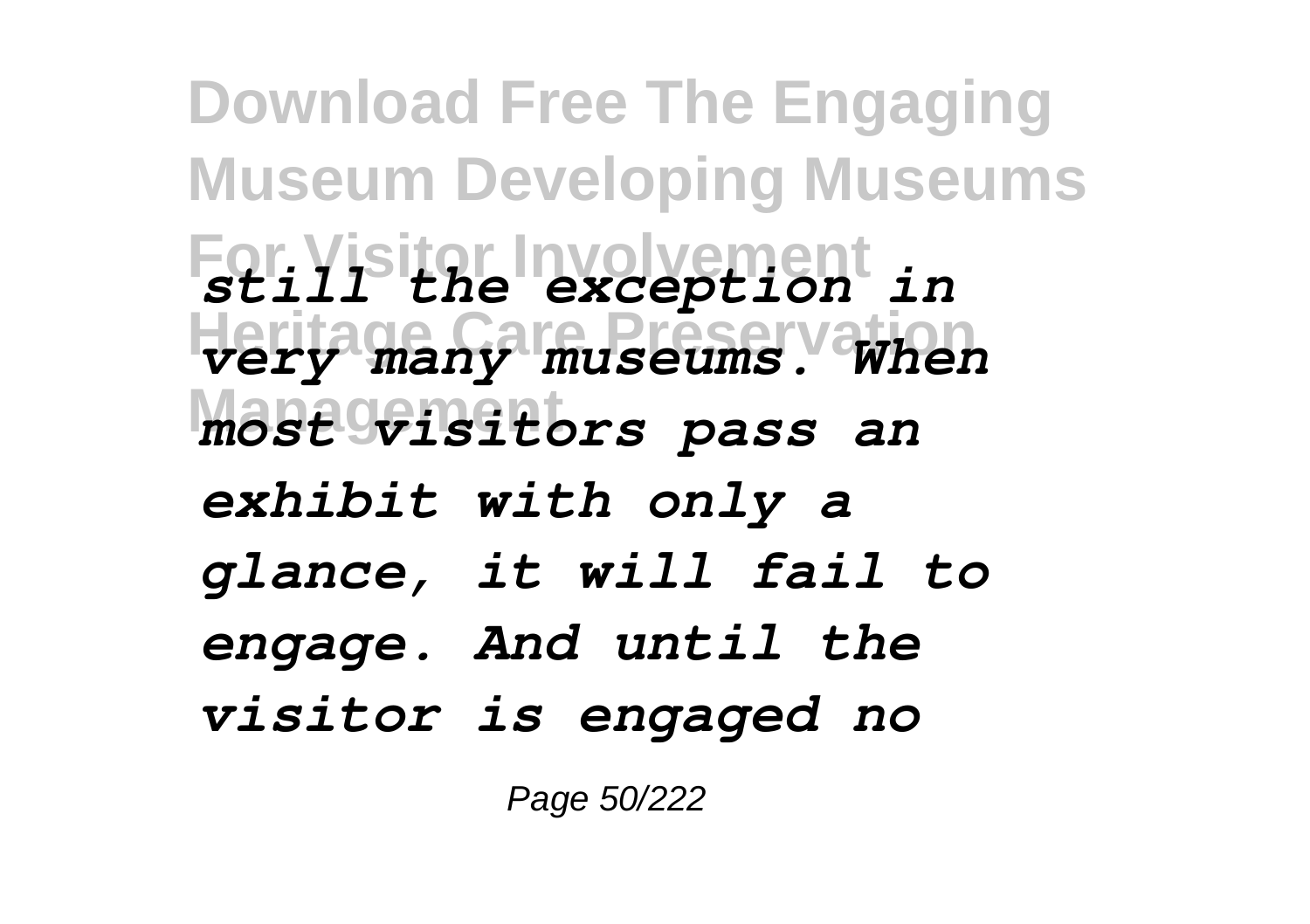**Download Free The Engaging Museum Developing Museums For Visitor Involvement** *informal learning - or any* **Heritage Care Preservation** *other satisfying* **Management** *experience - will happen... This book will help you answer such questions as: How often do visitors really engage*

Page 51/222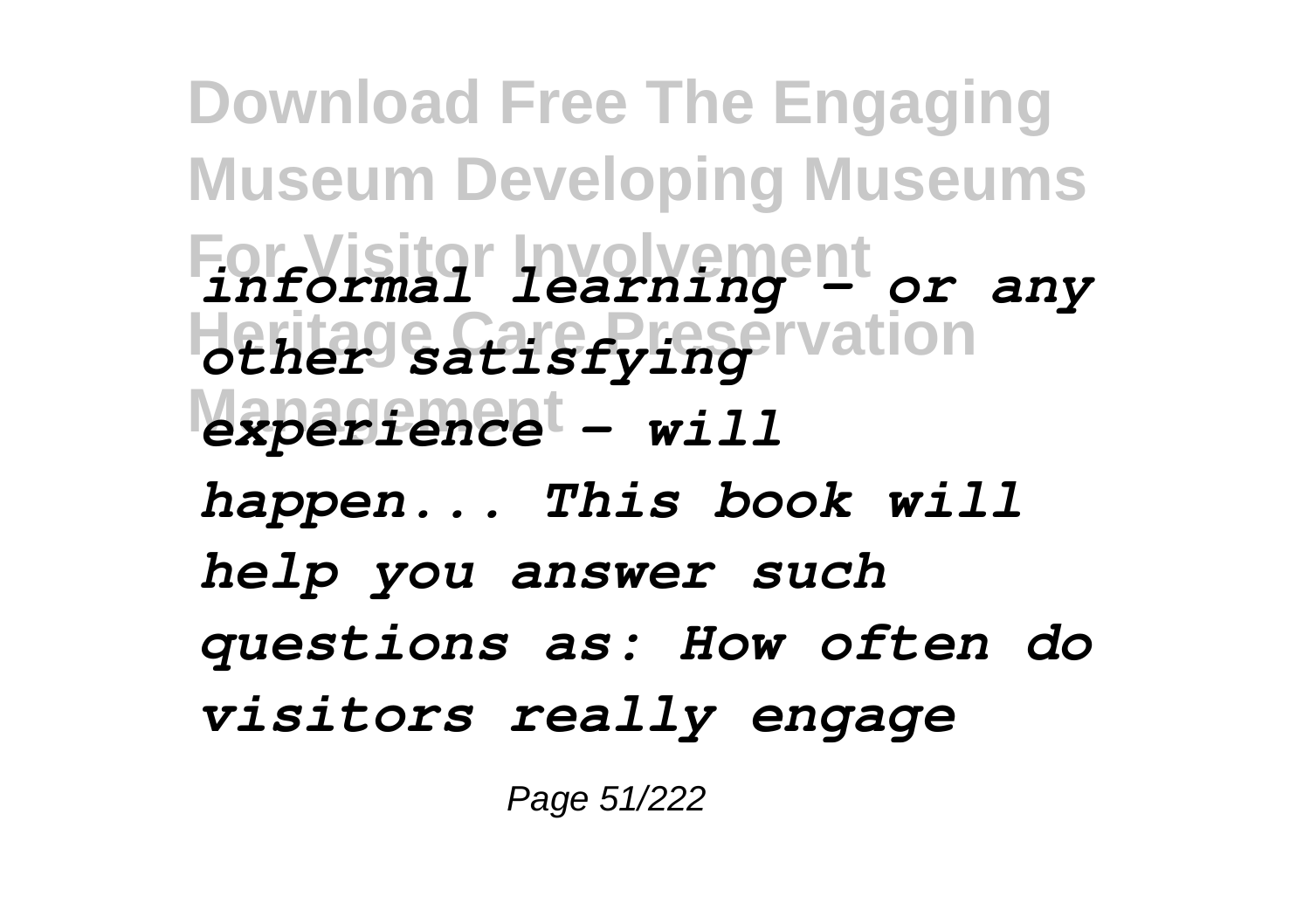**Download Free The Engaging Museum Developing Museums For Visitor Involvement** *with the content of the* **Heritage Care Preservation** *exhibitions in our museum?* **Management** *Why do our visitors engage with some of our exhibits and not others? How can we increase our visitors' engagement through better*

Page 52/222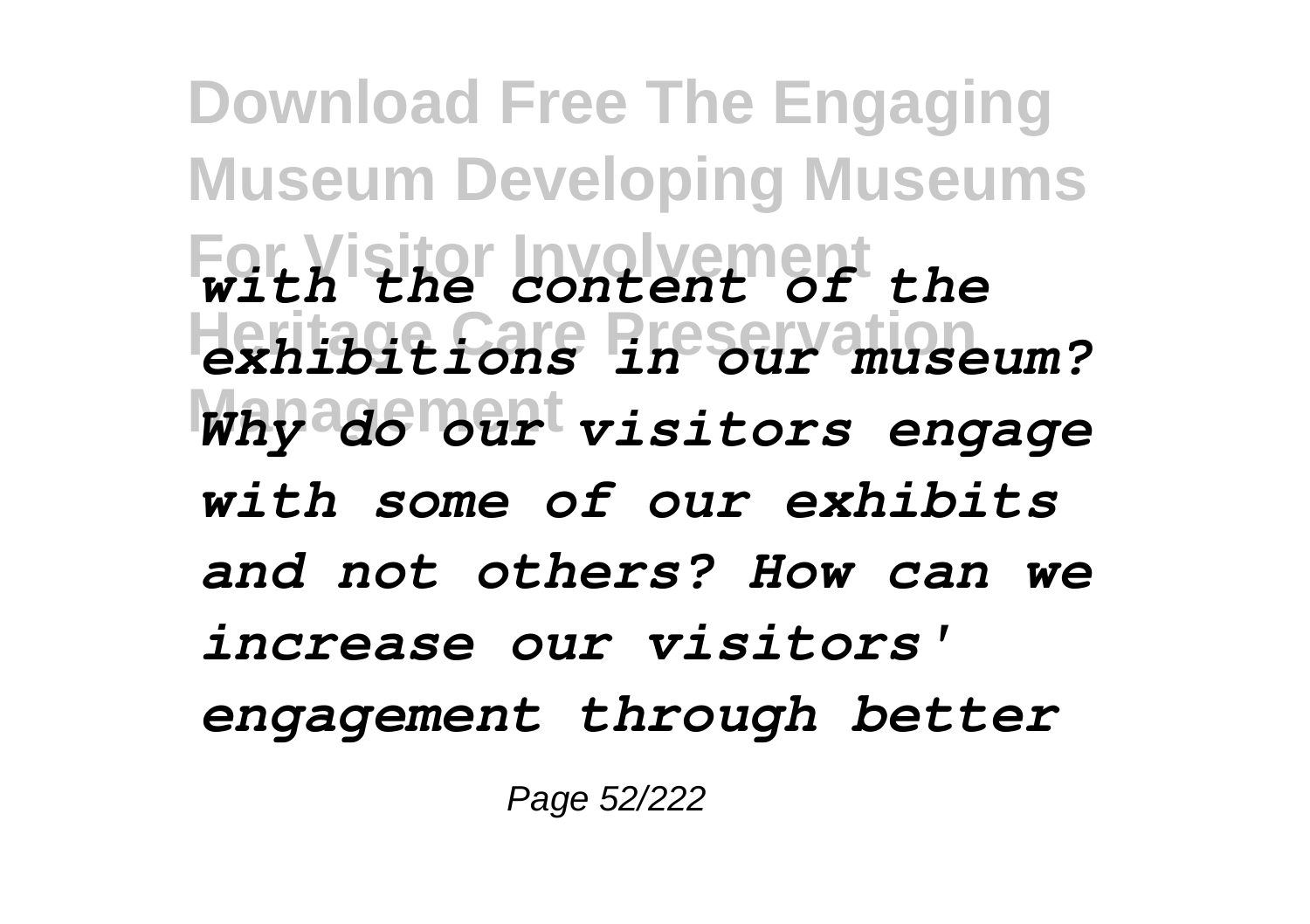**Download Free The Engaging Museum Developing Museums For Visitor Involvement** *exhibit design?* **Heritage Care Preservation** *Only a decade ago, the* **Management** *notion that museums, galleries and heritage organisations might engage in activist practice, with explicit intent to act*

Page 53/222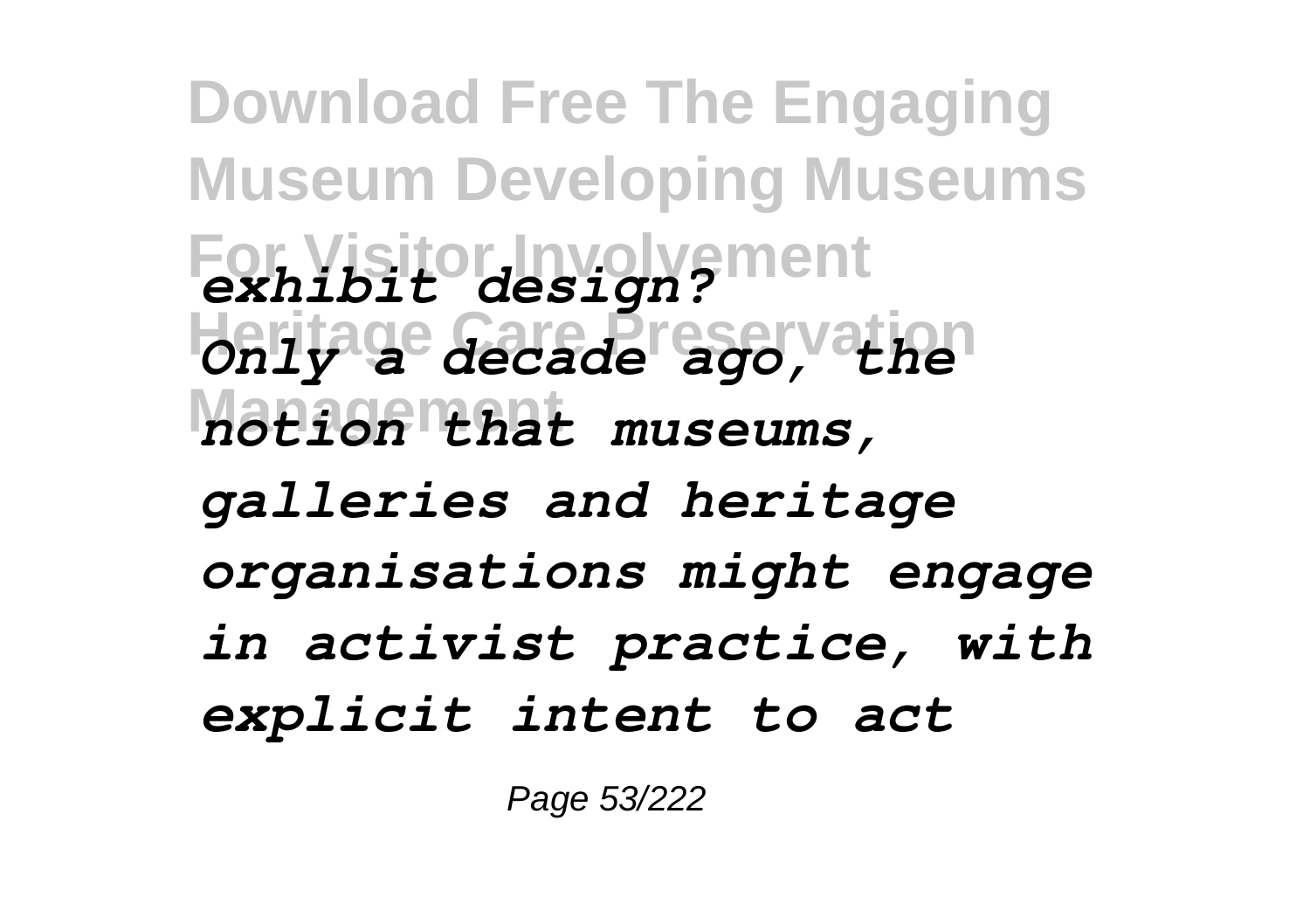**Download Free The Engaging Museum Developing Museums For Visitor Involvement** *upon inequalities,* **Heritage Care Preservation** *injustices and* **Management** *environmental crises, was met with scepticism and often derision. Seeking to purposefully bring about social change was viewed*

Page 54/222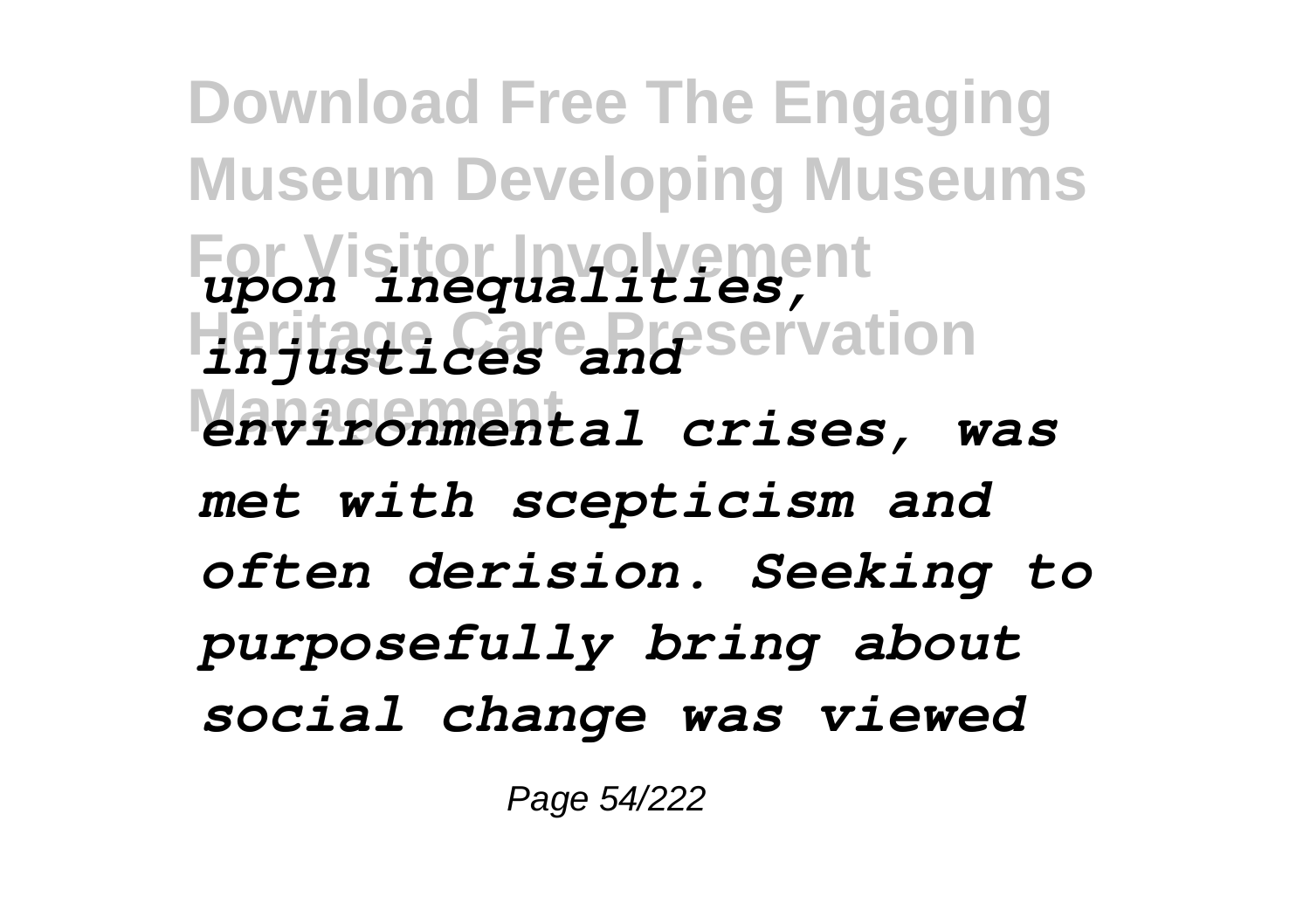**Download Free The Engaging Museum Developing Museums For Visitor Involvement** *by many within and beyond* **Heritage Care Preservation** *the museum community as* **Management** *inappropriately political and antithetical to fundamental professional values. Today, although the idea remains*

Page 55/222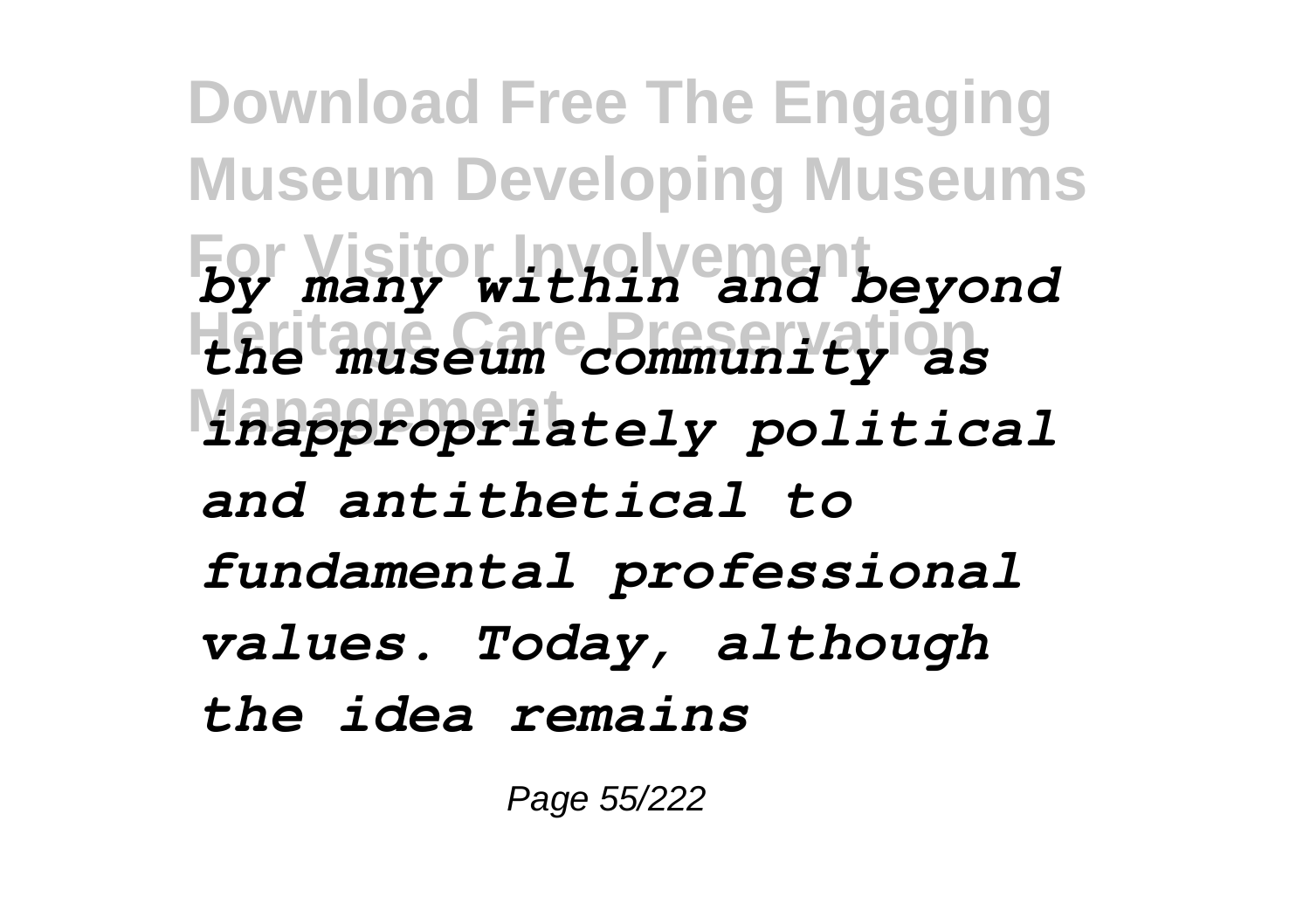**Download Free The Engaging Museum Developing Museums For Visitor Involvement** *controversial, the way we* **Heritage Care Preservation** *think about the roles and* **Management** *responsibilities of museums as knowledge based, social institutions is changing. Museum Activism examines the*

Page 56/222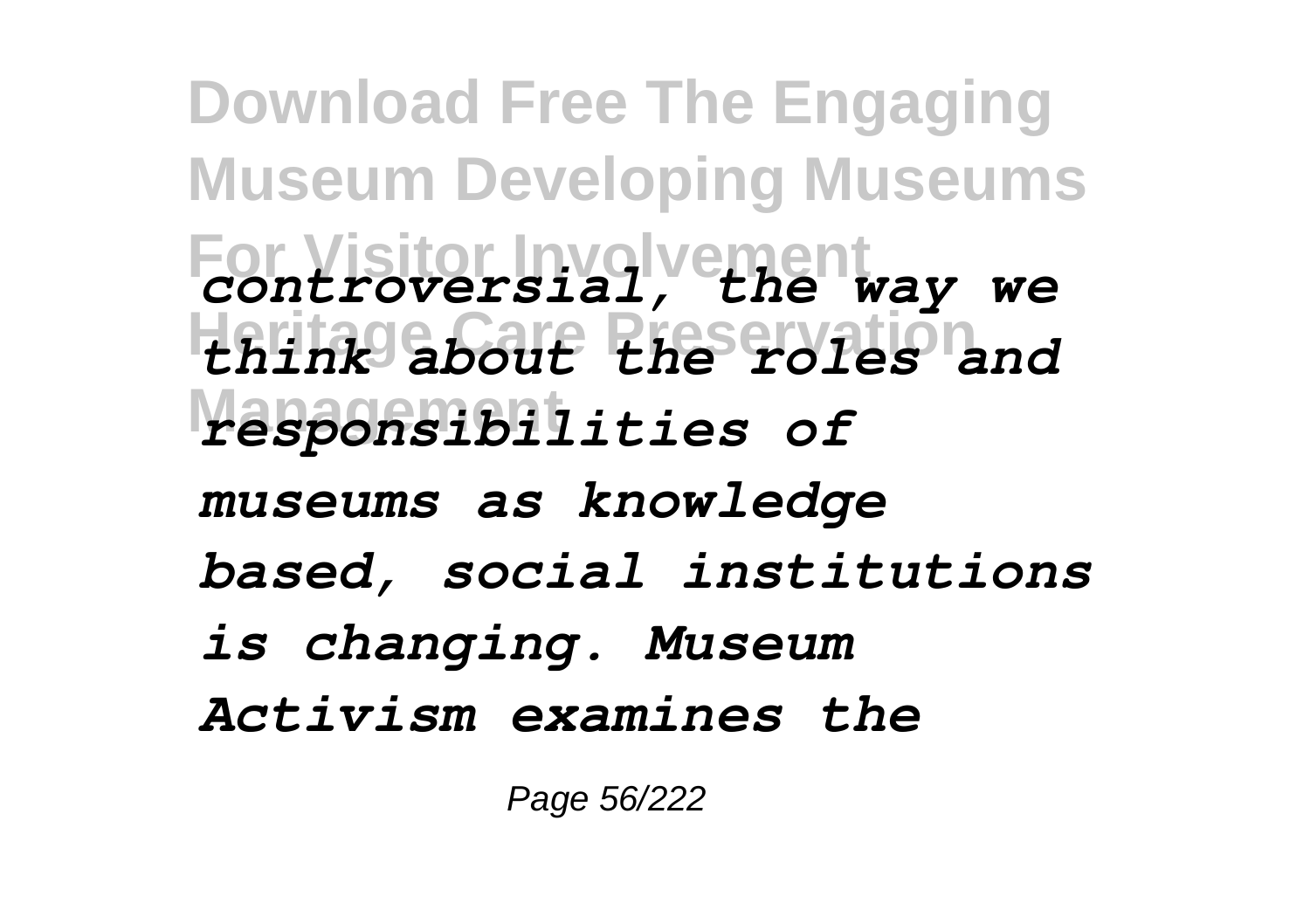**Download Free The Engaging Museum Developing Museums For Visitor Involvement** *increasing significance of* **Heritage Care Preservation** *this activist trend in* **Management** *thinking and practice. At this crucial time in the evolution of museum thinking and practice, this ground-breaking*

Page 57/222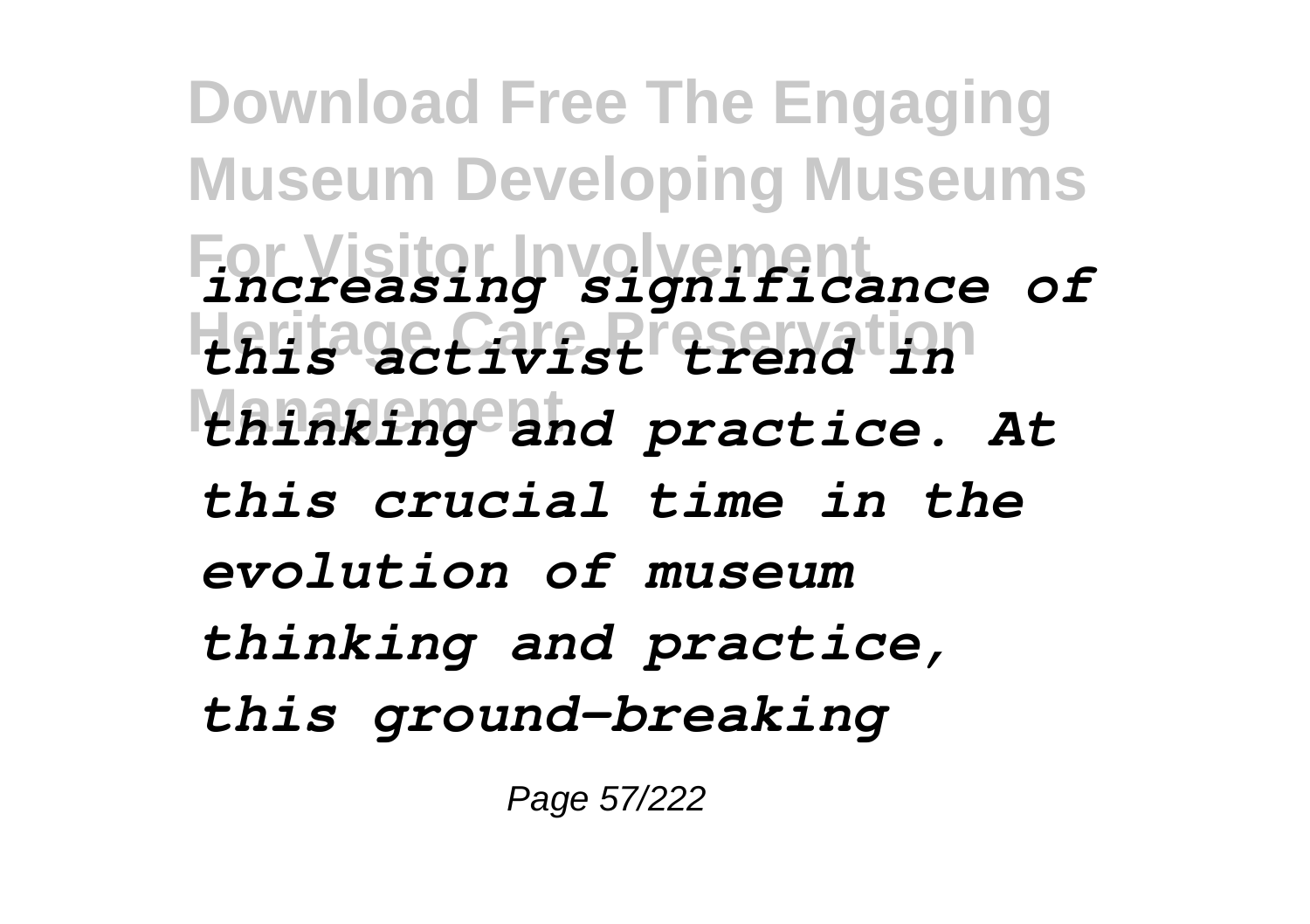**Download Free The Engaging Museum Developing Museums For Visitor Involvement** *volume brings together* **Heritagh Care Preservation Management** *contributors working across six continents to explore, analyse and critically reflect upon the museum's relationship*

Page 58/222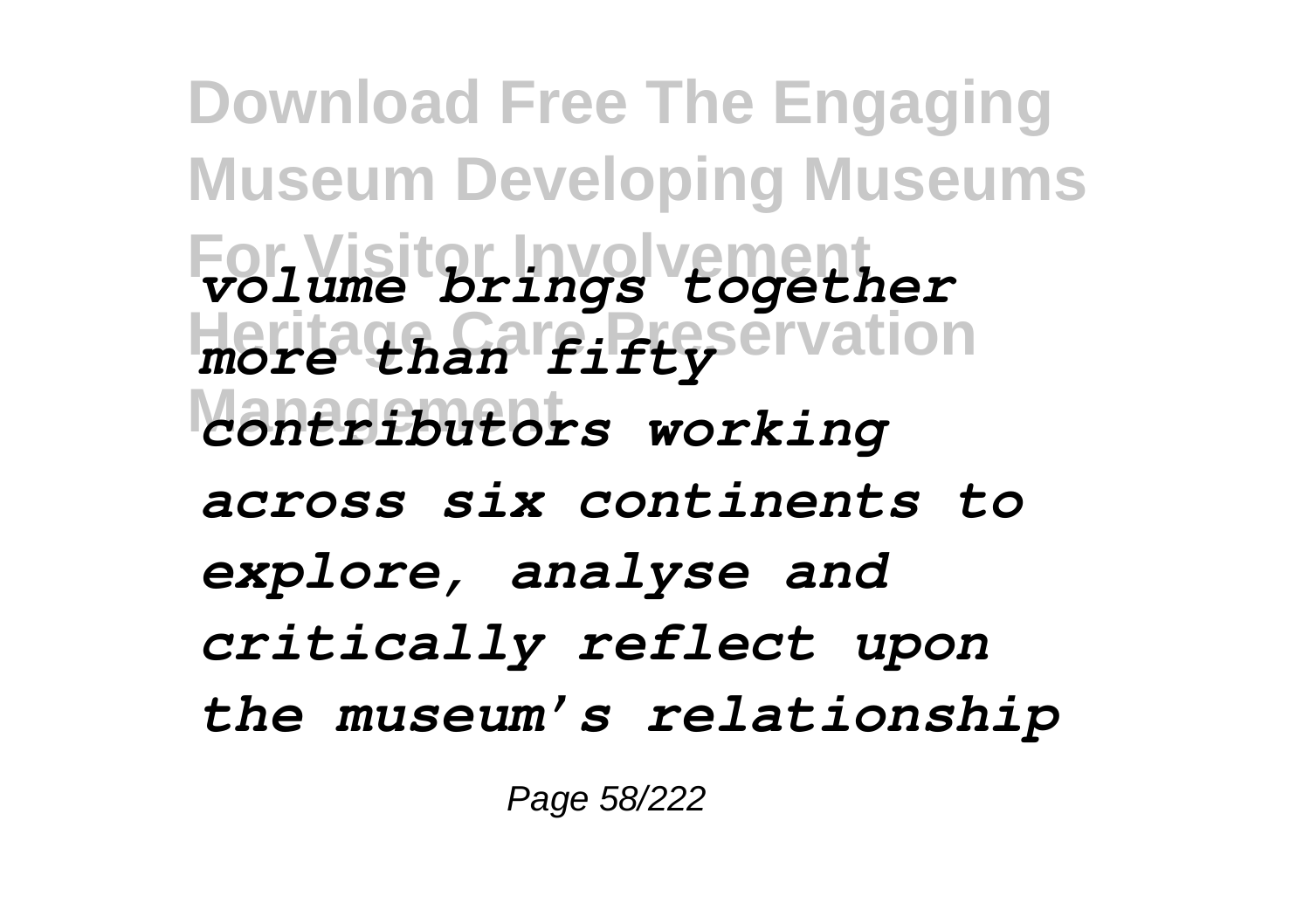**Download Free The Engaging Museum Developing Museums For Visitor Involvement** *to activism. Including* **Heritage Care Preservation** *contributions from* **Management** *practitioners, artists, activists and researchers, this wide-ranging examination of new and divergent expressions of*

Page 59/222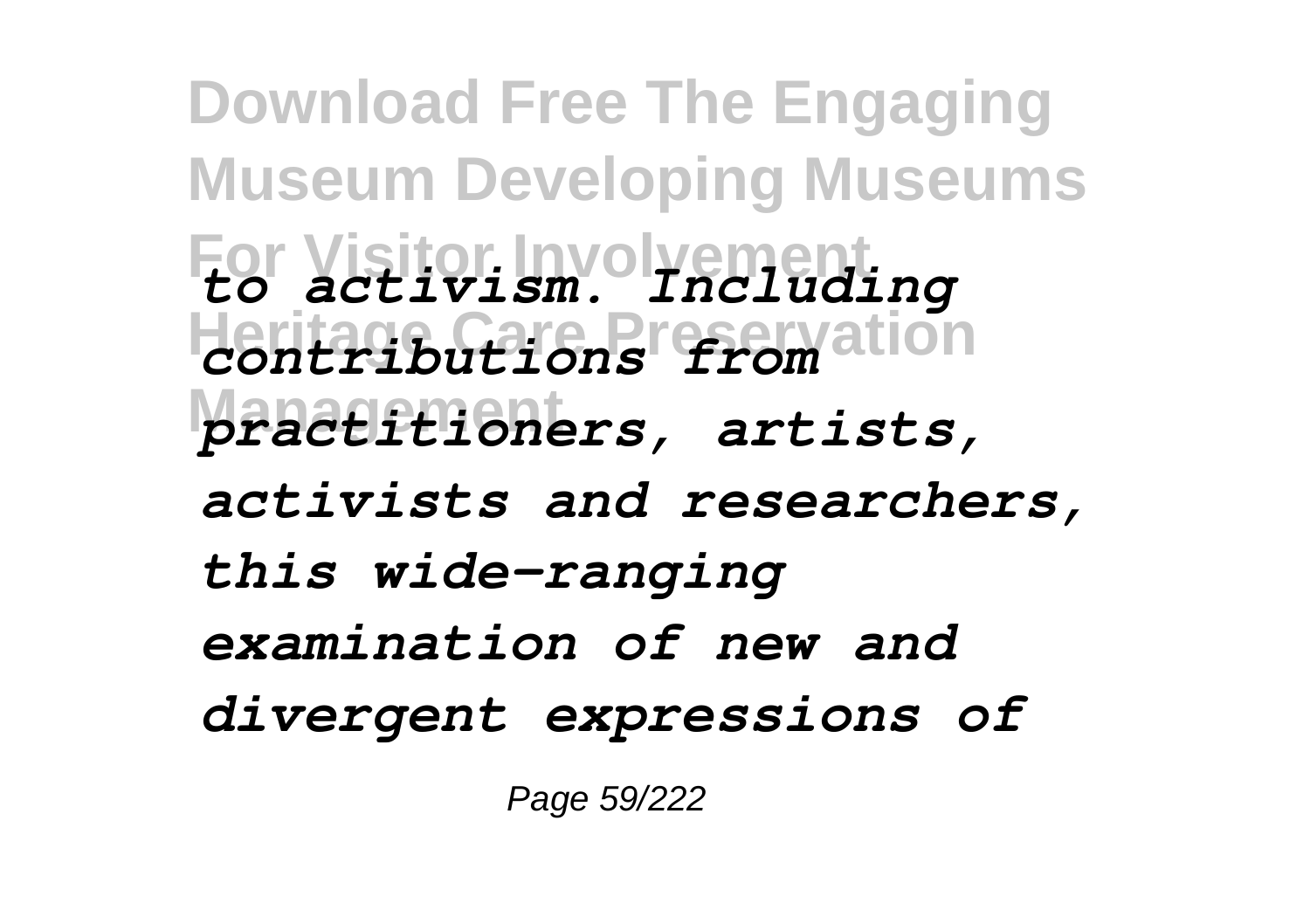**Download Free The Engaging Museum Developing Museums For Visitor Involvement** *the inherent power of* **Heritage Care Preservation** *museums as forces for* **Management** *good, and as activists in civil society, aims to encourage further experimentation and enrich the debate in this nascent*

Page 60/222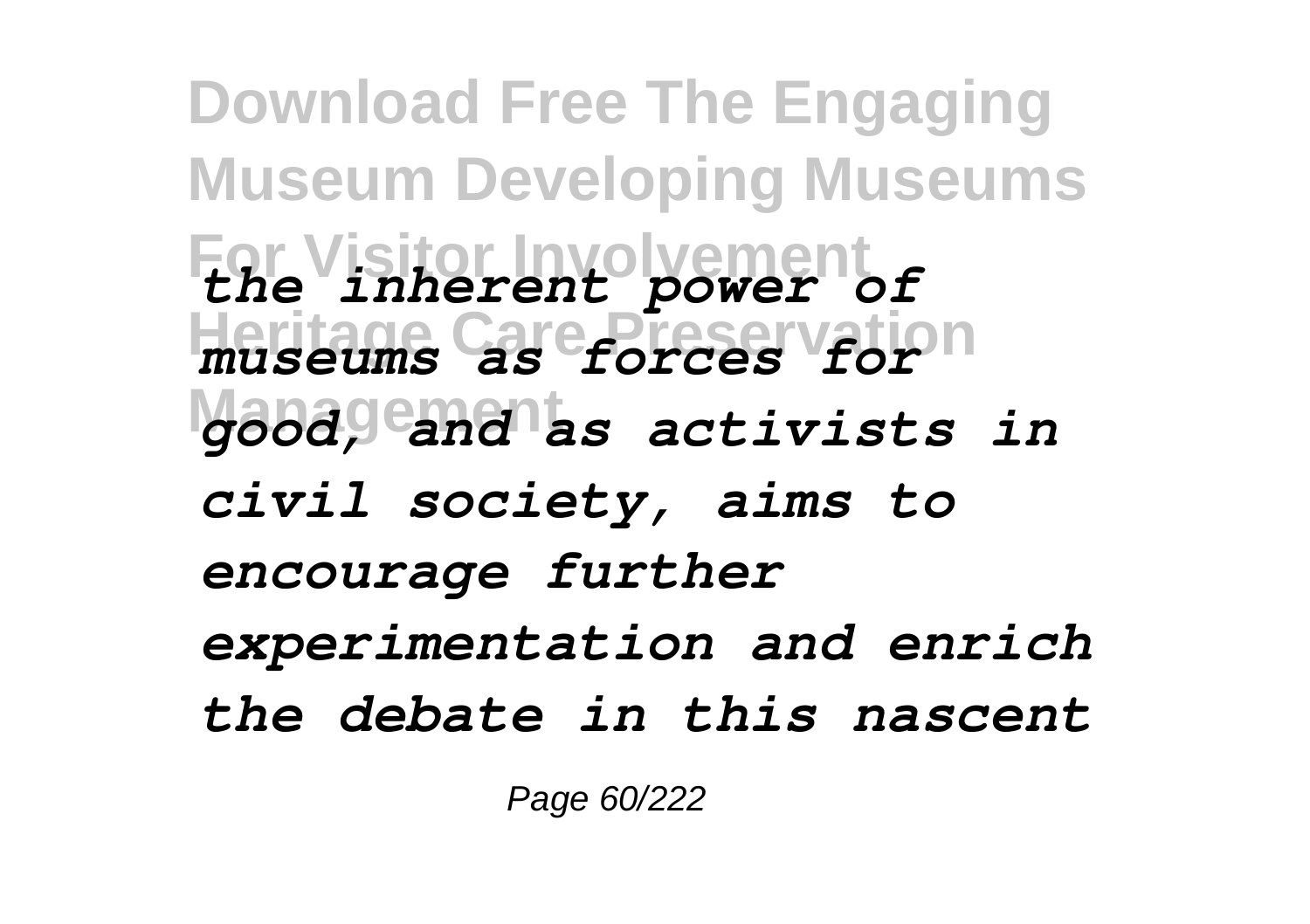**Download Free The Engaging Museum Developing Museums For Visitor Involvement** *and uncertain field of* **Heritage Care Preservation** *museum practice. Museum Activism elucidates the largely untapped potential for museums as key intellectual and civic resources to address*

Page 61/222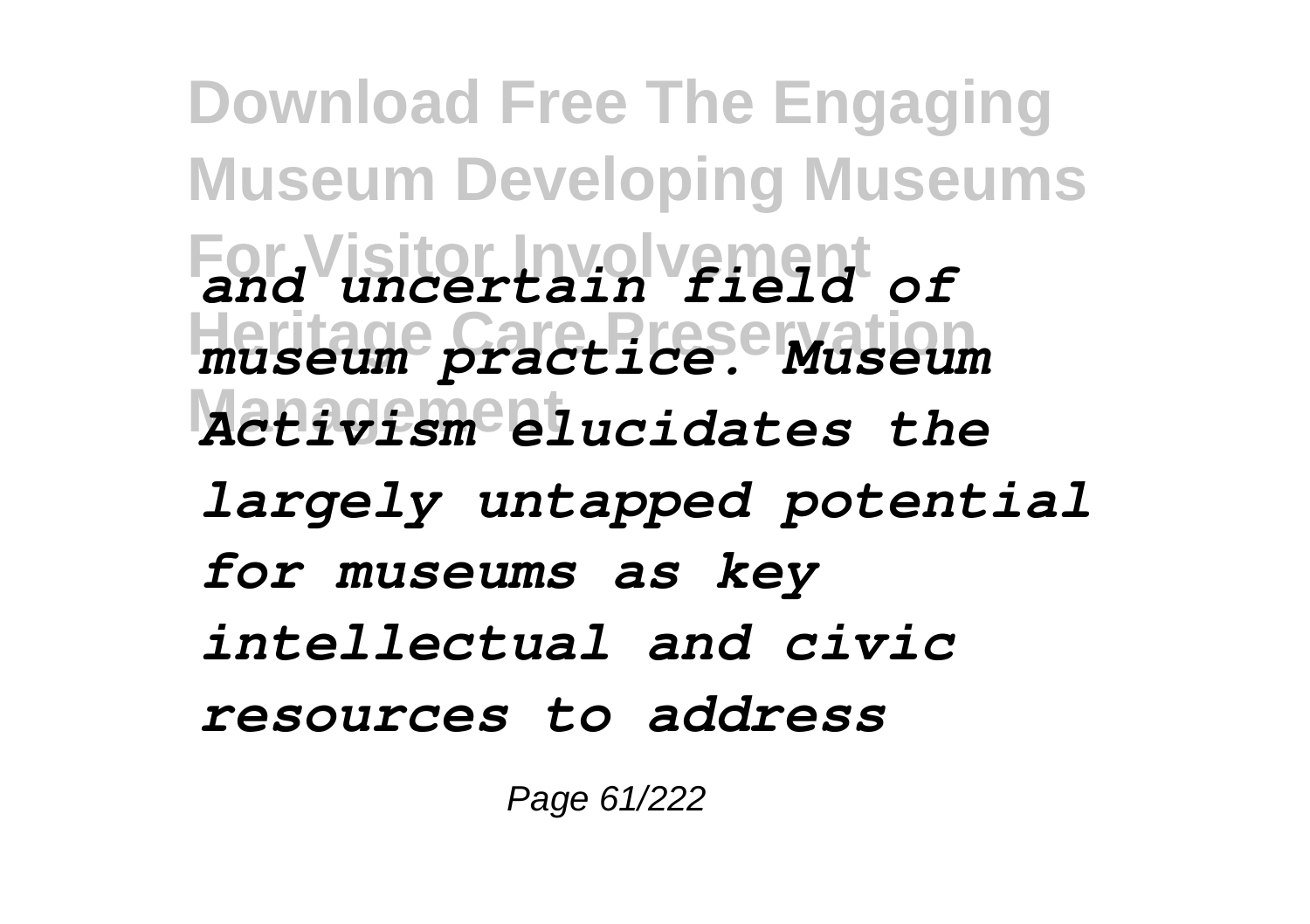**Download Free The Engaging Museum Developing Museums For Visitor Involvement** *inequalities, injustice* **Heritage Care Preservation** *and environmental* **Management** *challenges. This makes the book essential reading for scholars and students of museum and heritage studies, gallery studies,*

Page 62/222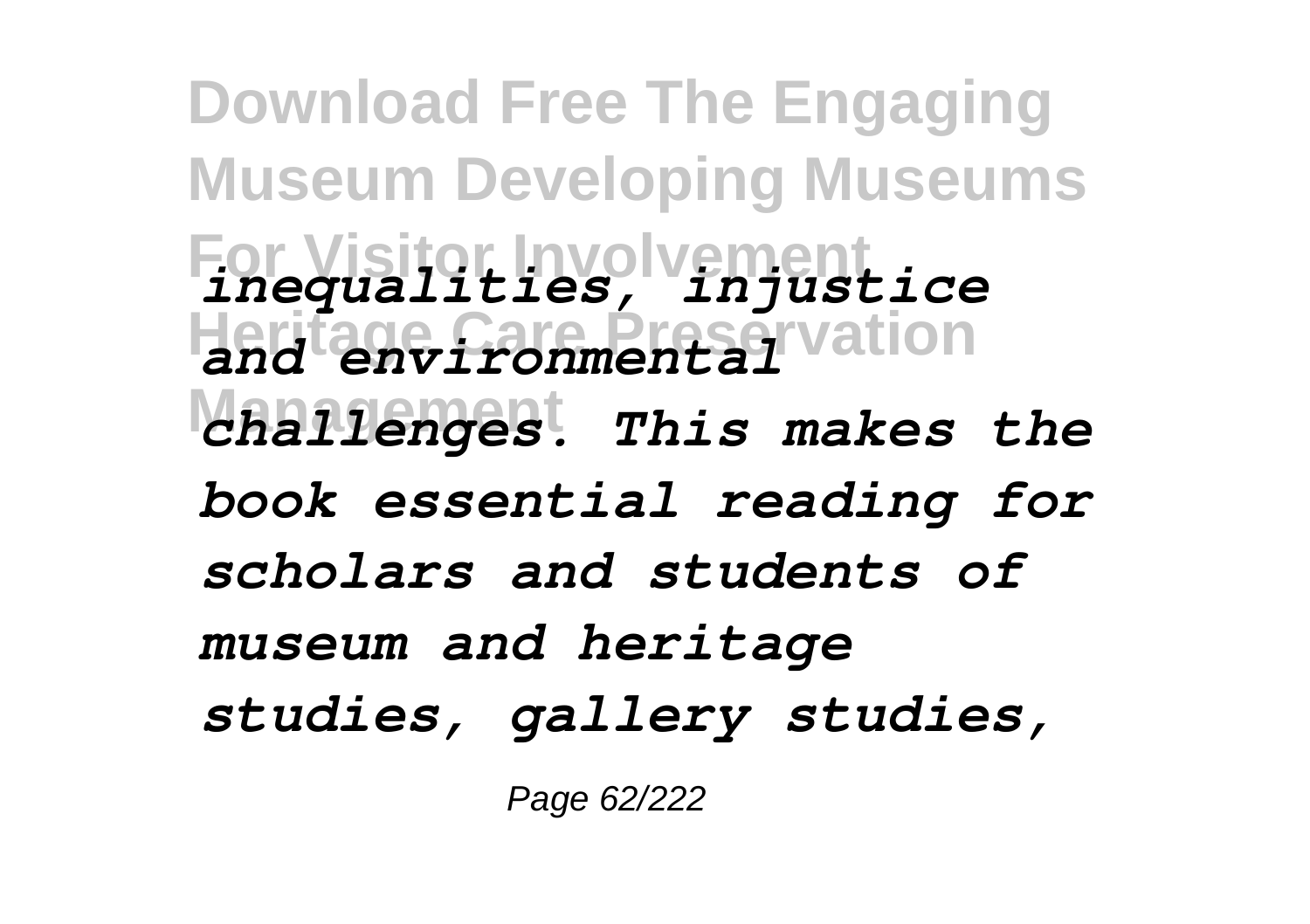**Download Free The Engaging Museum Developing Museums For Visitor Involvement** *arts and heritage* **Heritage Care Preservation** *management, and politics.* **Management** *It will be a source of inspiration to museum practitioners and museum leaders around the globe. Respected museum*

Page 63/222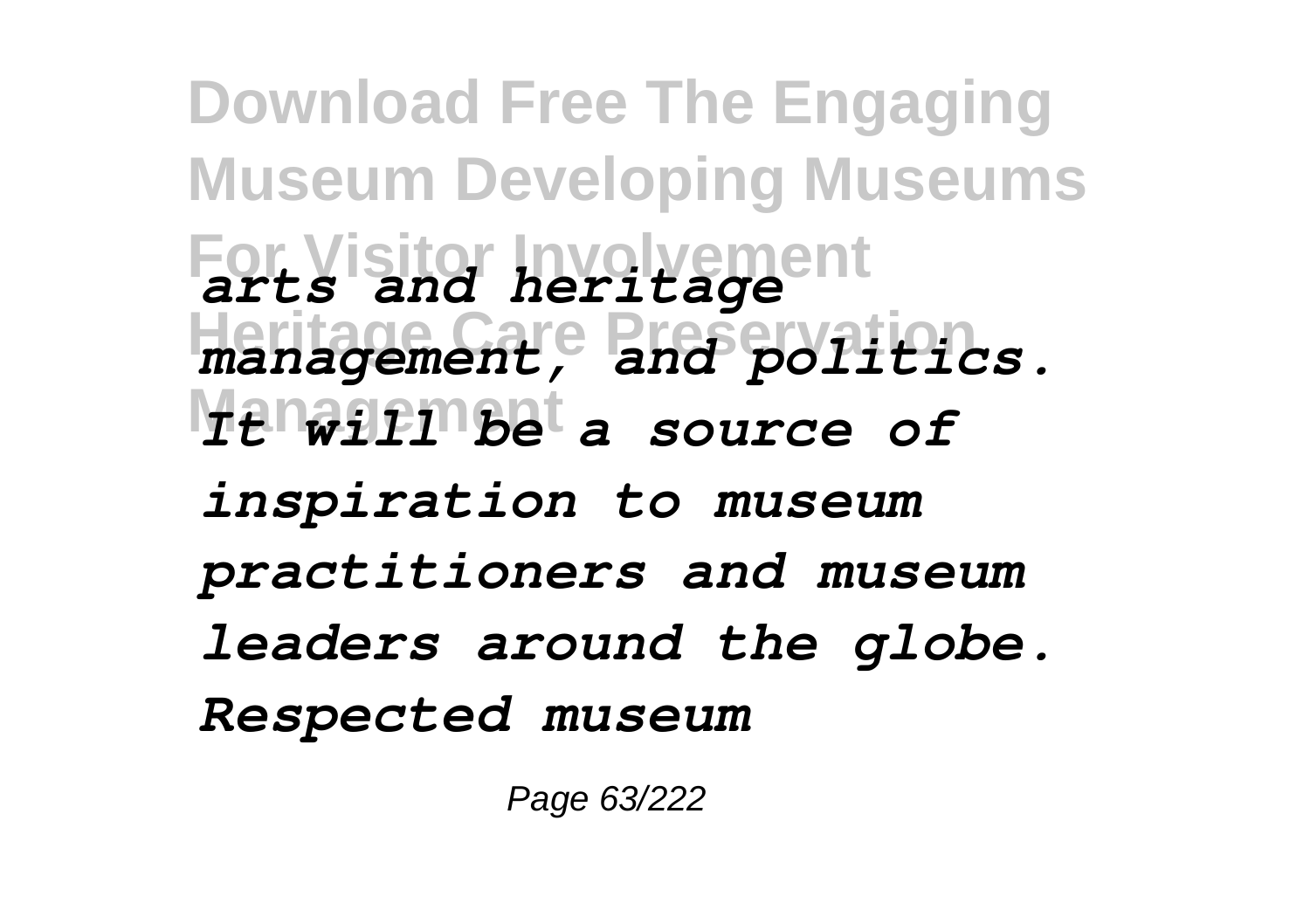**Download Free The Engaging Museum Developing Museums For Visitor Involvement** *professionals discuss* **Heritage Care Preservation** *contemporary issues and Macessful<sup>t</sup> programs, and offer practical guidelines and information, up-todate references, and lively illustrations in*

Page 64/222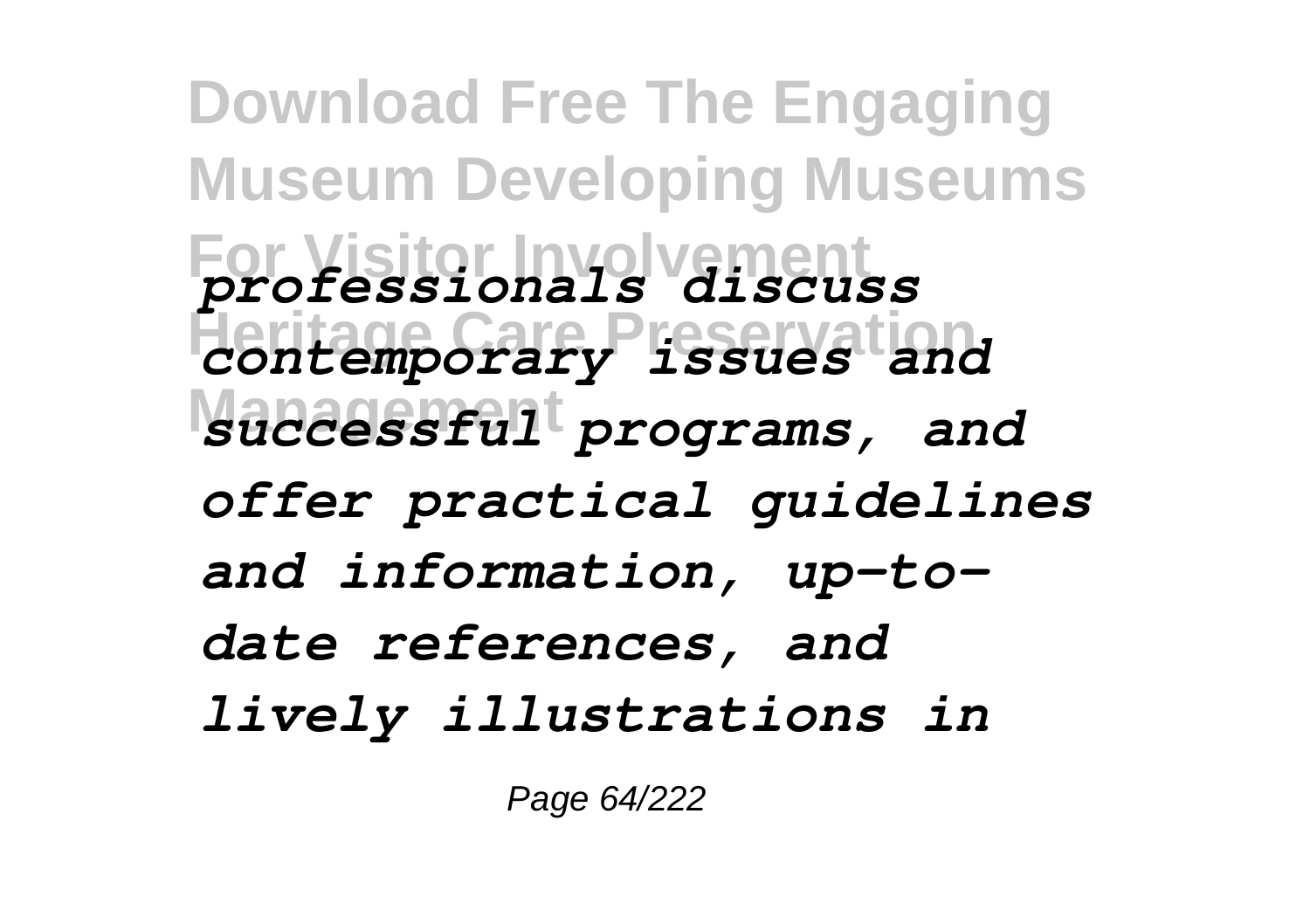**Download Free The Engaging Museum Developing Museums For Visitor Involvement** *this wide-ranging volume.* **Heritage Care Preservation** *Interpreting Historic* **Management** *House Museums captures the big picture and important details. Its scope and accessbility will make it useful and relevant for*

Page 65/222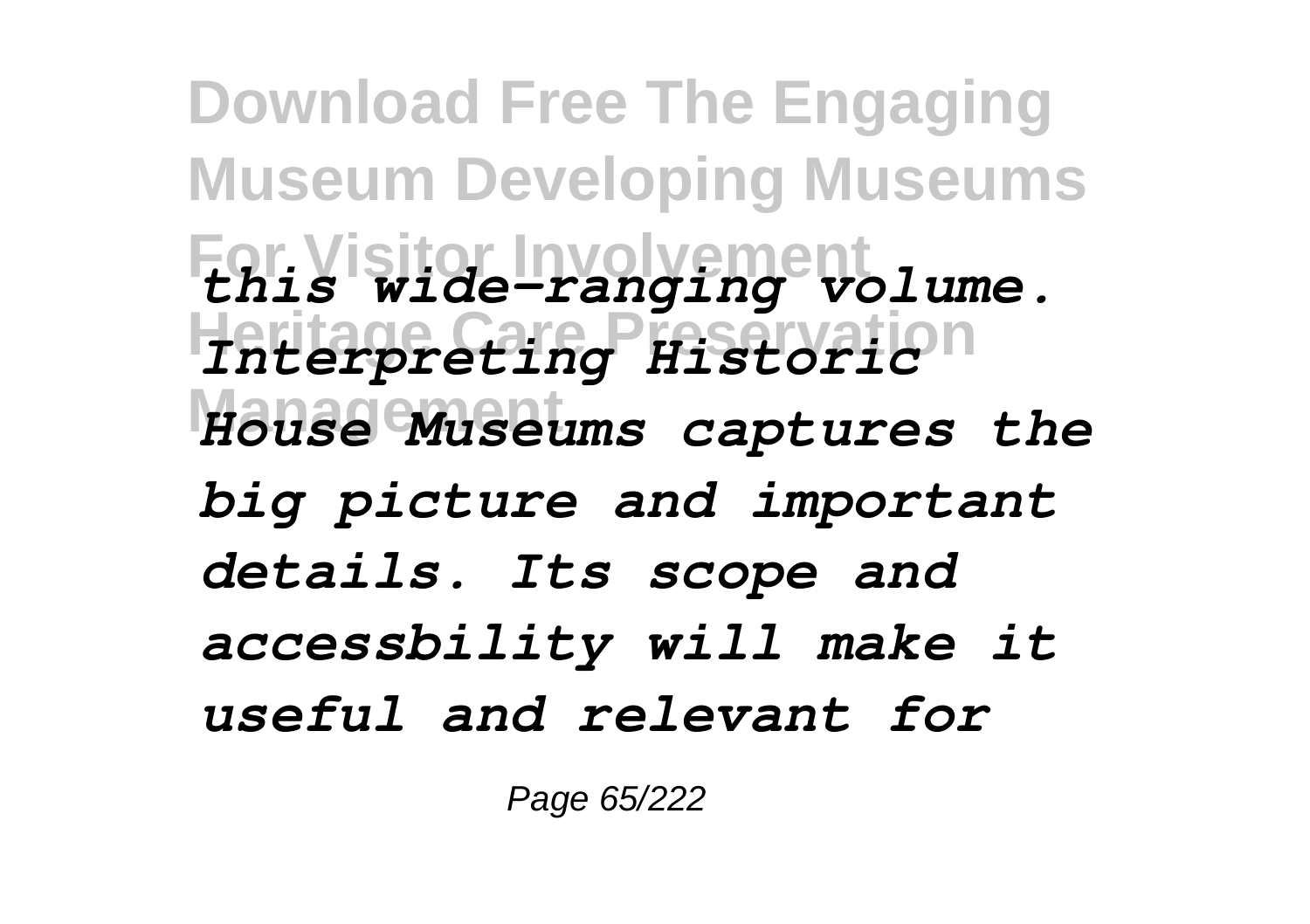**Download Free The Engaging Museum Developing Museums For Visitor Involvement** *both students and* **Heritage Care Preservation** *practicing professionals. Museum Communication and Social Media Museum Activism Technological, Pedagogical and Instructional*

Page 66/222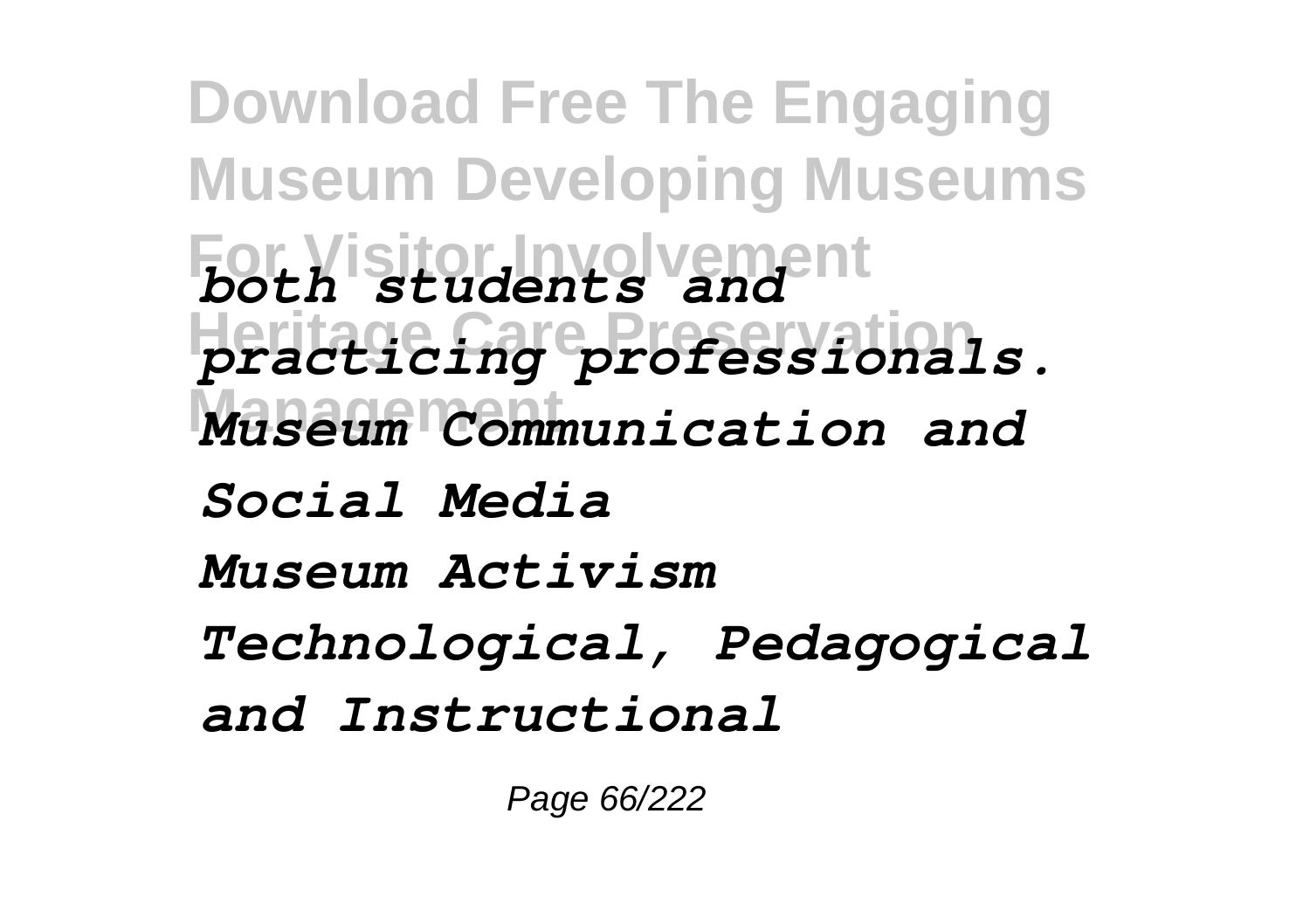**Download Free The Engaging Museum Developing Museums For Visitor Involvement** *Perspectives* **Heritage Care Preservation** *Developing Museums for* **Management** *Visitor Involvement The Personalization of the Museum Visit Beyond the Mausoleum Old Institutions in a New*

Page 67/222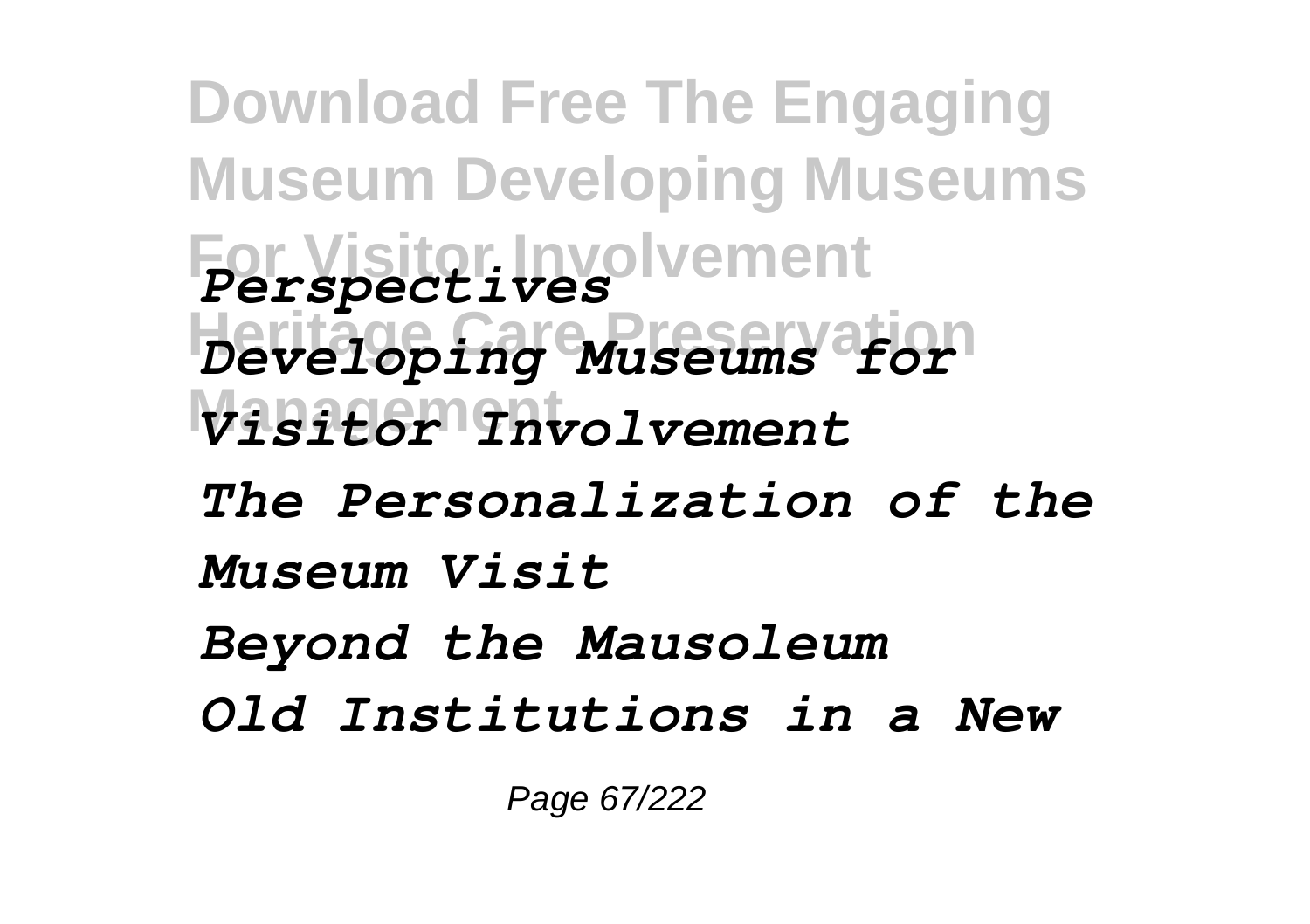**Download Free The Engaging Museum Developing Museums For Visitor Involvement** *World* **Engaging Communities in Museums is designed for** museum professionals who are hungry for information about how to design experiences in partnership with their Page 68/222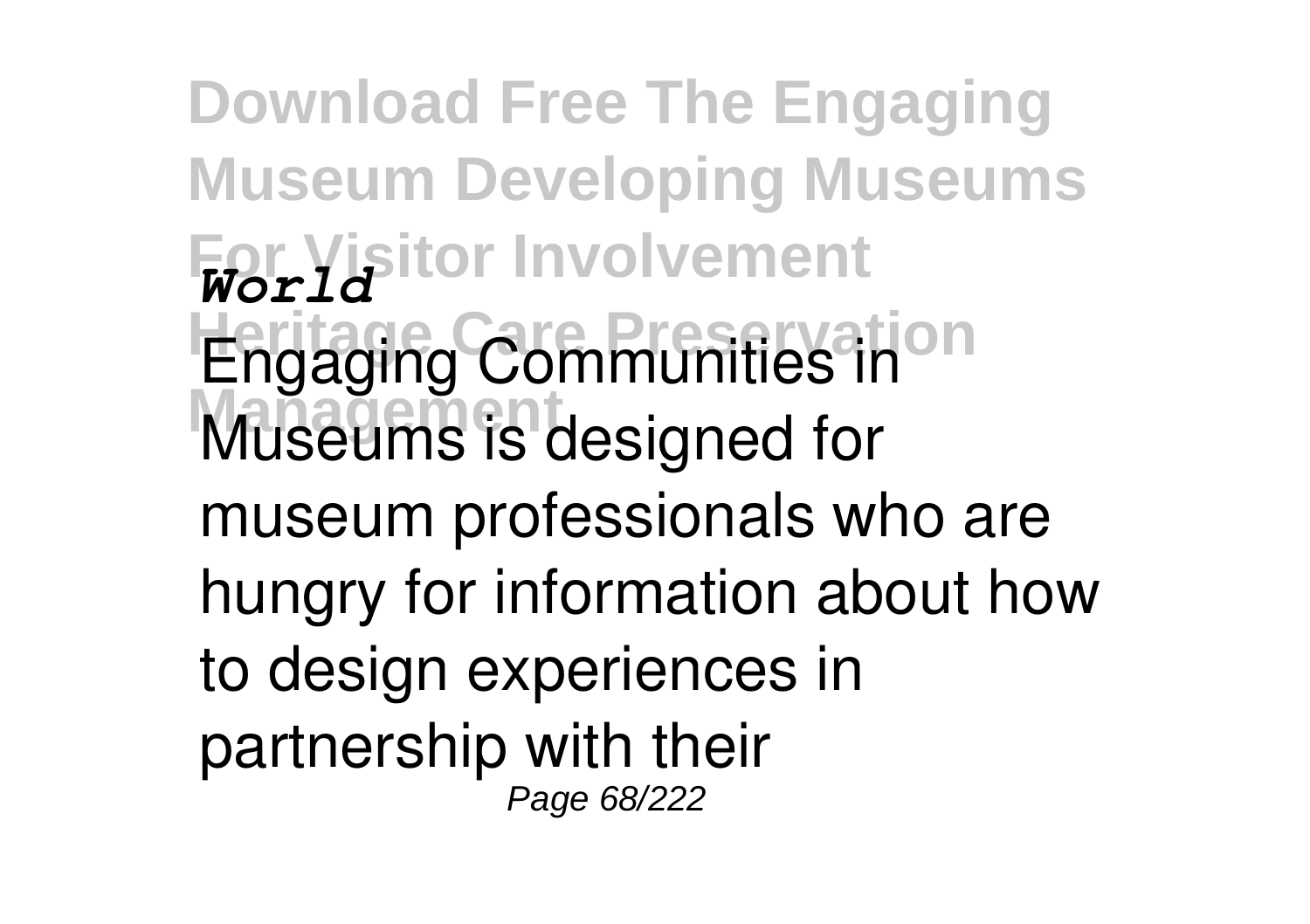**Download Free The Engaging Museum Developing Museums For Visitor Involvement** communities. Providing an overview of the many ways that museums around the world have begun to listen more attentively to their audience, the book highlights the importance of listening to community and Page 69/222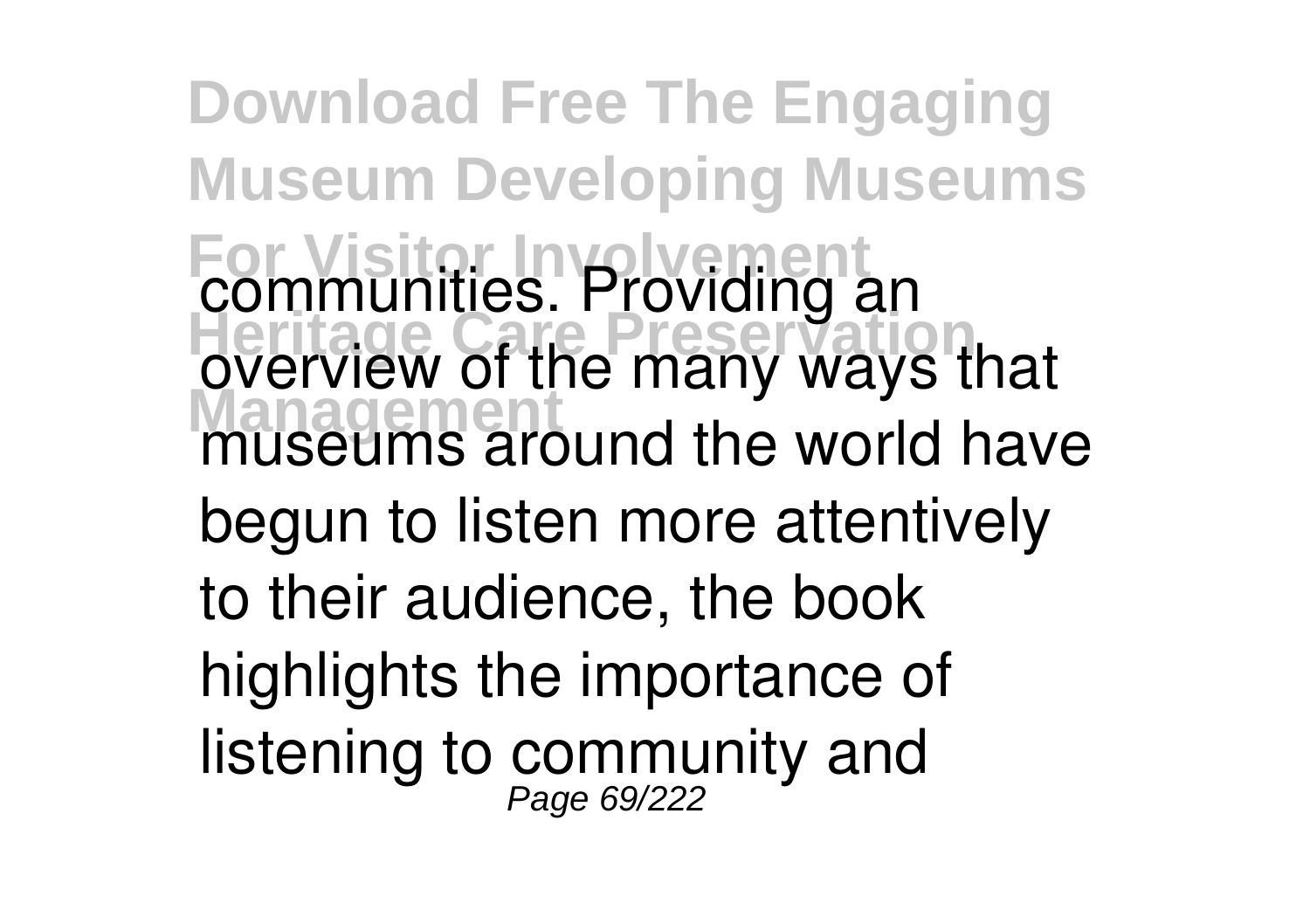**Download Free The Engaging Museum Developing Museums For Visitor Involvement** discusses the idea of relationship-**Heritage Care Preservation** building as an entry point to **Management** relevancy. Drawing on interviews and discussions with museum professionals around the world, as well as tangible, real-world examples, Allison showcases the Page 70/222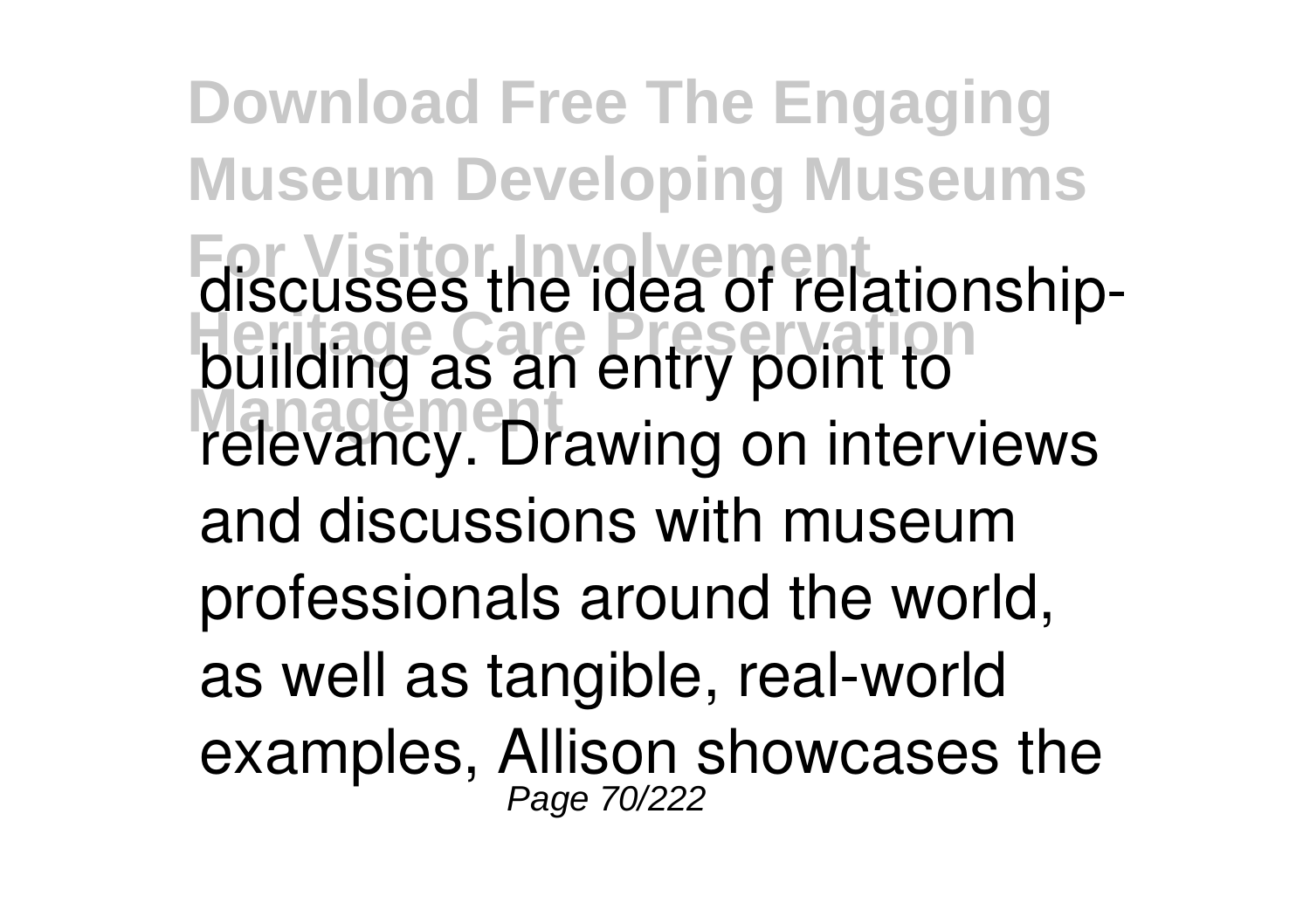**Download Free The Engaging Museum Developing Museums For Visitor Involvement** many ways that museums, both heritage and small, are actively **Management** working with their communities and also provides a roadmap that demonstrates how museum professionals can listen more effectively to their audiences as Page 71/222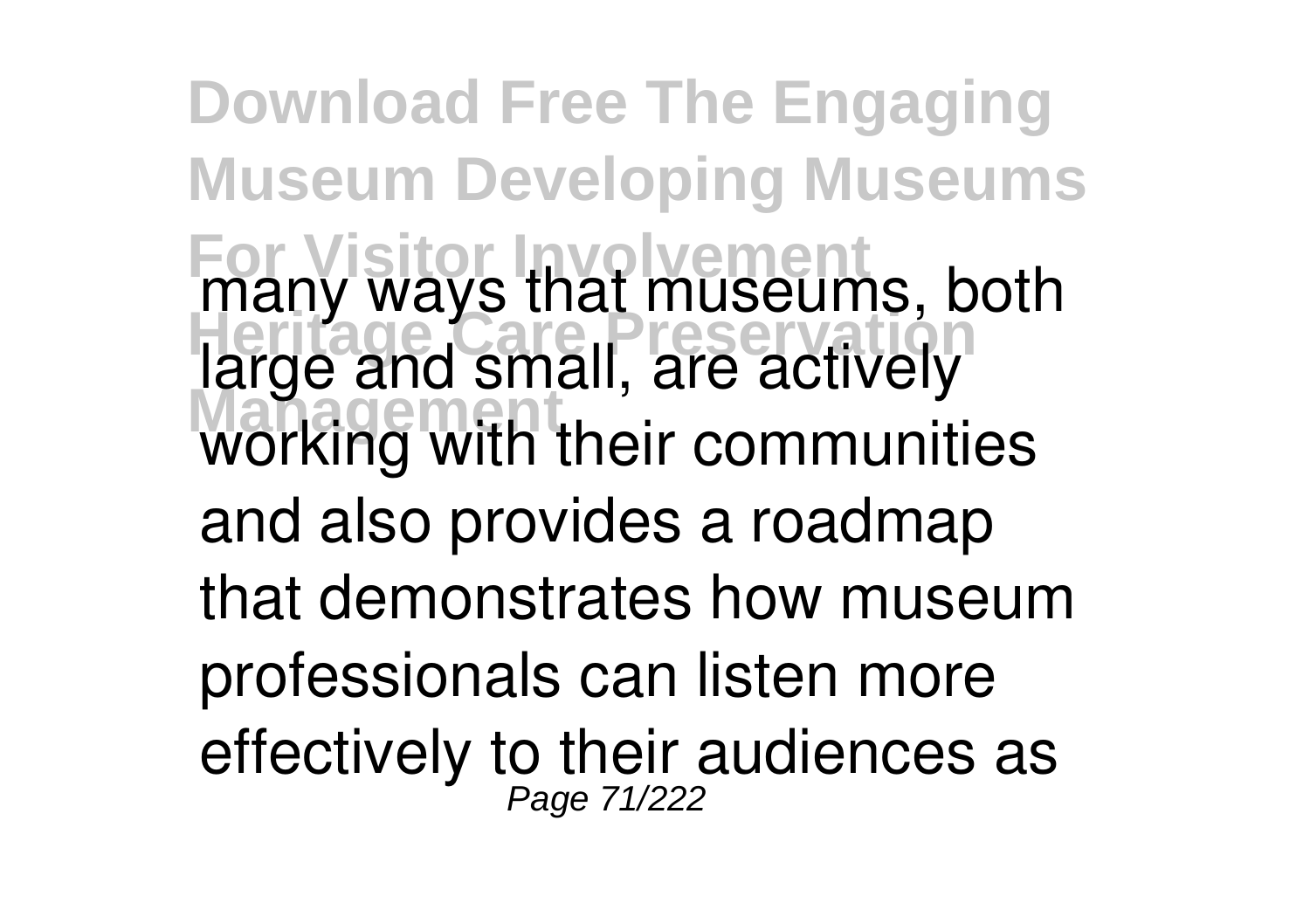**Download Free The Engaging Museum Developing Museums For Visitor Involvement** they craft new experiences. The **Heritage Care Preservation** book also explores the **Management** fascinating nexus of community engagement and exhibit and experience development, thus taking museum professionals on a journey of discovery around Page 72/222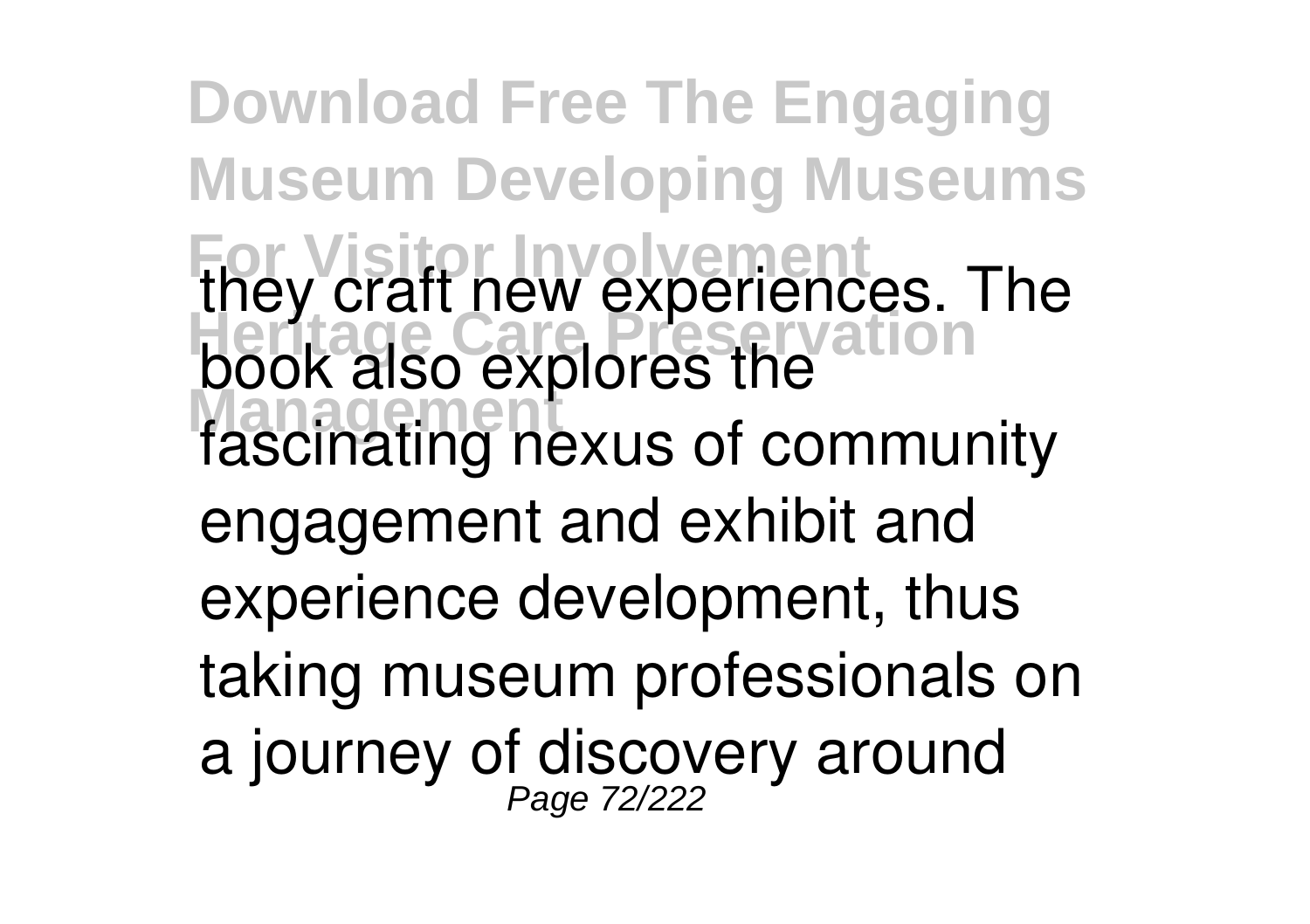**Download Free The Engaging Museum Developing Museums For Visitor Involvement** community responsiveness and **Heritage Care Preservation** attention to audience. Engaging **Communities in Museums** provides a thorough comparison of development models from disparate venues, making the book a must-read for museum Page 73/222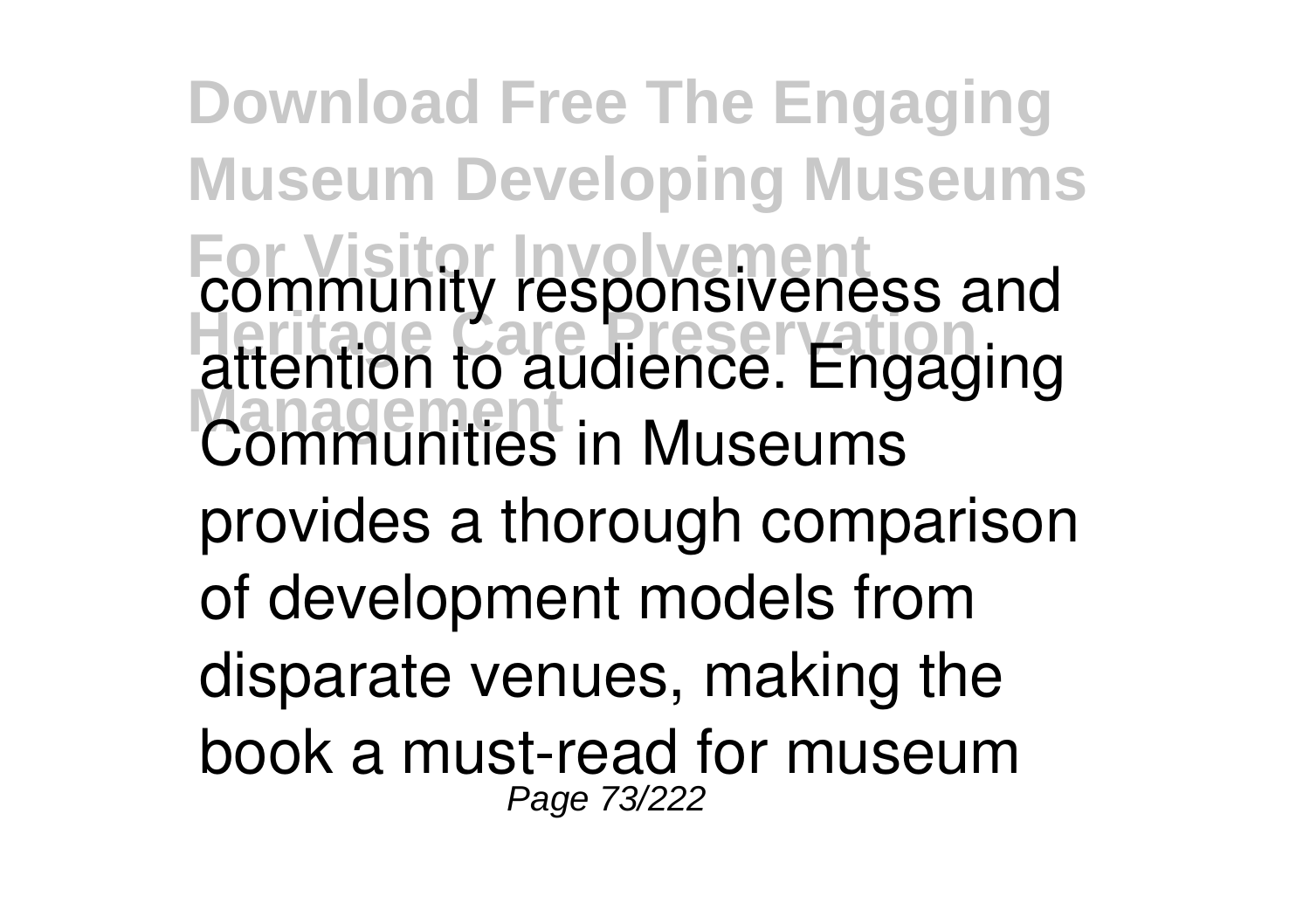**Download Free The Engaging Museum Developing Museums For Visitor Involvement** professionals who are looking for **Heritage Care Preservation** purpose and common-sense **Management** techniques that can guide their work with the communities that they serve. Students in museum studies courses will also find the text useful as a primer on<br>Page 74/222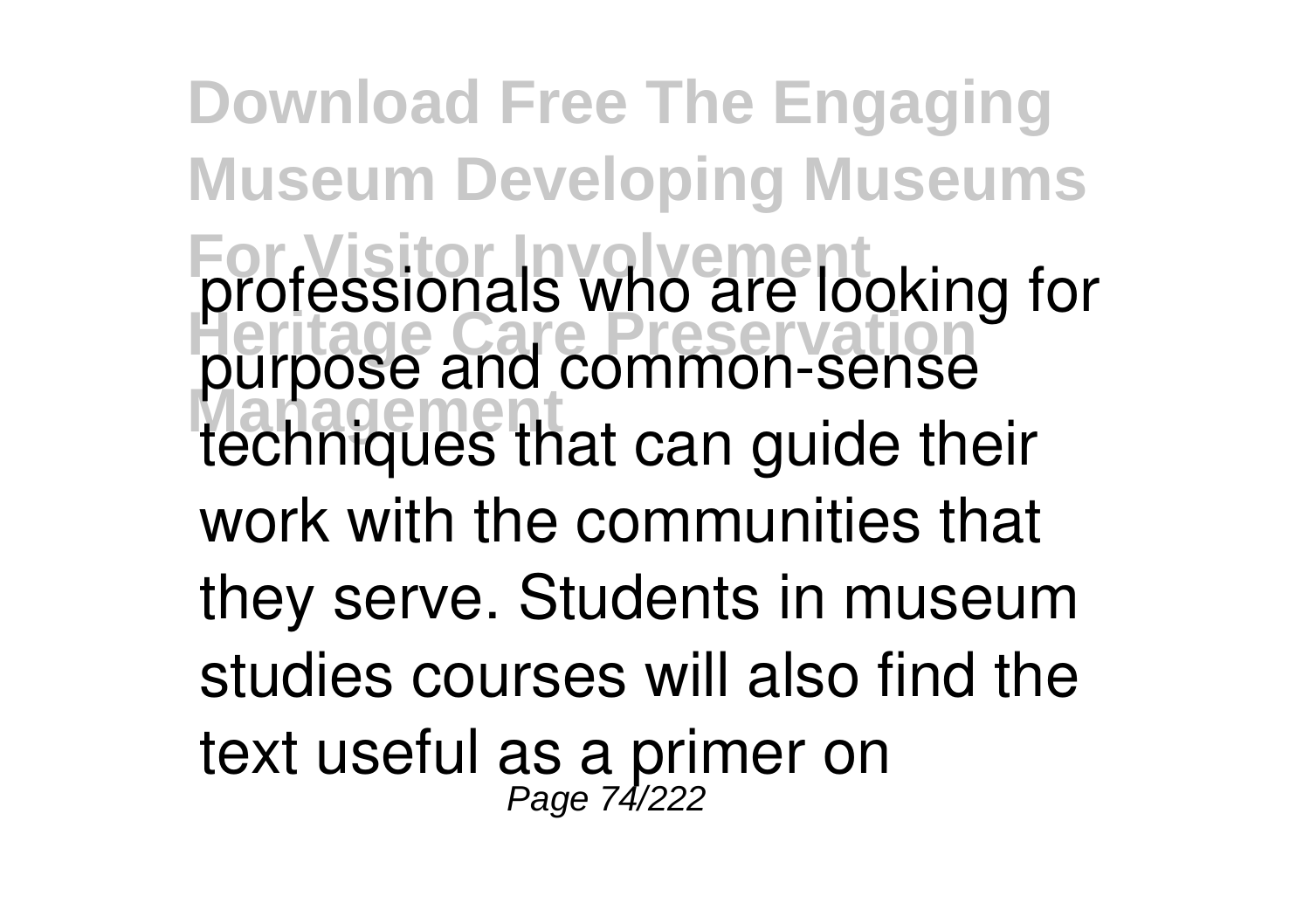**Download Free The Engaging Museum Developing Museums For Visitor Involvement Heritage Care Preservation Management** In his book, Graham Black community engagement in museums. argues that museums must transform themselves if they are to remain relevant to 21st century audiences – and this root Page 75/222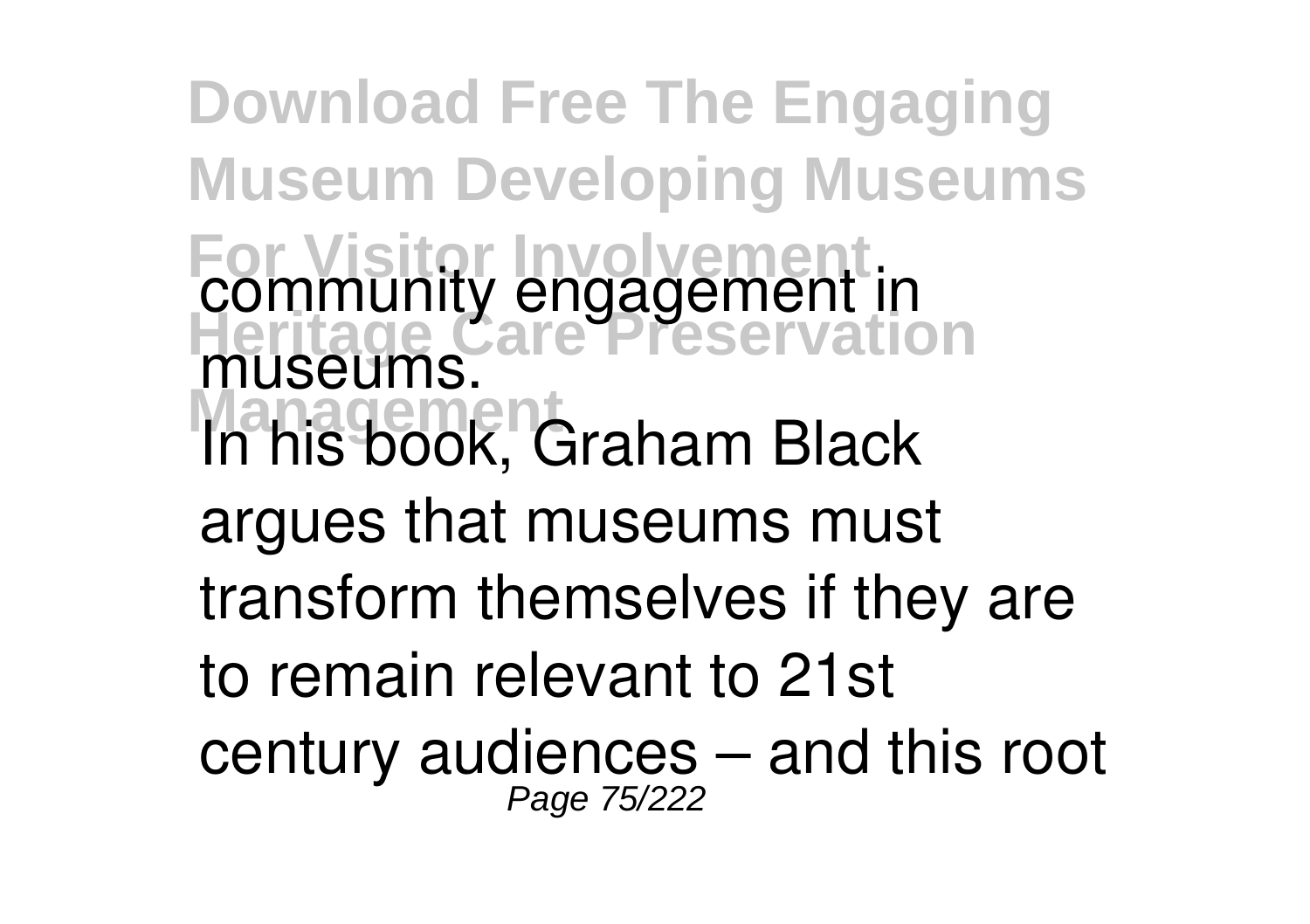**Download Free The Engaging Museum Developing Museums For Visitor Involvement** and branch change would be **Heritage Care Preservation** necessary whether or not museums faced a funding crisis. It is the result of the impact of new technologies and the rapid societal developments that we are all a part of, and applies not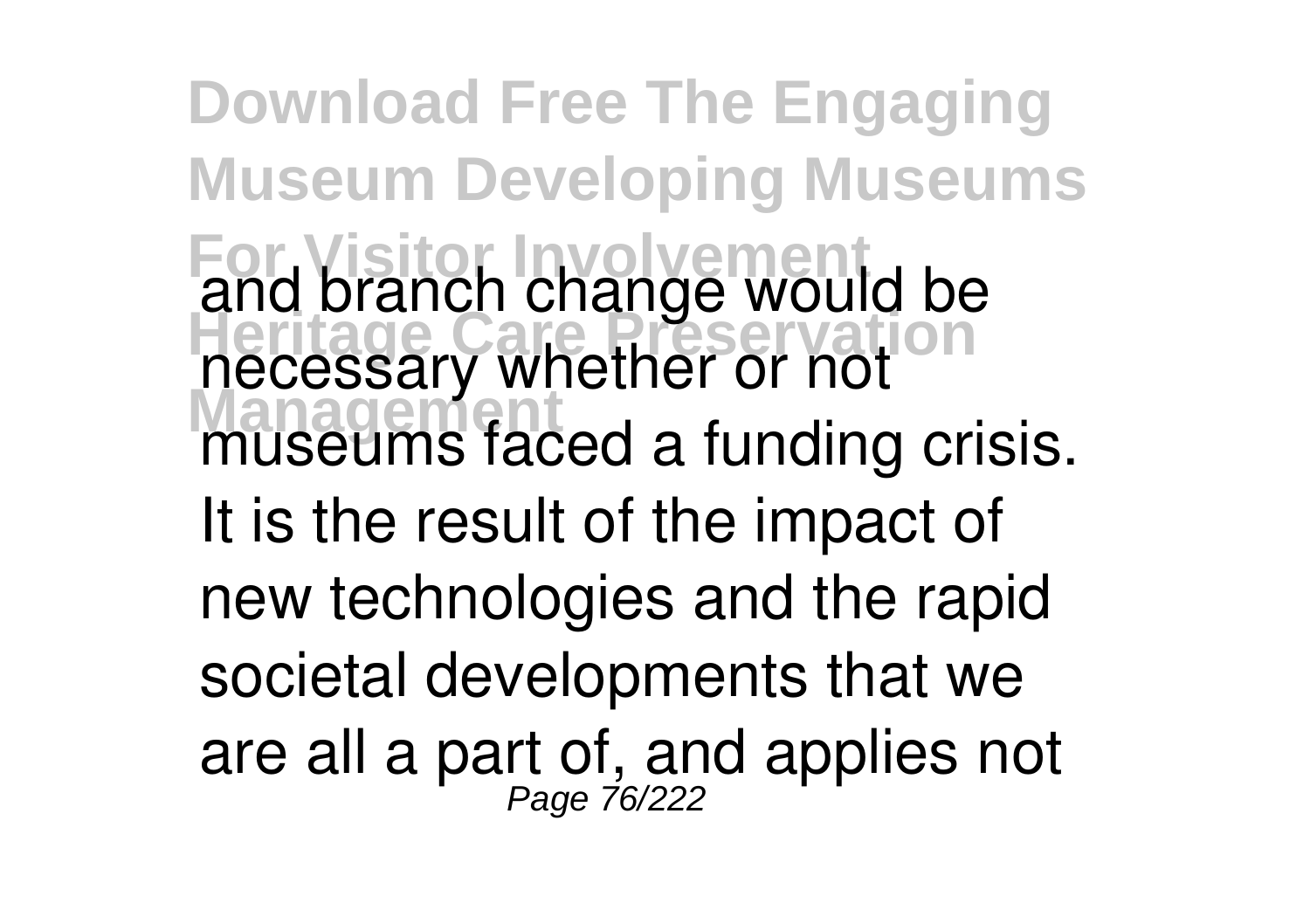**Download Free The Engaging Museum Developing Museums For Visitor Involvement** just to museums but to all arts **Heritage Care Preservation** bodies and to other agents of **Management** control as communication. Through comment, practical examples and truly inspirational case studies, this book allows the reader to build a picture of the Page 77/222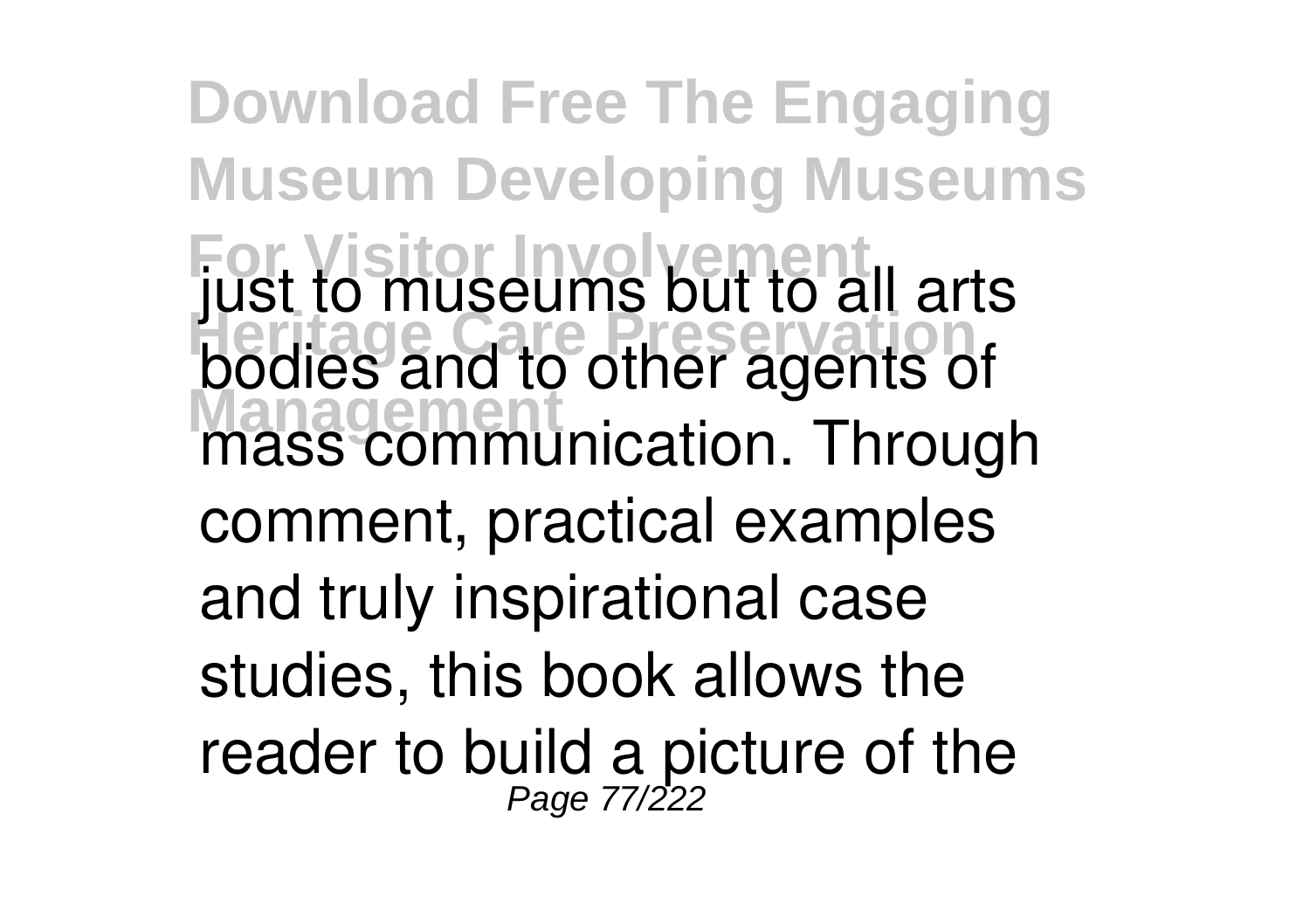**Download Free The Engaging Museum Developing Museums For Visitor Involvement** transformed 21st century museum in practice. Such a **Management** museum is focused on developing its audiences as regular users. It is committed to participation and collaboration. It brings together on-site, online Page 78/222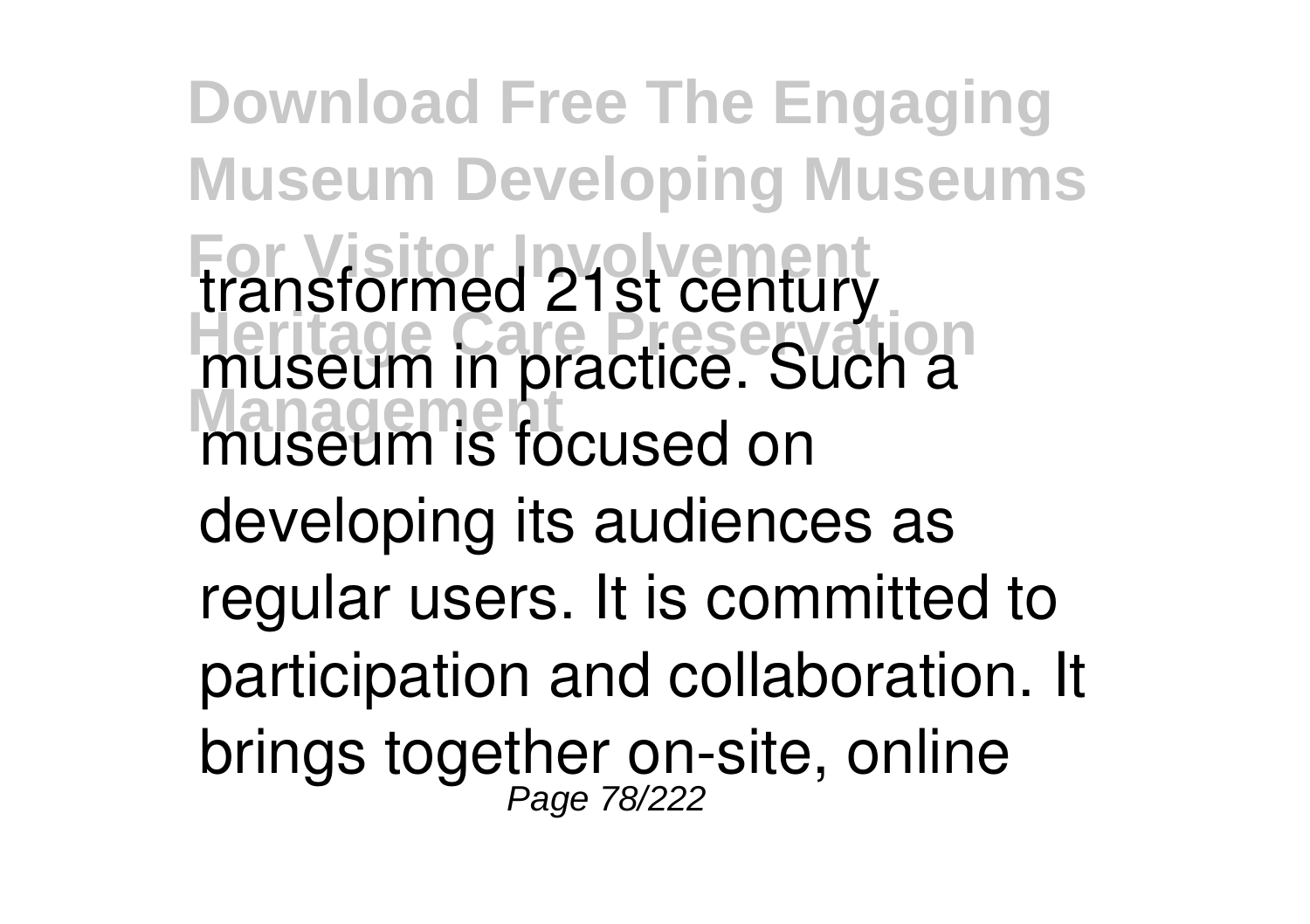**Download Free The Engaging Museum Developing Museums For Visitor Involvement** and mobile provision and, **Heritage Care Preservation** through social media, builds **Management** meaningful relationships with its users. It is not restricted by its walls or opening hours, but reaches outwards in partnership with its communities and with Page 79/222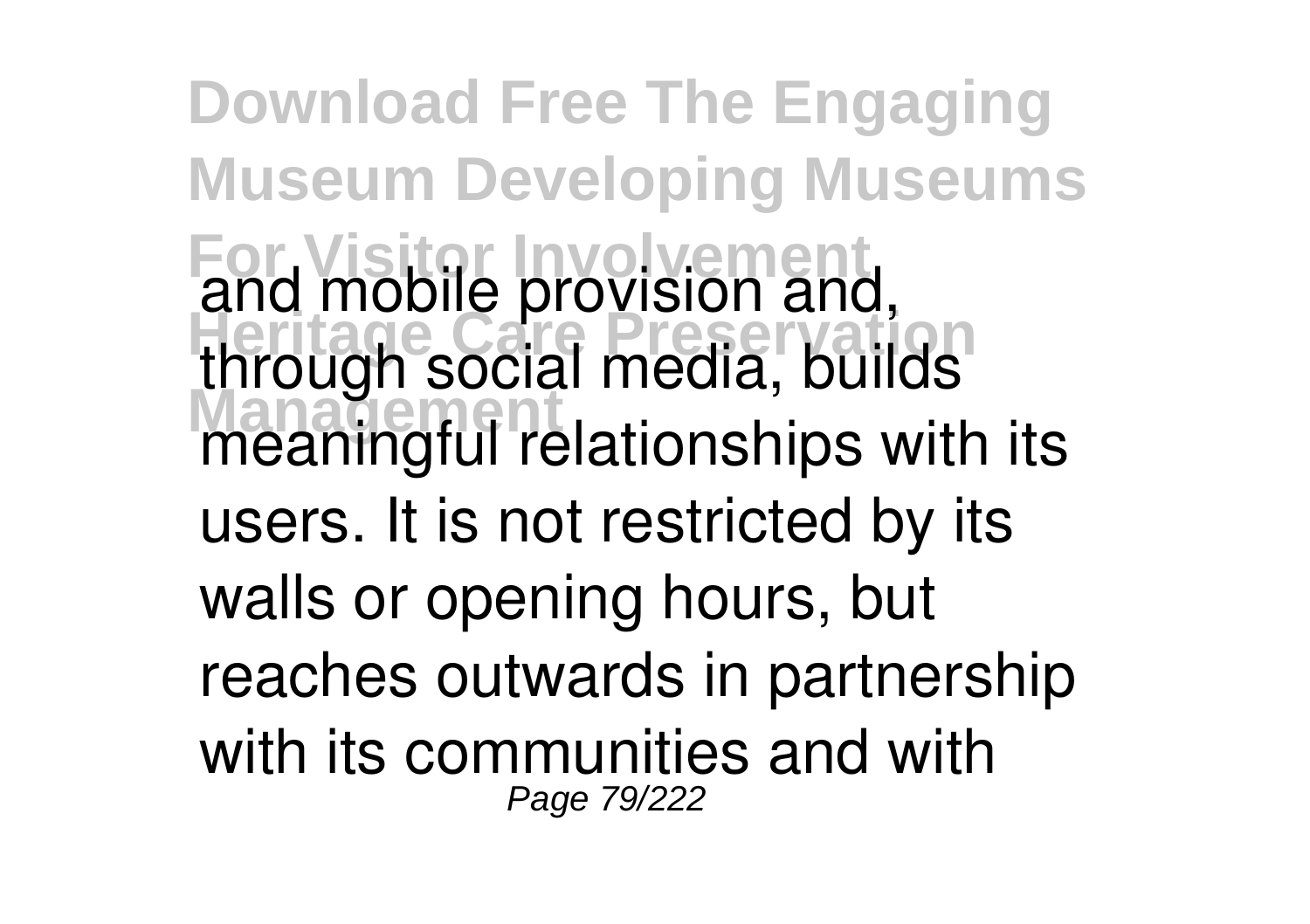**Download Free The Engaging Museum Developing Museums For Visitor Involvement** other agencies, including schools. It is a haven for families **Management** learning together. And at its heart lies prolonged user engagement with collections, and the conversations and dialogues that these inspire. The Page 80/222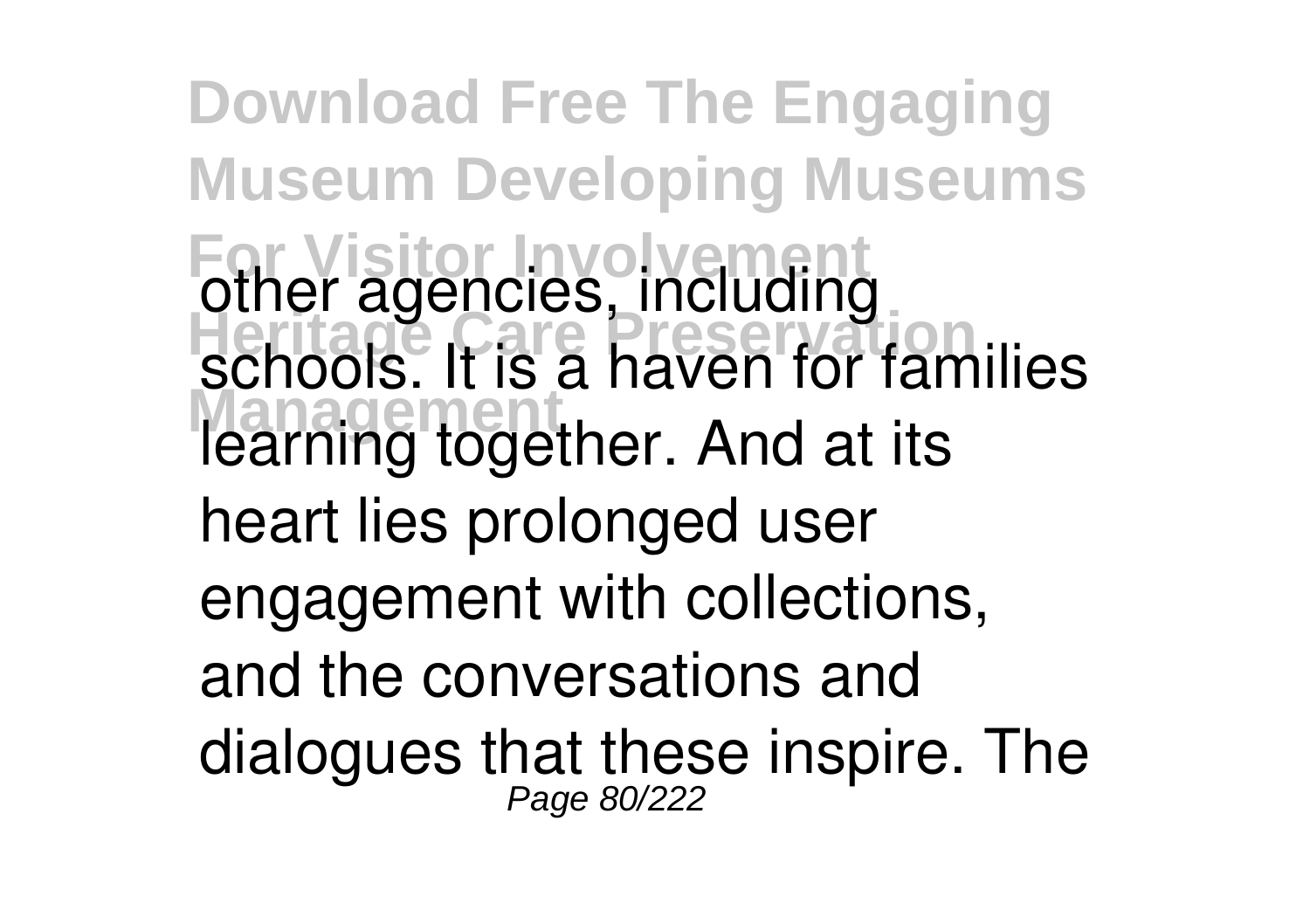**Download Free The Engaging Museum Developing Museums For Visitor Involvement** book is filled to the brim with **Hereife are care preservation Management** an introduction that focuses on the challenges that face museums in the 21st century an analysis of population trends and their likely impact on museums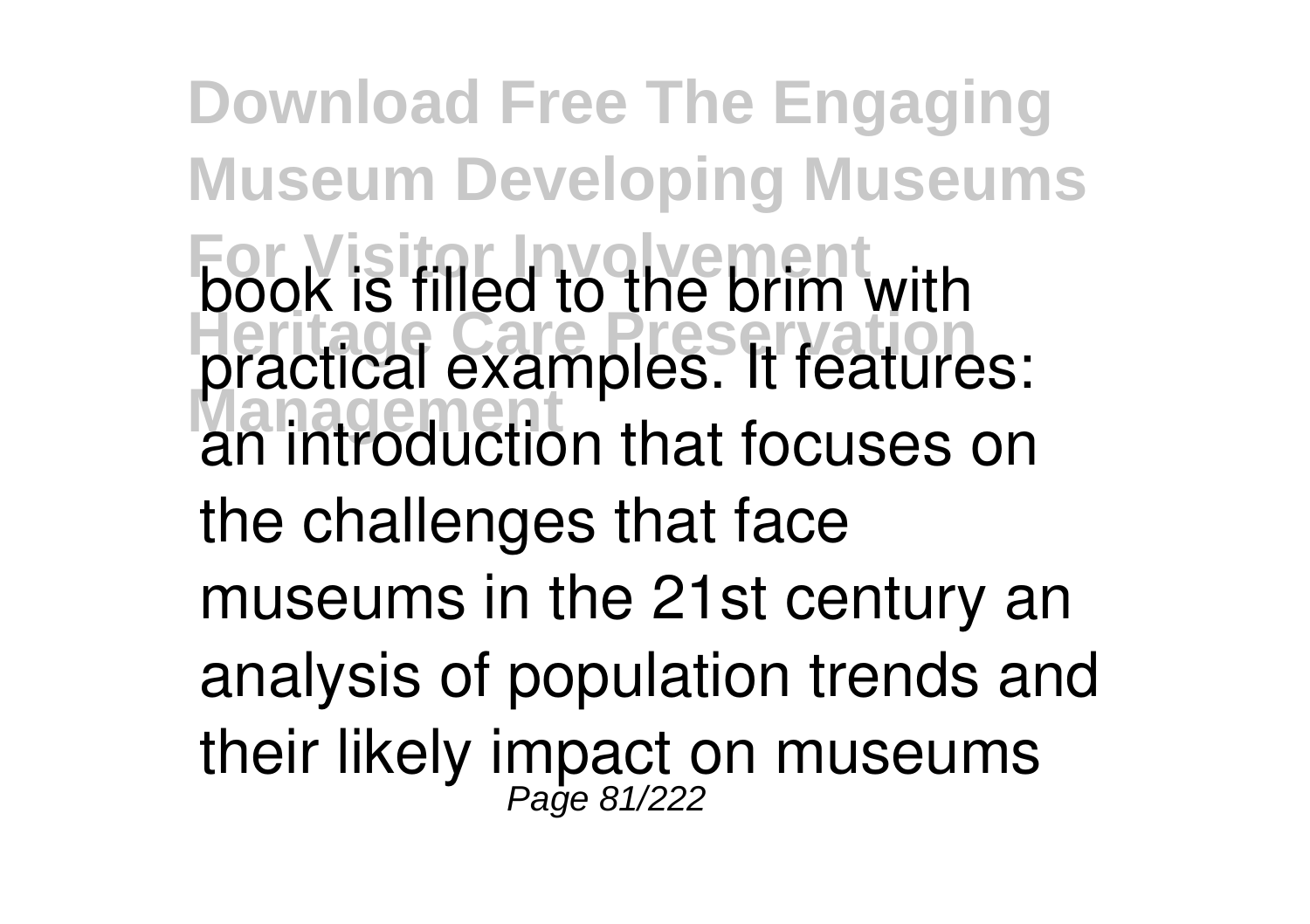**Download Free The Engaging Museum Developing Museums For Visitor Involvement** boxes showing ideas, models and planning suggestions to **Management** guide development examples and case studies illustrating practice in both large and small museums an up-to-date bibliography of landmark<br>Page 82/222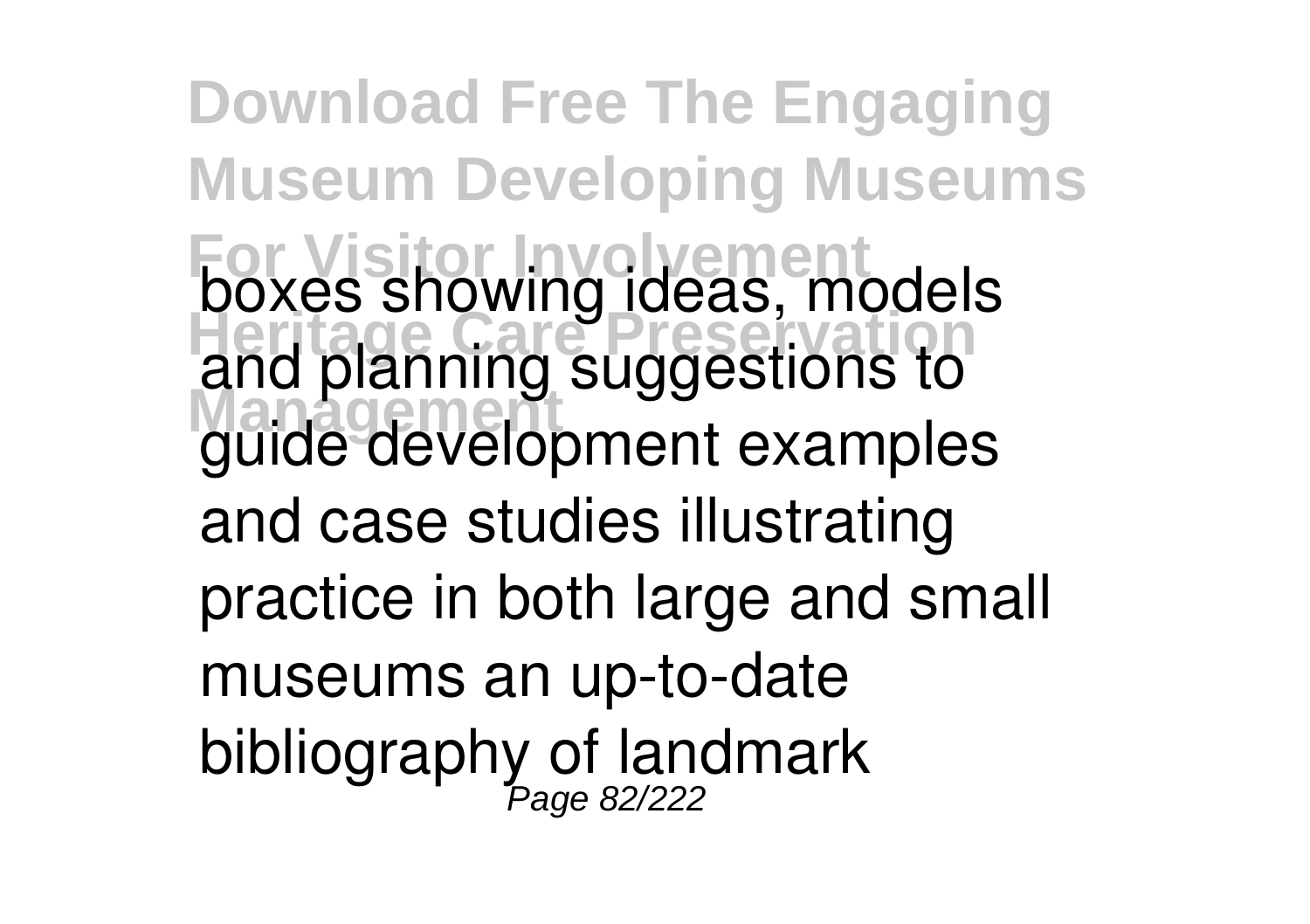**Download Free The Engaging Museum Developing Museums For Visitor Involvement** research, including numerous **Herchtling** Care Preserved Care Preserved Care Preserved Care Preserved Care Preserved Care Preserved Care Preserved Care Preserved Care Preserved Care Preserved Care Preserved Care Preserved Care Preserved Care Preserved **Management** Graham Black's previous book, The Engaging Museum, we now have a clear vision of a museum of the future that engages, stimulates and inspires the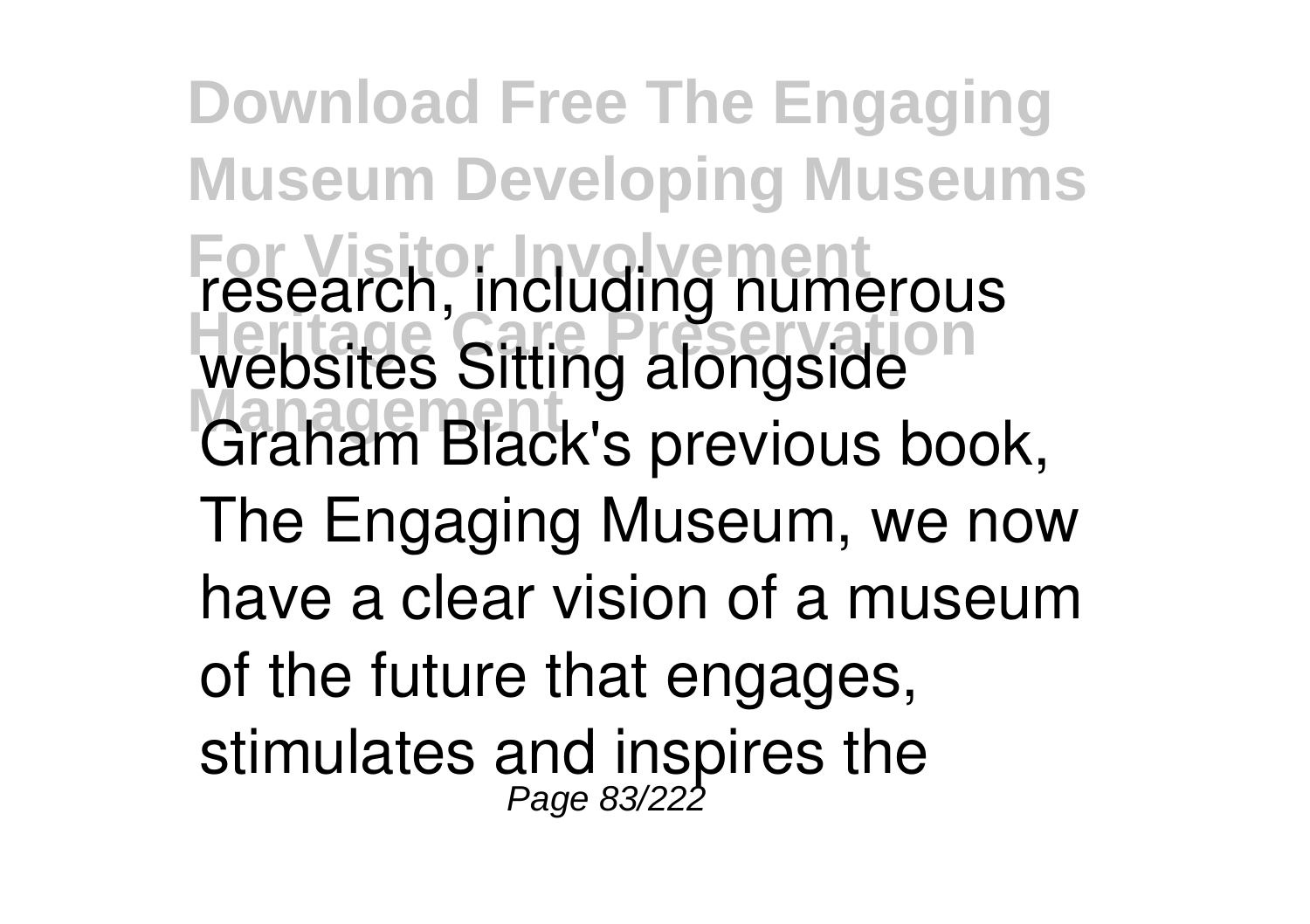**Download Free The Engaging Museum Developing Museums For Visitor Involvement** publics it serves, and plays an **Heritage Care Preservation** active role in promoting tolerance **Management** and understanding within and between communities.

The Manual of Museum Planning has become the definitive text for museum professionals, trustees,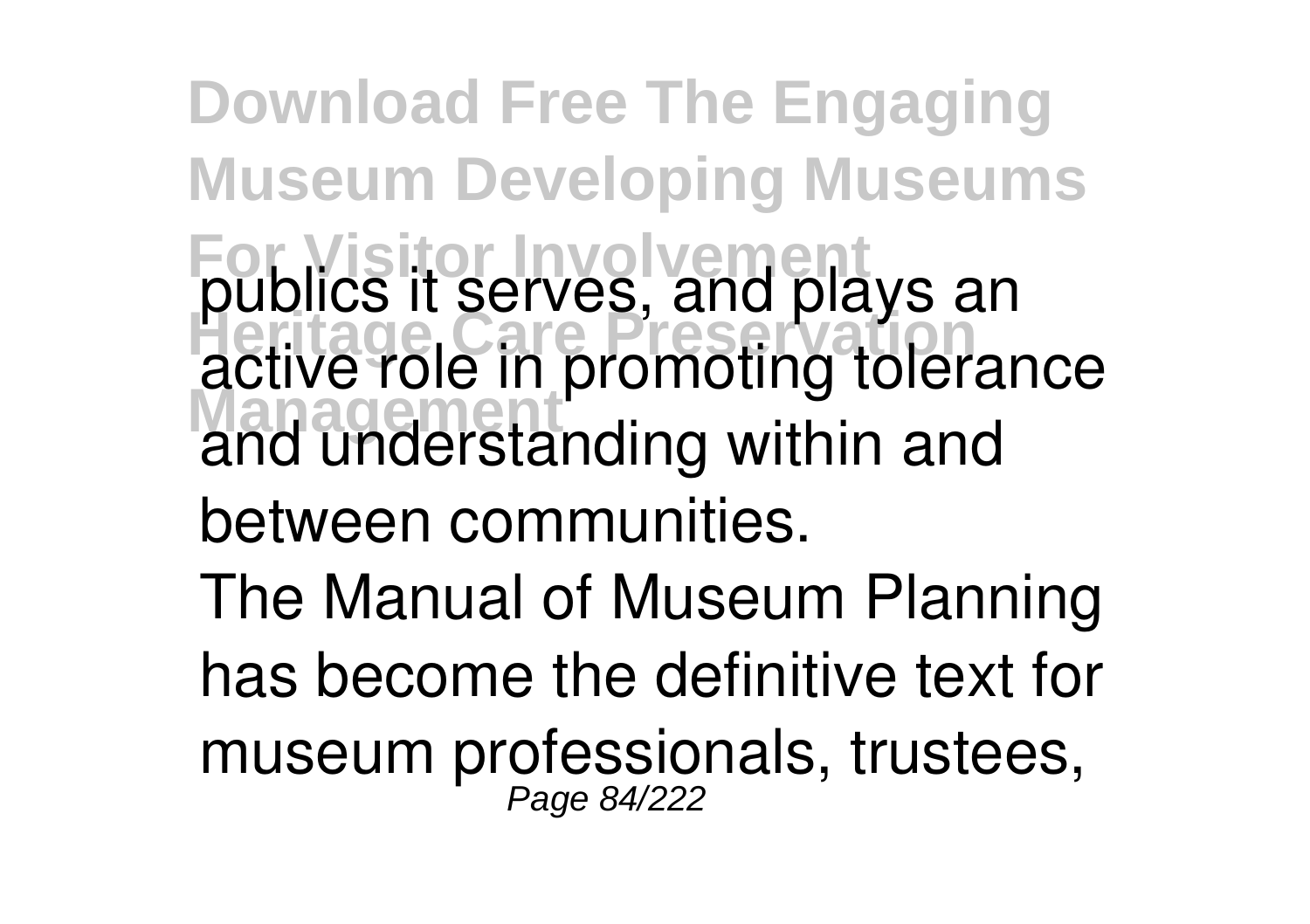**Download Free The Engaging Museum Developing Museums For Visitor Involvement** architects, and others who are **Heritage Care Preservation** concerned with the planning, **Management** design, construction, renovation, or expansion of a public gallery or museum. This new edition has been updated to meet the needs of professional museum practice Page 85/222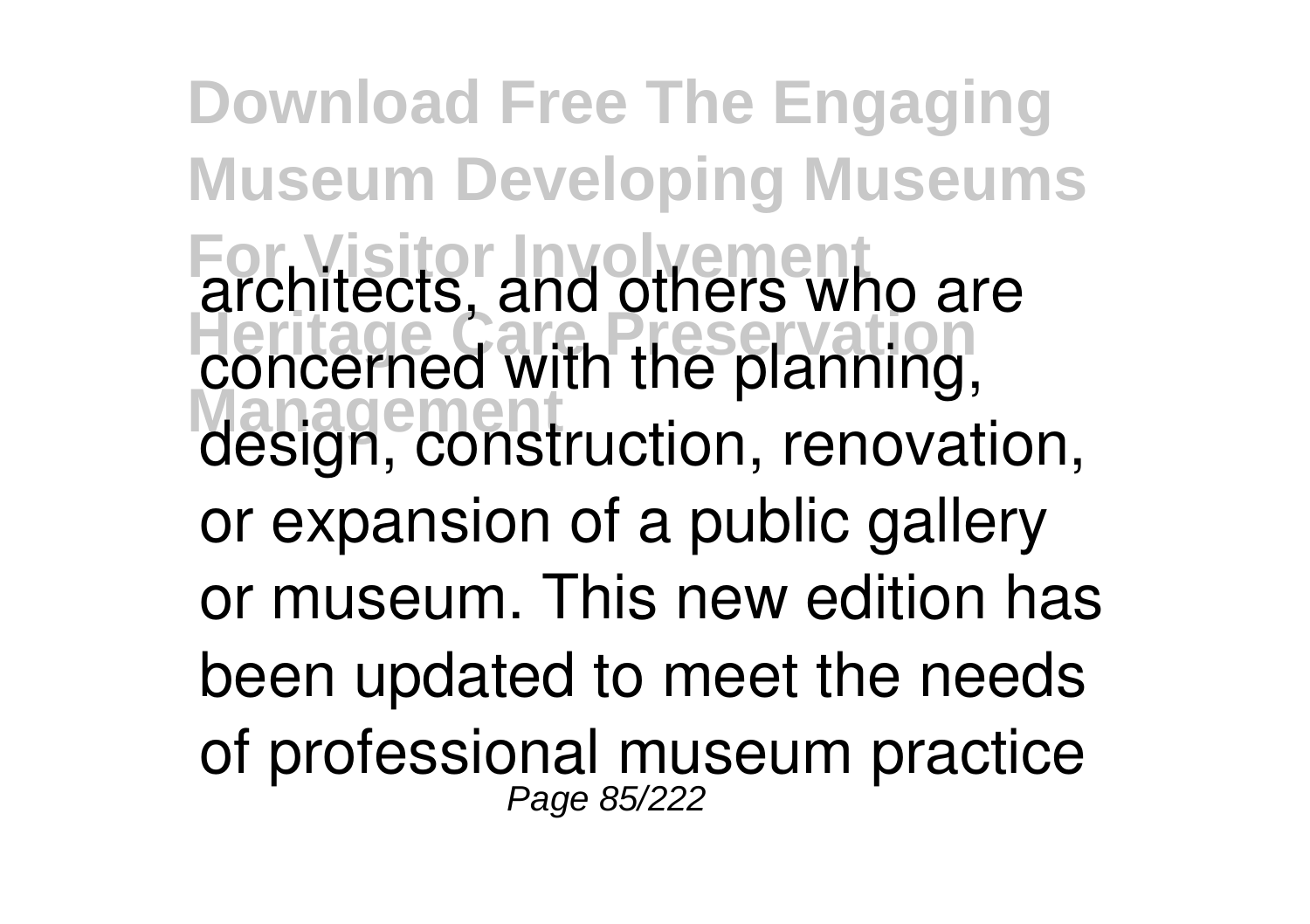**Download Free The Engaging Museum Developing Museums For Visitor Involvement** in the 21st century. **Heritage Care Preservation** The museum today faces **Management** complex questions of definition, representation, ethics, aspiration and economic survival. Alongside this we see burgeoning use of an array of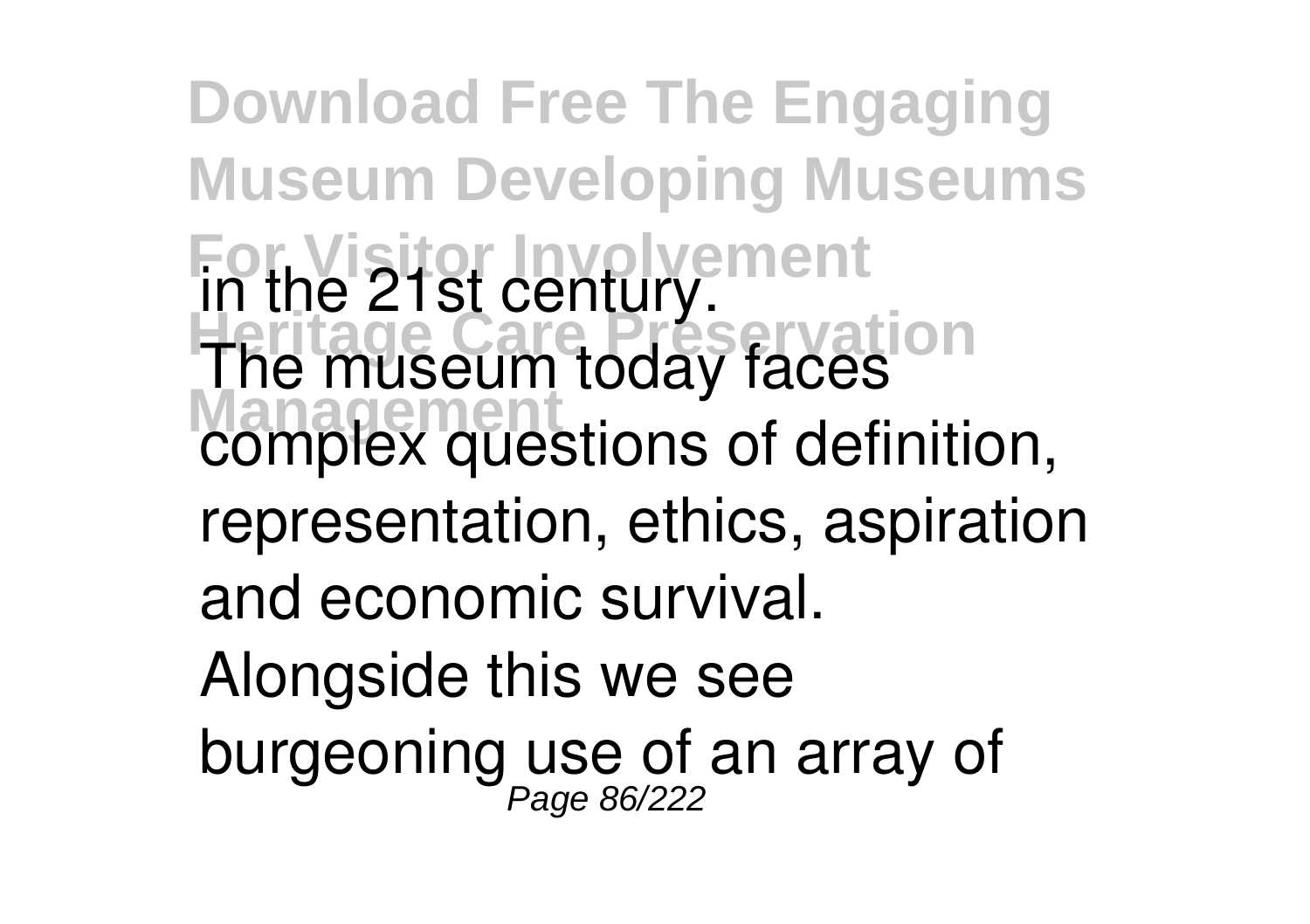**Download Free The Engaging Museum Developing Museums For Visitor Involvement** new media including increasingly **Heritage Care Preservation** dynamic web portals and **Management** content, digital archives, social networks, blogs and online games. At the heart of this are changes to the idea of 'visitor' and 'audience' and their Page 87/222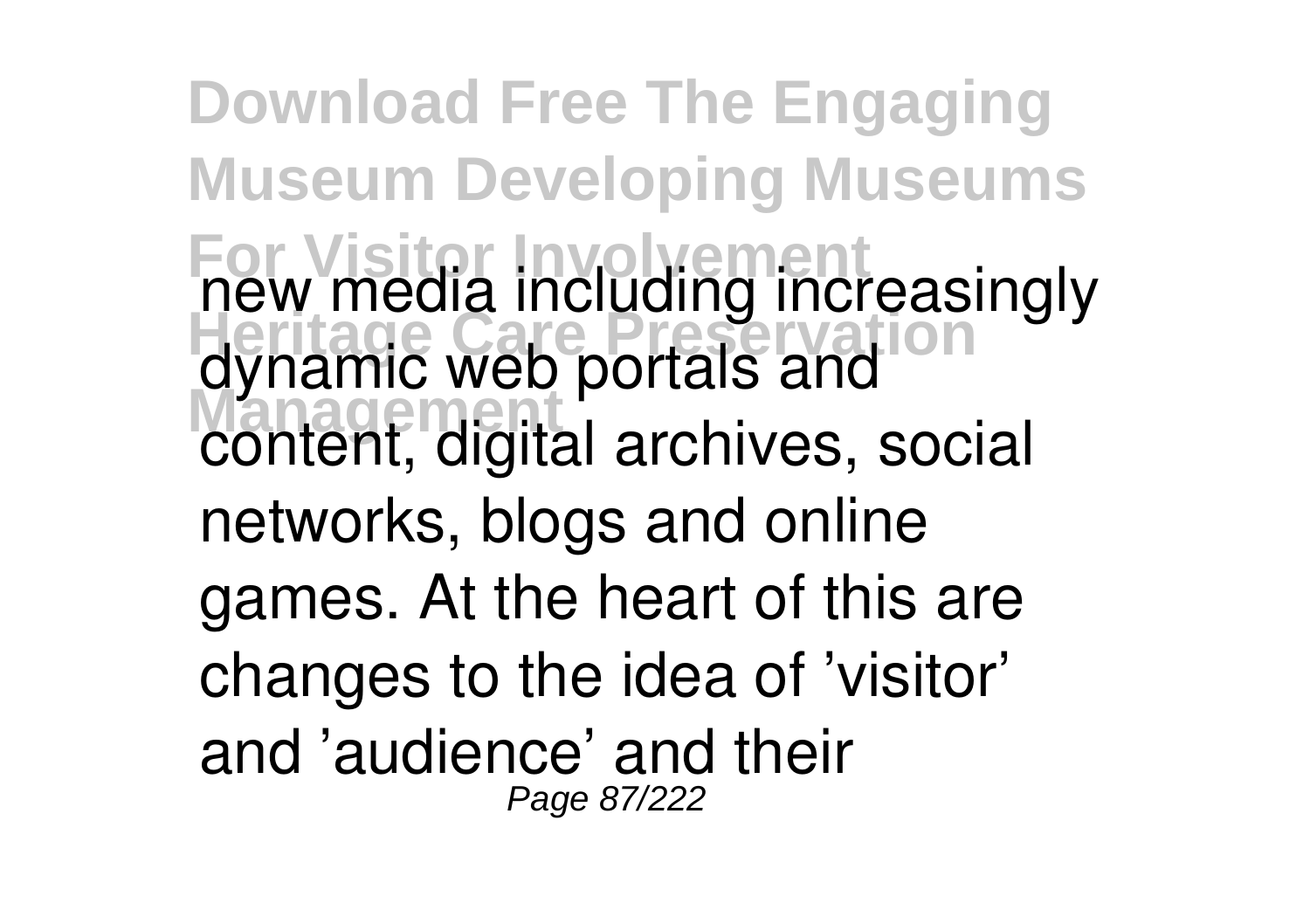**Download Free The Engaging Museum Developing Museums For Visitor Involvement** participation and representation **Heritage Care Preservation** in the new cultural sphere. This **Management** insightful book unpacks a number of contradictions that help to frame and articulate digital media work in the museum and questions what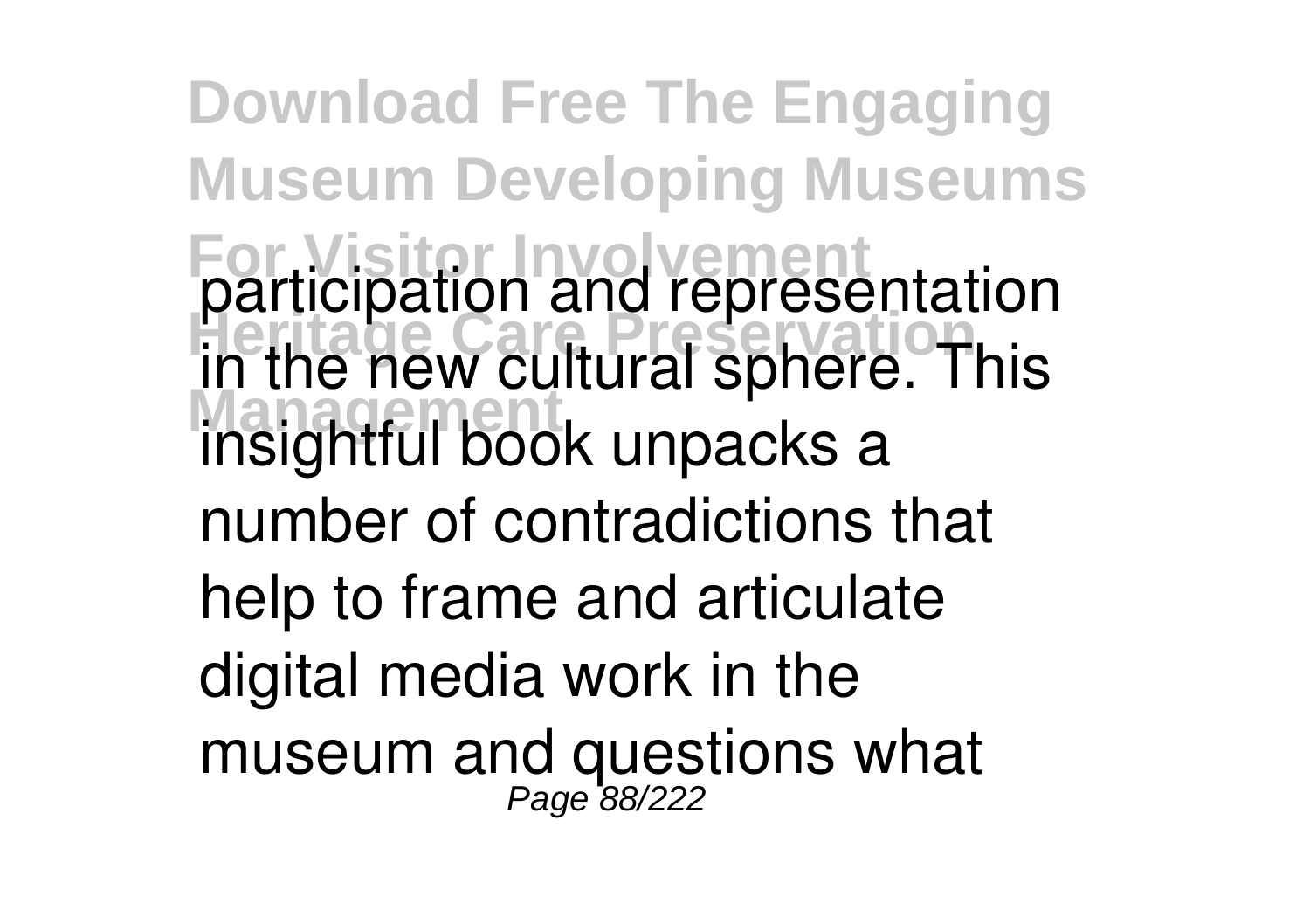**Download Free The Engaging Museum Developing Museums For Visitor Involvement** constitutes authentic **Heritage Care Preservation** participation. Based on original **Management** empirical research and a range of case studies the author explores questions about the museum as media from a number of different disciplines Page 89/222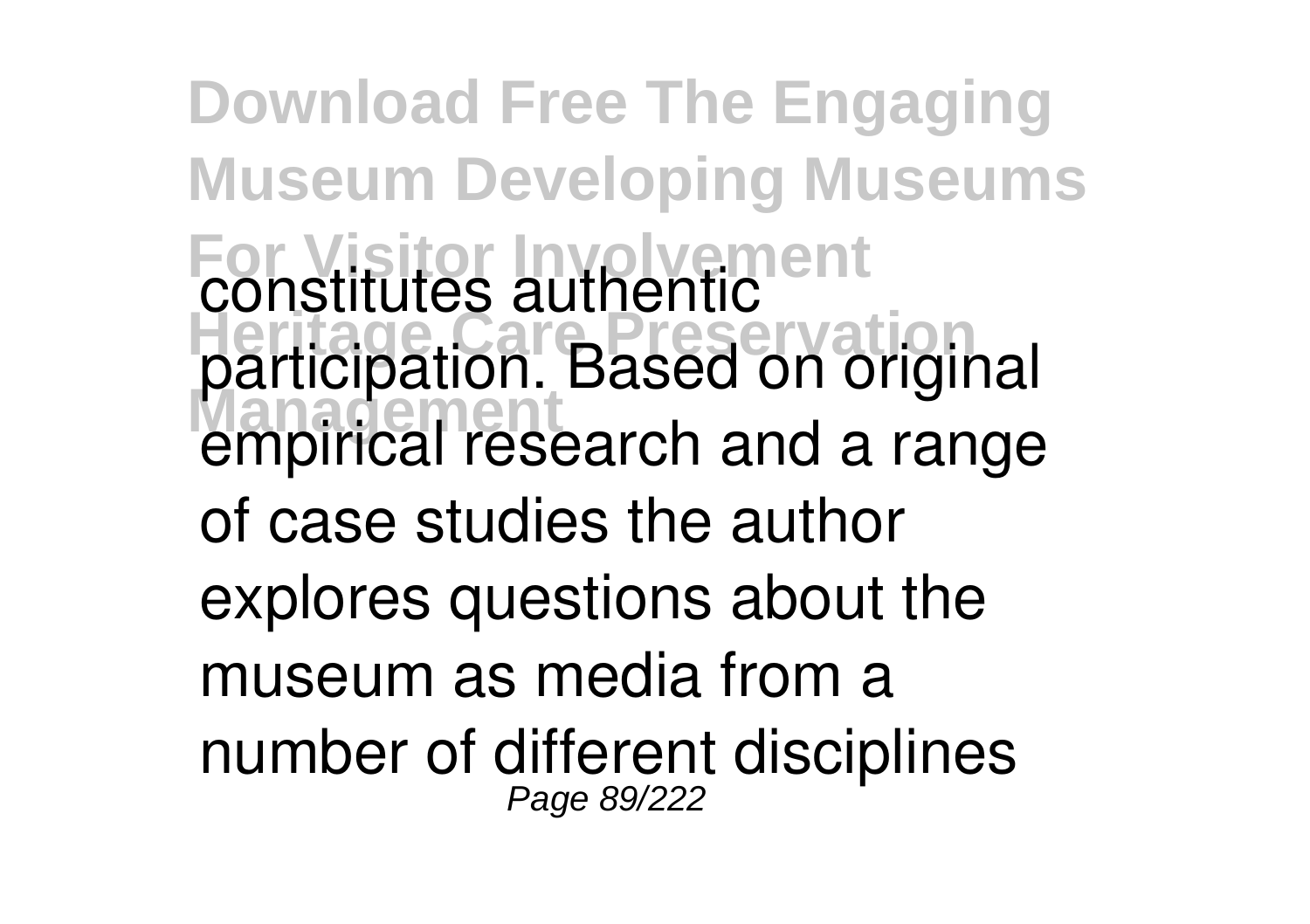**Download Free The Engaging Museum Developing Museums For Visitor Involvement** and shows that across museums and the study of them, the **Management** cultural logic is changing. Manual of Museum Planning Journal of Museum Education 33:3 Thematic Issue Using Museums as an Page 90/222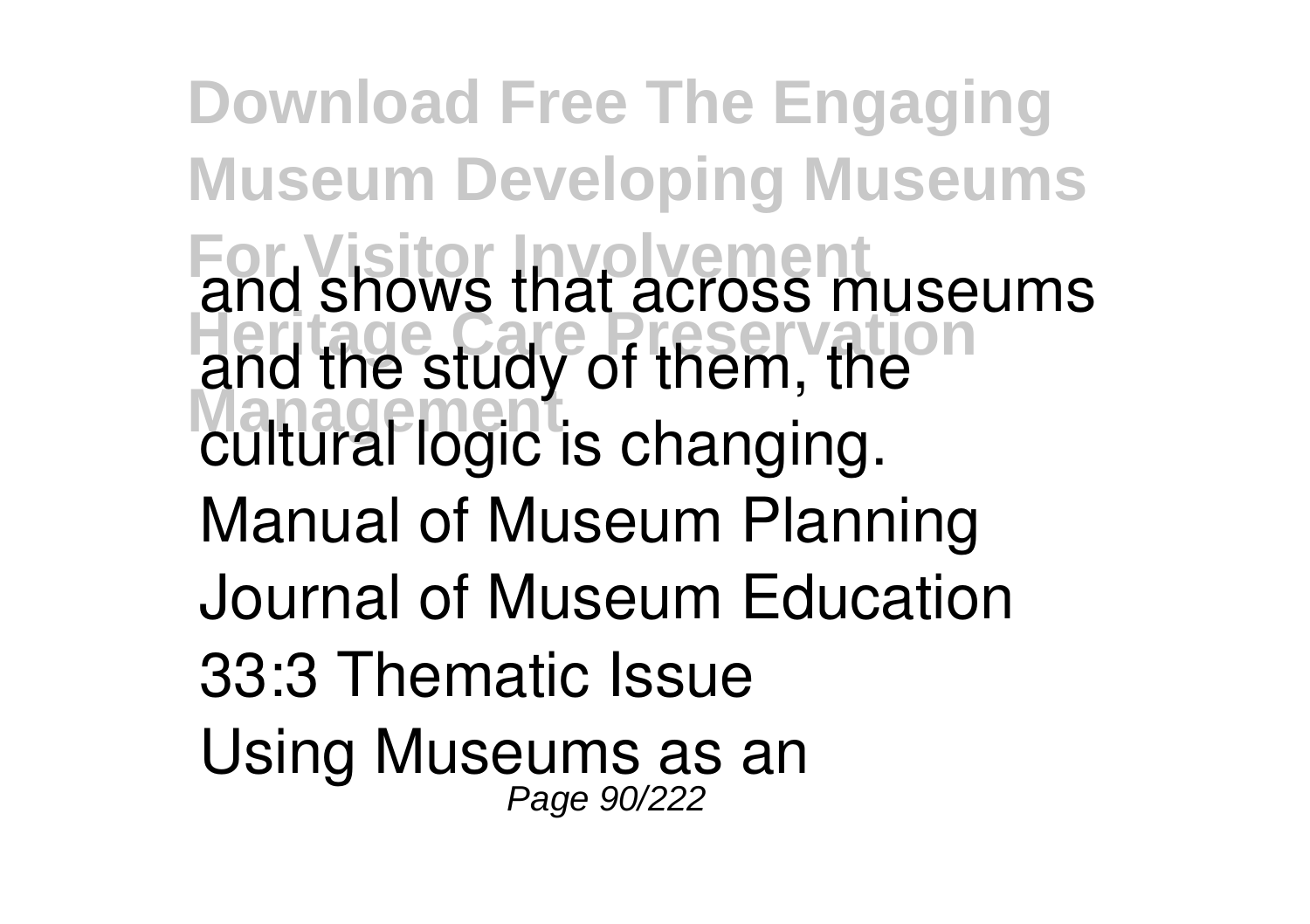**Download Free The Engaging Museum Developing Museums For Visitor Involvement** Educational Resource **Heritage Care Preservation** Designing Museum Experiences **Expanding Practice in Science** Museums Sustainable Space, Facilities, and Operations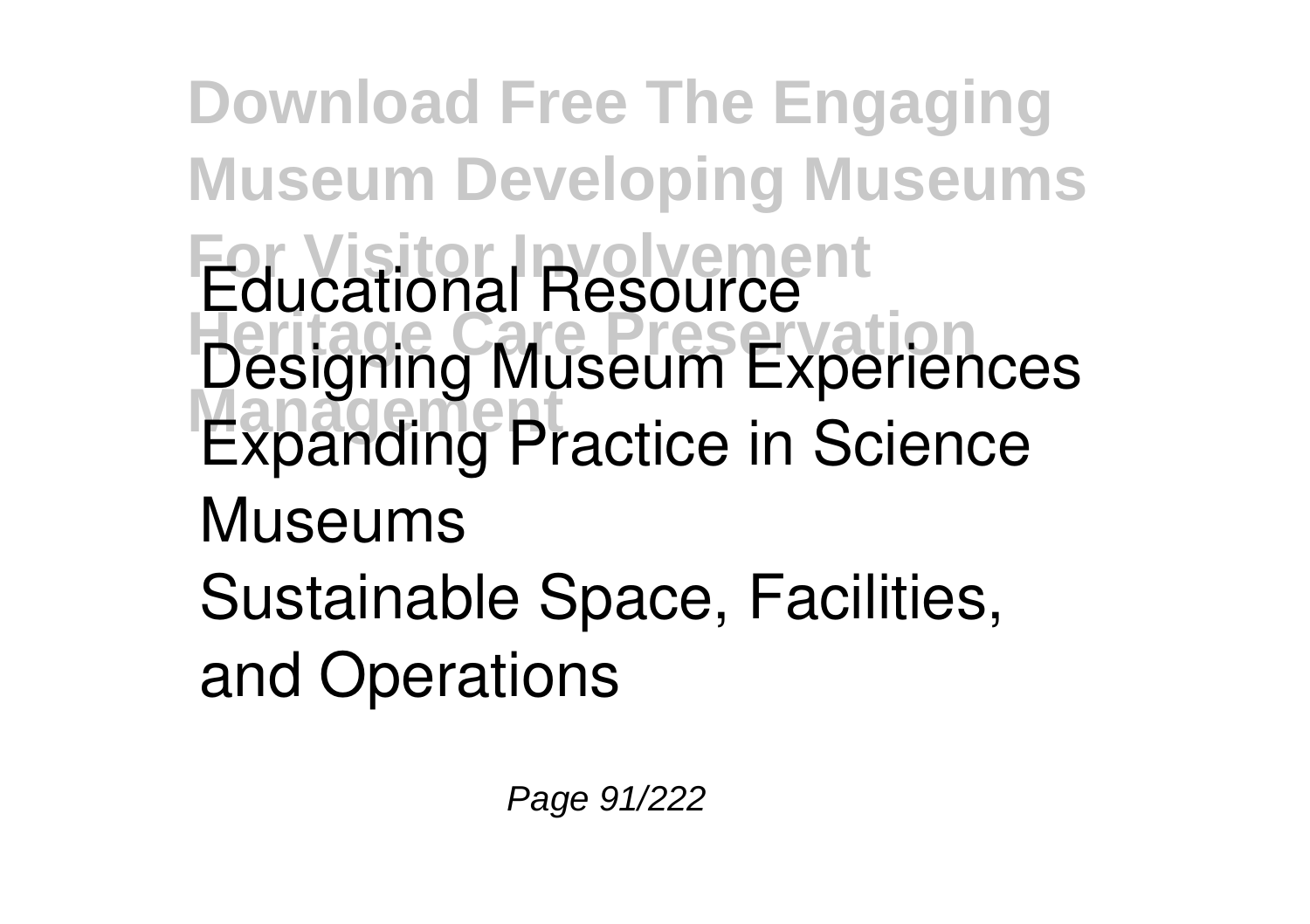**Download Free The Engaging Museum Developing Museums** First Published in 2016. Routledge is an imprint of Taylor & Francis, an Informa company.

Visitor engagement and learning, outreach, and inclusion are concepts that have long dominated professional museum discourses. The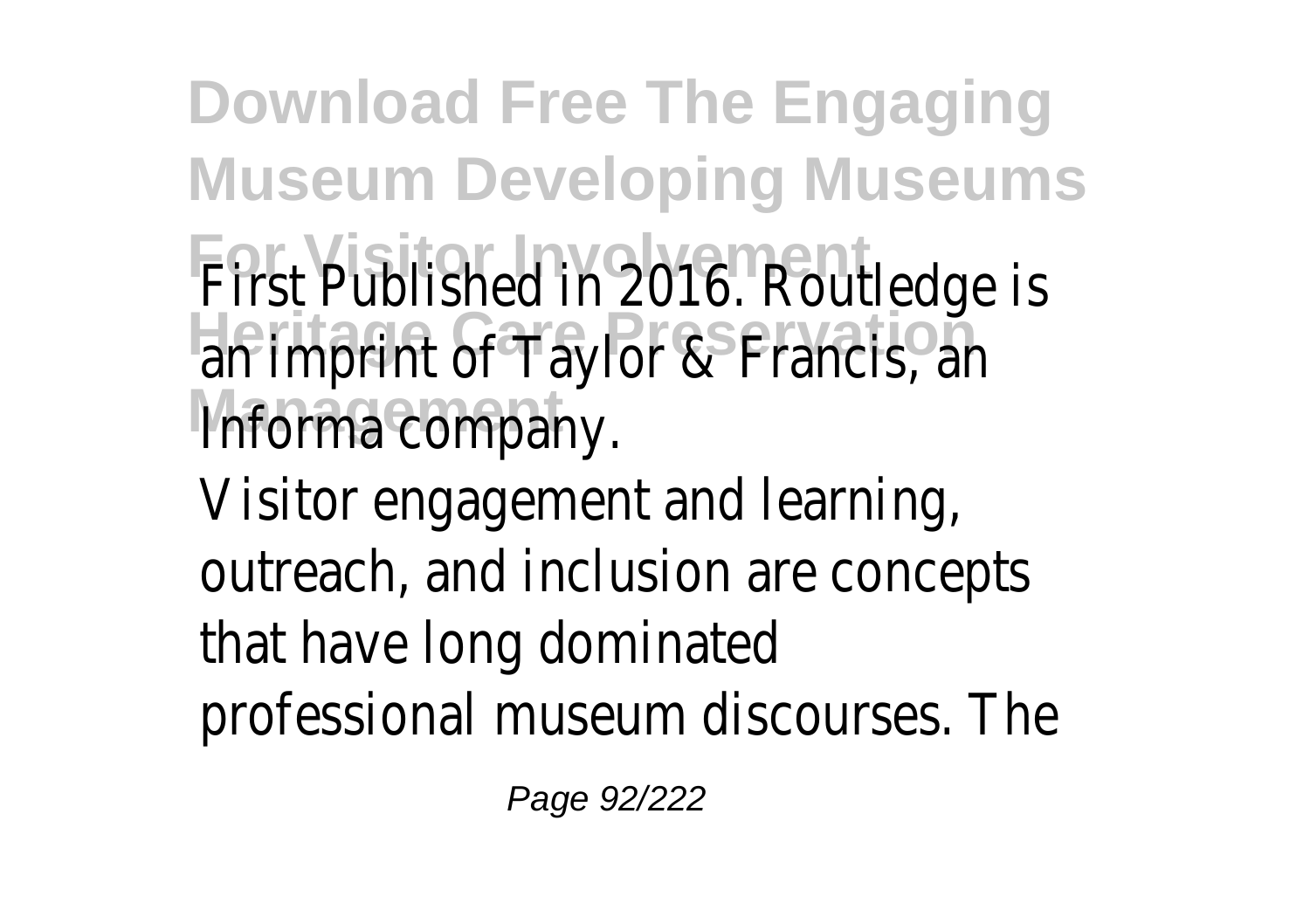**Download Free The Engaging Museum Developing Museums** recent rapid uptake of various forms of social media in many parts of the world, however, calls for a reformulation of familiar opportunities and obstacles in museum debates and practices. Young people, as both early adopters

Page 93/222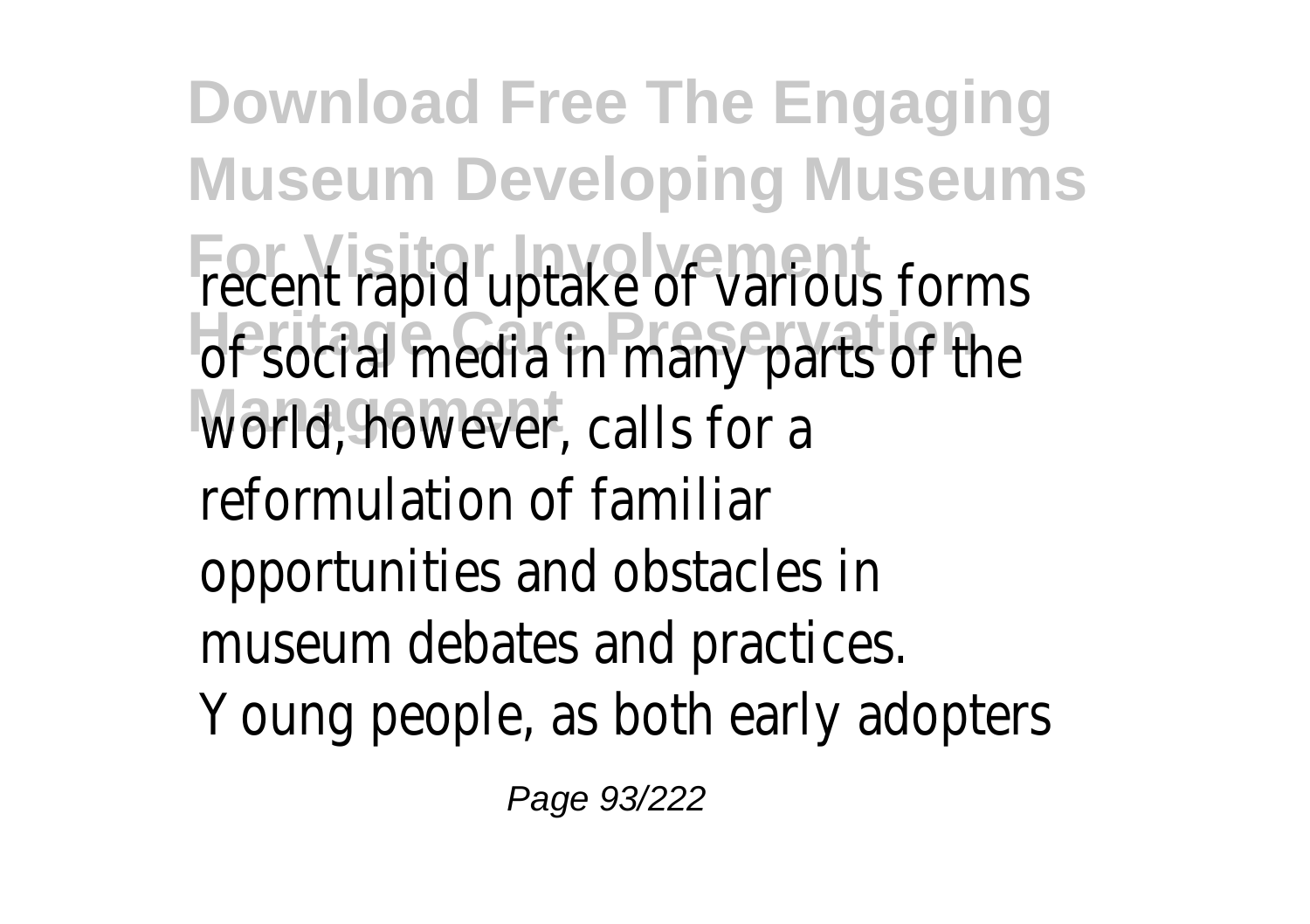**Download Free The Engaging Museum Developing Museums For Visitor Involvement Heritage Care Preservation** increasingly figure as a key target of digital forms of communication and latecomers to museums, group for many museums. This volume presents and discusses the most advanced research on the multiple ways in which social media

Page 94/222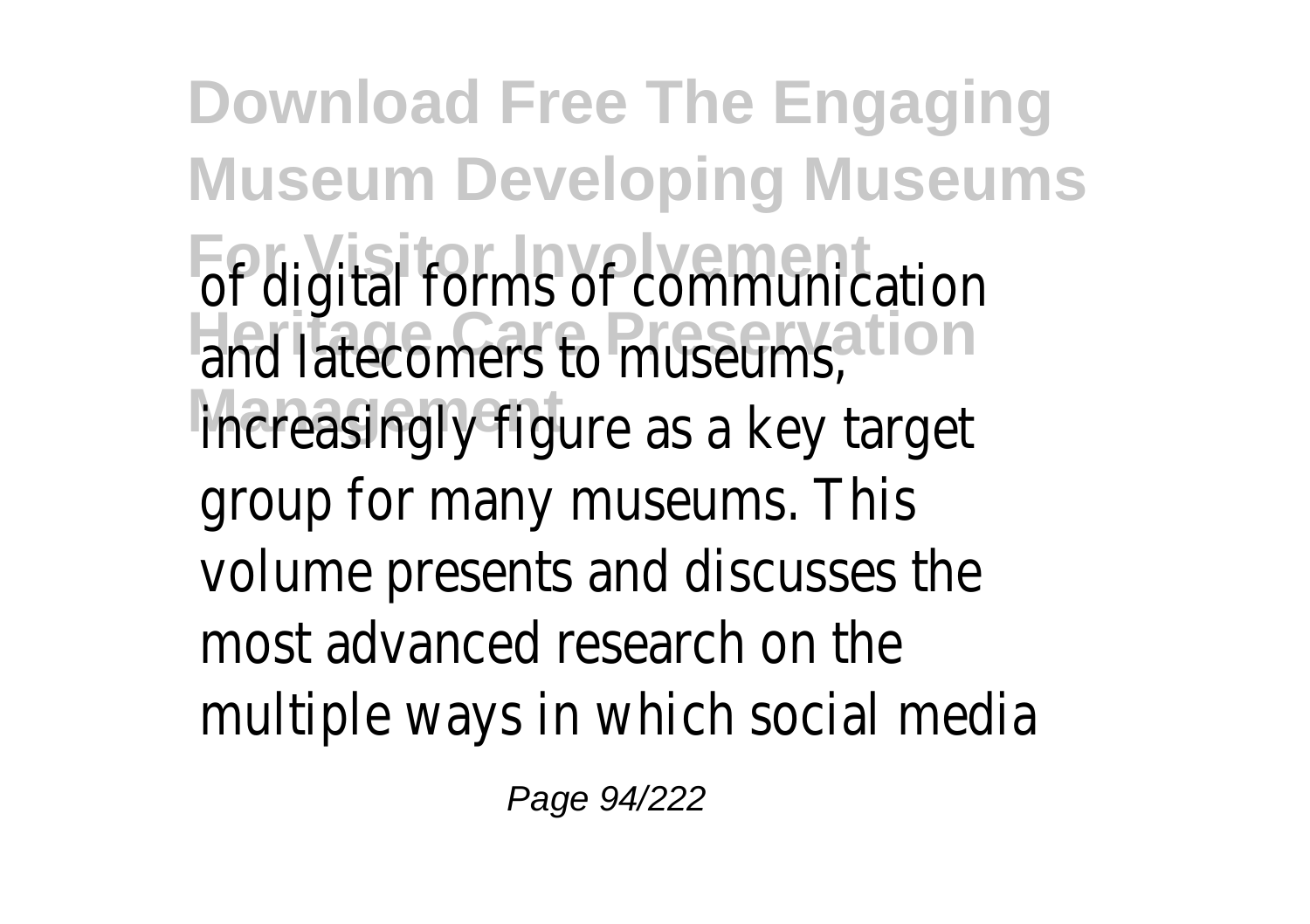**Download Free The Engaging Museum Developing Museums** operates to transform museum communications in countries as **Management** diverse as Australia, Denmark, Germany, Norway, the UK, and the United States. It examines the sociocultural contexts, organizational and education consequences, and

Page 95/222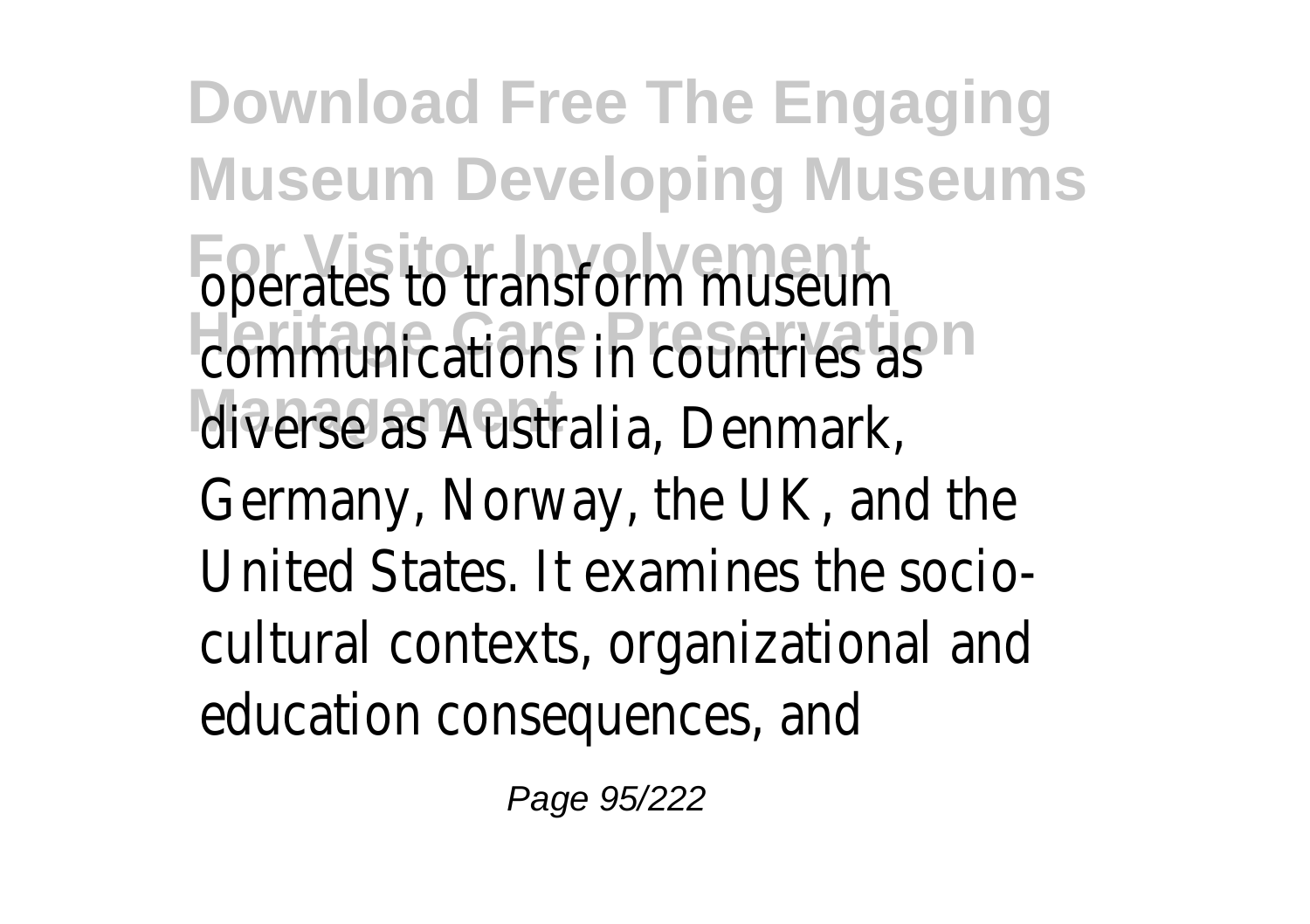**Download Free The Engaging Museum Developing Museums** methodological implications of these **Heritage Care Preservation** transformations. National Museums is the first book to explore the national museum as a cultural institution in a range of contrasting national contexts. Composed of new studies of

Page 96/222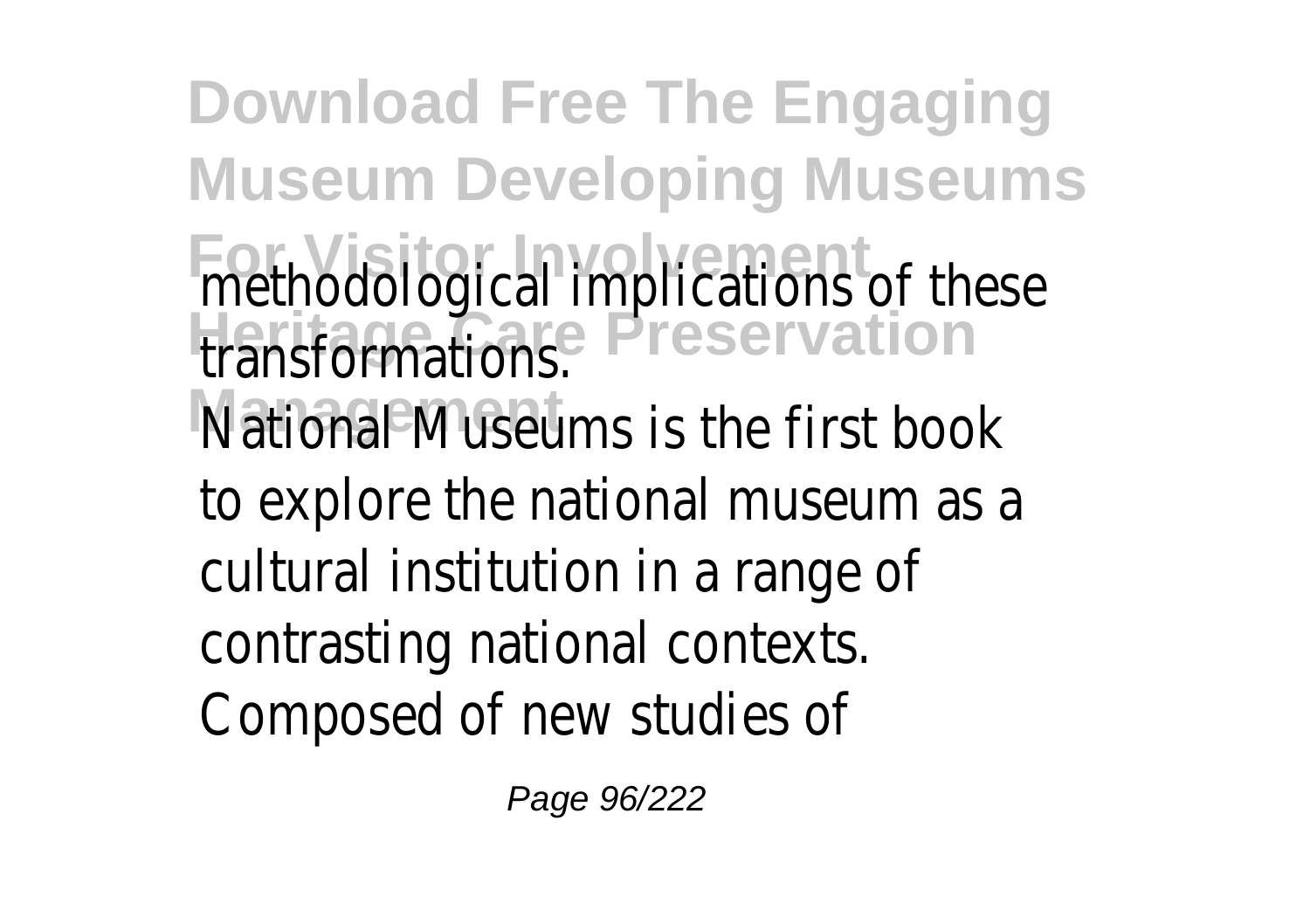**Download Free The Engaging Museum Developing Museums** countries that rarely make a showing in the English-language studies of museums, this book reveals how these national museums have been used to create a sense of national self, place the nation in the arts, deal with the consequences of political change,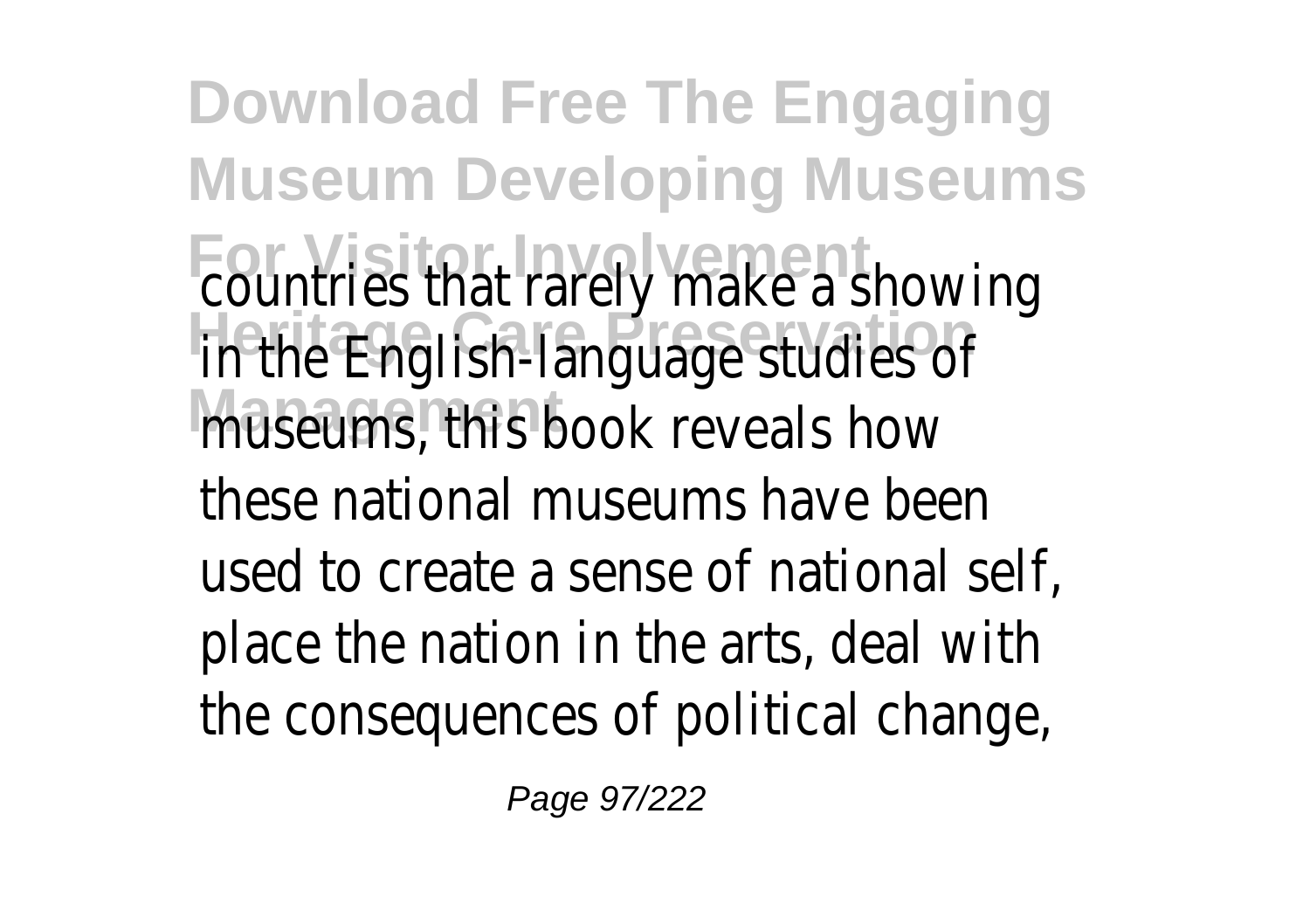**Download Free The Engaging Museum Developing Museums** remake difficult pasts, and confront those issues of nationalism, ethnicity and multiculturalism which have come to the fore in national politics in recent decades. National Museums combines research from both leading and new researchers in the fields of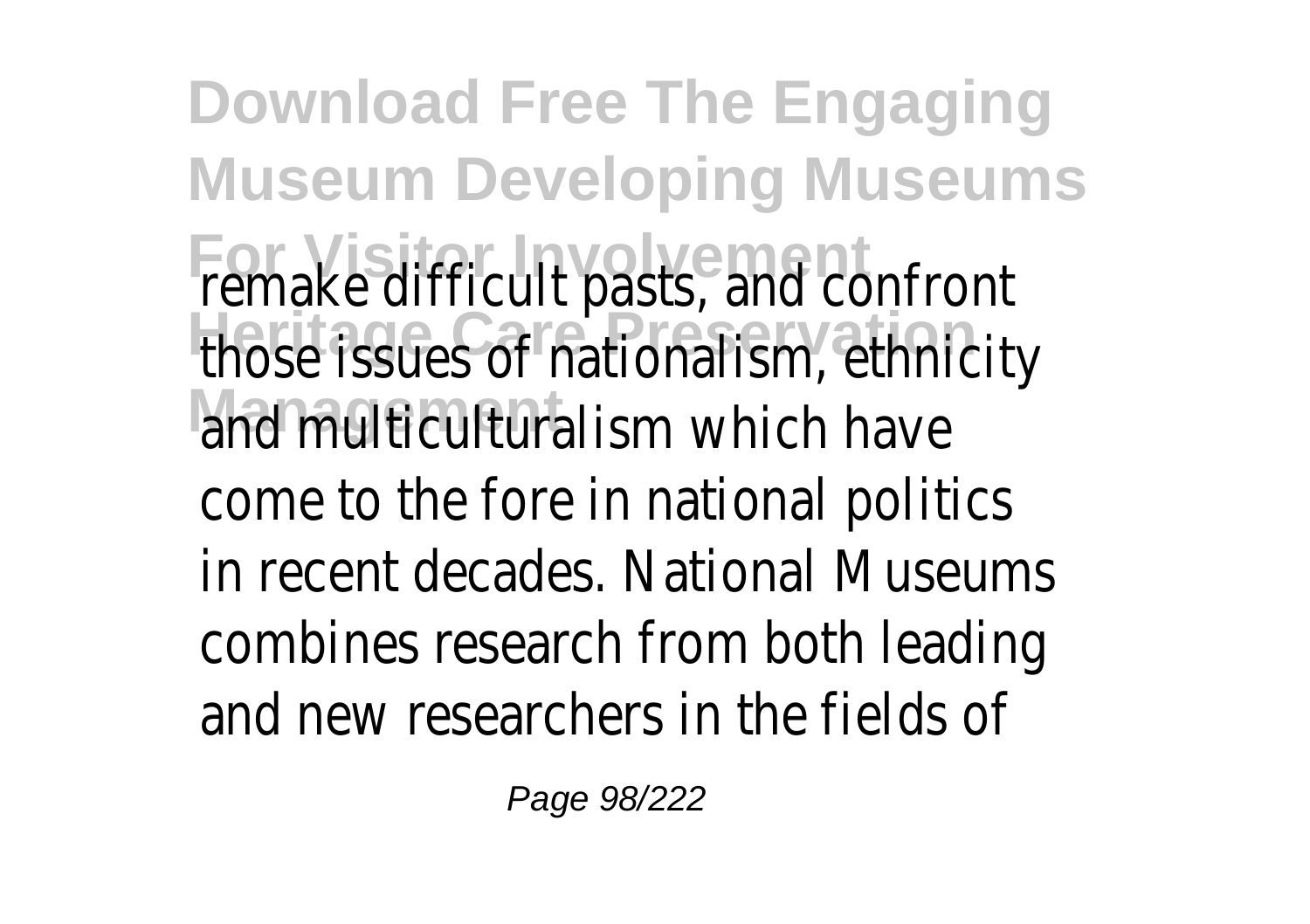**Download Free The Engaging Museum Developing Museums** history, museum studies, cultural studies, sociology, history of art, media studies, science and technology studies, and anthropology. It is an interrogation of the origins, purpose, organisation, politics, narratives and philosophies

Page 99/222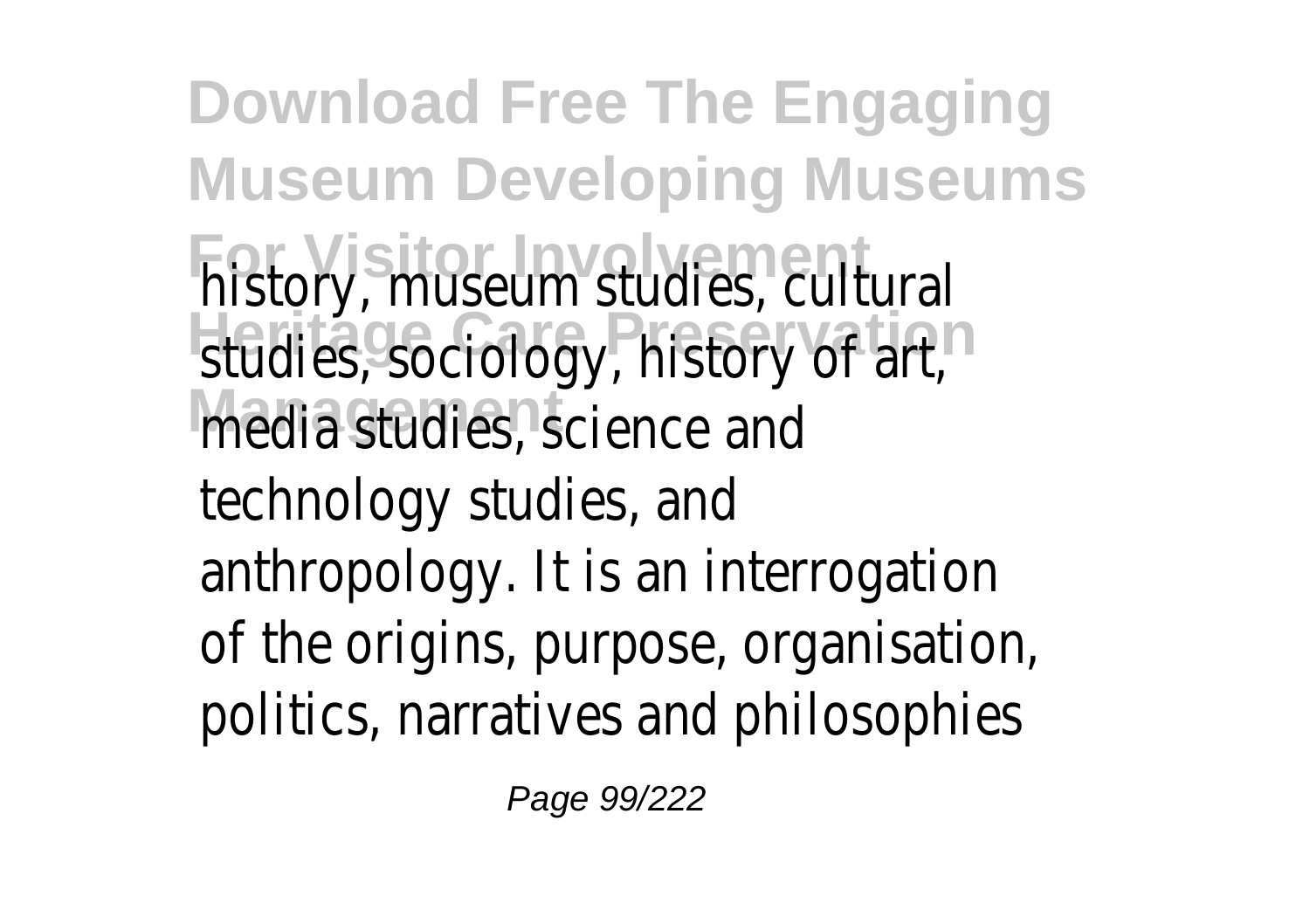**Download Free The Engaging Museum Developing Museums** of national museums. Museum Gallery Interpretation and Material Culture publishes the proceedings of the first annual Sackler Centre for Arts Education conference at the Victoria and Albert Museum (V&A) in London. The

Page 100/222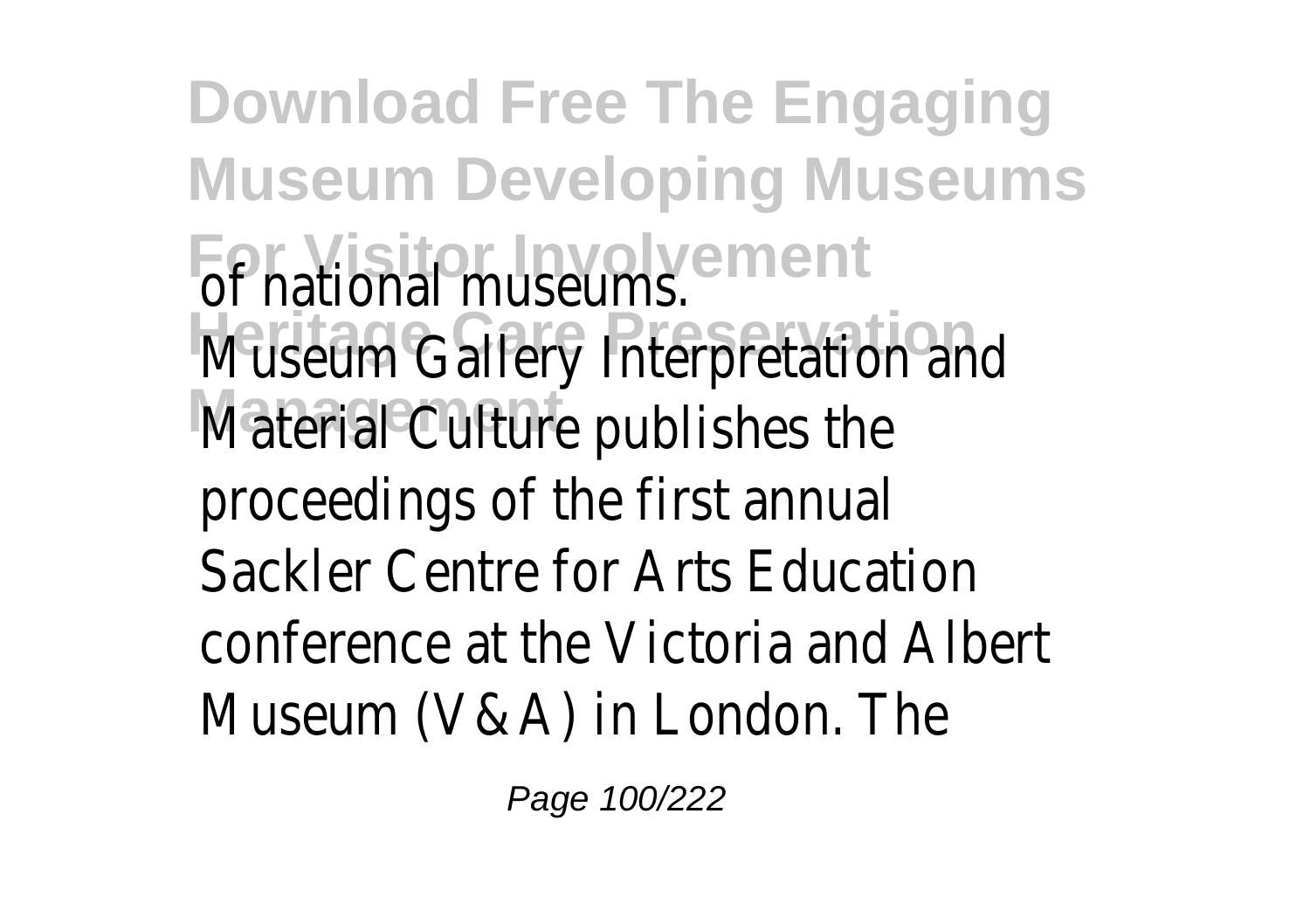**Download Free The Engaging Museum Developing Museums** conference launched the annual series by addressing the question of how gallery interpretation design and management can help museum visitors learn about art and material culture. The book features a range of papers by leading academics,

Page 101/222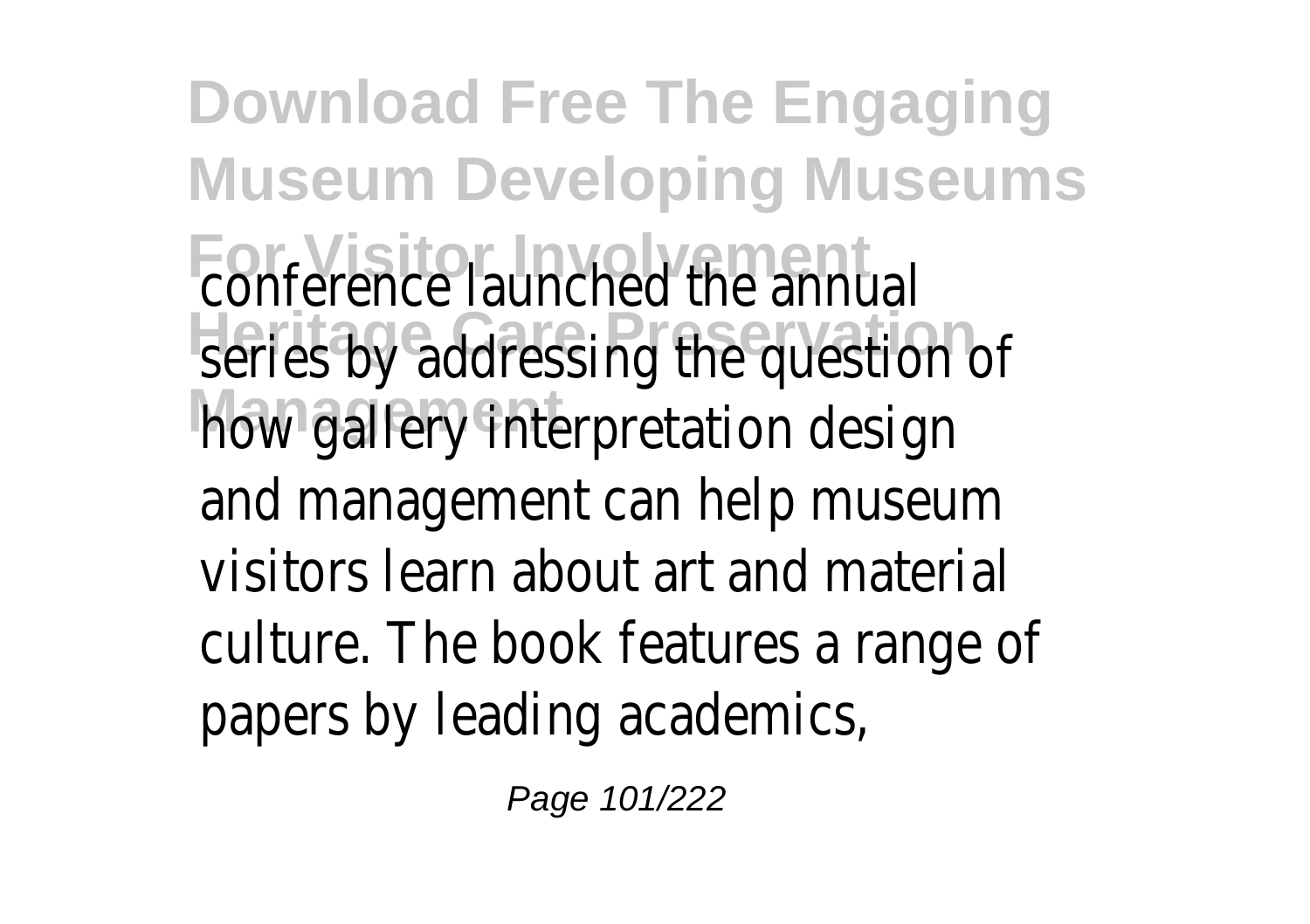**Download Free The Engaging Museum Developing Museums** museum learning professionals, graduate researchers and curators from Europe, the USA and Canada. The papers present diverse new research and practice in the field, and open up debate about the role, design and process of exhibition

Page 102/222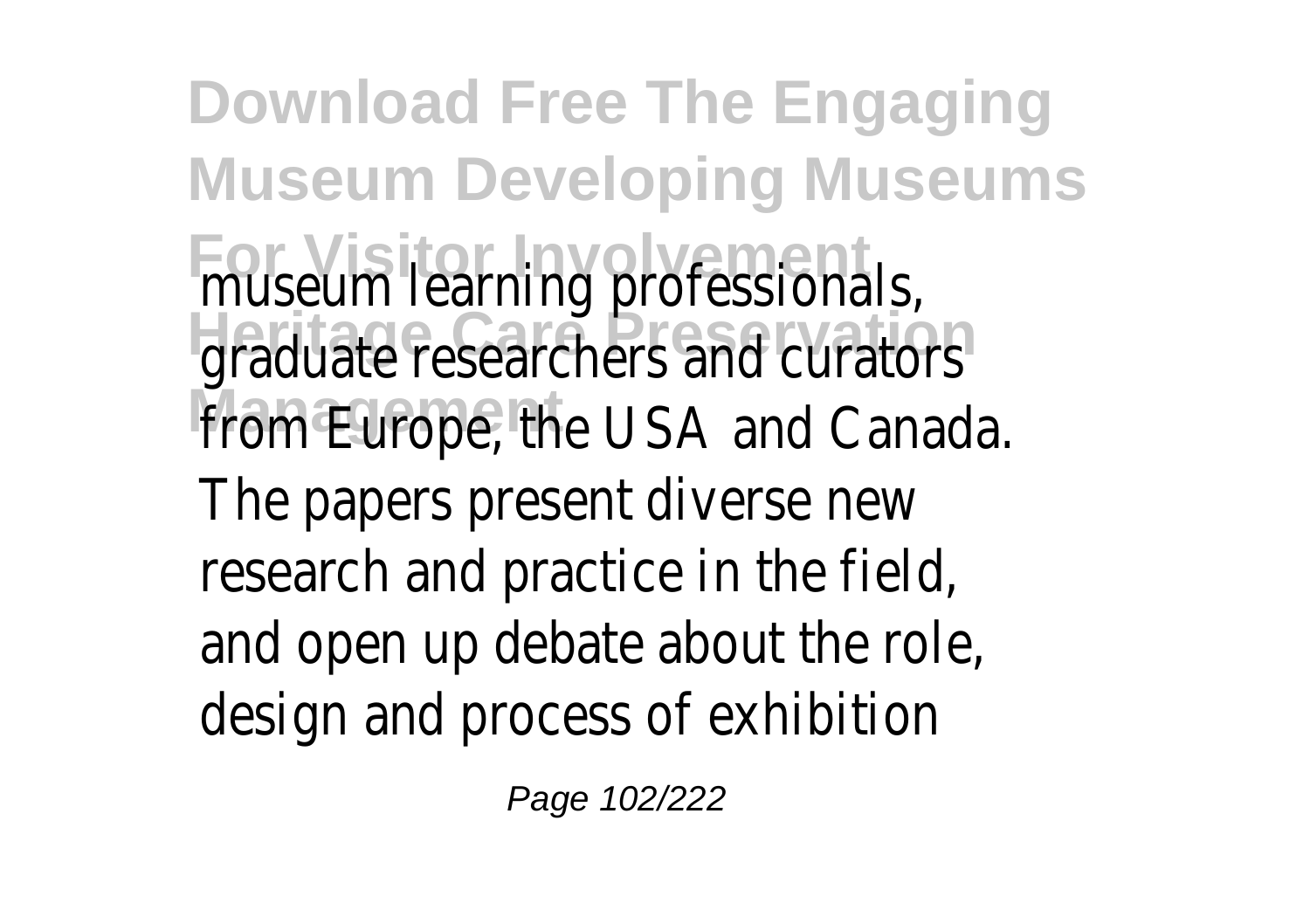**Download Free The Engaging Museum Developing Museums** interpretation in museums, art galleries and historic sites. The authors represent both academics and practitioners, and are affiliated with high quality institutions of broad geographical scope. The result is a strong, consistent representation

Page 103/222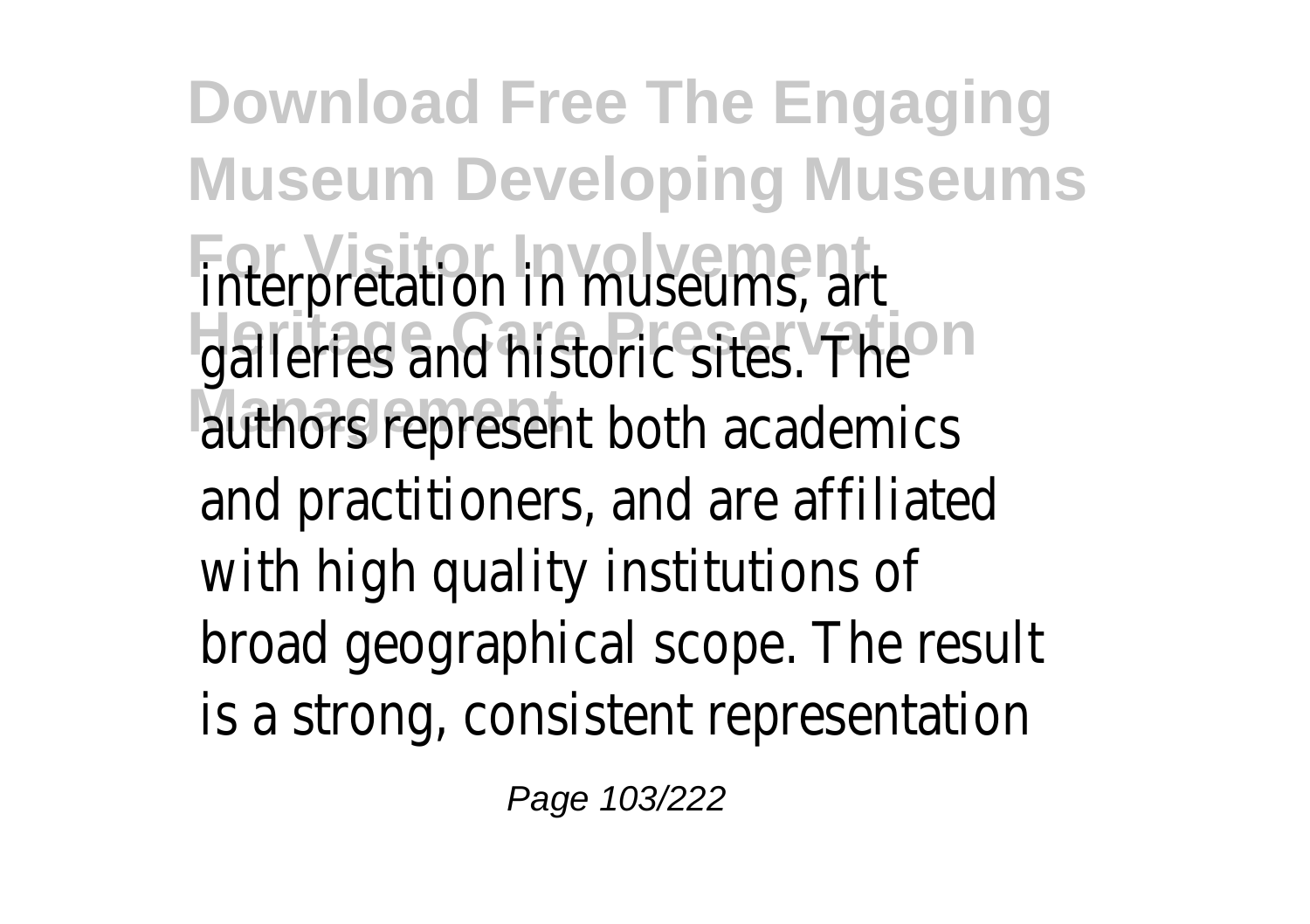**Download Free The Engaging Museum Developing Museums** of current thinking across the theory, methodology and practice of interpretation design for learning in museums.

Creating Meaningful Museum Experiences for K-12 Audiences How to Connect with Teachers and

Page 104/222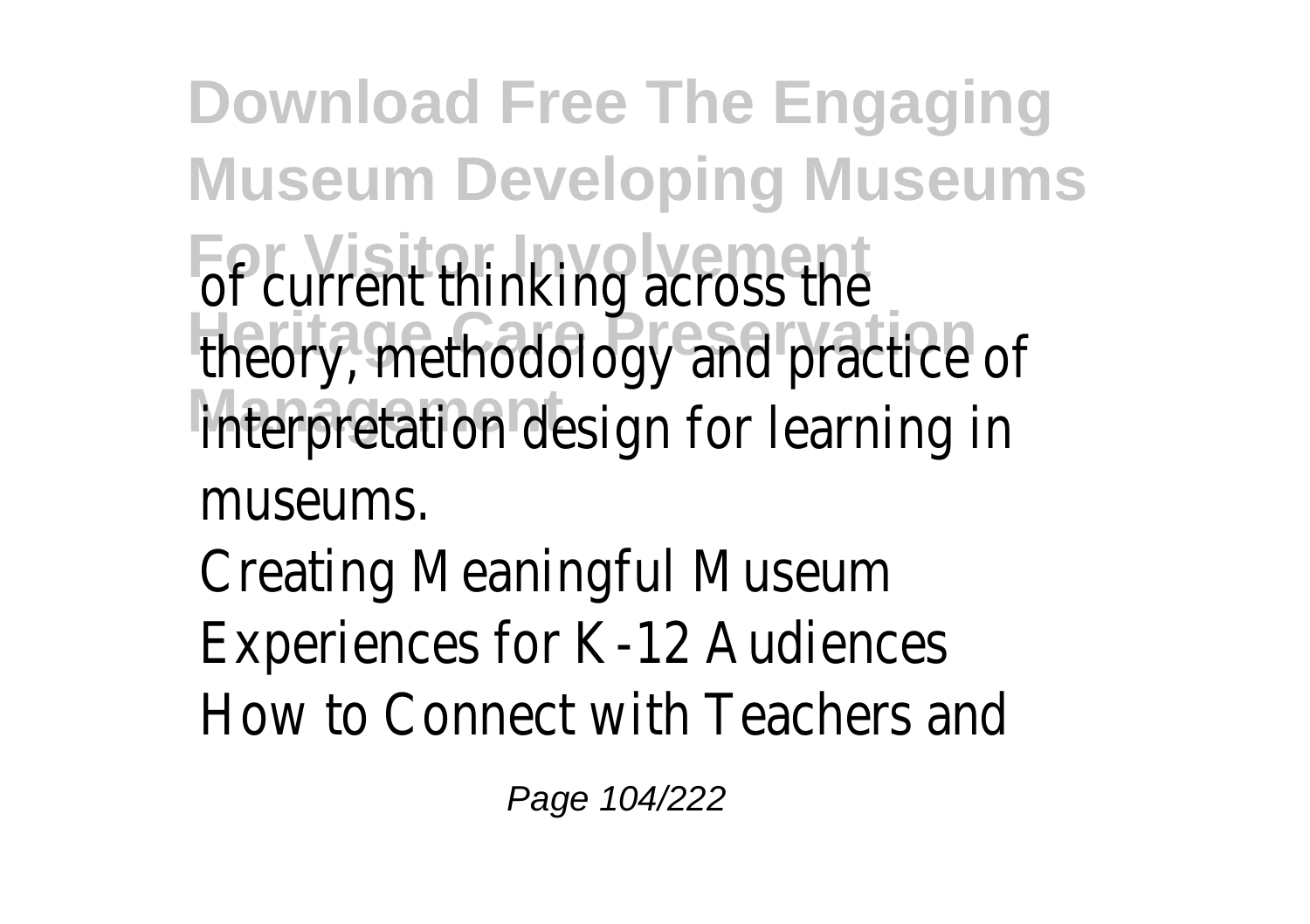**Download Free The Engaging Museum Developing Museums For Visitor Involvement** Engage Students A Manual for Museums and ion **Historical Organizations** Ambiguous Engagements Creating the Visitor-Centered Museum New Studies from Around the World

Page 105/222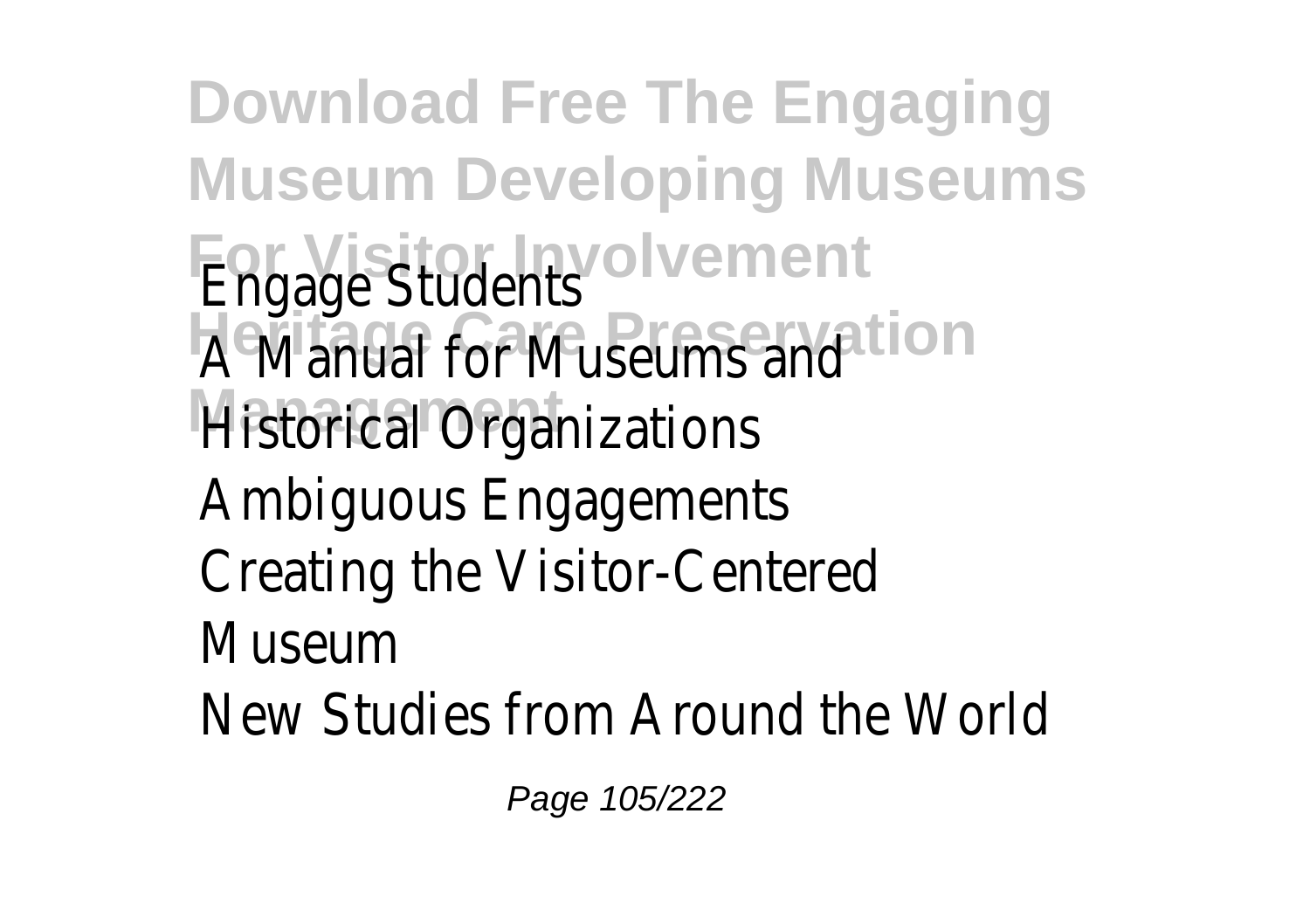**Download Free The Engaging Museum Developing Museums** The Reflective Museum Practitioner Visitor participation is a hot topic **Management** in the contemporary world of museums, art galleries, science centers, libraries and cultural organizations. How can your institution do it and do it well? Page 106/222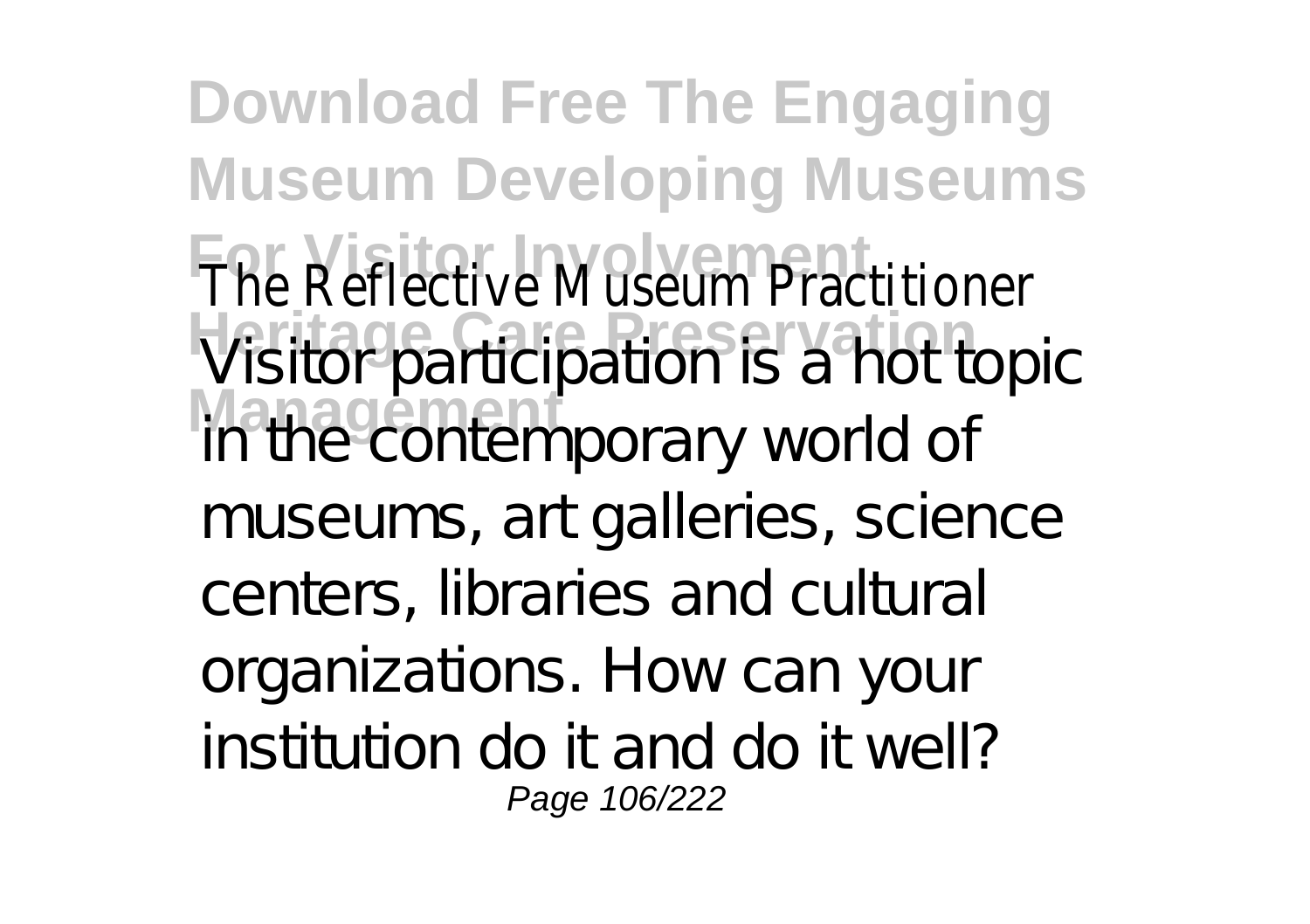**Download Free The Engaging Museum Developing Museums For Visitor Involvement Heritage Care Preservation Management** The Participatory Museum is a practical guide to working with community members and visitors to make cultural institutions more dynamic, relevant, essential places. Museum consultant and exhibit designer Nina Simon<br>Page 107/222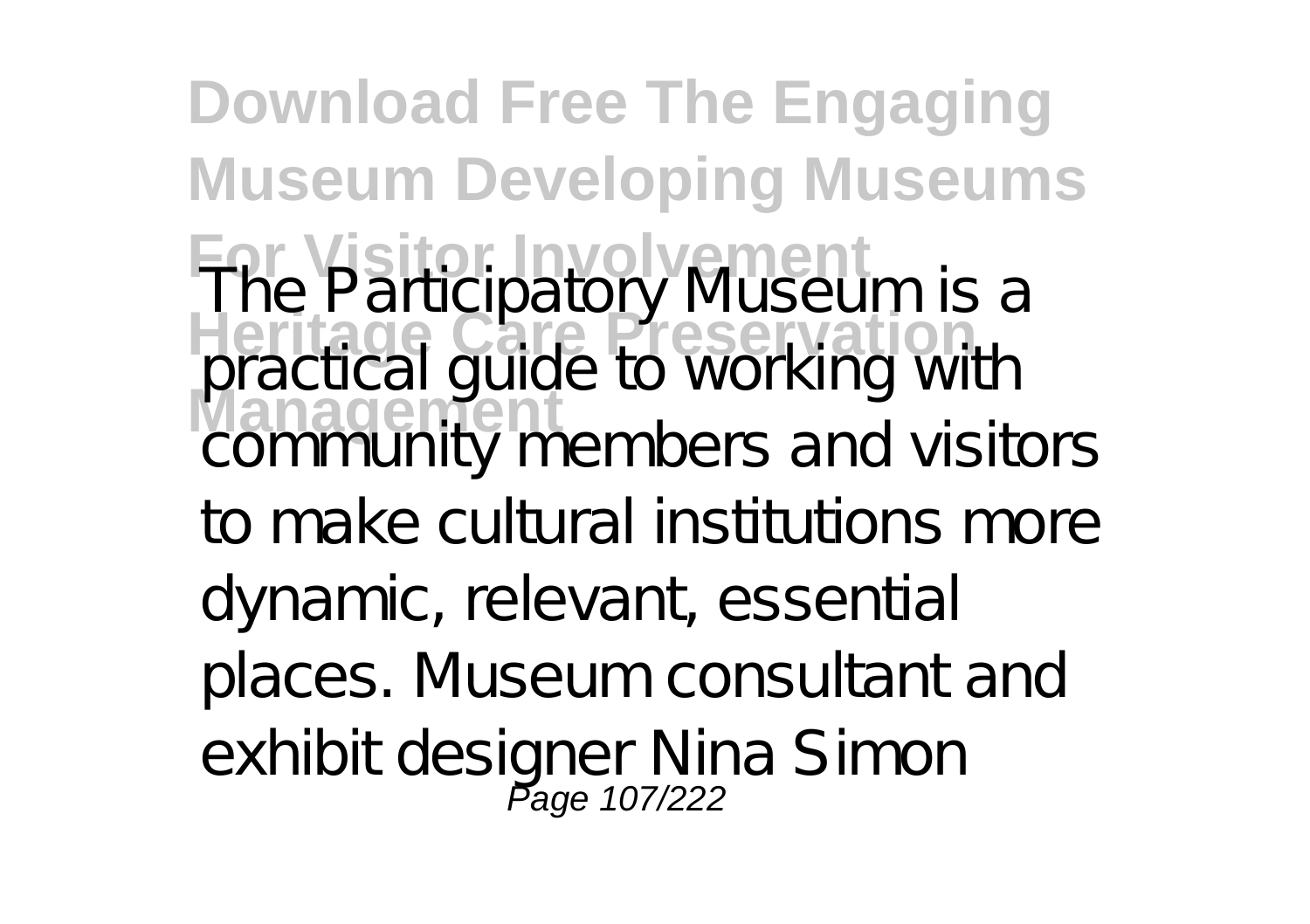**Download Free The Engaging Museum Developing Museums For Visitor Involvement Heritage Care Preservation Management** weaves together innovative design techniques and case studies to make a powerful case for participatory practice. "Nina Simon's new book is essential for museum directors interested in experimenting with audience<br>Page 108/222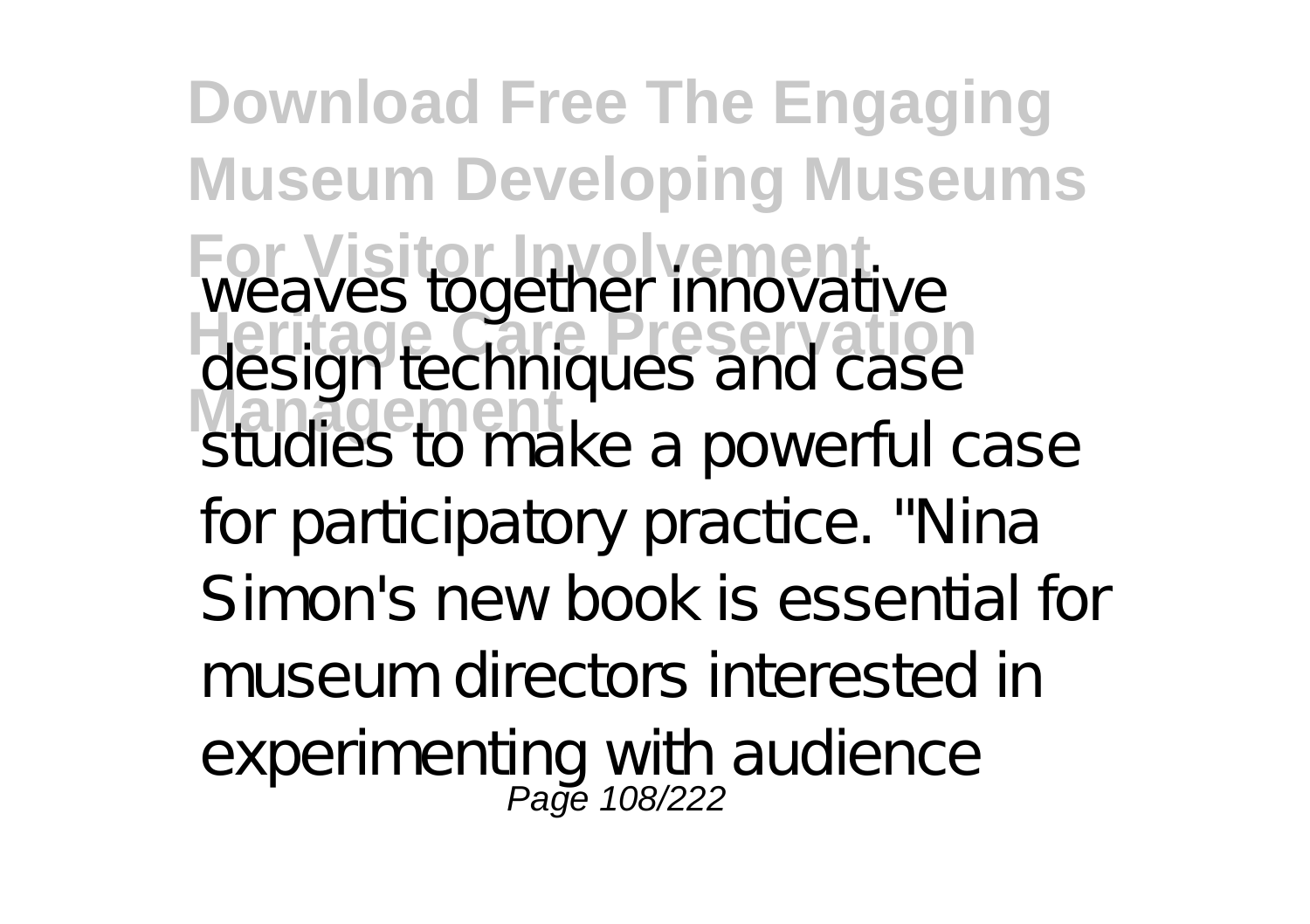**Download Free The Engaging Museum Developing Museums For Visitor Involvement Heritage Care Preservation Management** participation on the one hand and cautious about upending the tradition museum model on the other. In concentrating on the practical, this book makes implementation possible in most museums. More importantly, in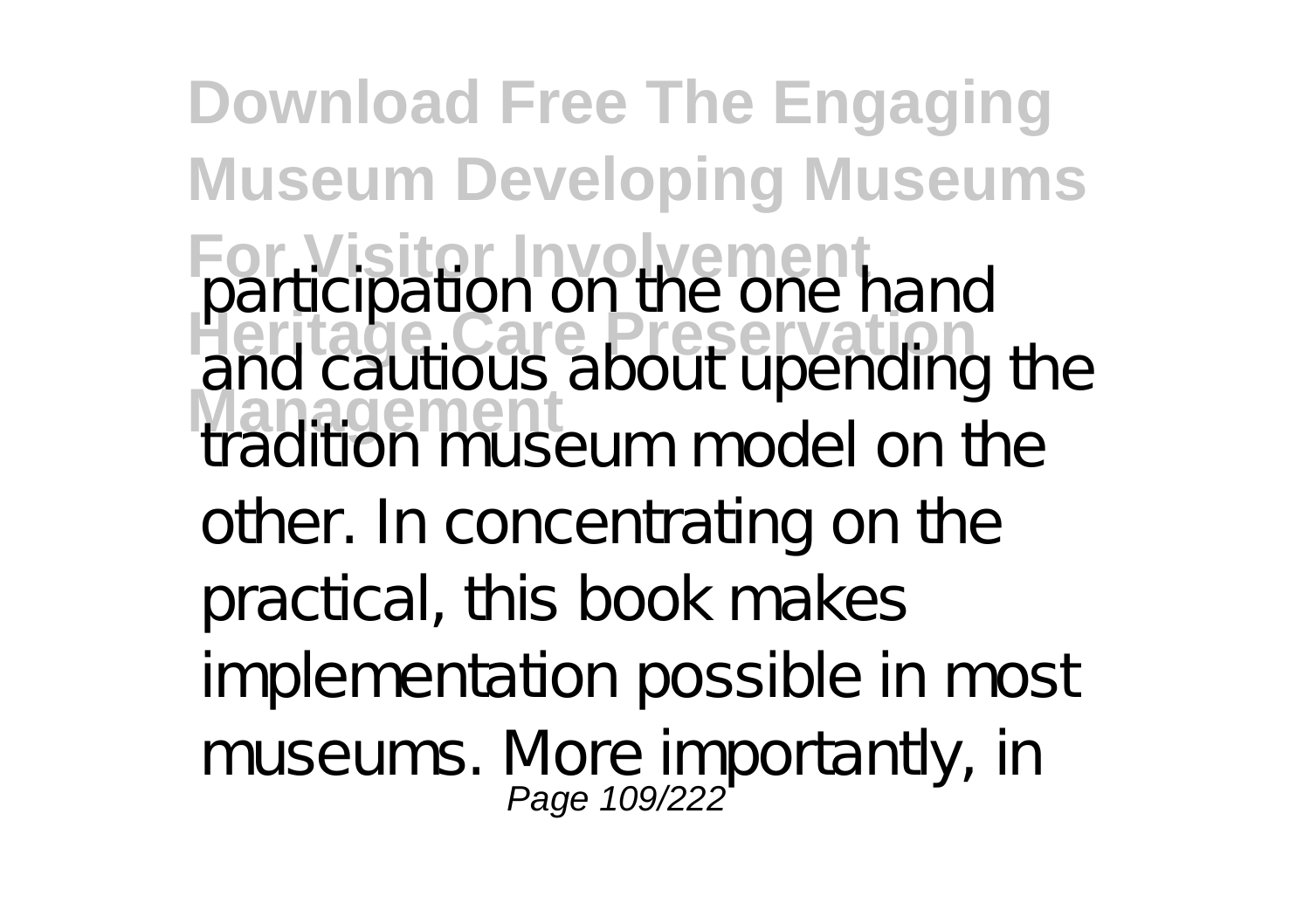**Download Free The Engaging Museum Developing Museums For Visitor Involvement Heritage Care Preservation Management** describing the philosophy and rationale behind participatory activity, it makes clear that action does not always require new technology or machinery. Museums need to change, are changing, and will change further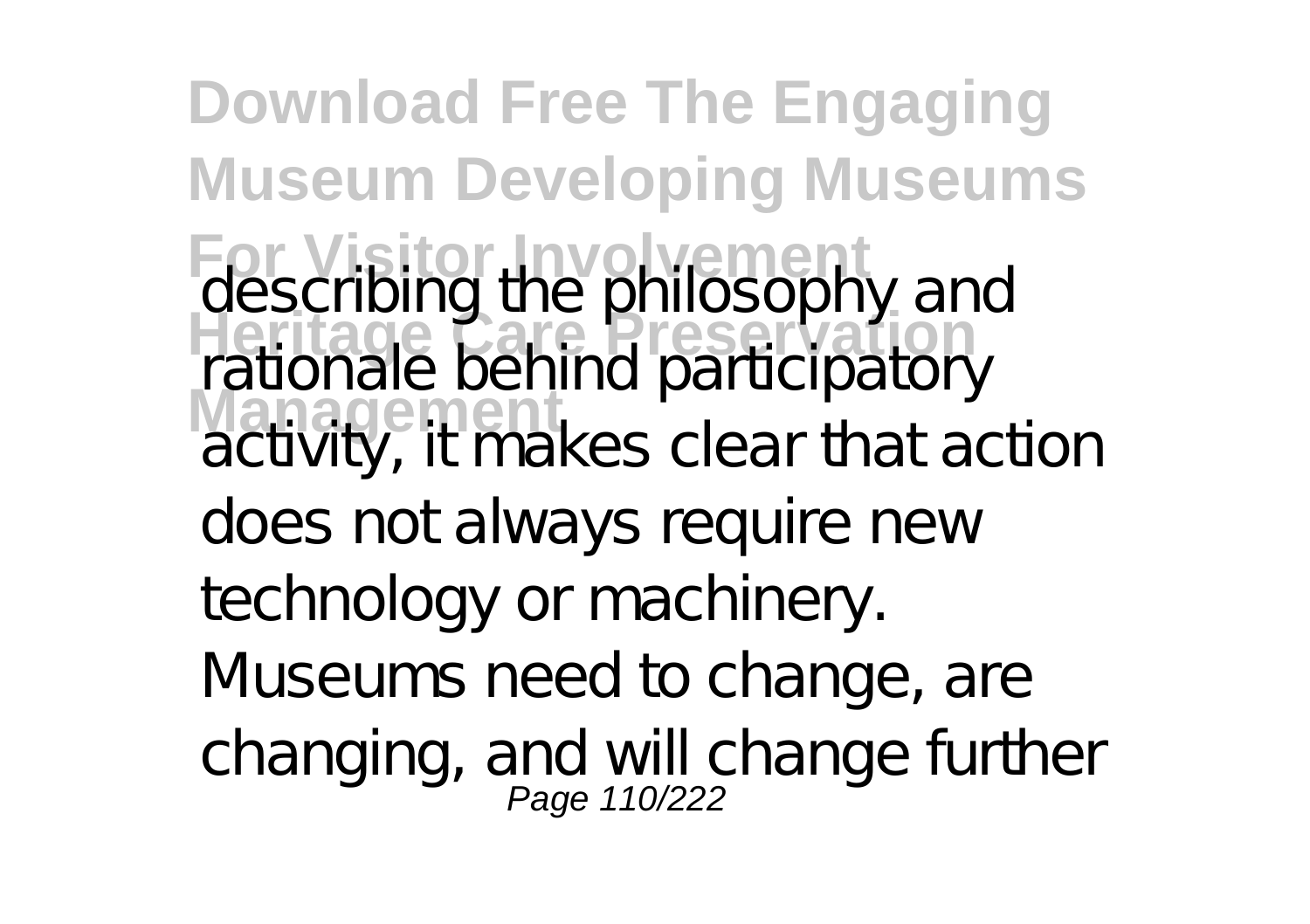**Download Free The Engaging Museum Developing Museums For Visitor Involvement Here Care Preservation Management** in the future. This book is a helpful and thoughtful road map for speeding such transformation." -Elaine Heumann Gurian, international museum consultant and author of Civilizing the Museum "This<br>Page 111/222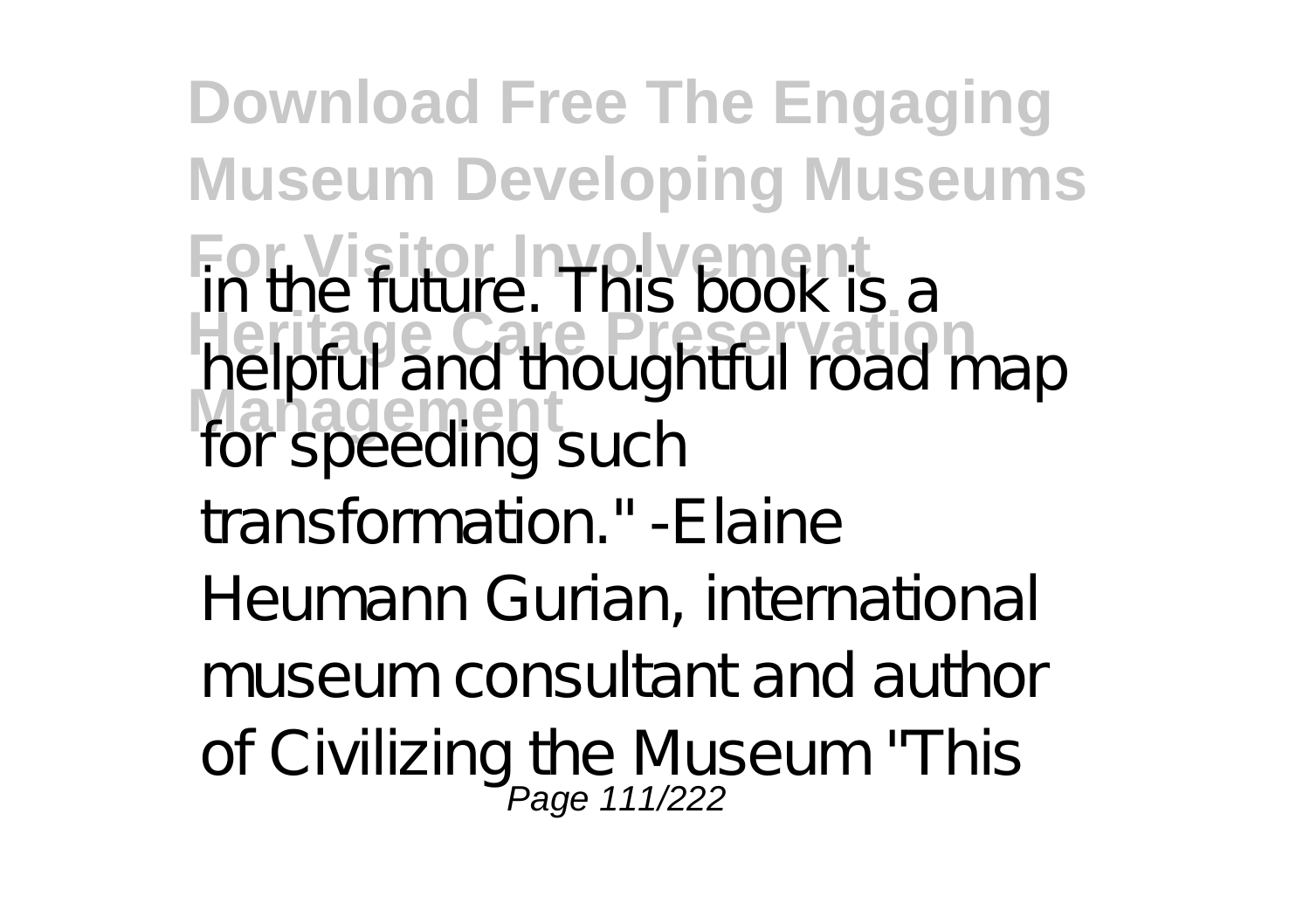**Download Free The Engaging Museum Developing Museums For Visitor Involvement Heritage Care Preservation Management** book is an extraordinary resource. Nina has assembled the collective wisdom of the field, and has given it her own brilliant spin. She shows us all how to walk the talk. Her book will make you want to go right out and start<br>Page 112/222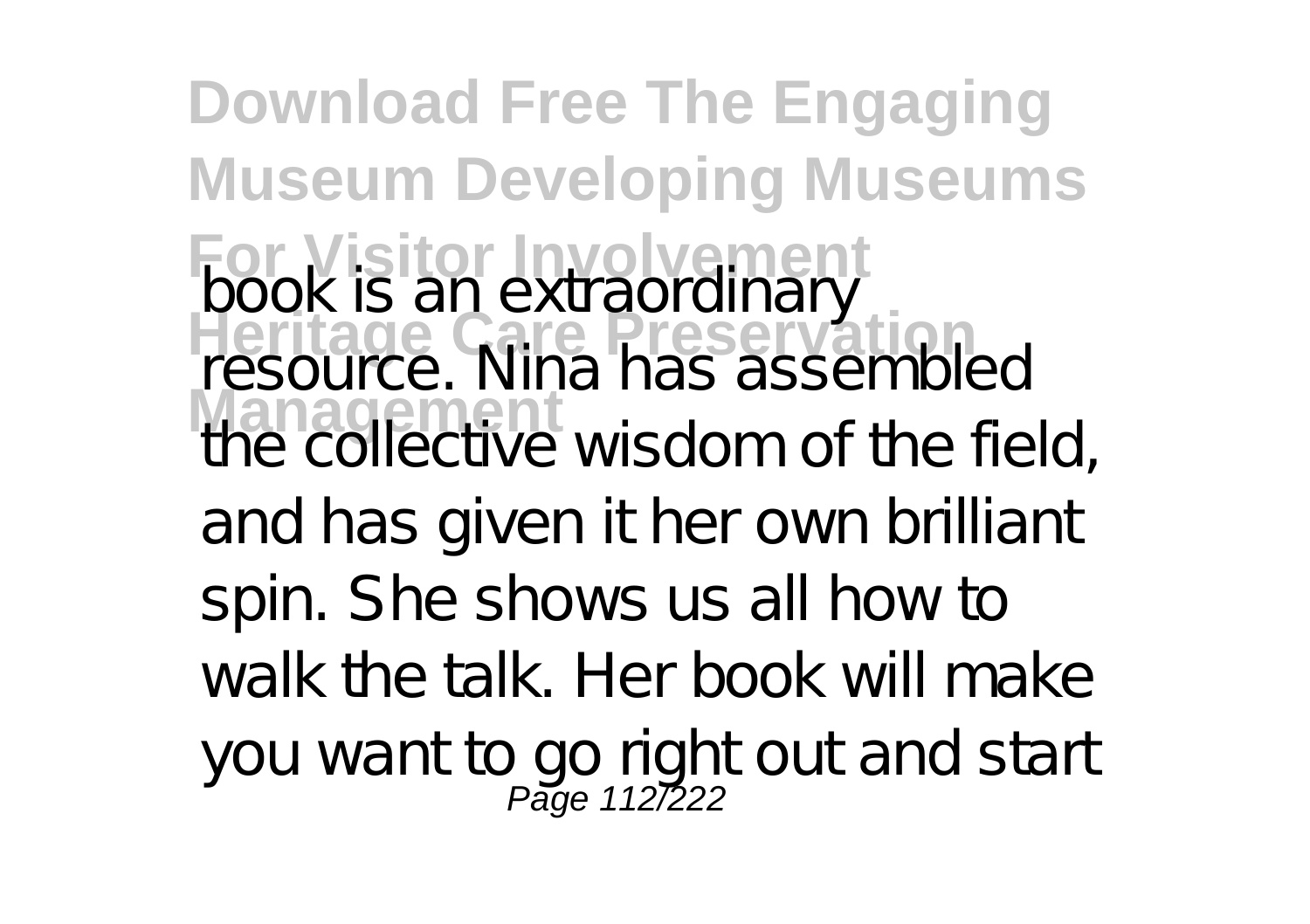**Download Free The Engaging Museum Developing Museums For Visitor Involvement Heritage Care Preservation Management** experimenting with participatory projects." -Kathleen McLean, participatory museum designer and author of Planning for People in Museum Exhibitions "I predict that in the future this book will be a classic work of Page 113/222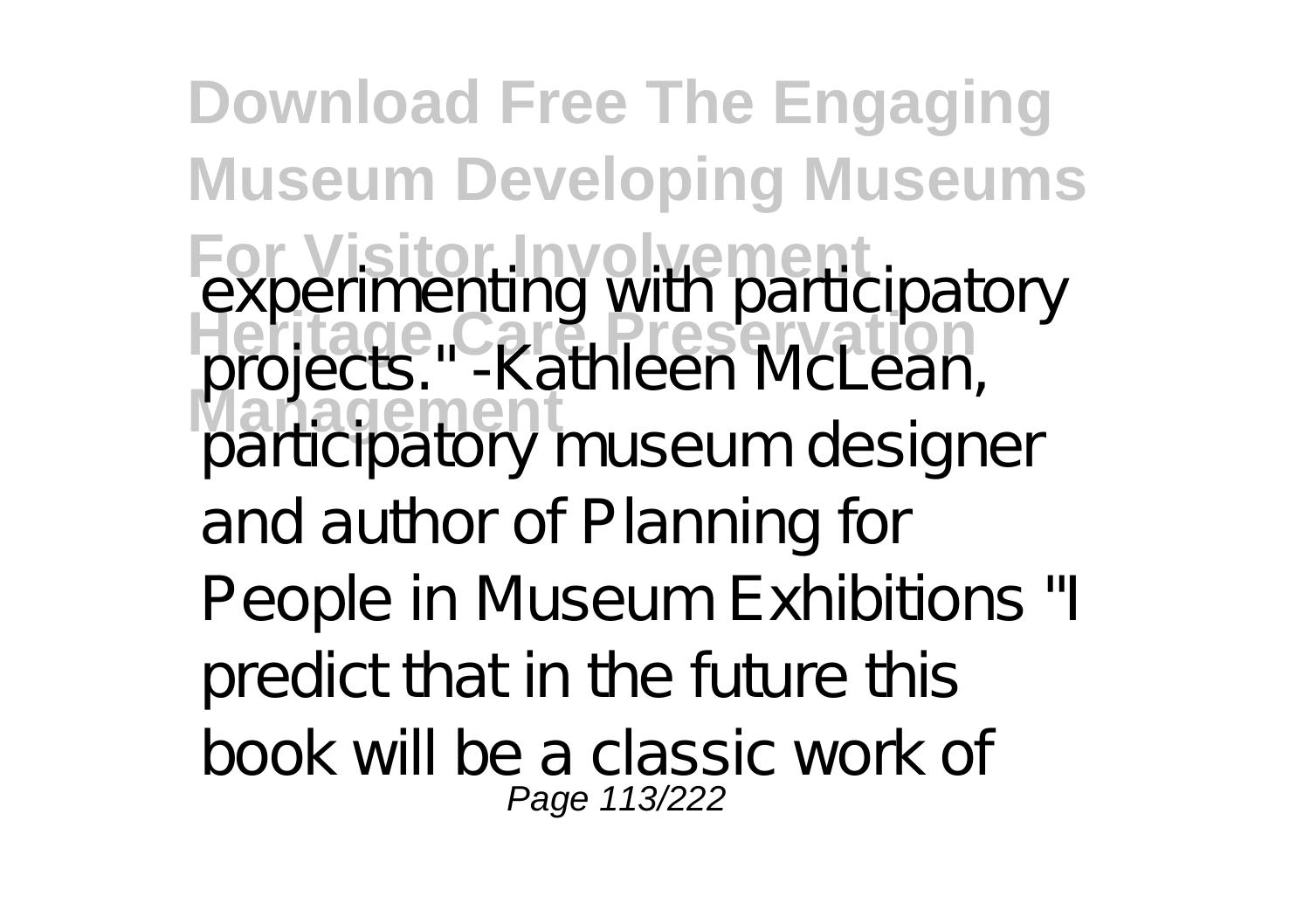**Download Free The Engaging Museum Developing Museums For Visitor Involvement Heritage Care Preservation Management** museology." --Elizabeth Merritt, founding director of the Center for the Future of Museums What does a museum do with a kindergartner who walks through the door? The growth of interest in young children learning in<br>Page 114/222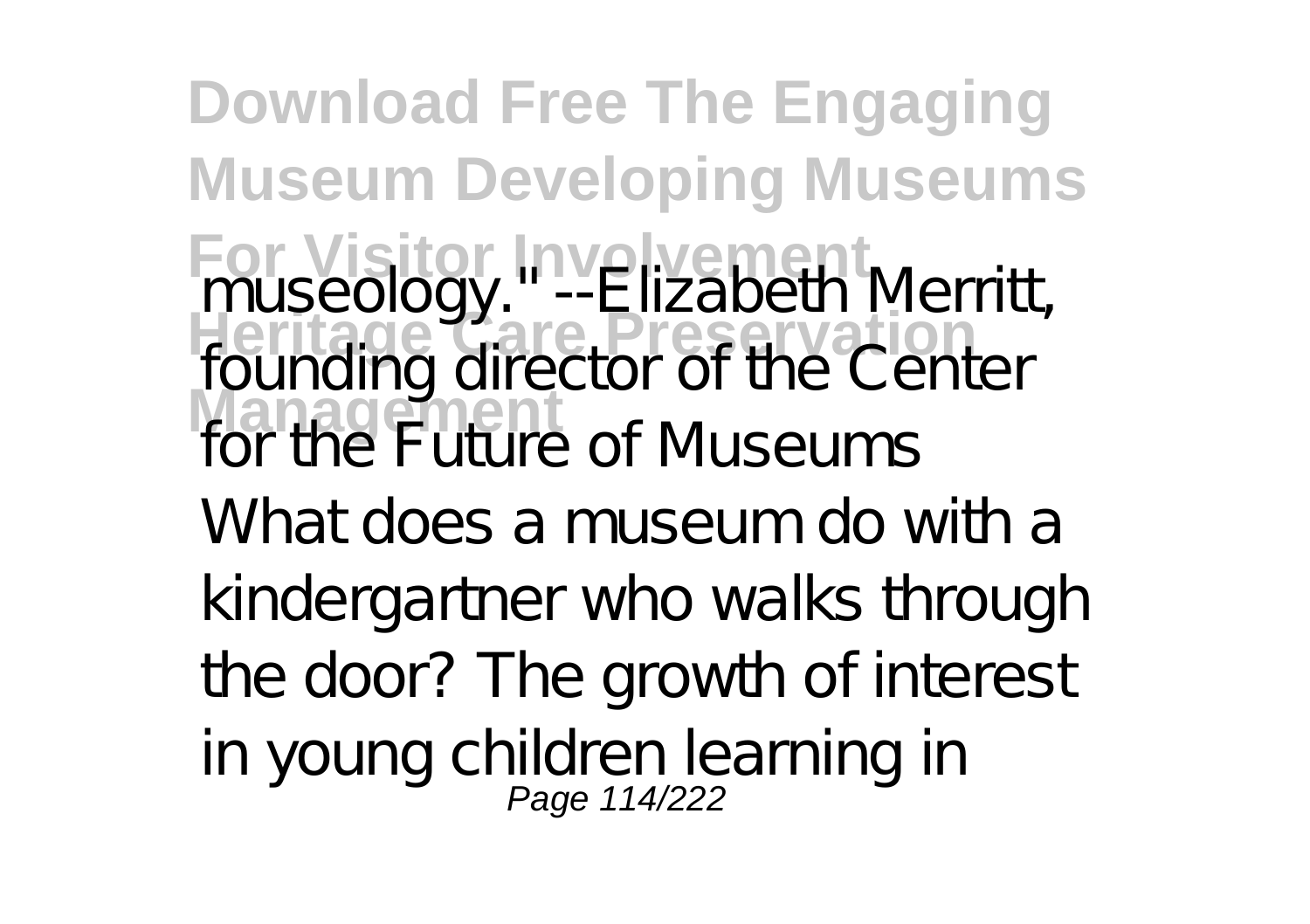**Download Free The Engaging Museum Developing Museums For Visitor Involvement Heritage Care Preservation Management** museums has joined the national conversation on early childhood education. Written by Sharon Shaffer, the founding Executive Director of the innovative Smithsonian Early Enrichment Center, this is the first book for Page 115/222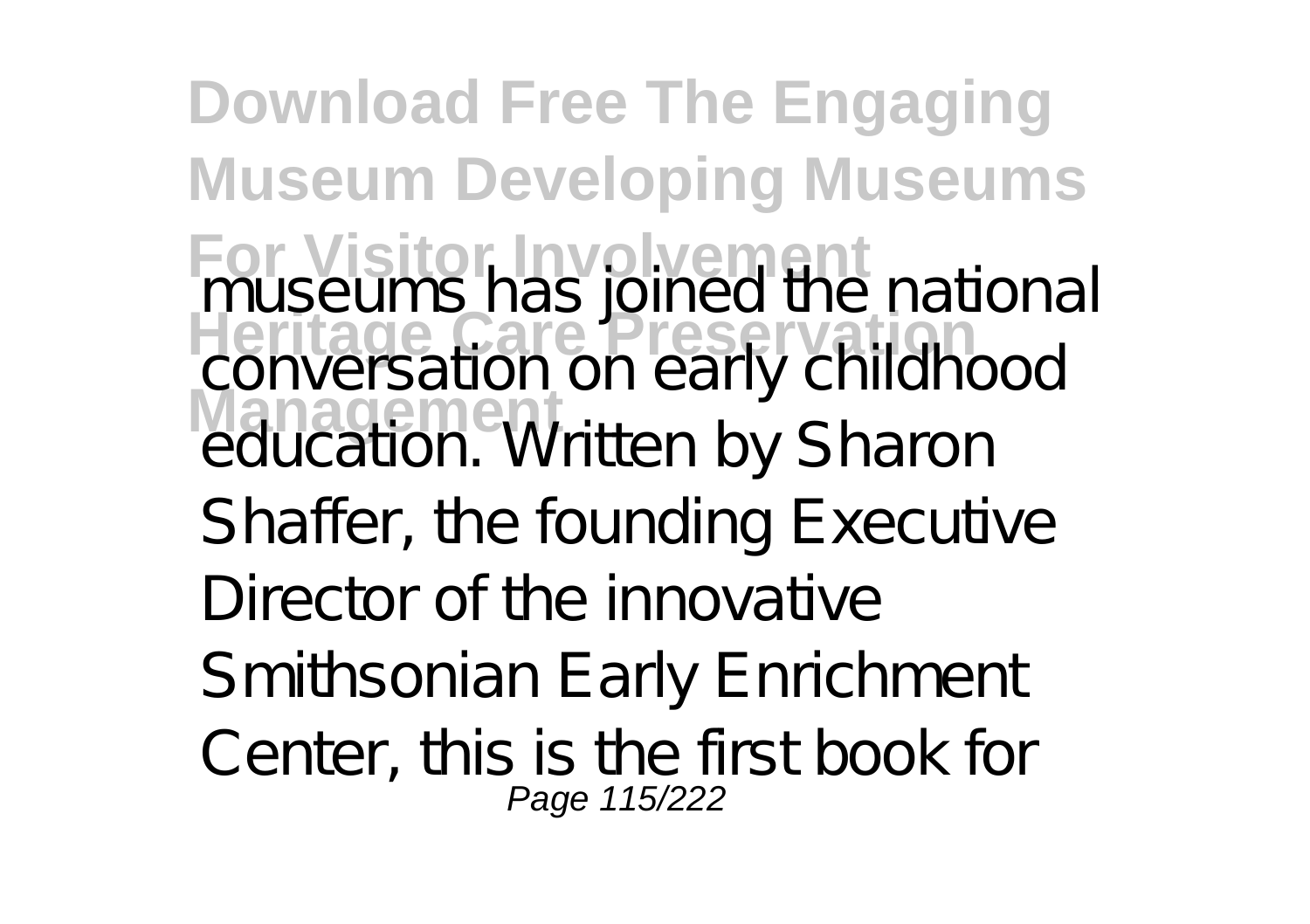**Download Free The Engaging Museum Developing Museums For Visitor Involvement Hideouil Pressionals as M Management** museum professionals as well as students offering guidance on planning programming for young children.This groundbreaking book:-Explains the various ways in which children learn-Shows how to use this knowledge to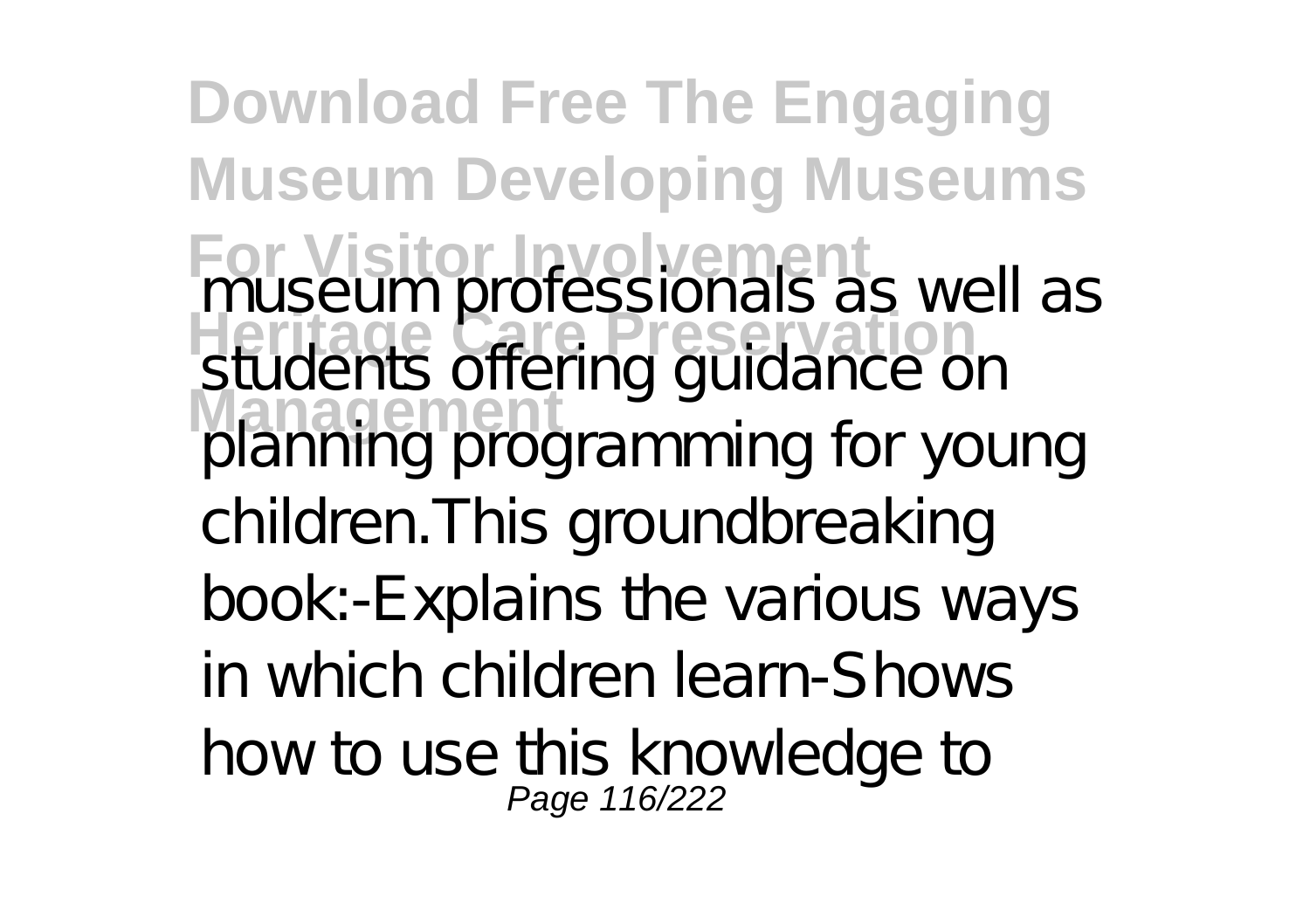**Download Free The Engaging Museum Developing Museums For Visitor Involvement Heritage Care Preservation Management** design effective programs using a variety of teaching models-Includes examples of successful programs, tested activities, and a set of best practices Winner of the 2018 Ontario Museum Association Award of Page 117/222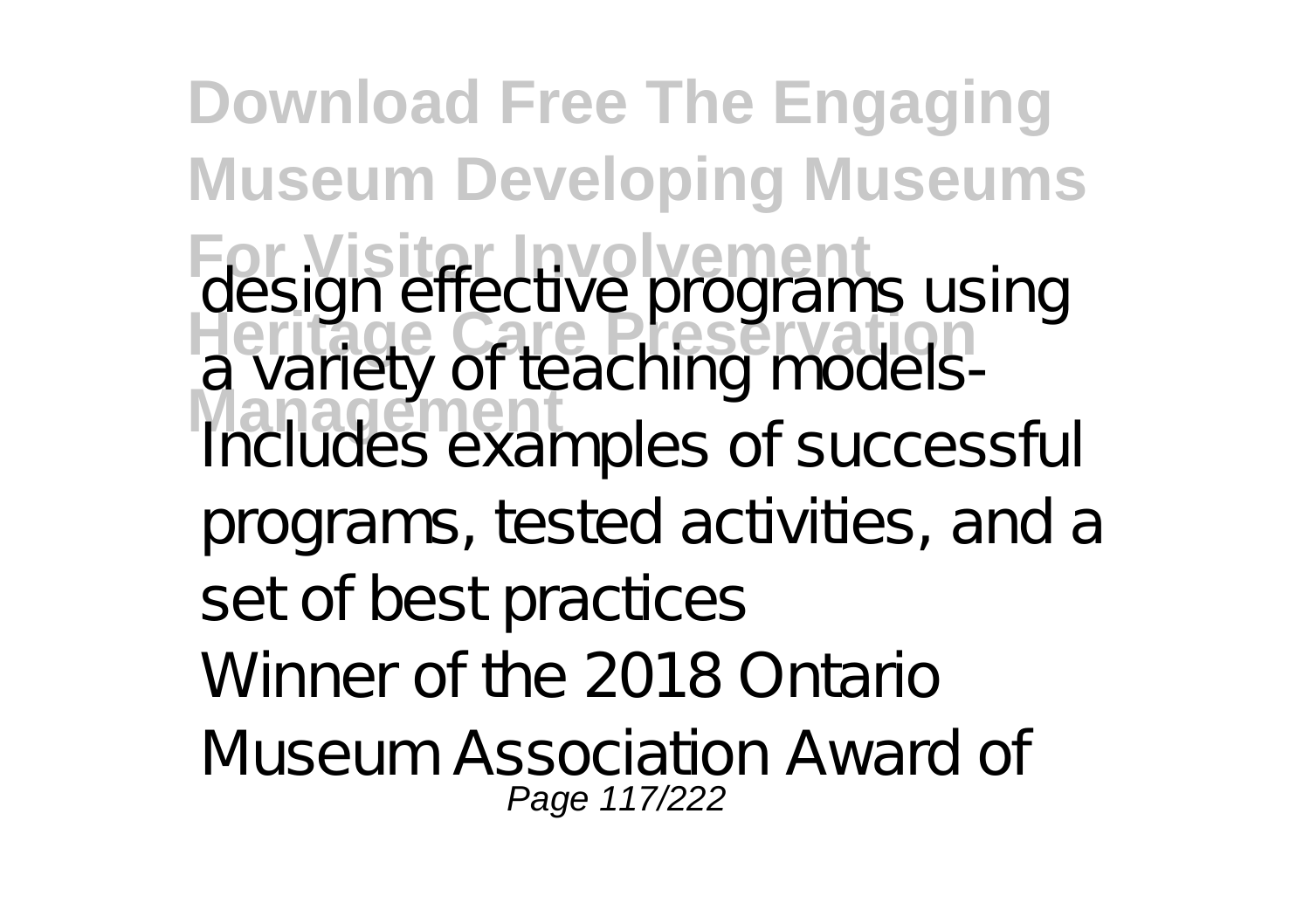**Download Free The Engaging Museum Developing Museums For Visitor Involvement Heritage Care Preservation Management** Excellence Winner of the 2019 Canadian Museum Association Award of Outstanding Achievement in the Research - Cultural Heritage Category Creating Exhibits that Engage: A Manual for Museums and Page 118/222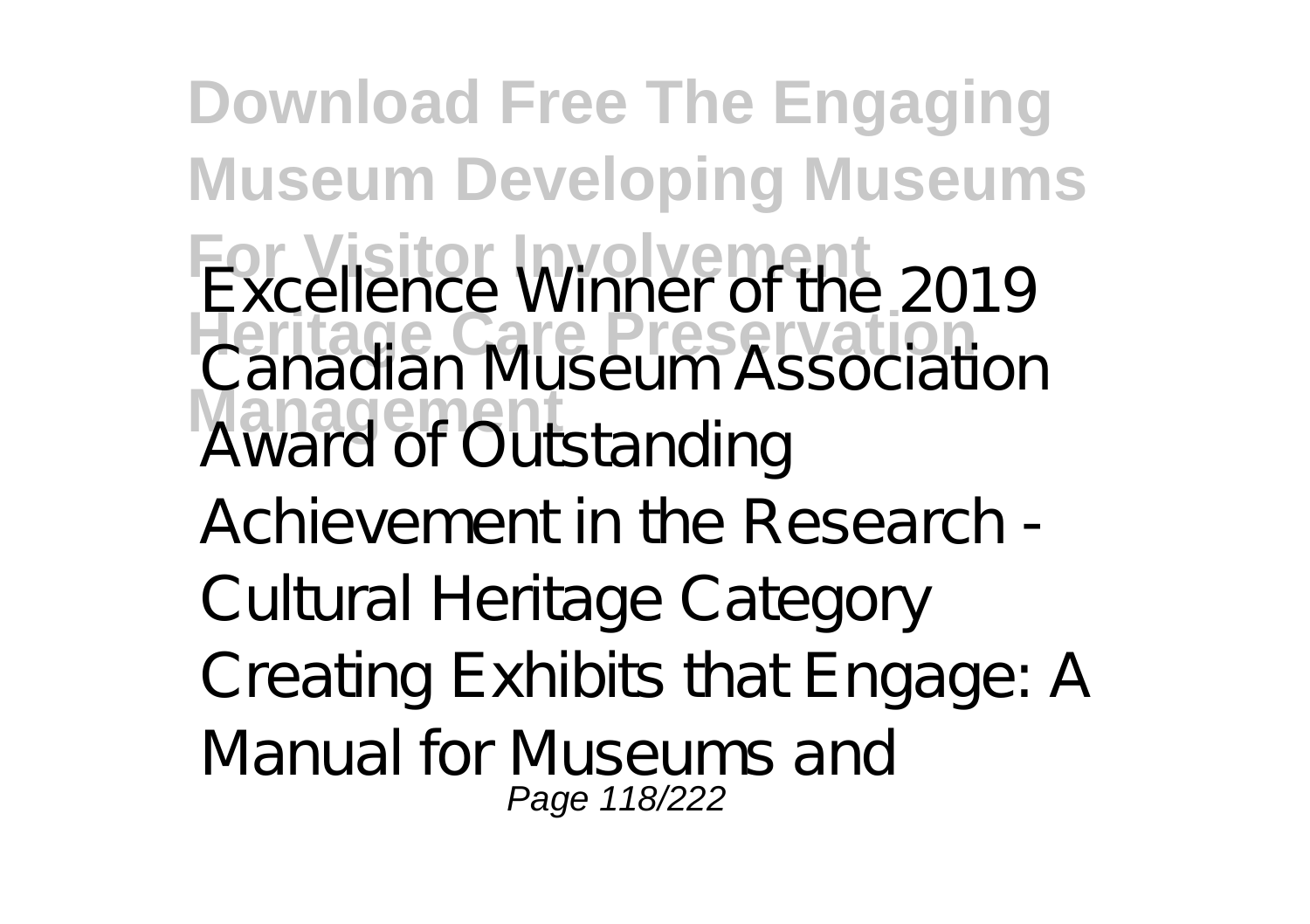**Download Free The Engaging Museum Developing Museums For Visitor Involvement Heritage Care Preservation Management** Historical Organizations is a concise, useful guide to developing effective and memorable museum exhibits. The book is full of information, guidelines, tips, and concrete examples drawn from the<br>Page 119/222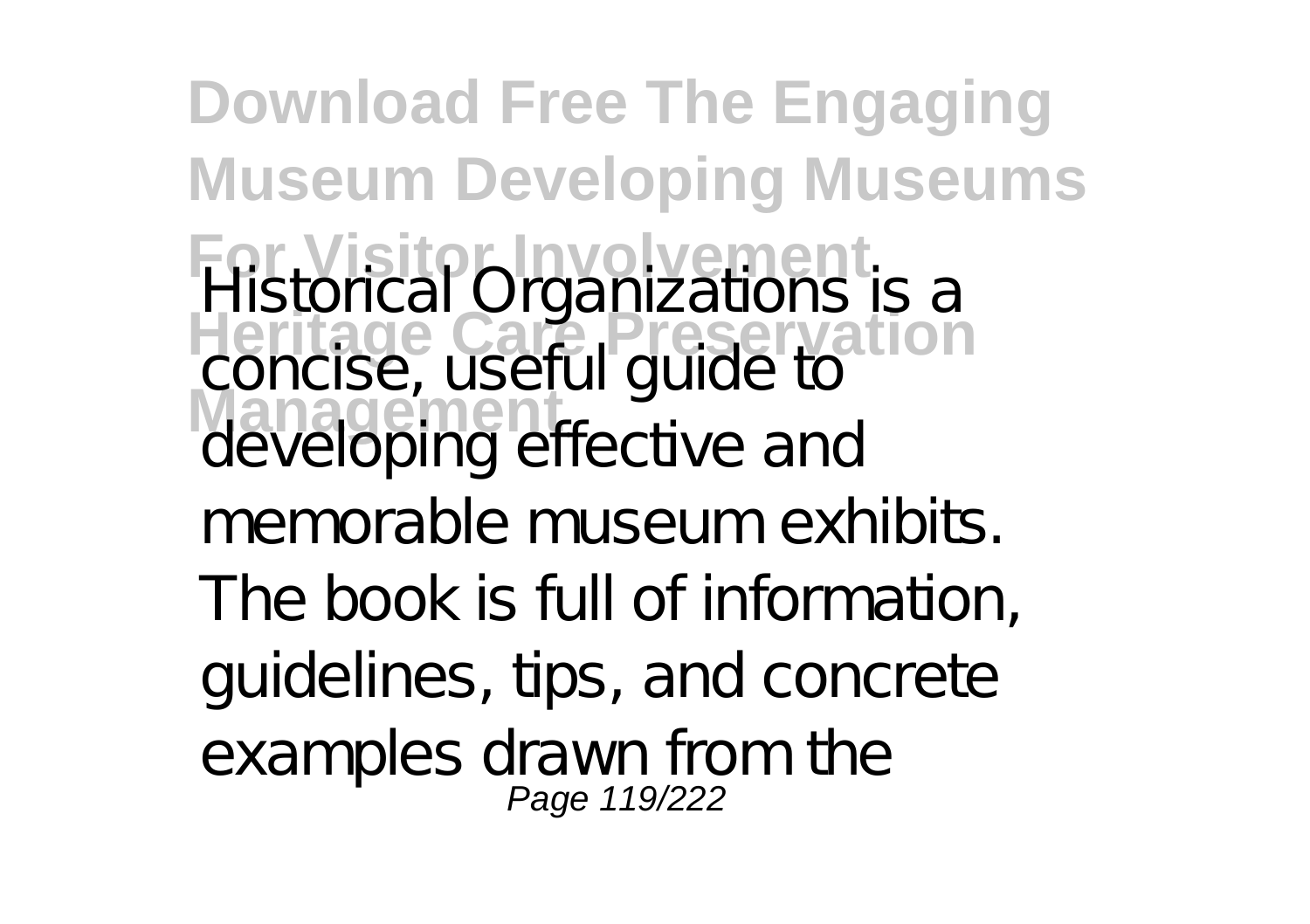**Download Free The Engaging Museum Developing Museums For Visitor Involvement Heritage Care Preservation Management** author's years of experience as a curator and exhibit developer in the United States and Canada. Is this your first exhibit project? You will find step-by-step instructions, useful advice and plenty of examples. Are you a small<br>Page 120/222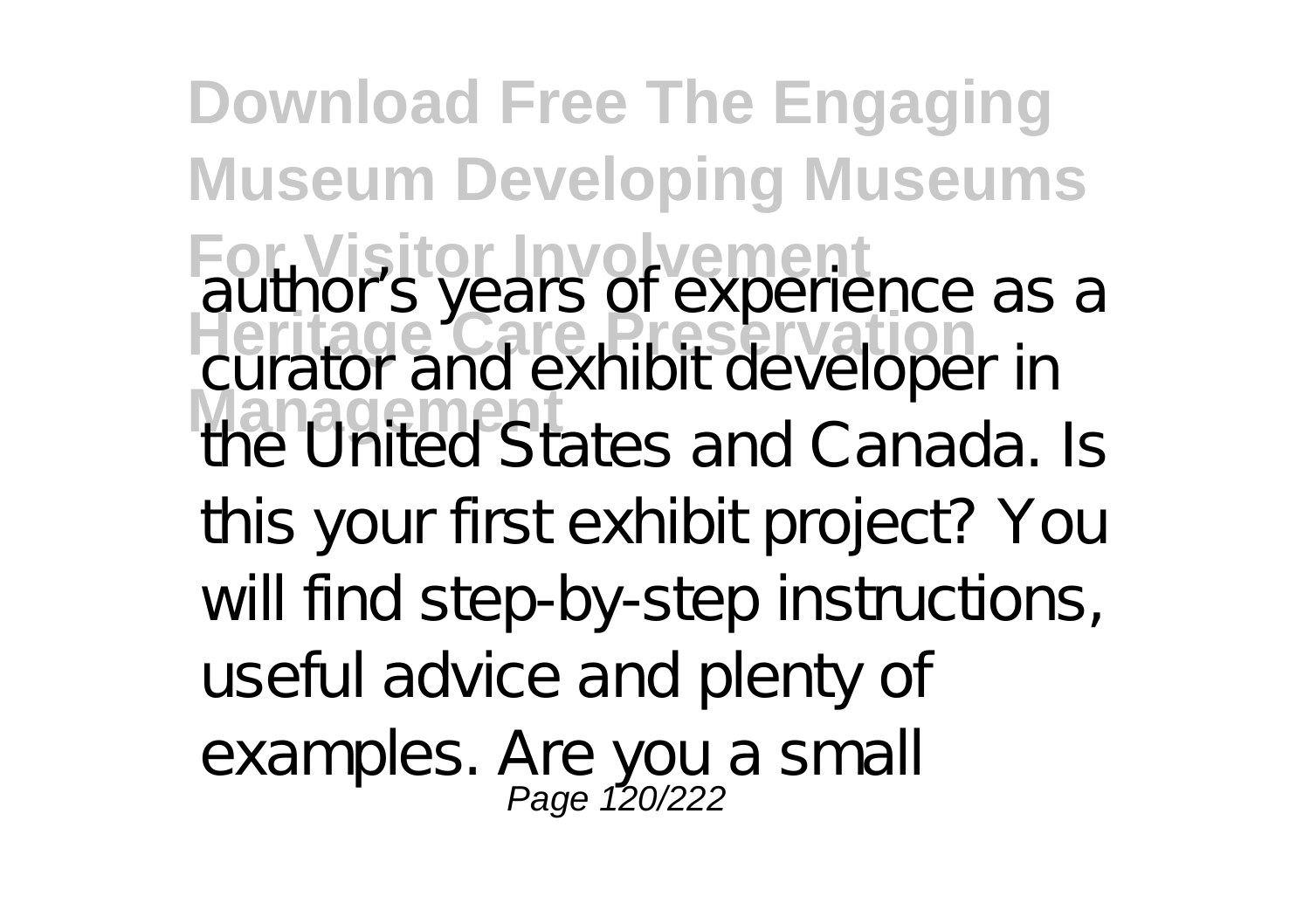**Download Free The Engaging Museum Developing Museums For Visitor Involvement Heritage Care Preservation Management** museum or local historical society looking to improve your exhibits? This book will take you through how to define your audience, develop a big idea, write the text, manage the budget, design the graphics,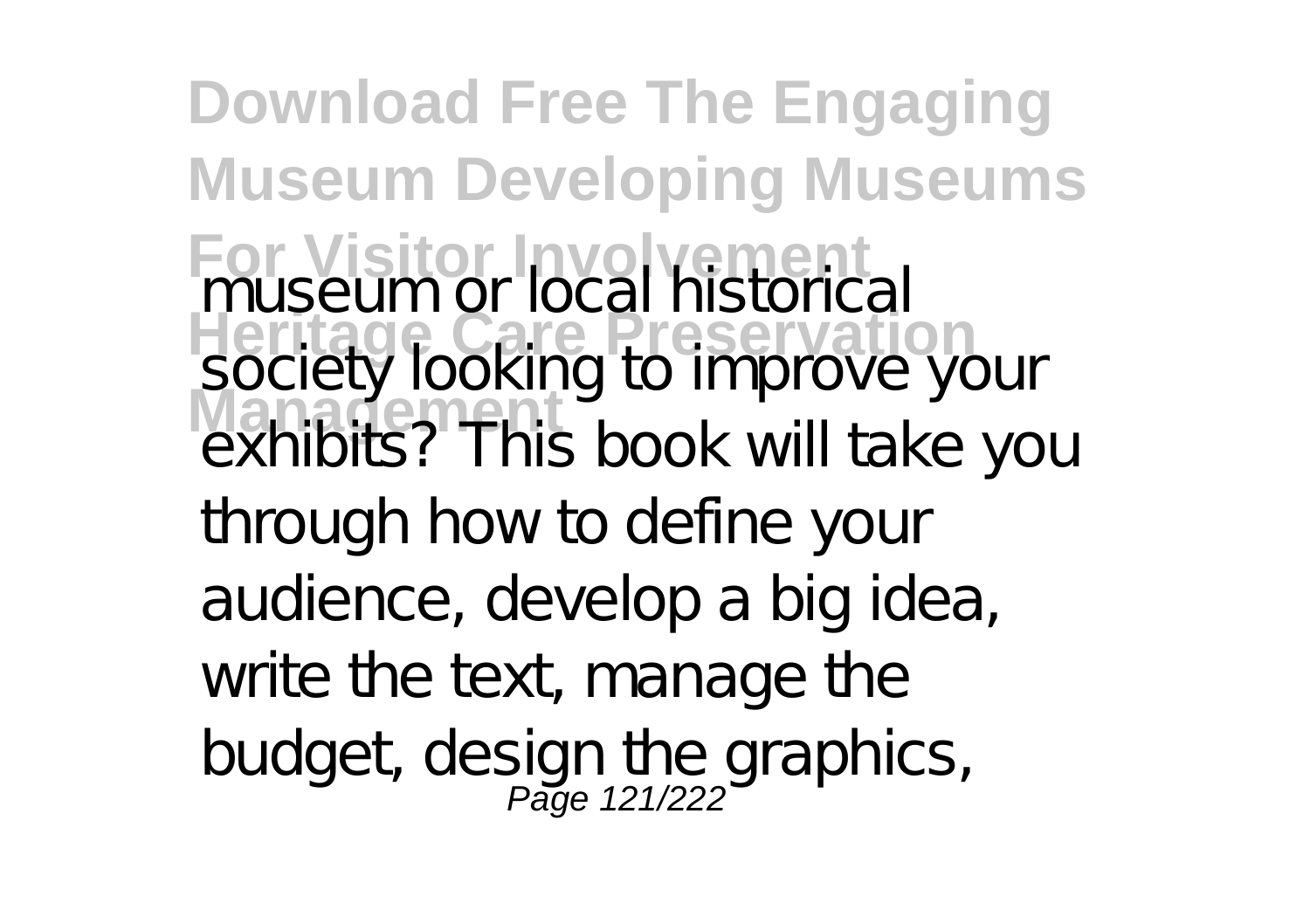**Download Free The Engaging Museum Developing Museums For Visitor Involvement Heritage Care Preservation Management** arrange the gallery, select artifacts, and fabricate, install and evaluate the exhibit. Are you a museum studies student wanting to learn about the theory and practice of exhibit development? This book<br>Page 122/222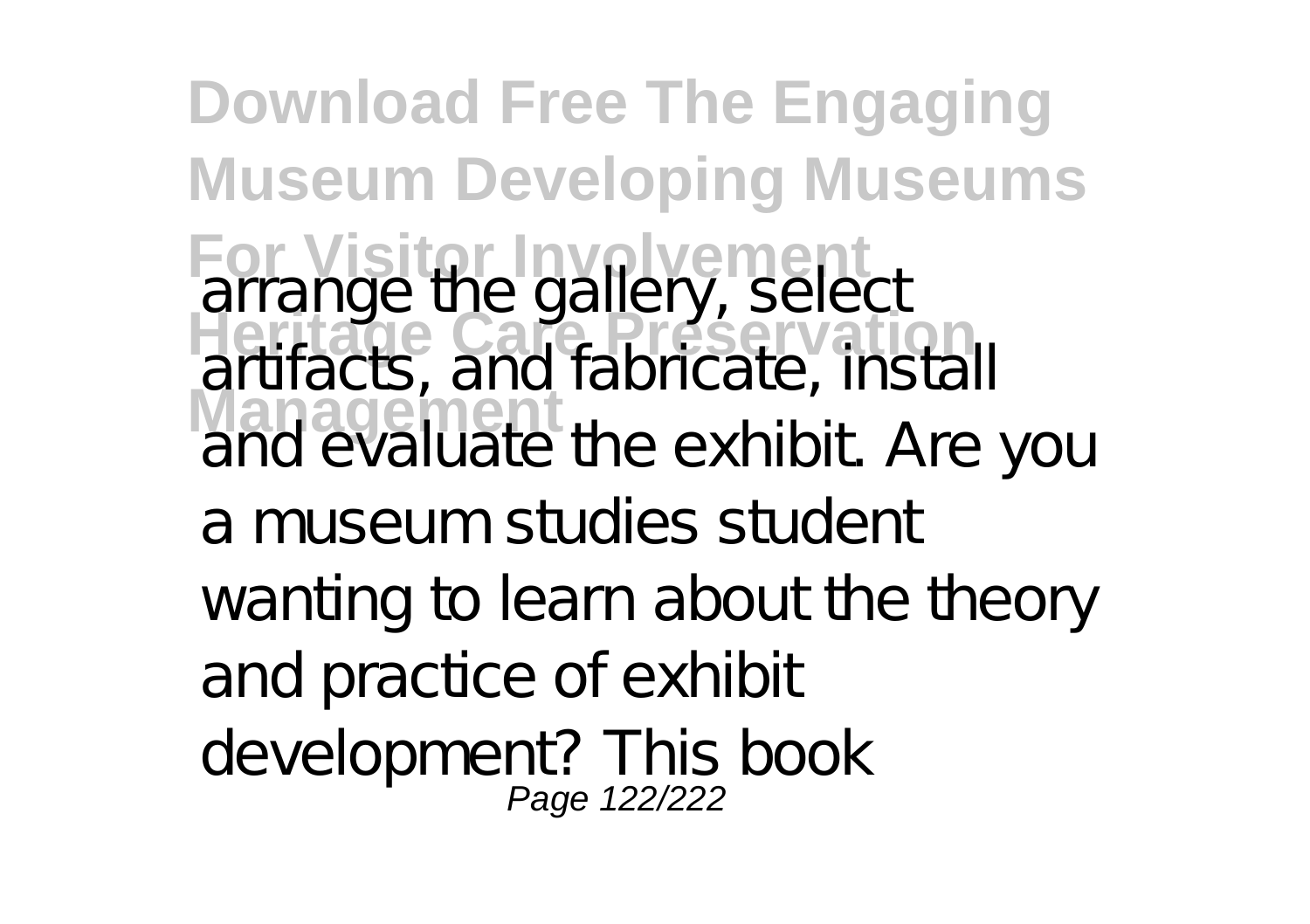**Download Free The Engaging Museum Developing Museums For Visitor Involvement Heritage Care Preservation Management** combines both and includes references to works by noted authors in the field. Written in a clear and accessible style, Creating Exhibits that Engage offers checklists of key points at the end of each chapter, a<br>Page 123/222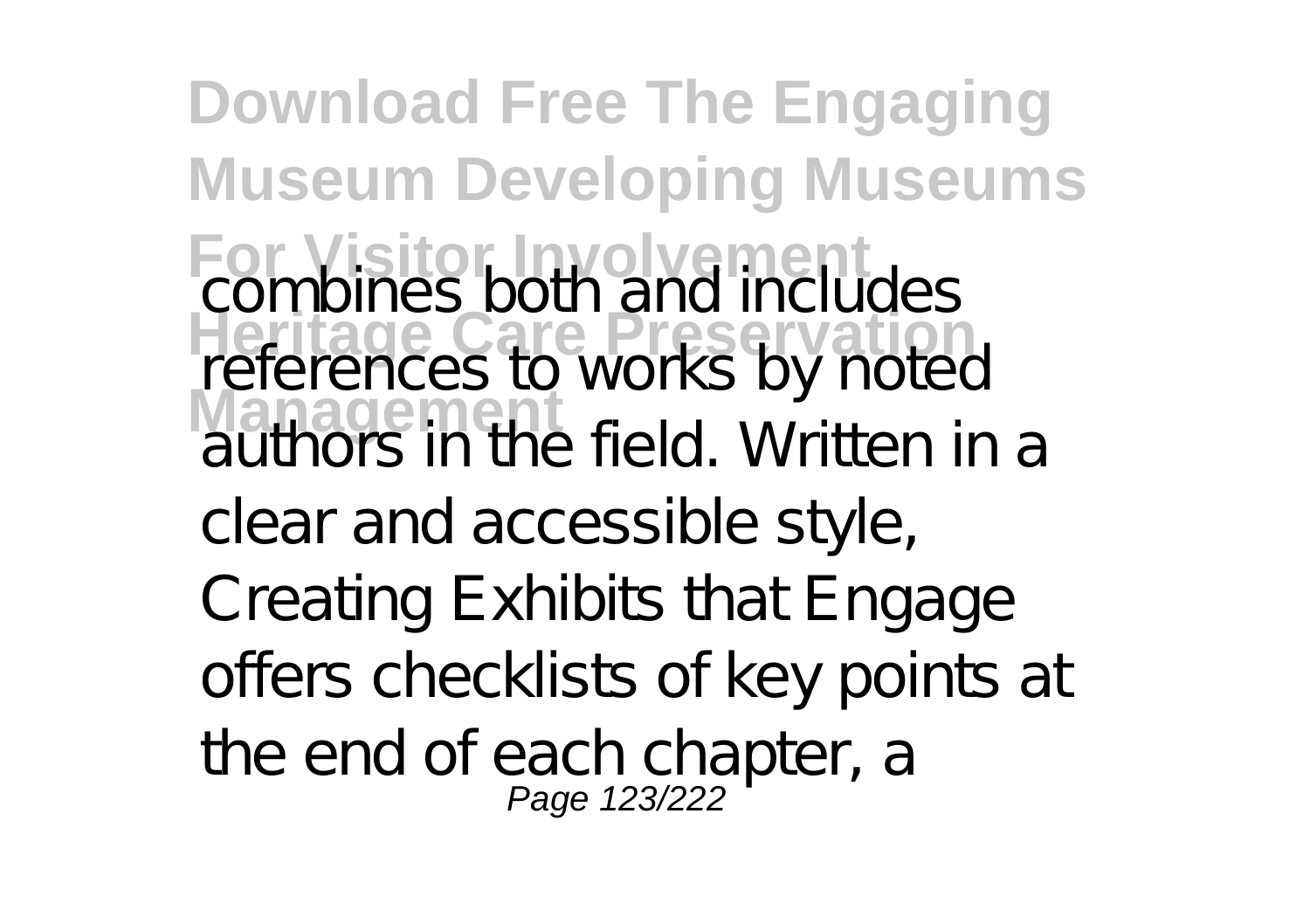**Download Free The Engaging Museum Developing Museums For Visitor Involvement Heritage Care Preservation Management** glossary of specialized terms, and photographs, drawings and charts illustrating key concepts and techniques. Do you love museums? Do you believe in their wonder and power? Do you want to Page 124/222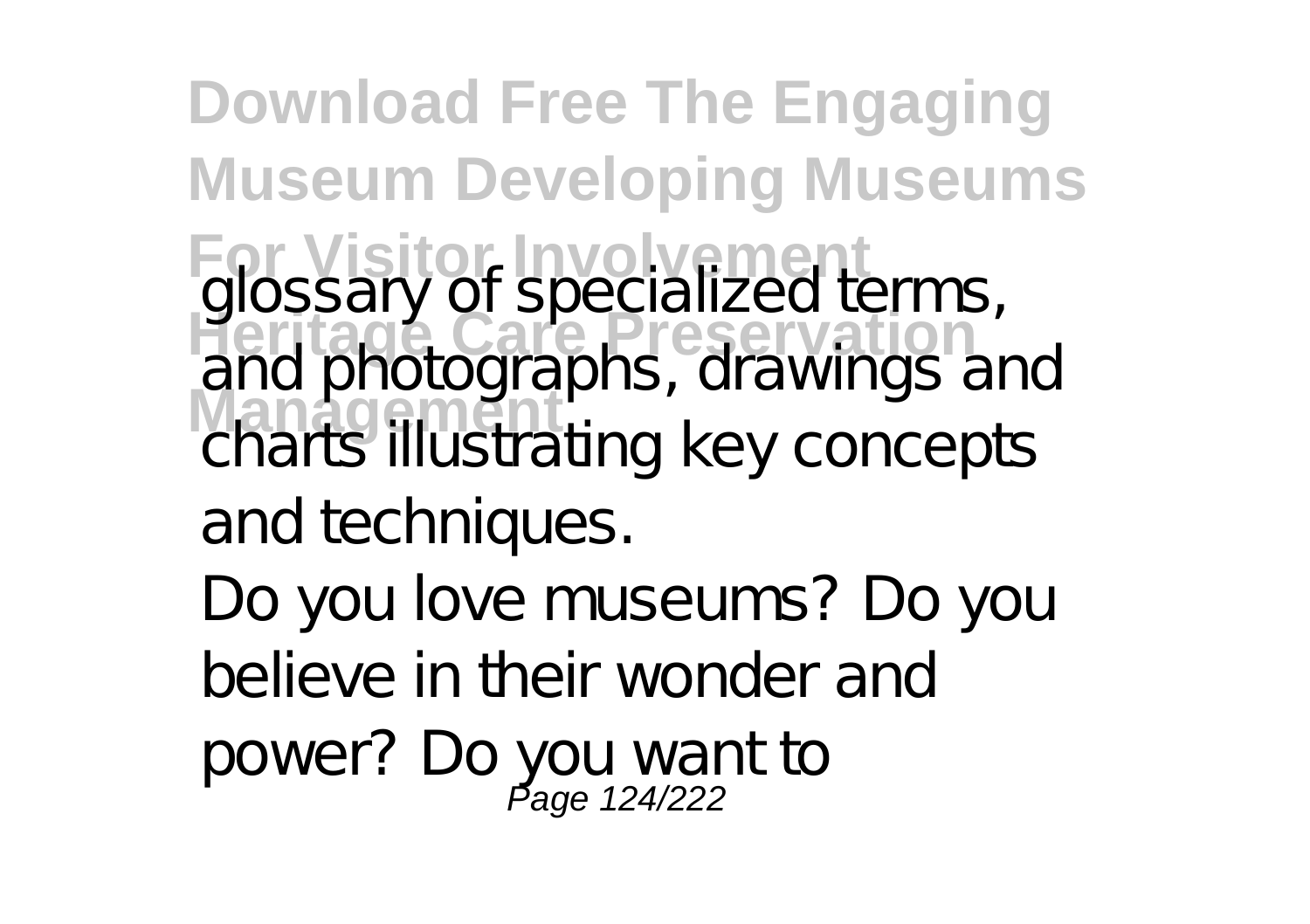**Download Free The Engaging Museum Developing Museums For Visitor Involvement Heritage Care Preservation Management** contribute to a wider museum community? Do you want to build a satisfying independent career? Museum Mercenary is for you. This book is for anyone who believes in museum work but struggles to find satisfaction in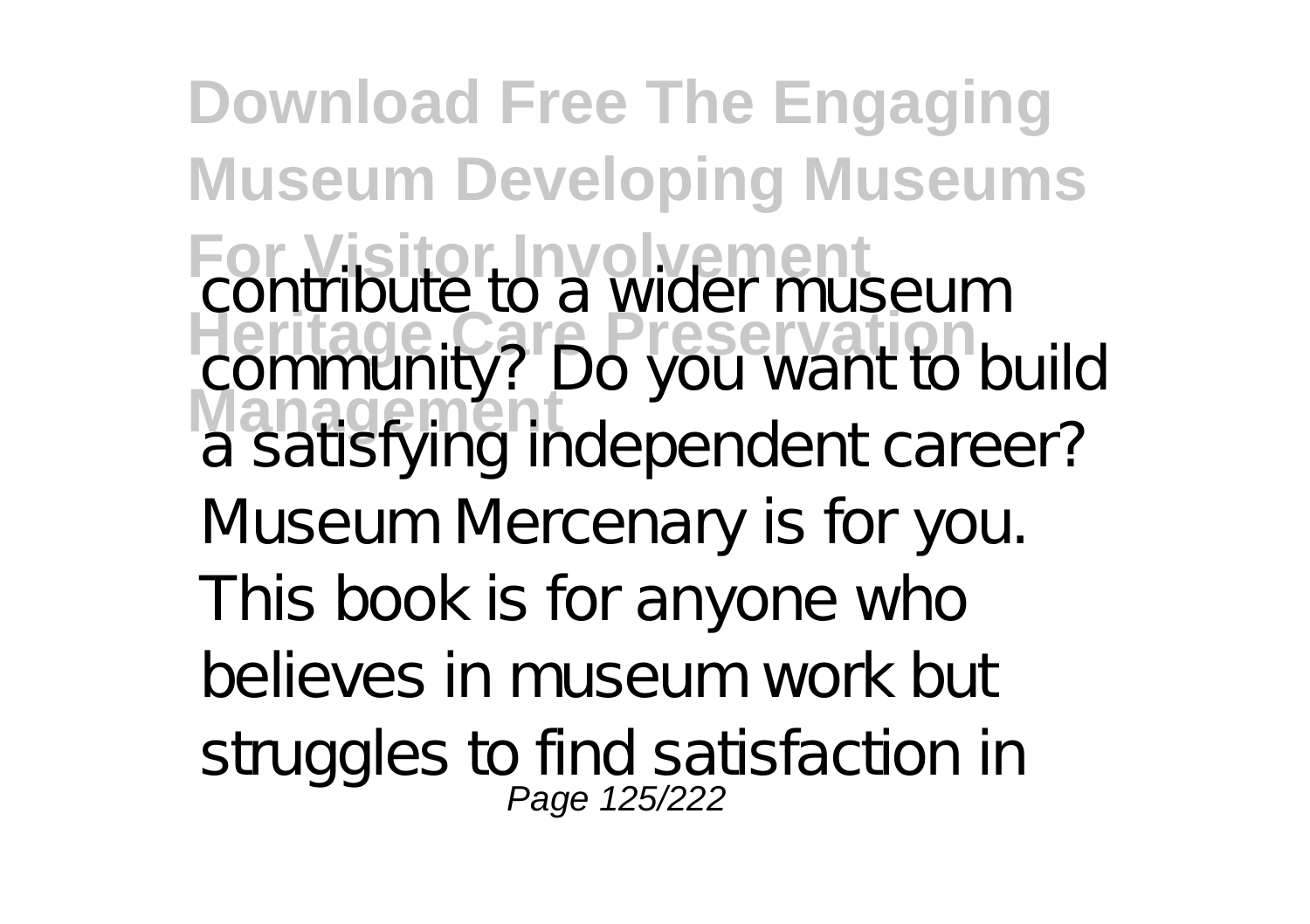**Download Free The Engaging Museum Developing Museums For Visitor Involvement Heritage Care Preservation Management** traditional museum jobs. It is for those who want to be challenged and inspired by a wider network of colleagues. It is for the creative, committed, and curious who want to live fulfilling lives while building meaningful<br>Page 126/222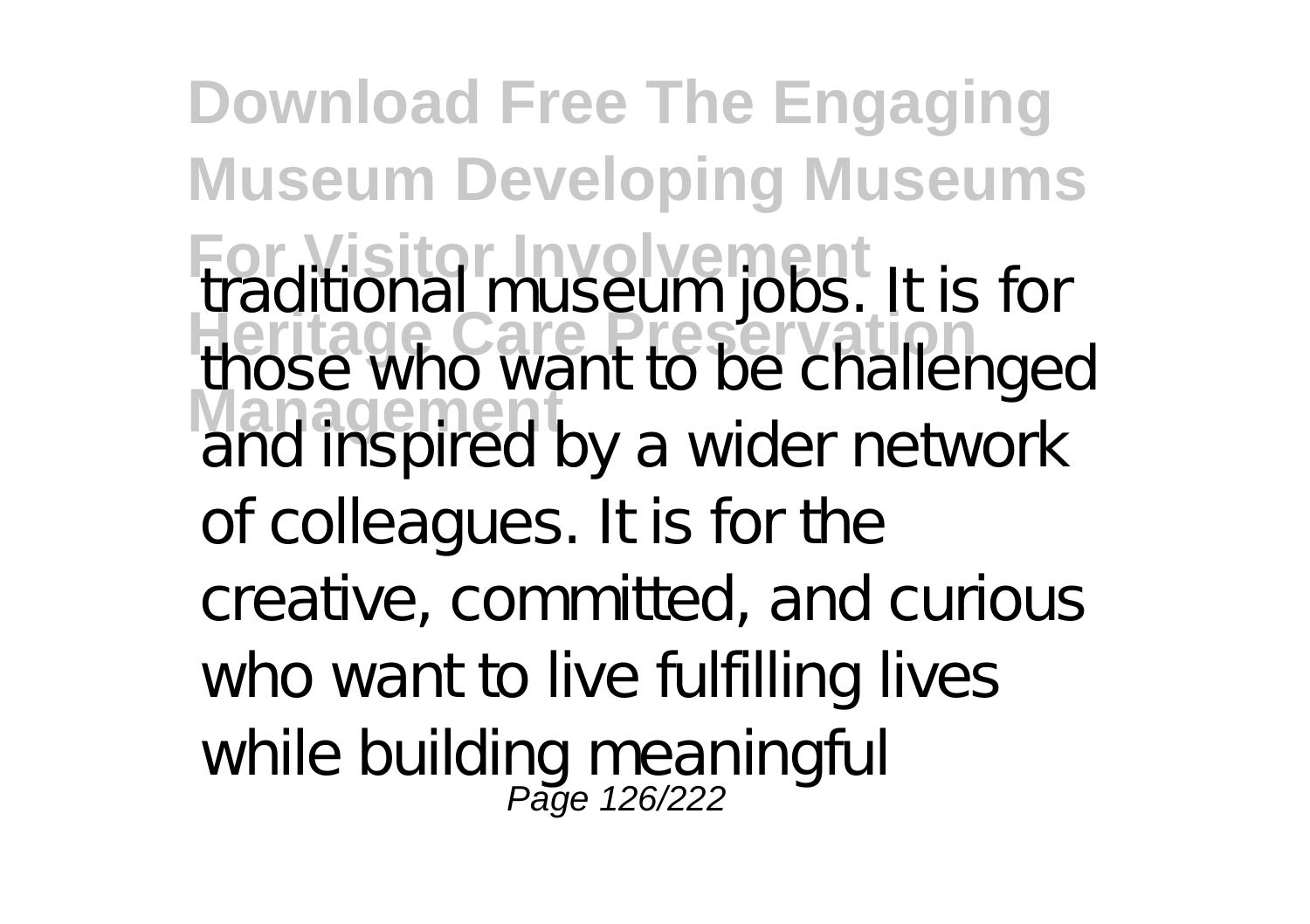**Download Free The Engaging Museum Developing Museums For Visitor Involvement Heritage Care Preservation Management** careers. It is for those just hitting the job market, for those looking for a mid-career shift, or those wanting to contribute after retirement. It is for those who hope to balance making money with making a difference.<br>Page 127/222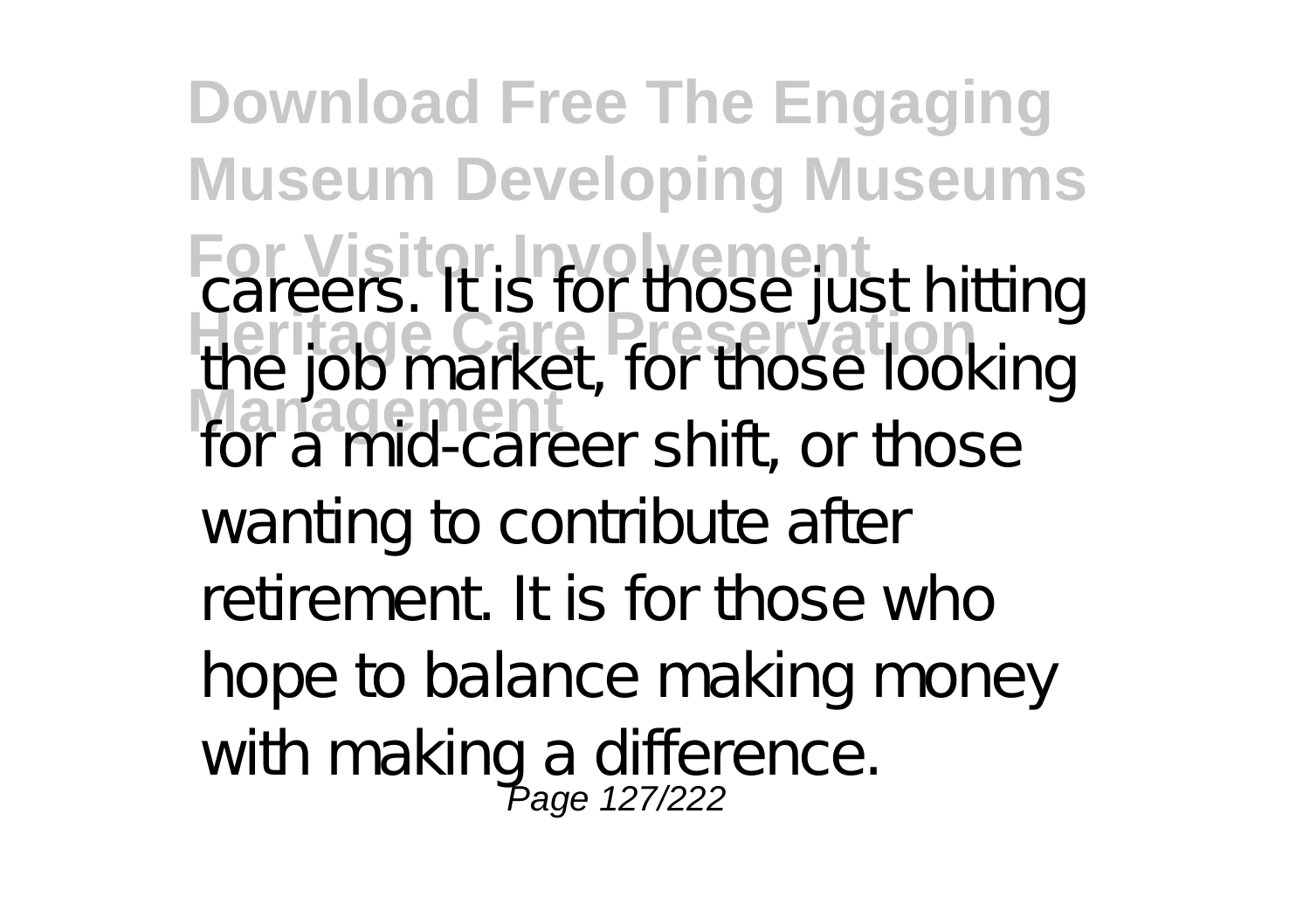**Download Free The Engaging Museum Developing Museums For Visitor Involvement Heritage Care Preservation Management** Museum Mercenary shares how a dedicated museum worker can launch and sustain a successful and satisfying career as an independent museum professional. This book is a toolkit for anyone looking to build Page 128/222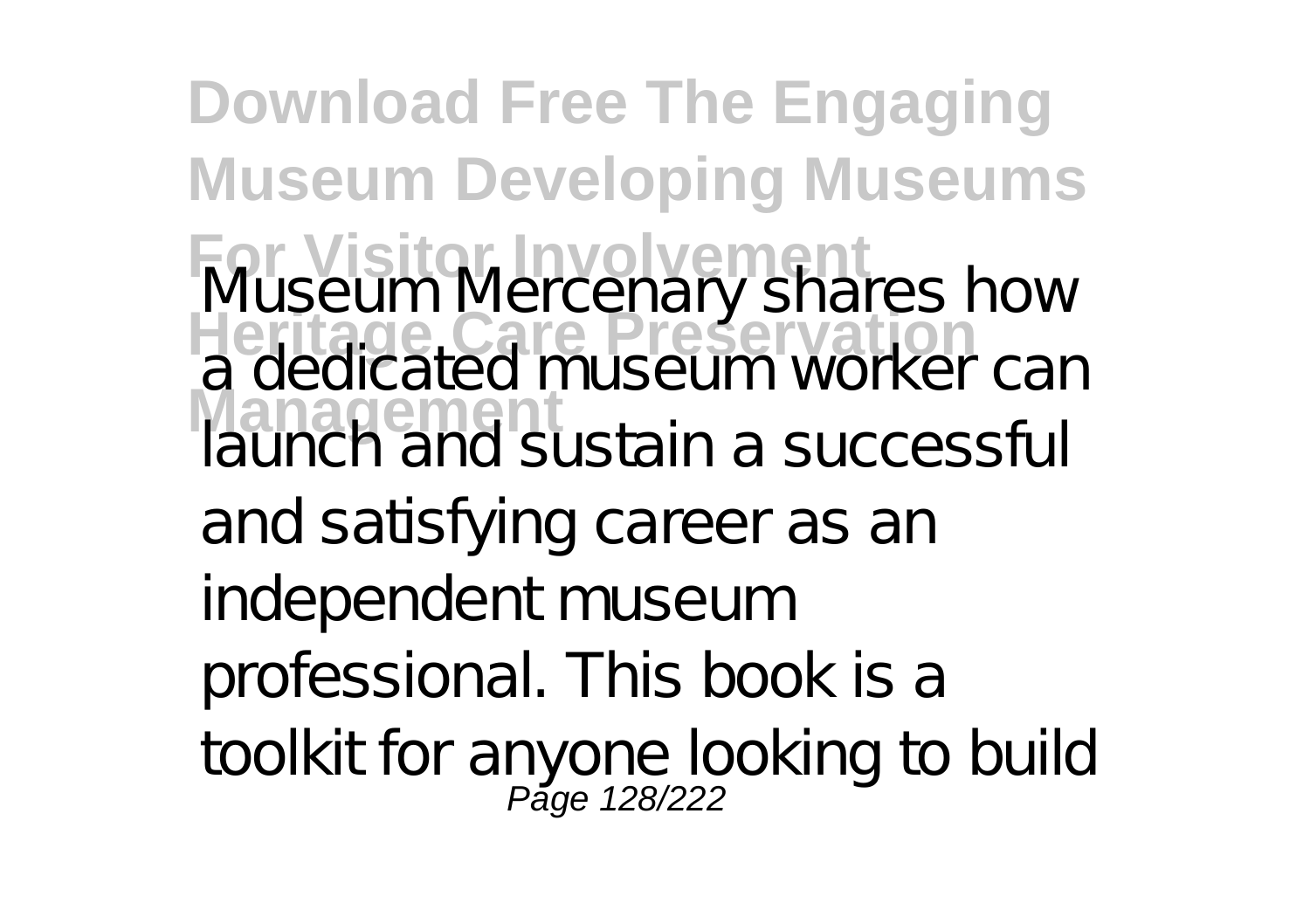**Download Free The Engaging Museum Developing Museums For Visitor Involvement Heritage Care Preservation Management** a career consulting for museums. It provides practical advice about establishing your business, building your network, and managing projects to ensure long-term success and satisfaction. This book will help<br>Page 129/222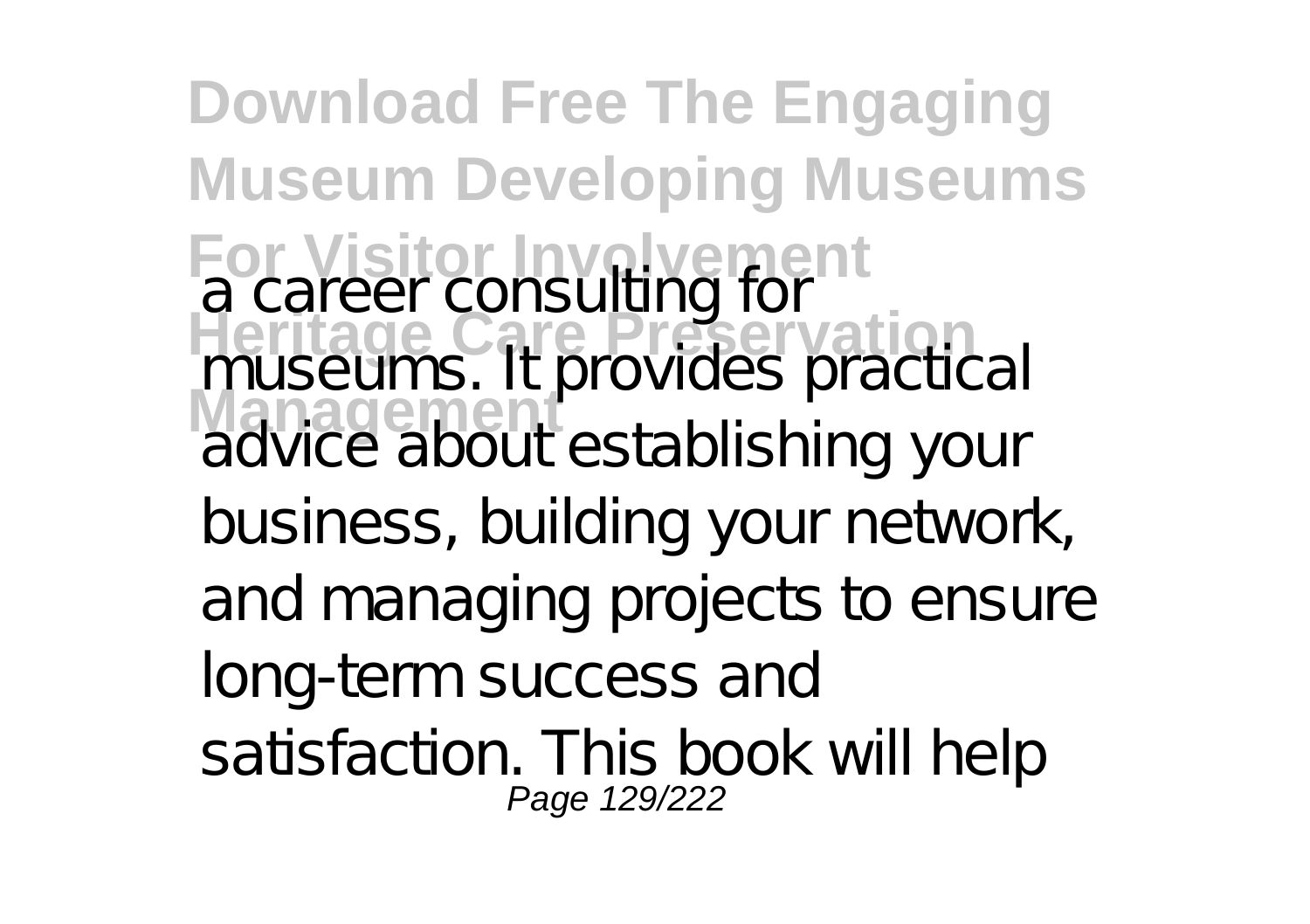**Download Free The Engaging Museum Developing Museums For Visitor Involvement Heritage Care Preservation Management** you answer key questions, such as: How do you market your services and find clients? Which skills should you develop and how? How do you manage taxes and insurance? What professional standards should Page 130/222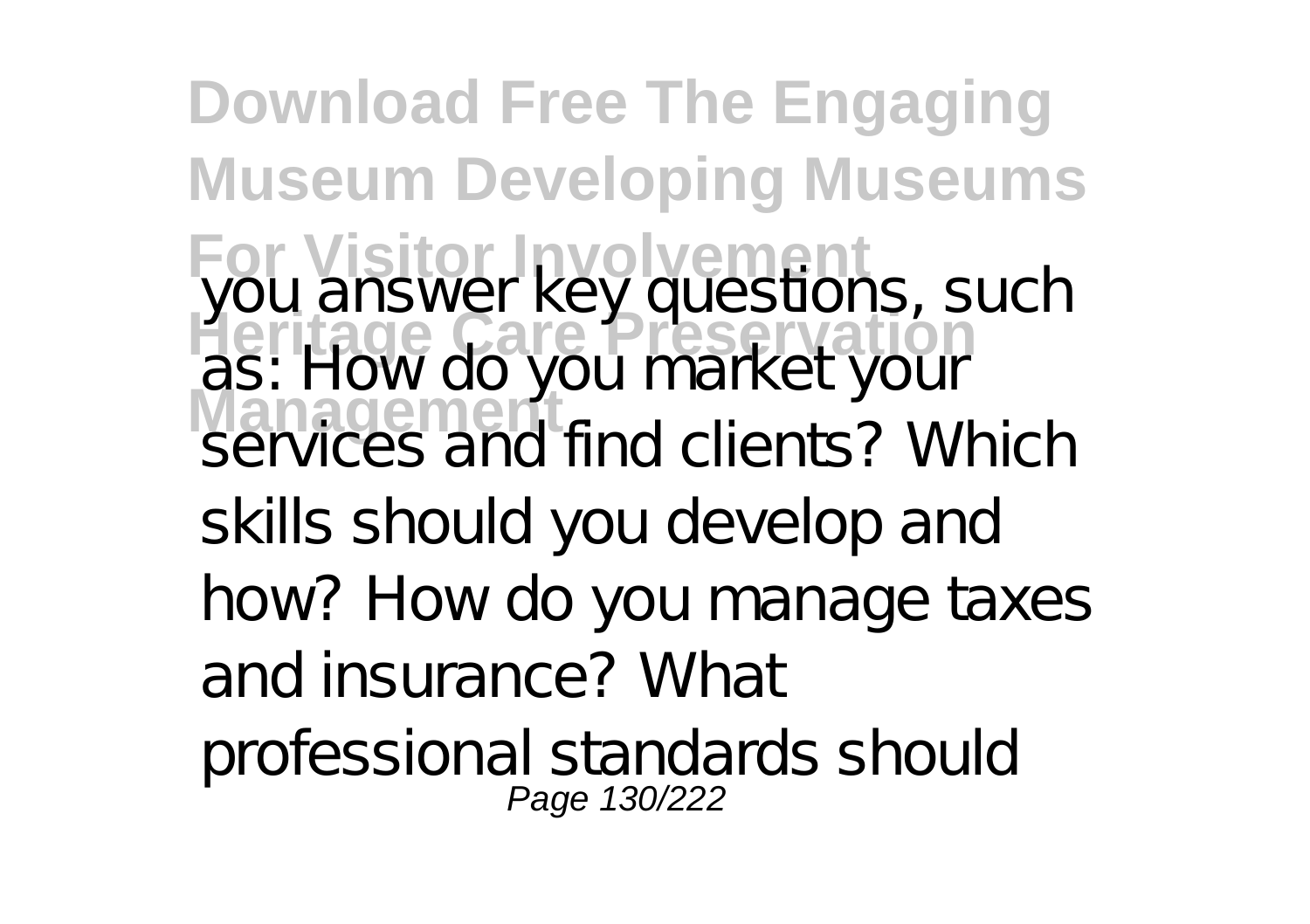**Download Free The Engaging Museum Developing Museums For Visitor Involvement Heritage Care Preservation Management** you follow? How do you plan for the future? And, most importantly, how do you do all of that while doing museum work that makes you proud? Museum Mercenary bridges the gap between guides for doing great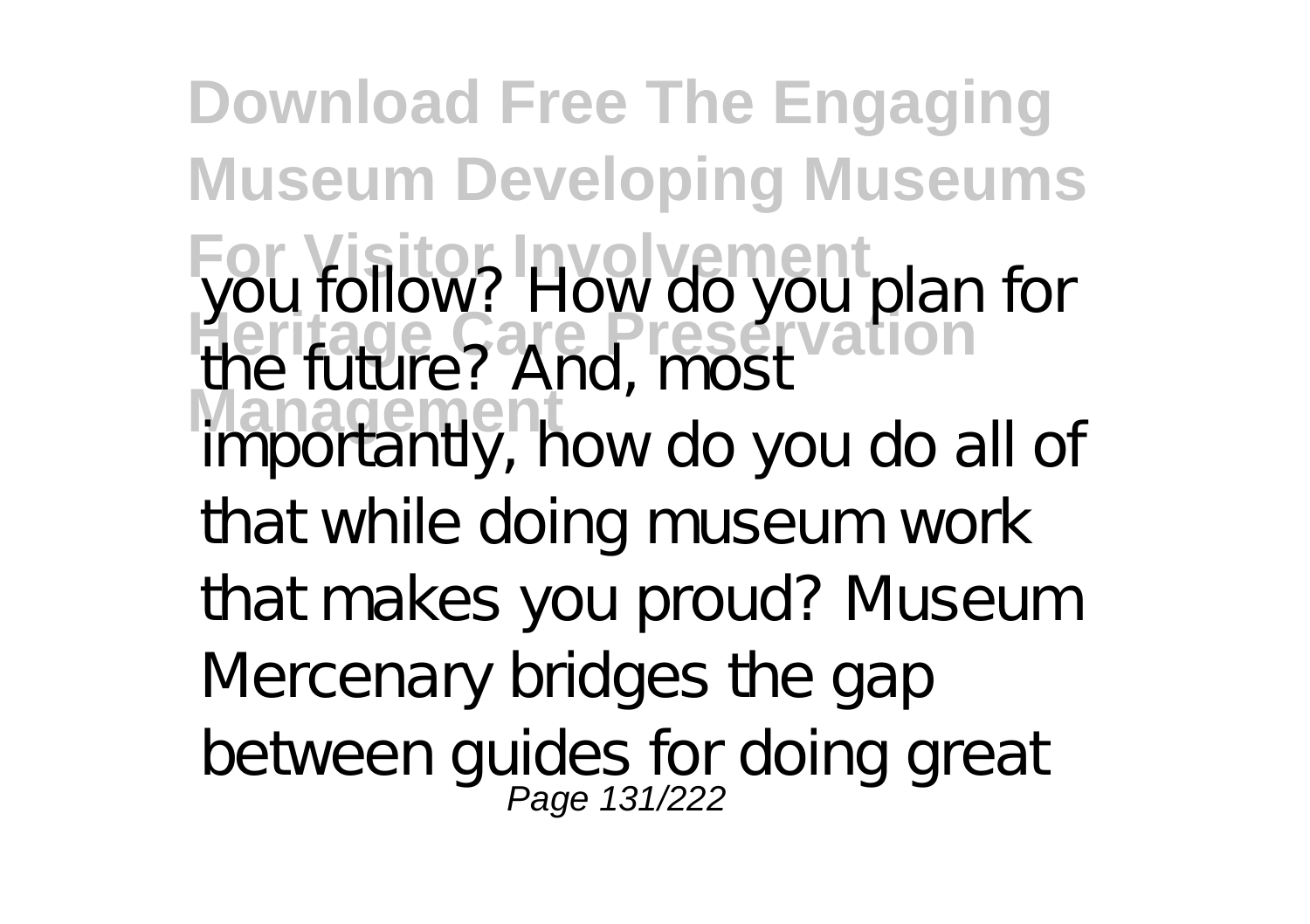**Download Free The Engaging Museum Developing Museums For Visitor Involvement Heritage Care Preservation Management** museum work and guides for building a successful freelance career. It prepares you to become freelance professional engaged in transforming the museum field. Use the tips, tactics, and activities in this book Page 132/222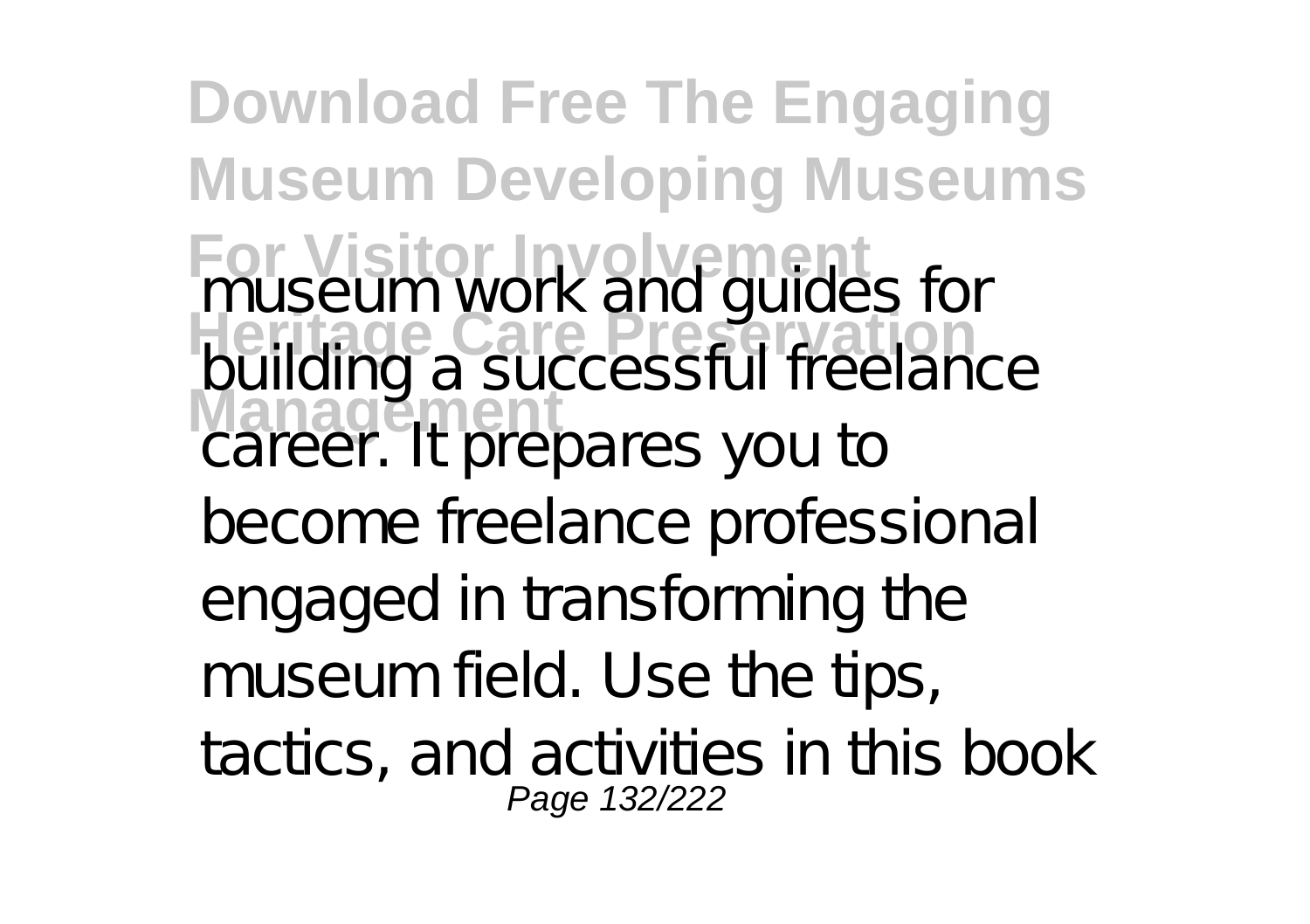**Download Free The Engaging Museum Developing Museums For Visitor Involvement Heritage Care Preservation Management** to navigate freelancing and then get back to the business of meaningful museum work. Creating Exhibits That Engage The Collected Writings of Elaine Heumann Gurian Museum Experience Revisited<br>Page 133/222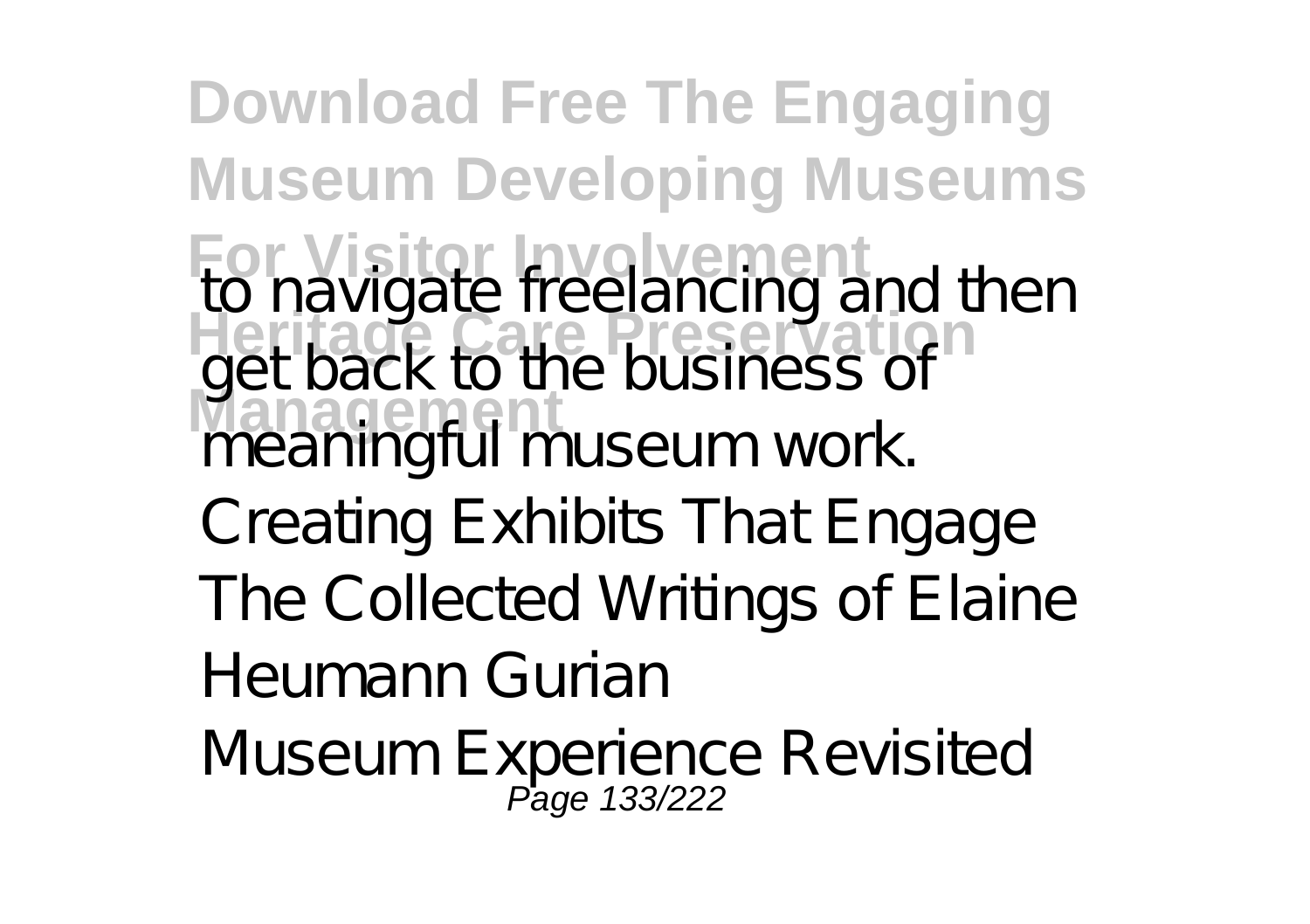**Download Free The Engaging Museum Developing Museums For Visitor Involvement Heritage Care Preservation Management** Engaging Communities in Museums Museum Mercenary Representing Enslavement and Abolition in Museums Museum Educator's Handbook *Museums and the Challenge of* Page 134/222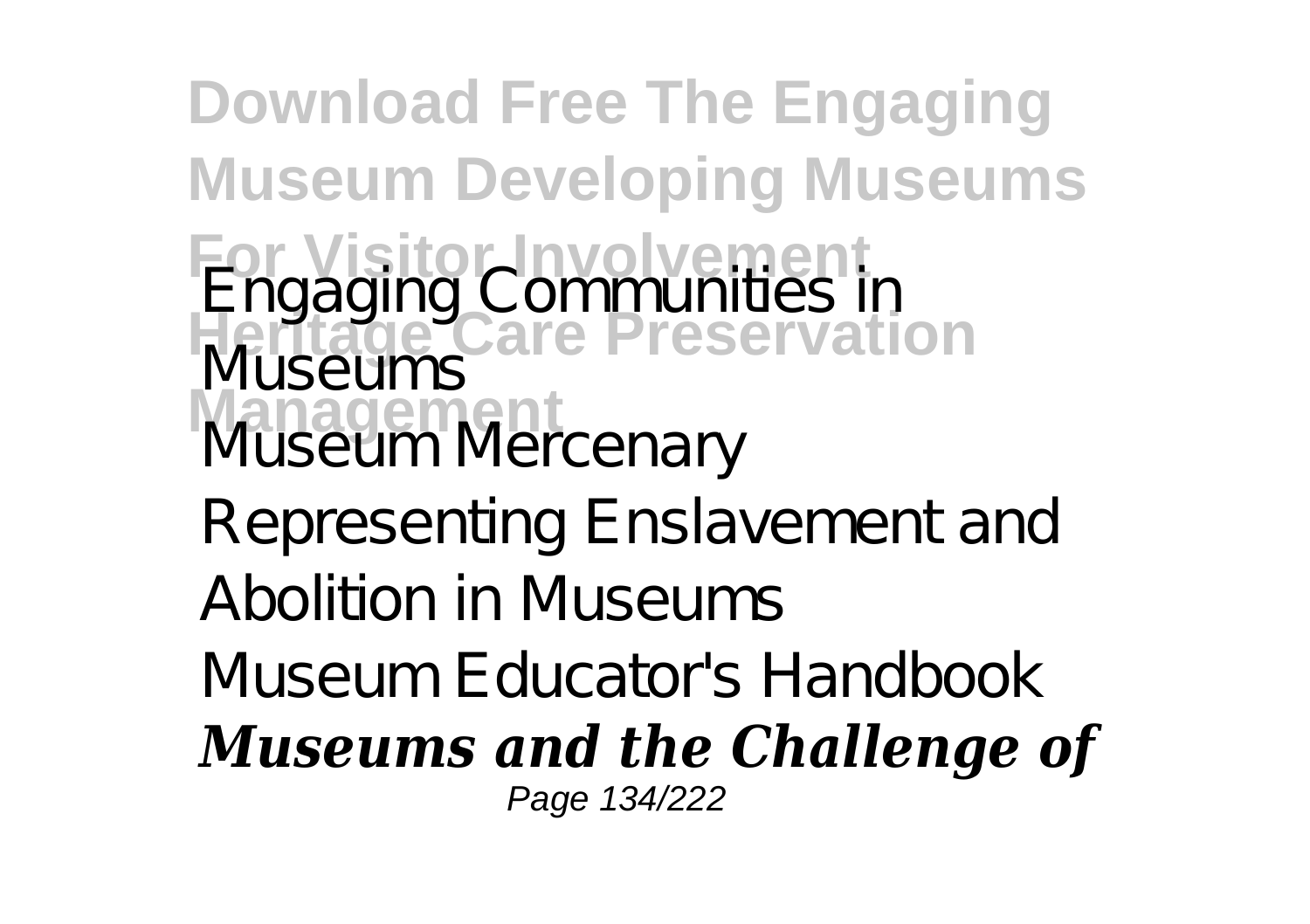**Download Free The Engaging Museum Developing Museums** *Change explores the profound* **Heritage Care Preservation** *challenges facing museums* **Management** *and charts ways forward that are grounded in partnership with audiences and communities on-site, online, and in wider society. Facing*

Page 135/222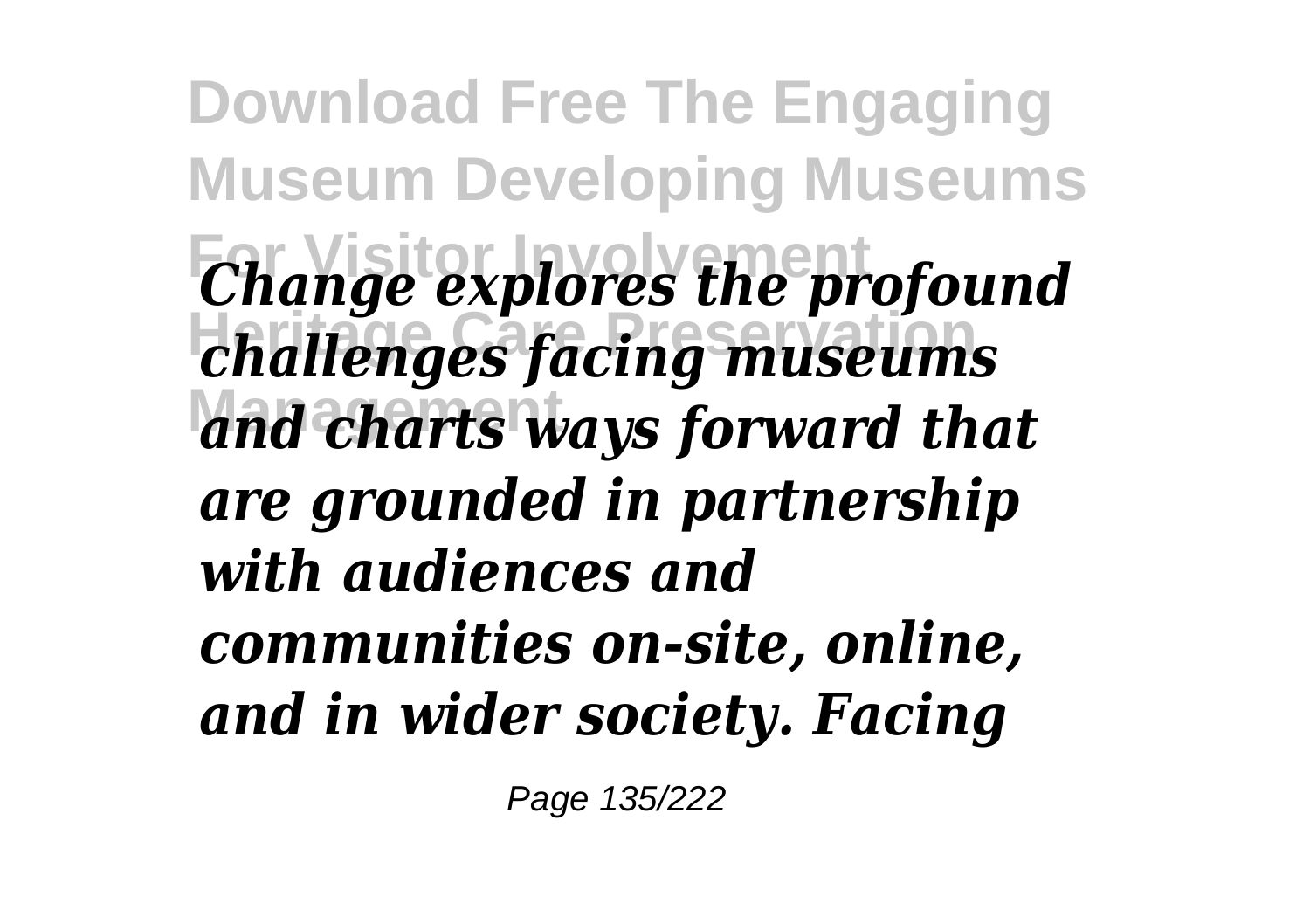**Download Free The Engaging Museum Developing Museums For Visitor Involvement** *new generations with growing* **Heritage Care Preservation** *needs and desires, growing* **Management** *population diversity, and a digital revolution, the museum sector knows it must change – but it has been slow to respond. Drawing on the*

Page 136/222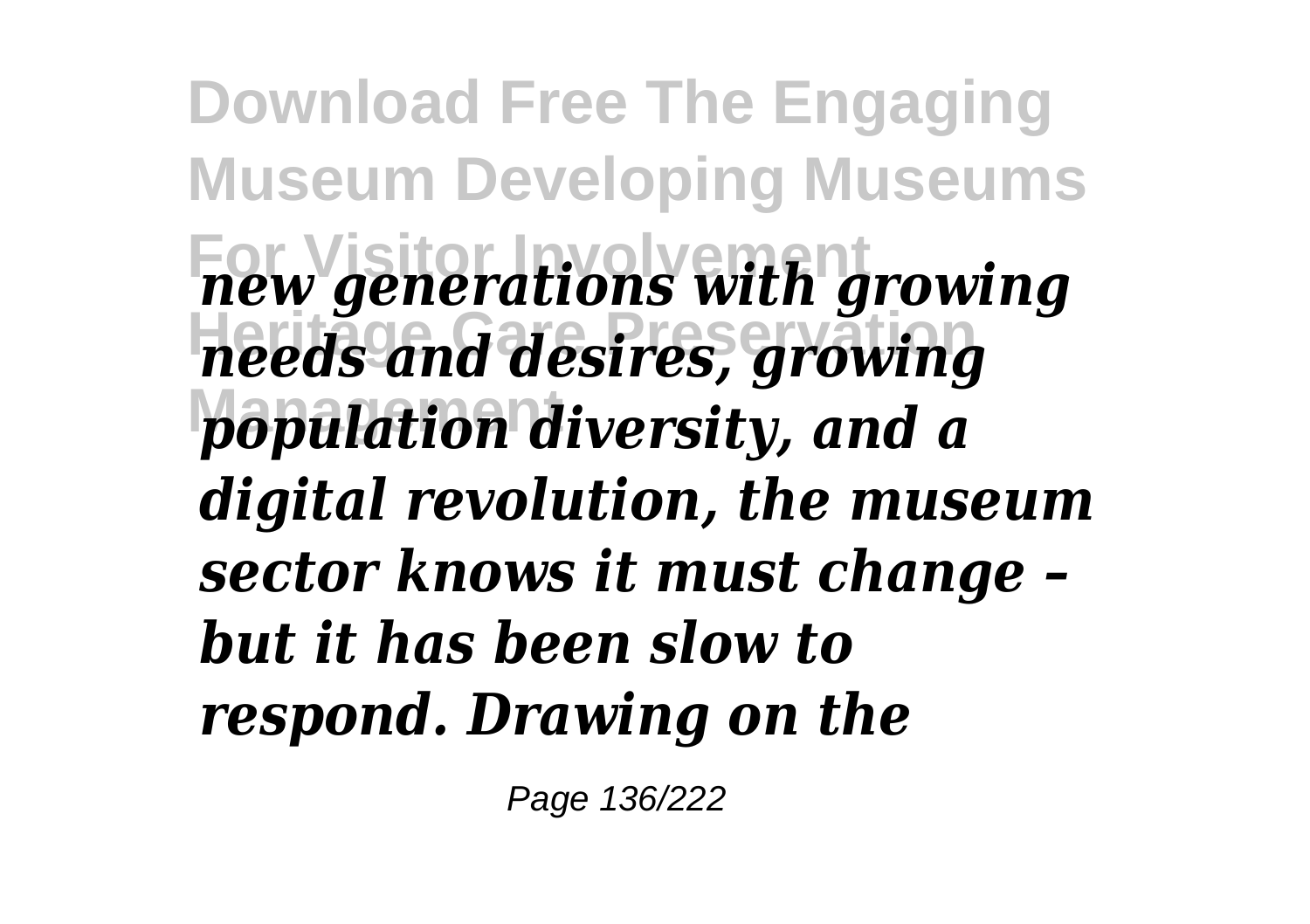**Download Free The Engaging Museum Developing Museums** *<u>Expertise</u>* and voices of **Heritage Care Preservation** *practitioners from within and* **Management** *beyond the sector, Black calls for a change of mind-set and radical evolution (transformation over time, learning from the process,*

Page 137/222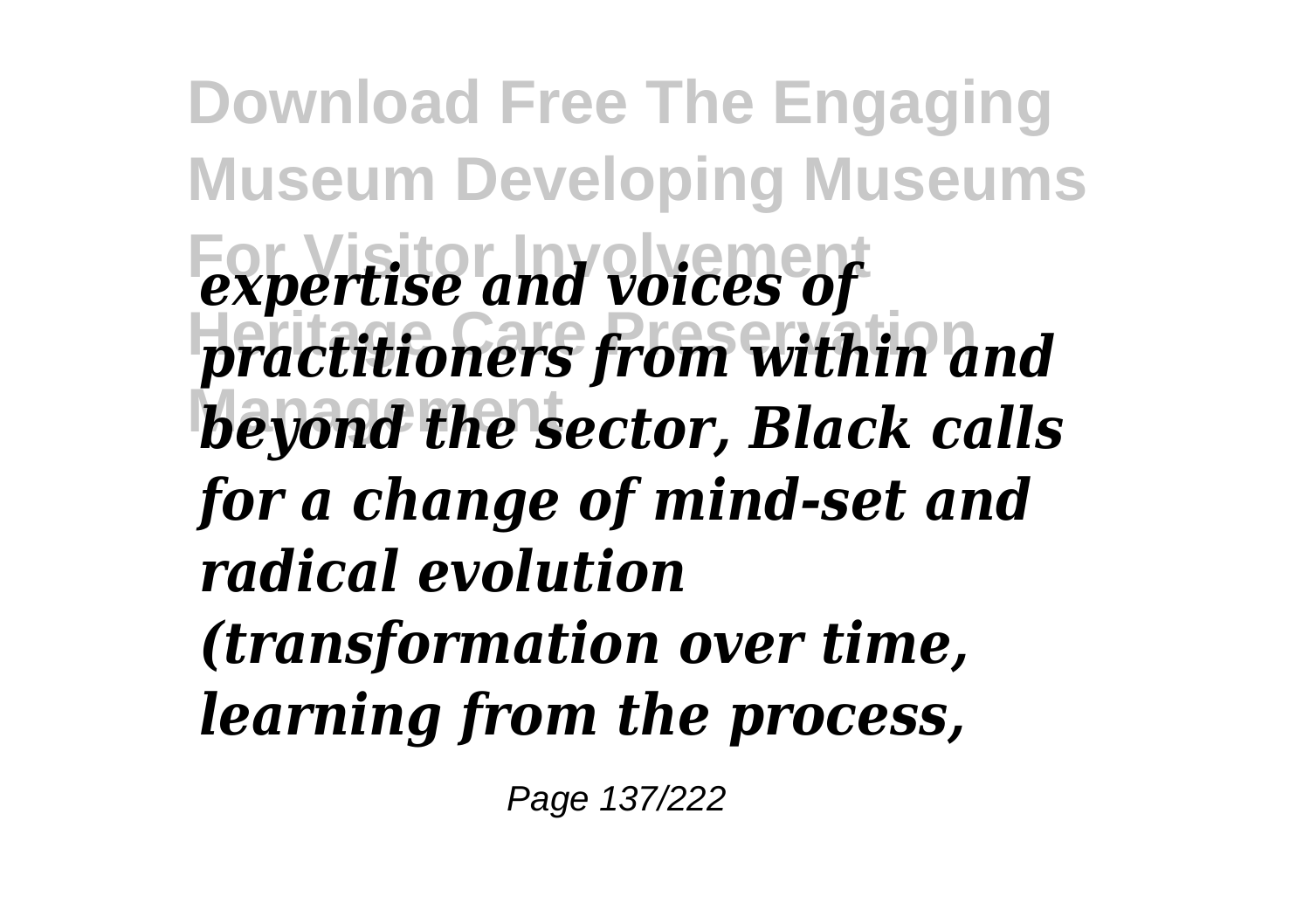**Download Free The Engaging Museum Developing Museums** *Father than a 'big bang'* approach). Internally, a<sup>ion</sup> **Management** *participative environment supports social interaction through active engagement with collections and content – and Black includes an initial*

Page 138/222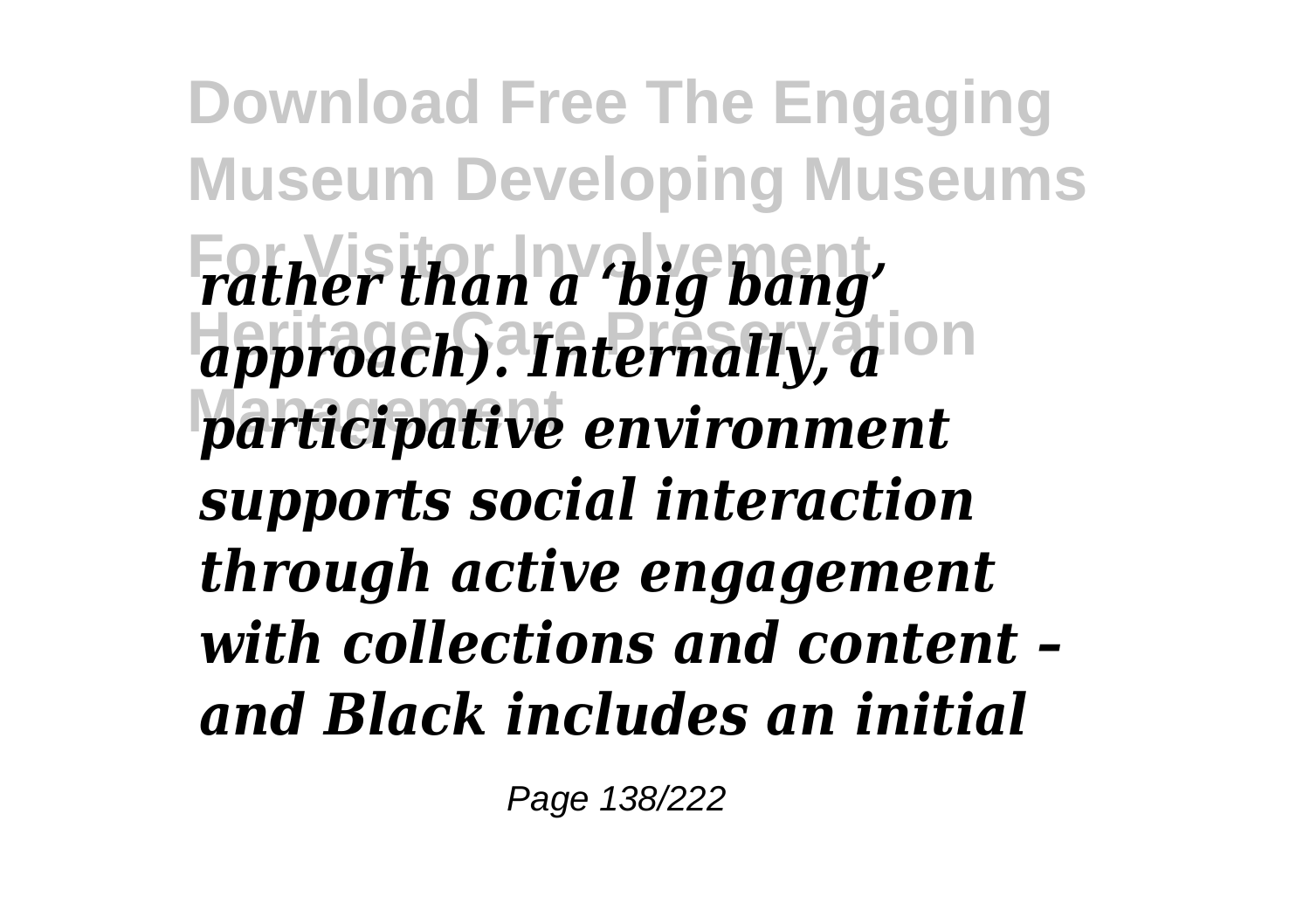**Download Free The Engaging Museum Developing Museums For Visitor Involvement** *typology of participative* **Heritage Care Preservation** *exhibits, both traditional and* **Management** *digital. Externally, the museum works in partnership with local communities and other agencies to make a real difference, in response to*

Page 139/222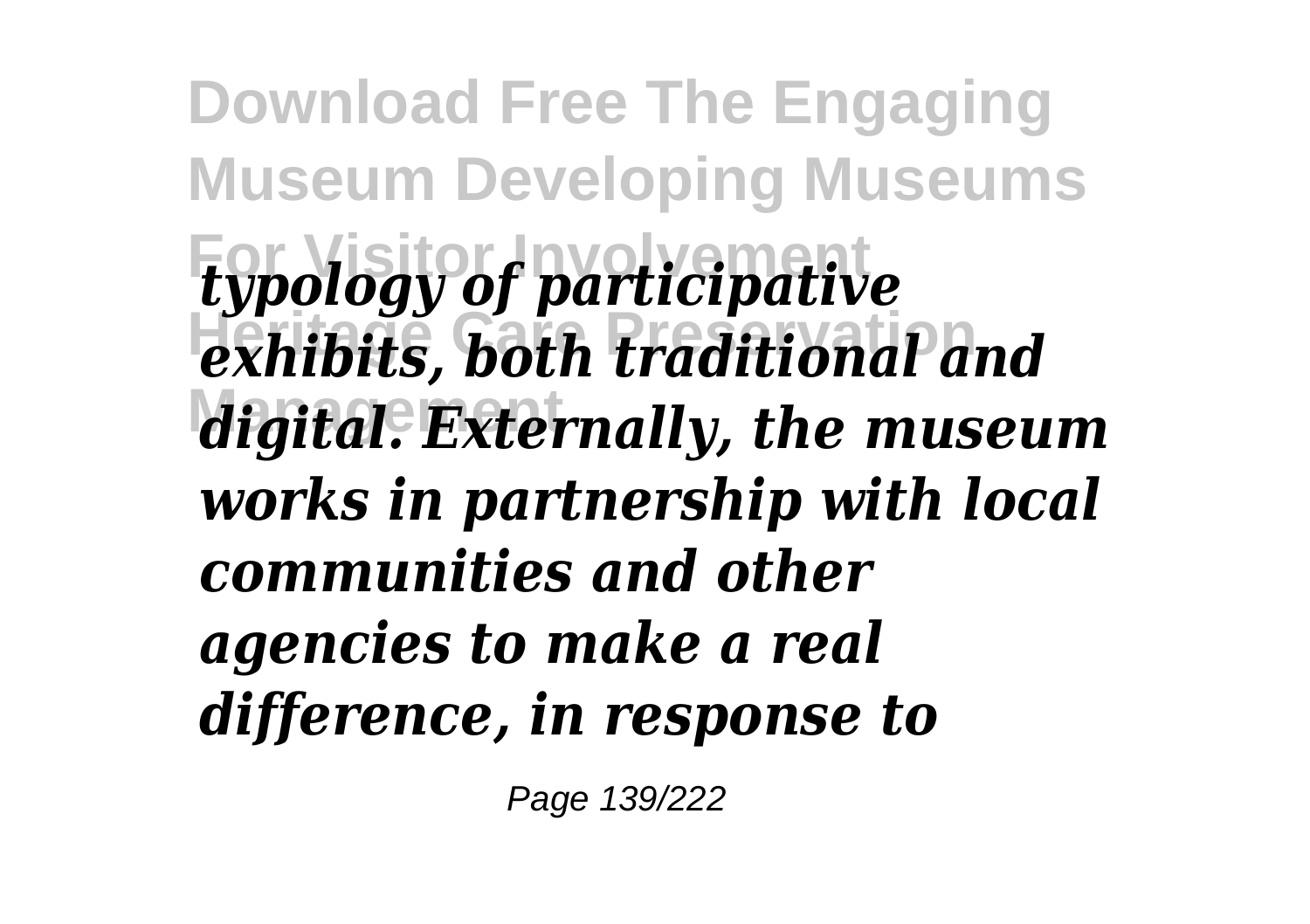**Download Free The Engaging Museum Developing Museums For Visitor Involvement** *societal challenges. Black* **Heritage Care Preservation** *considers what this means for* **Management** *the management and structure of the museum, emphasising that it is not possible to separate the development of a participative experience from*

Page 140/222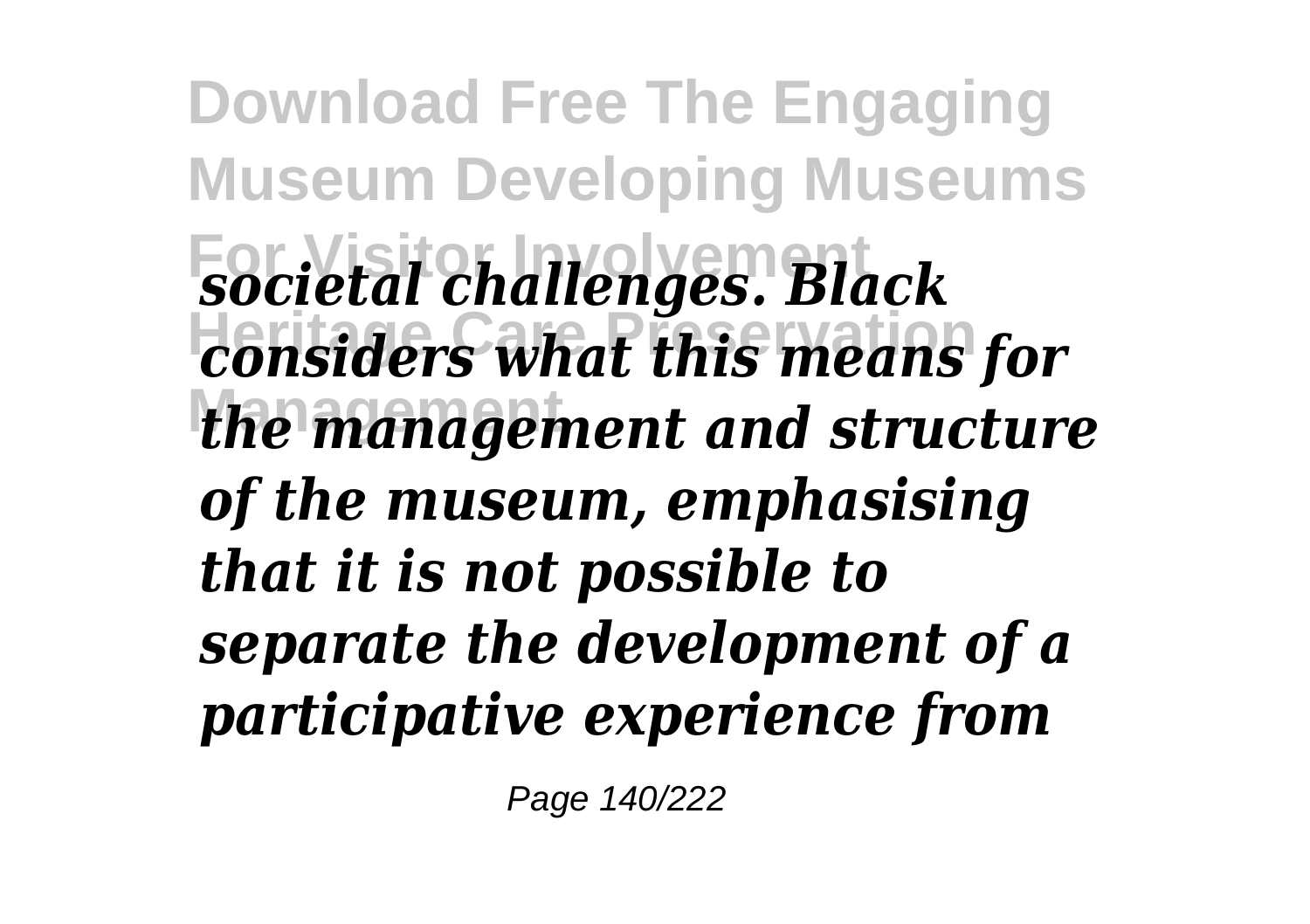**Download Free The Engaging Museum Developing Museums For Visitor Involvement** *the ways in which the museum* **Heritage Care Preservation** *is organised. Museums and the Challenge of Change is highly practical and focused on initiatives that museums can implement swiftly and cheaply, making a real impact on user*

Page 141/222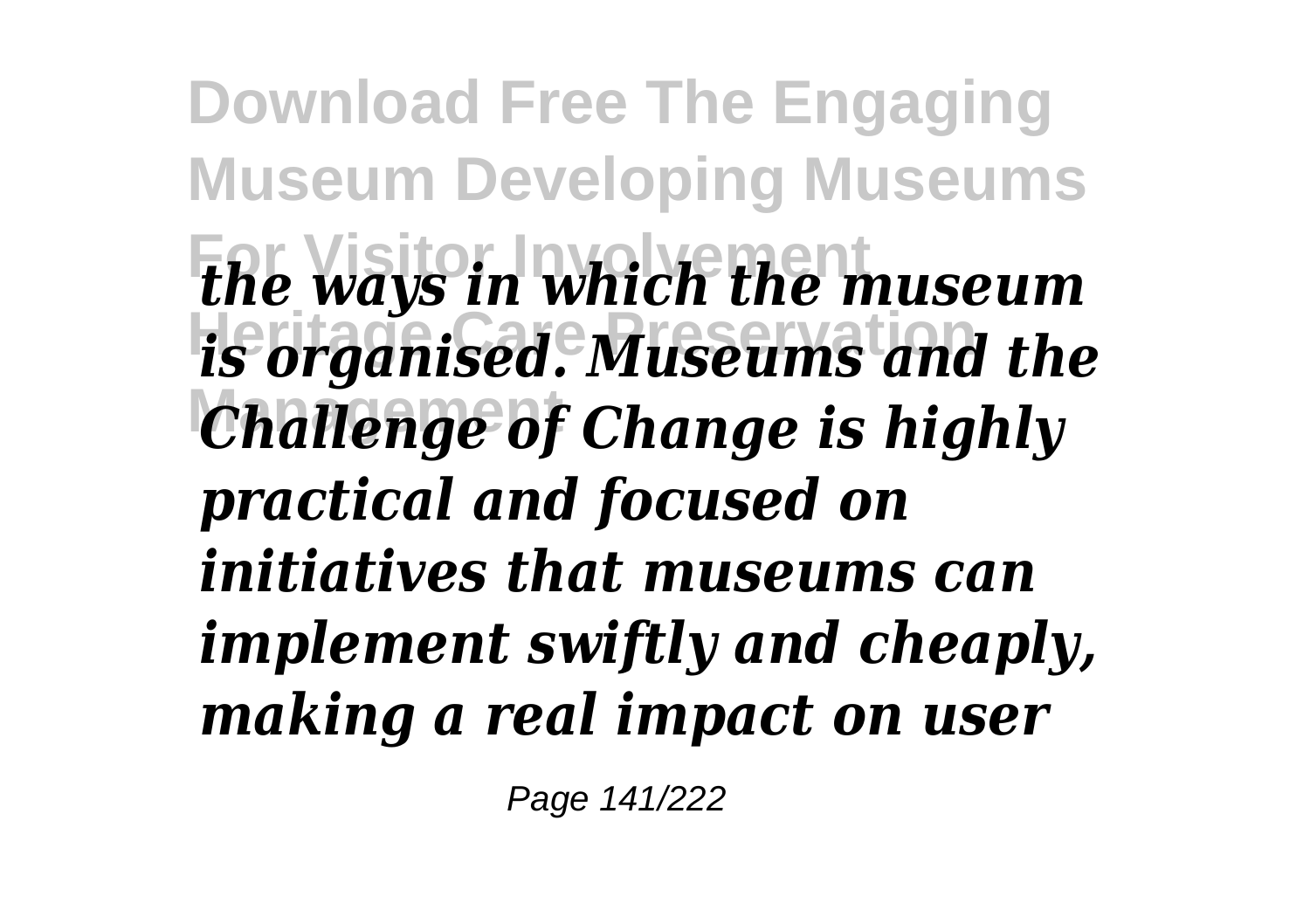**Download Free The Engaging Museum Developing Museums** *<u>Eorgagement</u>. The book will* **Heritage Care Preservation** *thus be essential reading for* **Management** *museum practitioners and students of museum studies around the globe. This book covers the entire spectrum of cultural and*

Page 142/222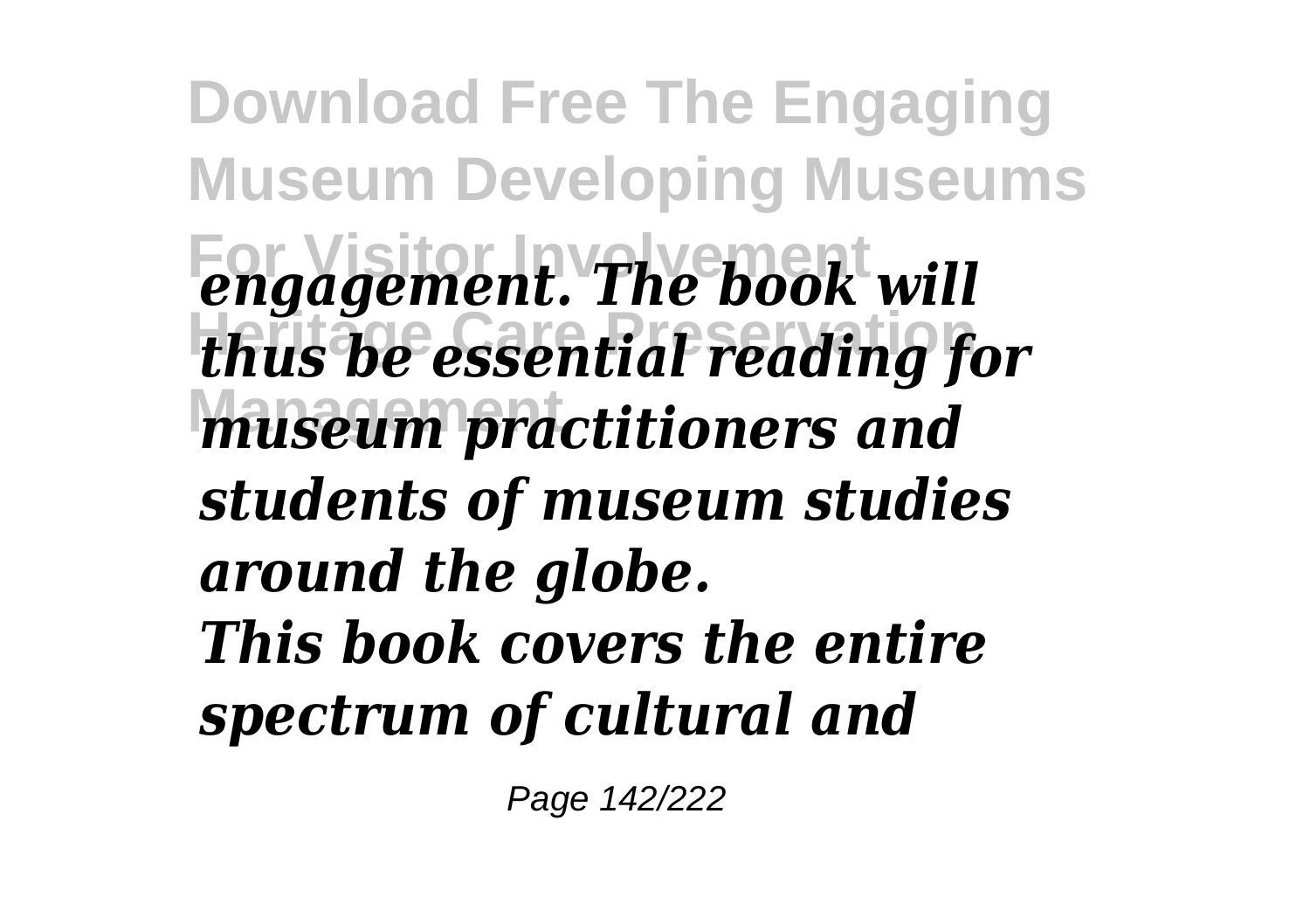**Download Free The Engaging Museum Developing Museums For Visitor Involvement** *digital tourism and presents* **Heritage Care Preservation** *the latest findings, examples* **Management** *and cases, highlighting innovations for the tourism industry from both an academic and a practical point of view. The book invites*

Page 143/222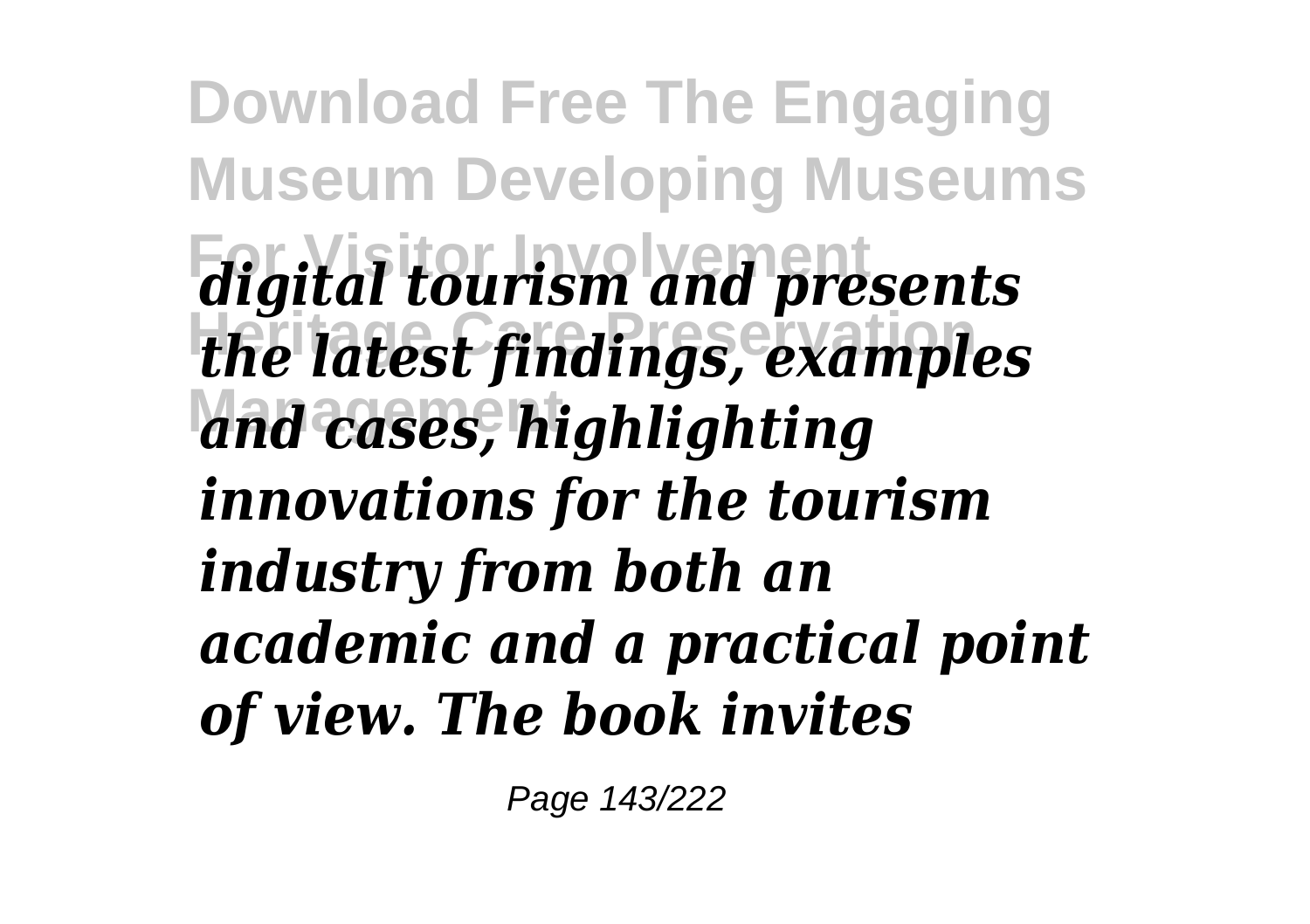**Download Free The Engaging Museum Developing Museums For Visitor Involvement** *readers to discover ongoing* developments and recent<sup>n</sup> **Management** *trends in fields like heritage and museum management; sports tourism; tourism economics and policy; emarketing and e-business; and*

Page 144/222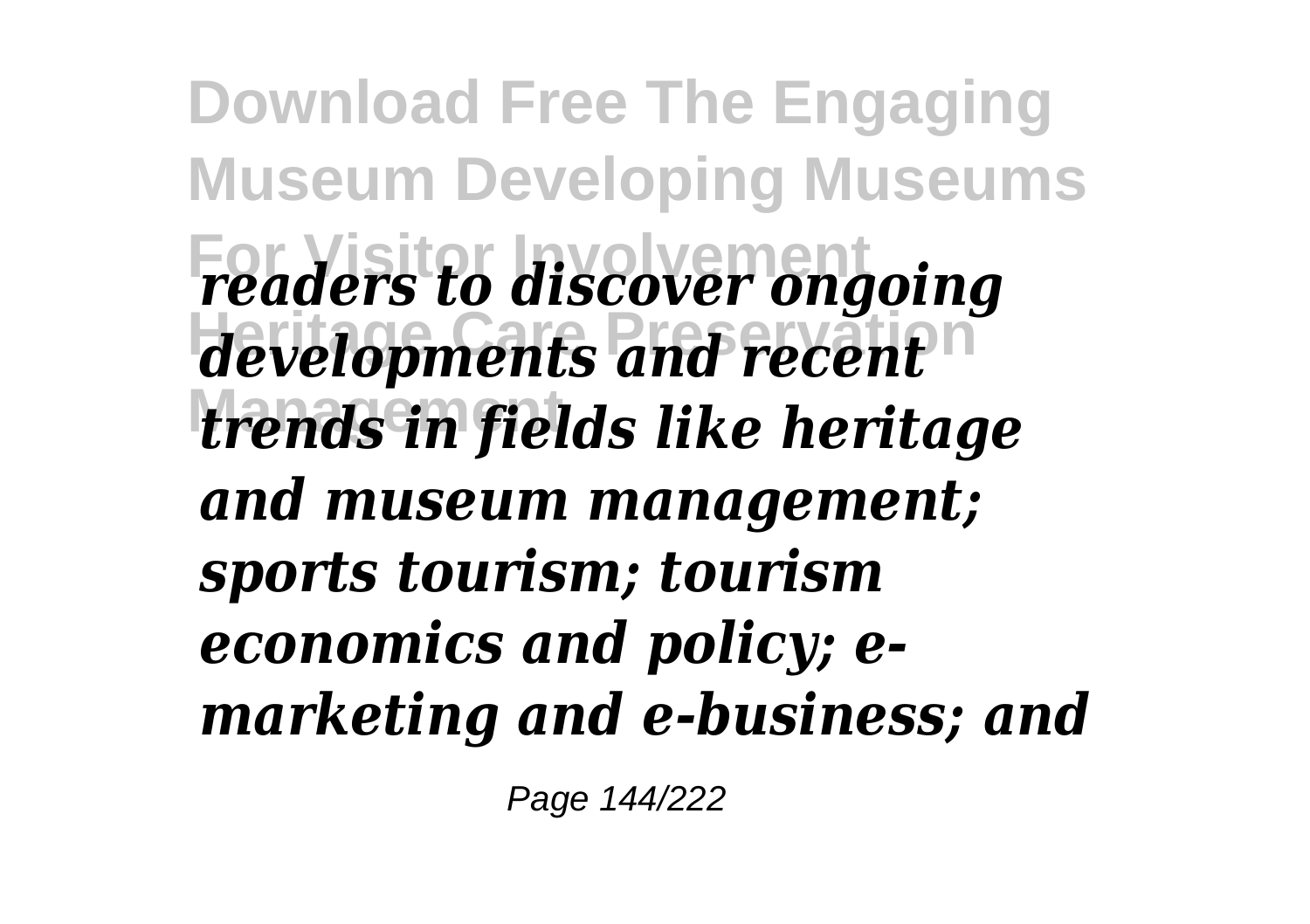**Download Free The Engaging Museum Developing Museums For Visitor Involvement** *many other fields, making it of* **Heritage Care Preservation** *value to researchers in tourism* **Management** *management, practitioners and policymakers alike. The book was edited in collaboration with the International Association of*

Page 145/222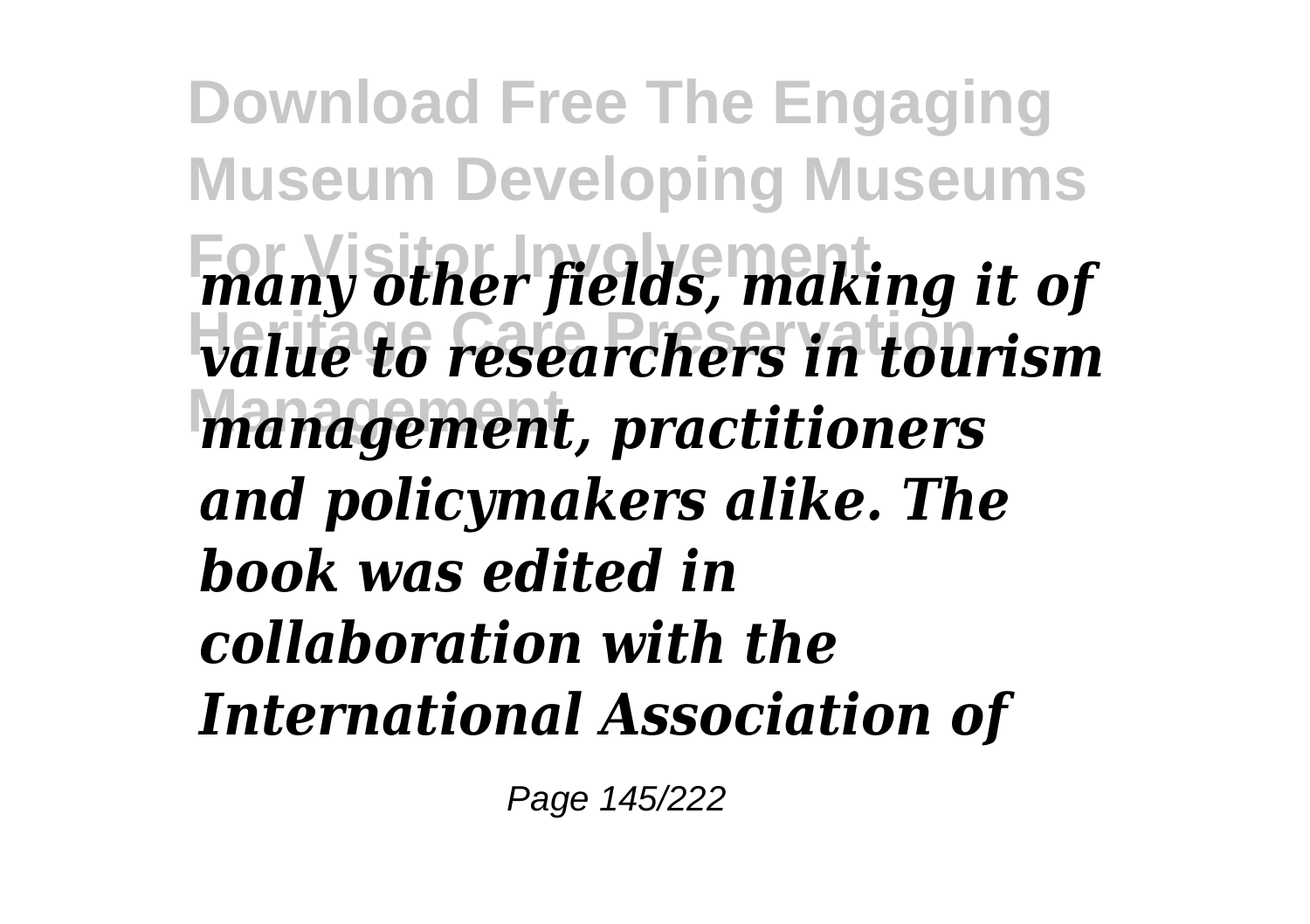**Download Free The Engaging Museum Developing Museums For Visitor Involvement** *Cultural and Digital Tourism -* **Heritage Care Preservation** *IACuDiT - and includes the* **proceedings of the First** *International Conference on Cultural and Digital Tourism. This is the first book to examine, in depth, the multi-*

Page 146/222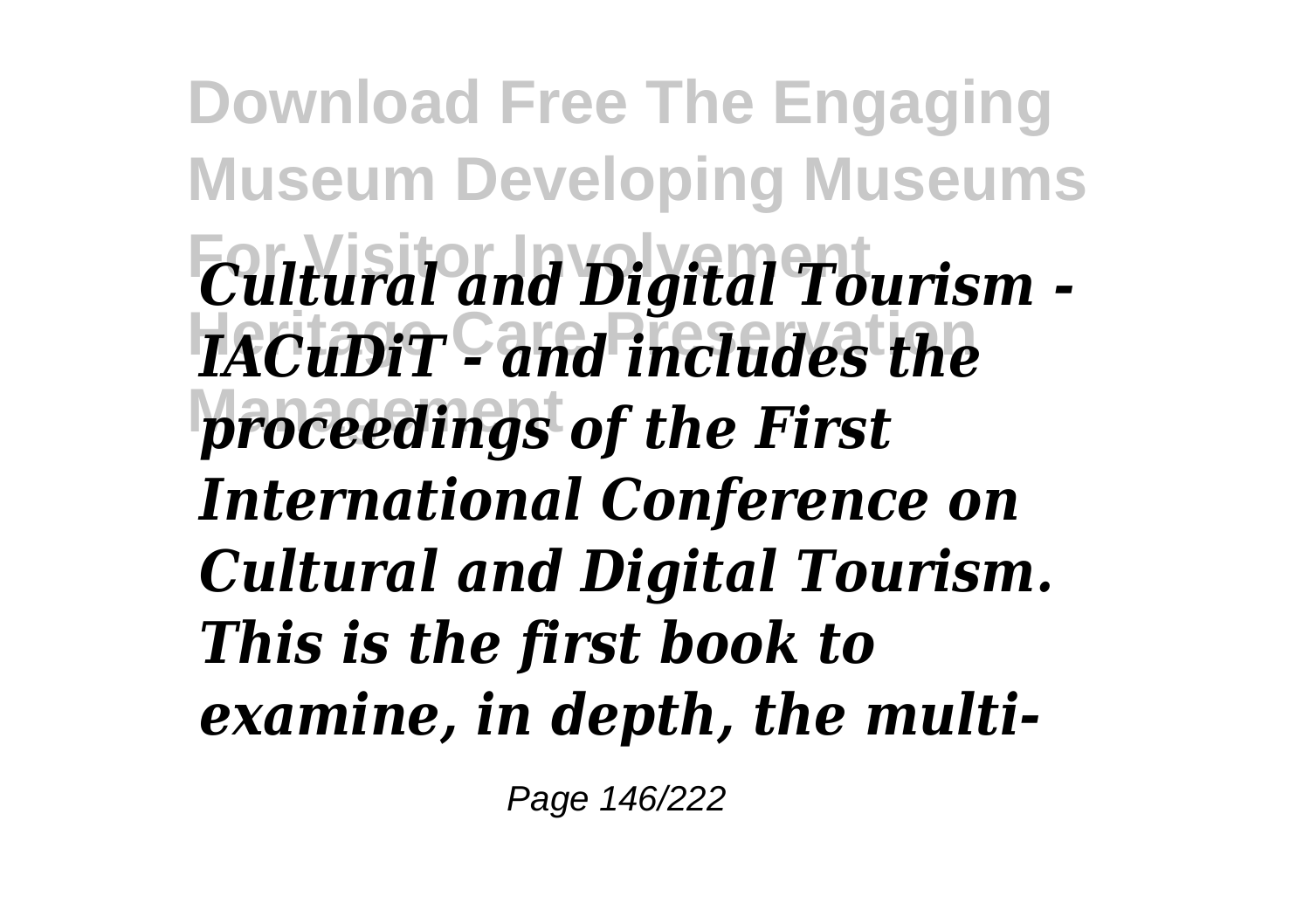**Download Free The Engaging Museum Developing Museums For Visitor Involvement Heritage Care Preservation British museums in the early** *million pound redisplay and reinterpretation process in twenty-first century. Acknowledging the importance of the Heritage Lottery Fund (HLF) as project catalyst,*

Page 147/222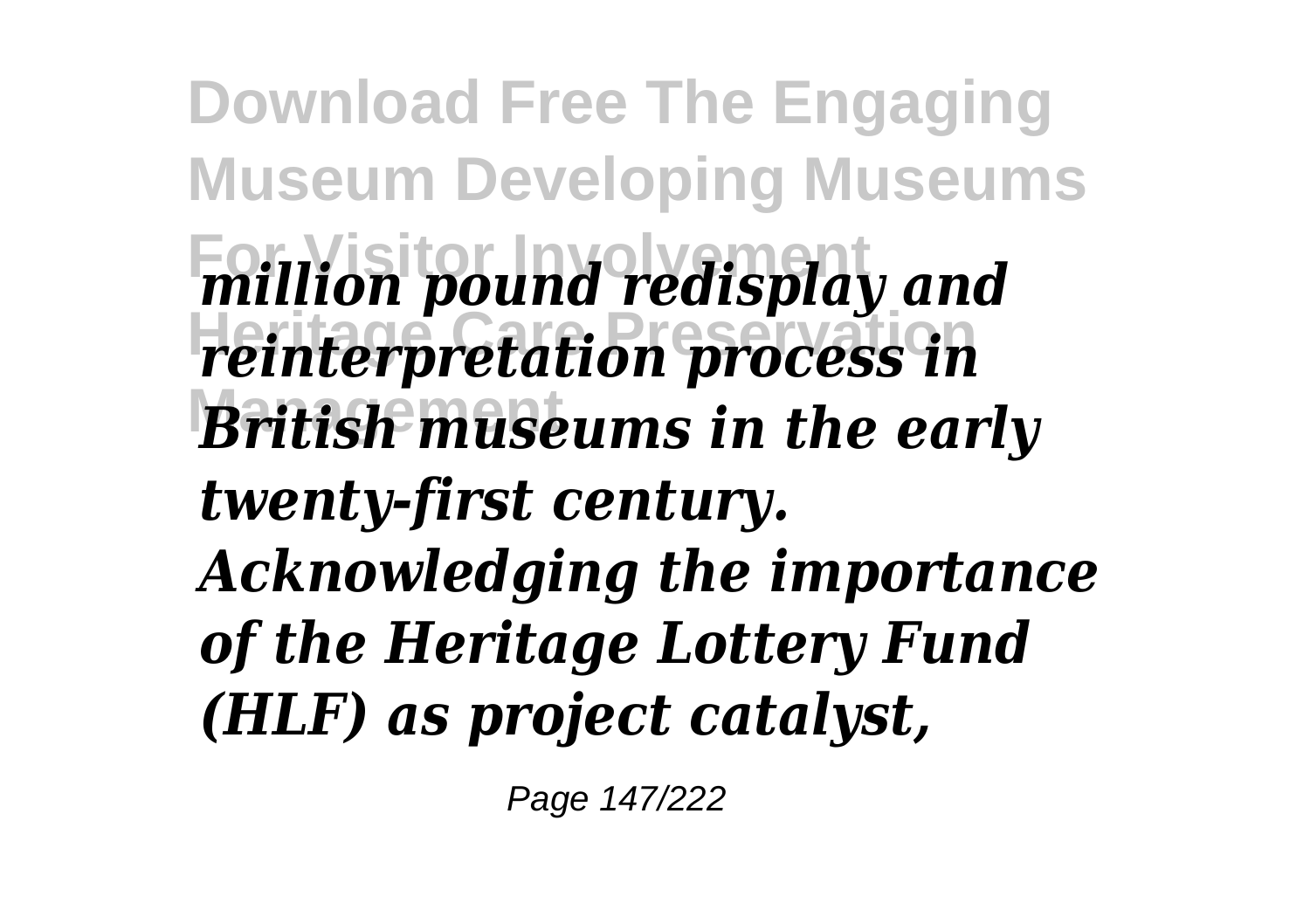**Download Free The Engaging Museum Developing Museums For Visitor Involvement** *Hannah Paddon explains and*  $ext{explores}$  the complex process, from the initial stages of *project conceptualisation to the final stages of museum reopening and exhibition evaluation. She also provides*

Page 148/222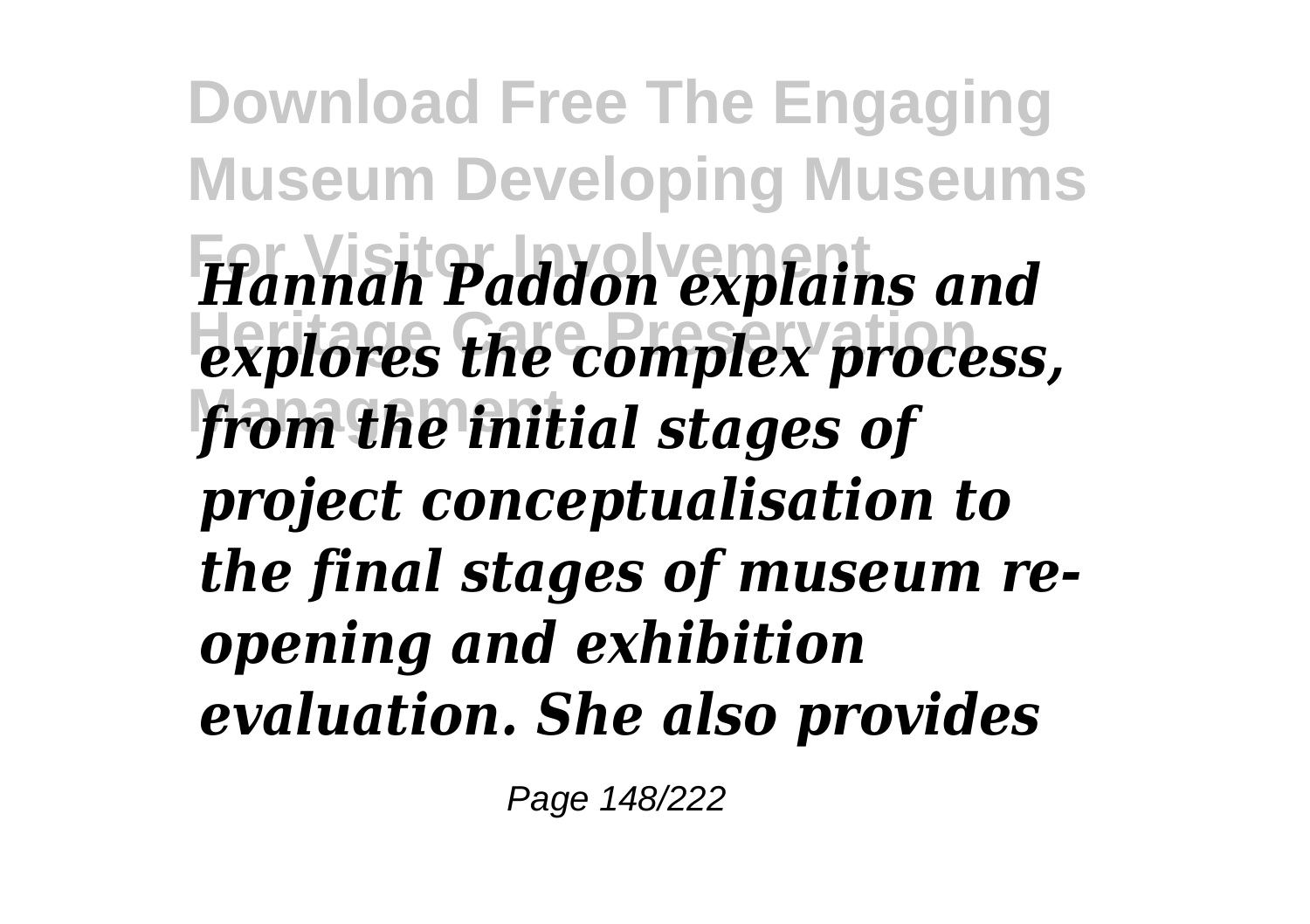**Download Free The Engaging Museum Developing Museums For Visitor Involvement** *an in-depth look, using three* **Heritage Care Preservation** *case study museums, at the* **Management** *factors which shape each museum redisplay project including topics such as museum architecture, government agendas and the*

Page 149/222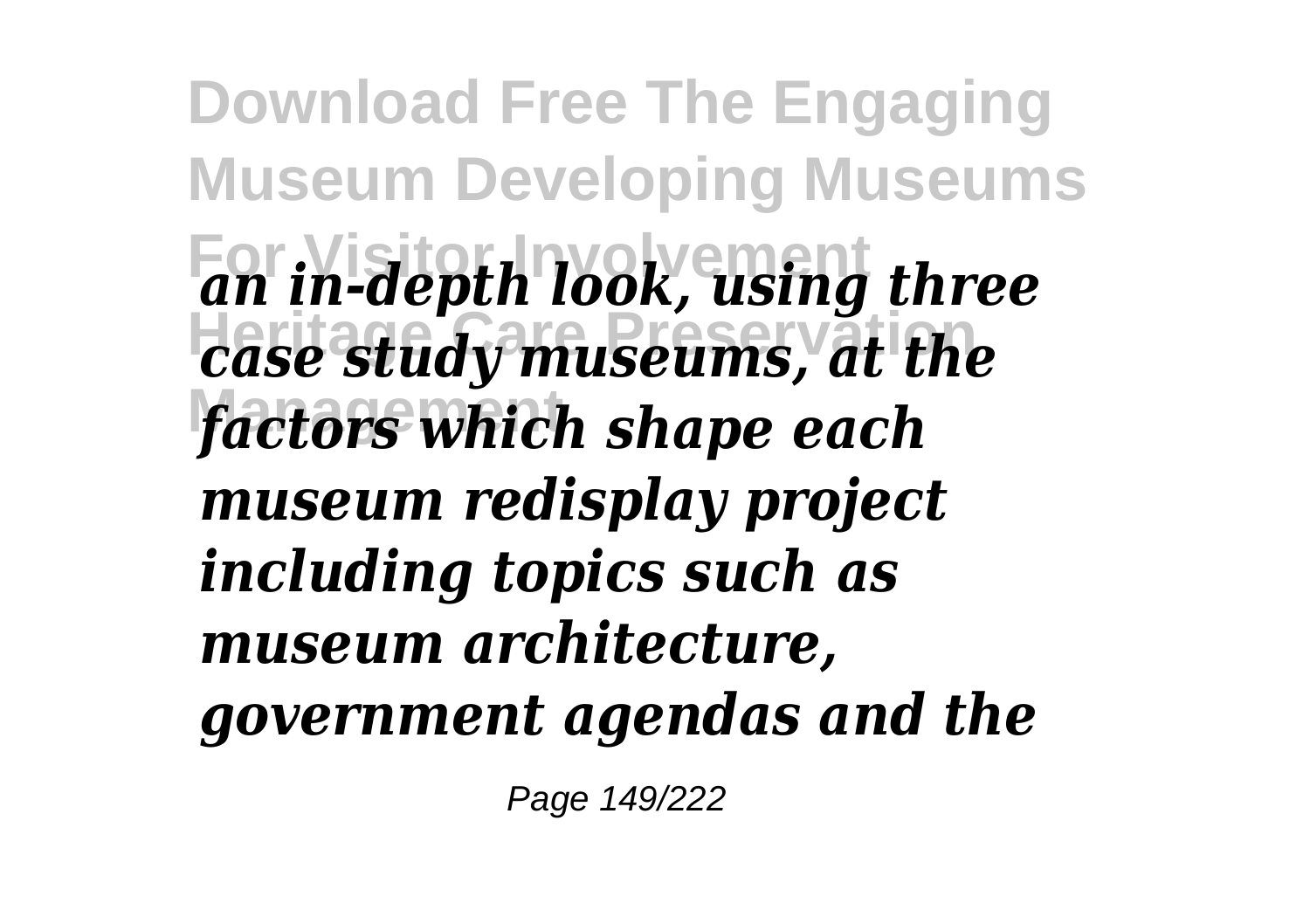**Download Free The Engaging Museum Developing Museums For Visitor Involvement** *exhibition team. Finally, the* **Heritage Care Preservation** *book offers discussions and* **Management** *conclusions around pitfalls and successes and thoughts about the future of collection redisplay. The first book to take a*

Page 150/222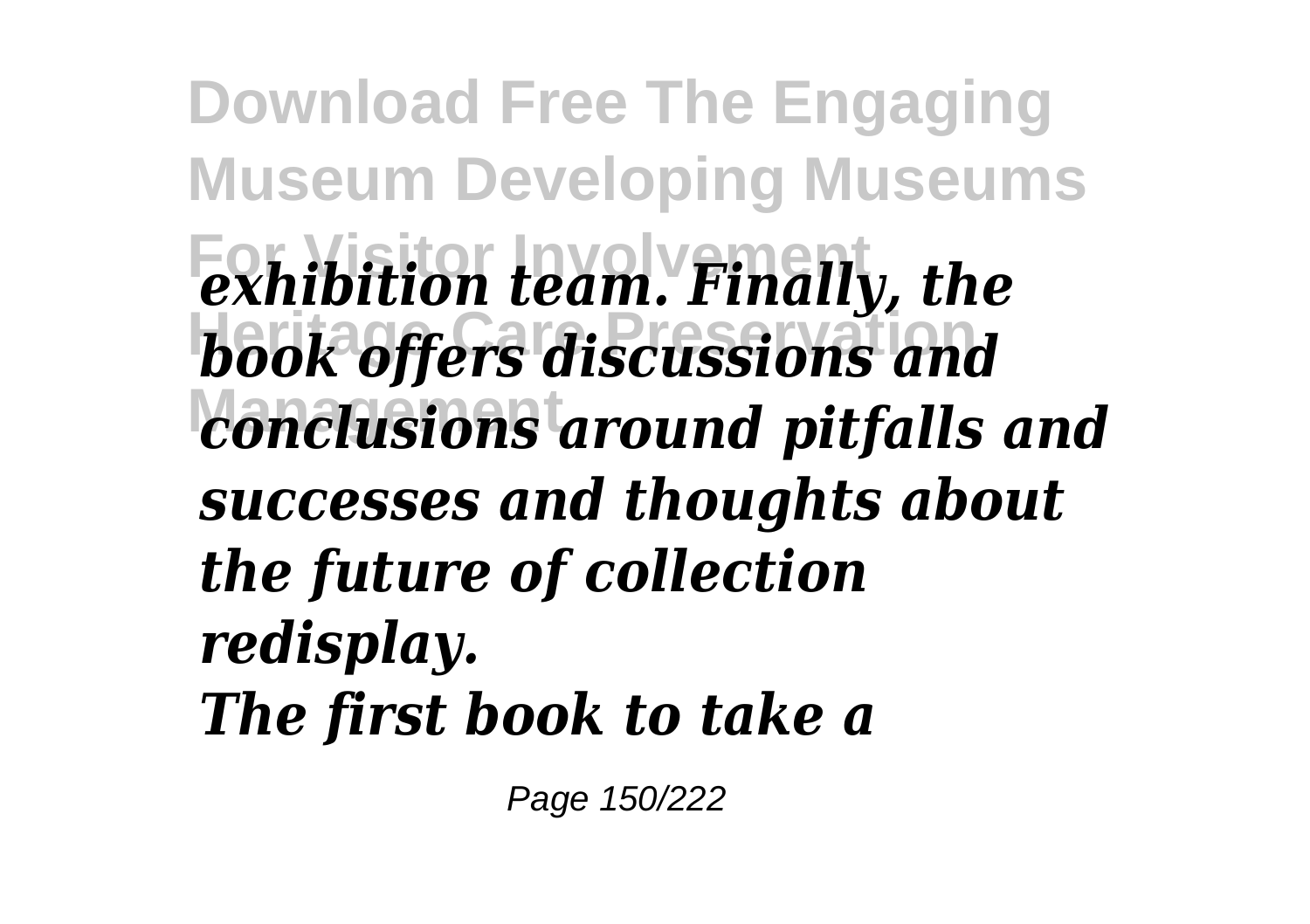**Download Free The Engaging Museum Developing Museums For Visitor Involvement Heritage Care Preservation** *incorporate advances in "visitor's eye view" of the museum visit, updated to research, theory, and practice in the museum field over the last twenty years. Institution Wide Interpretive*

Page 151/222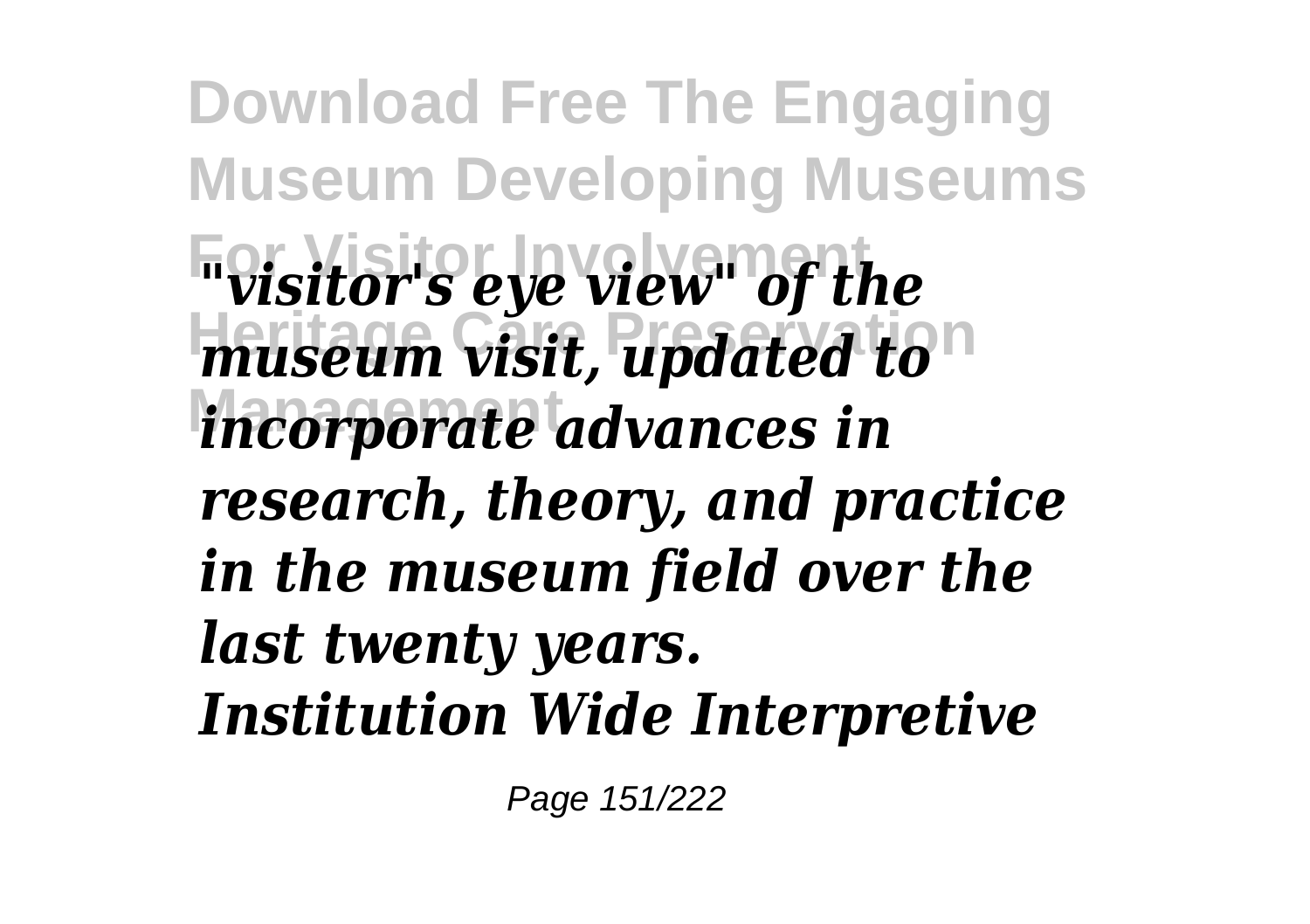**Download Free The Engaging Museum Developing Museums For Visitor Involvement** *Planning* **Heritage Care Preservation** *Re-imagining the Museum Civilizing the Museum Engaging the Visitor: Designing Exhibits That Work Learning from Museums The Engaging Museum*

Page 152/222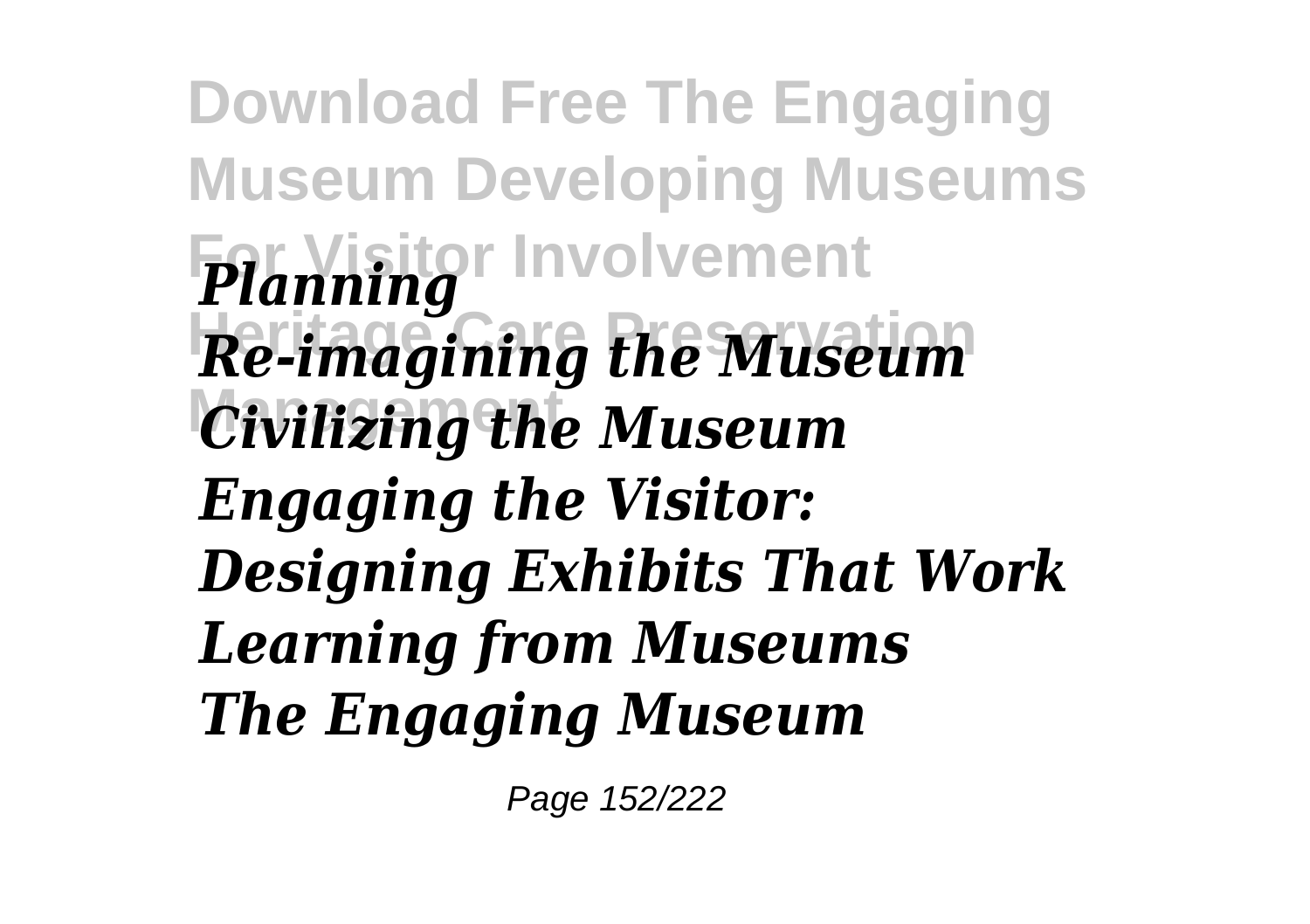**Download Free The Engaging Museum Developing Museums For Visitor Involvement** *A Handbook for Independent* **Heritage Care Preservation** *Museum Professionals* The Reflective Museum Practitioner explores a range of expansive and creative ways in which the concept of "reflective practice" has been applied in the informal STEM (science,

Page 153/222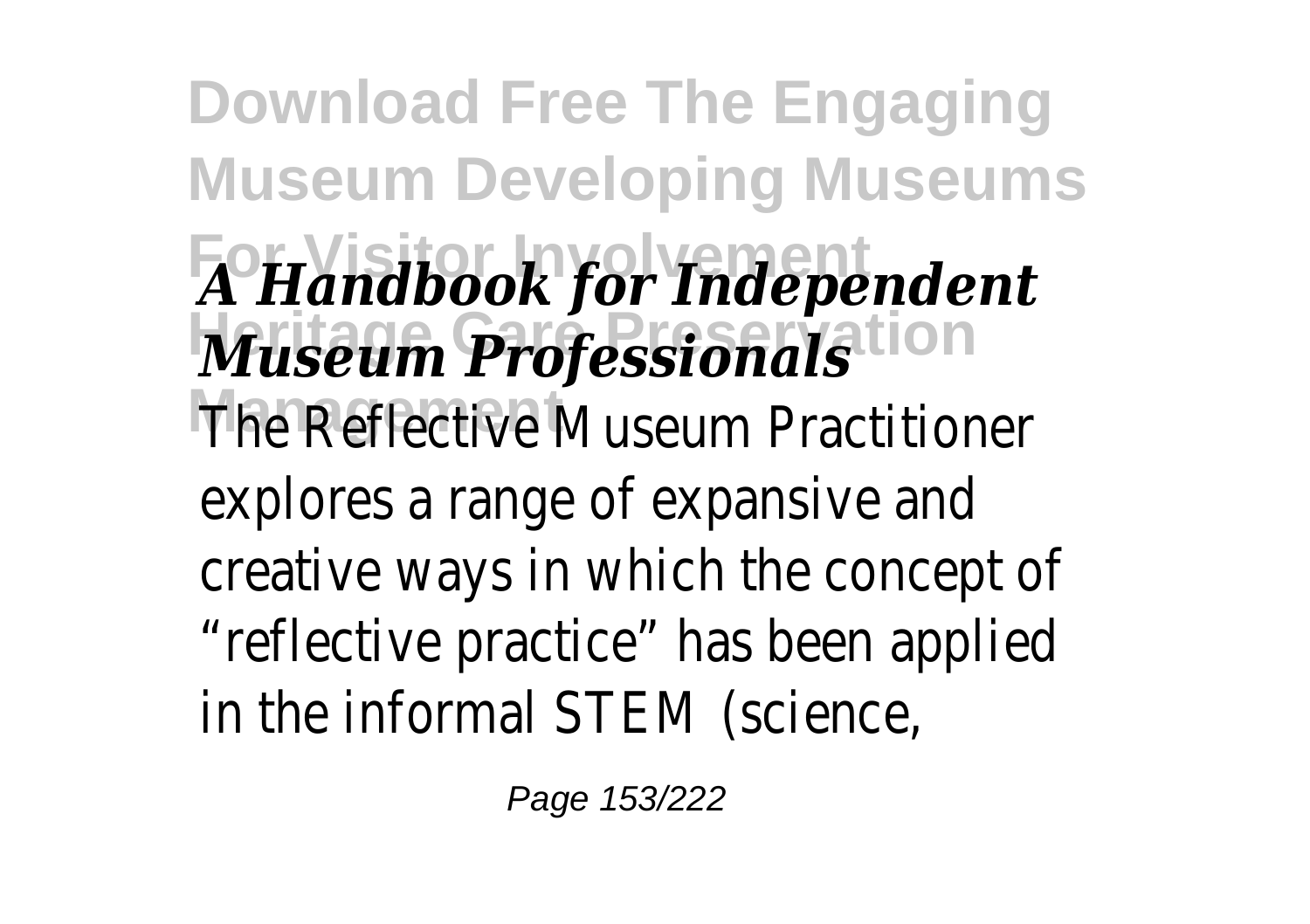**Download Free The Engaging Museum Developing Museums** technology, engineering, and mathematics) learning environments of museums and zoos. It seeks to demonstrate how such a process can inspire lifelong learning in practitioners, to the benefit of practitioners and visitors alike.

Page 154/222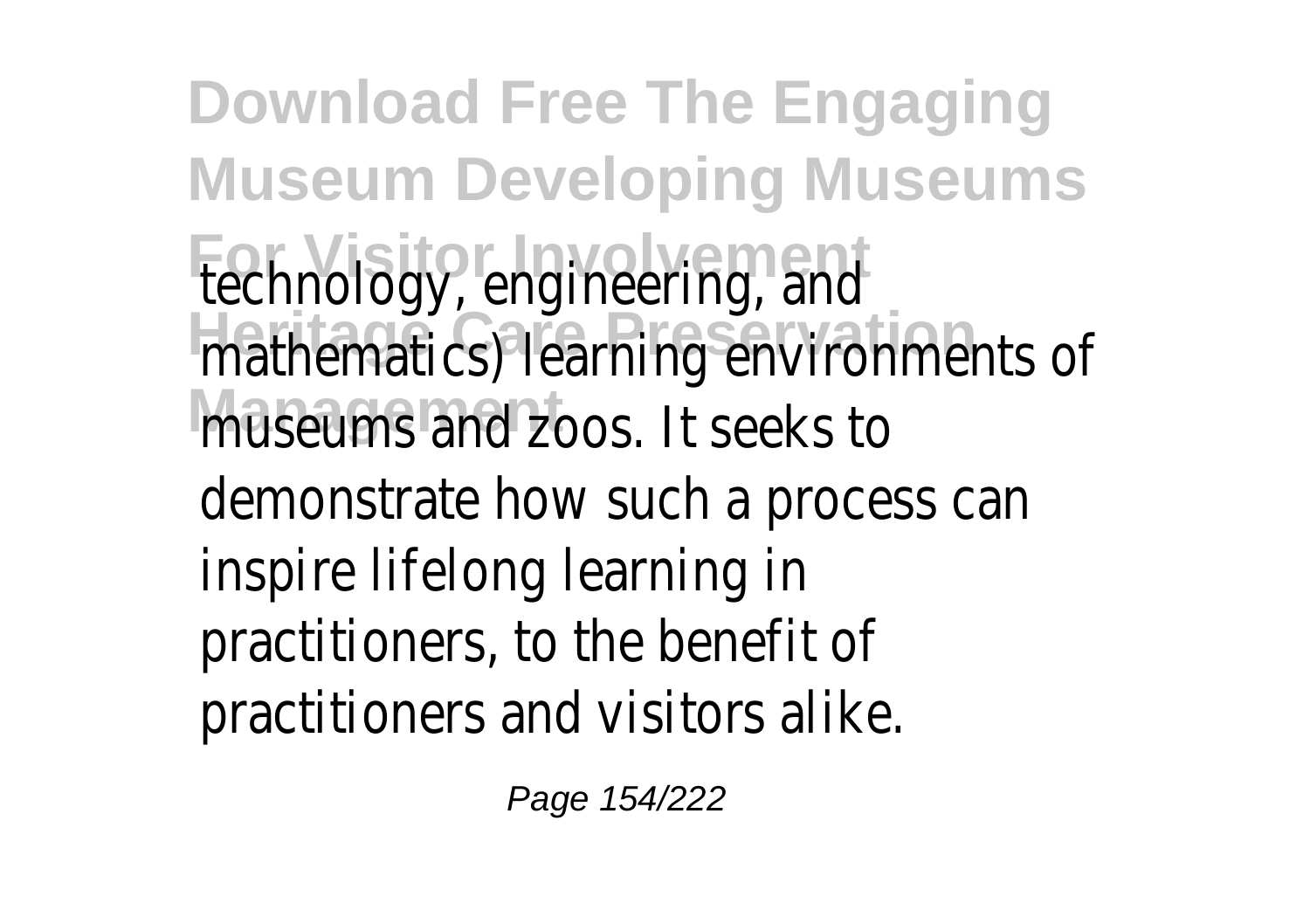**Download Free The Engaging Museum Developing Museums Presenting six projects that employed** reflective practice, the contributors examine how each project has encouraged and sustained reflection, and the outcomes thereof. The project cover a wide range of different practitioners—including administrators,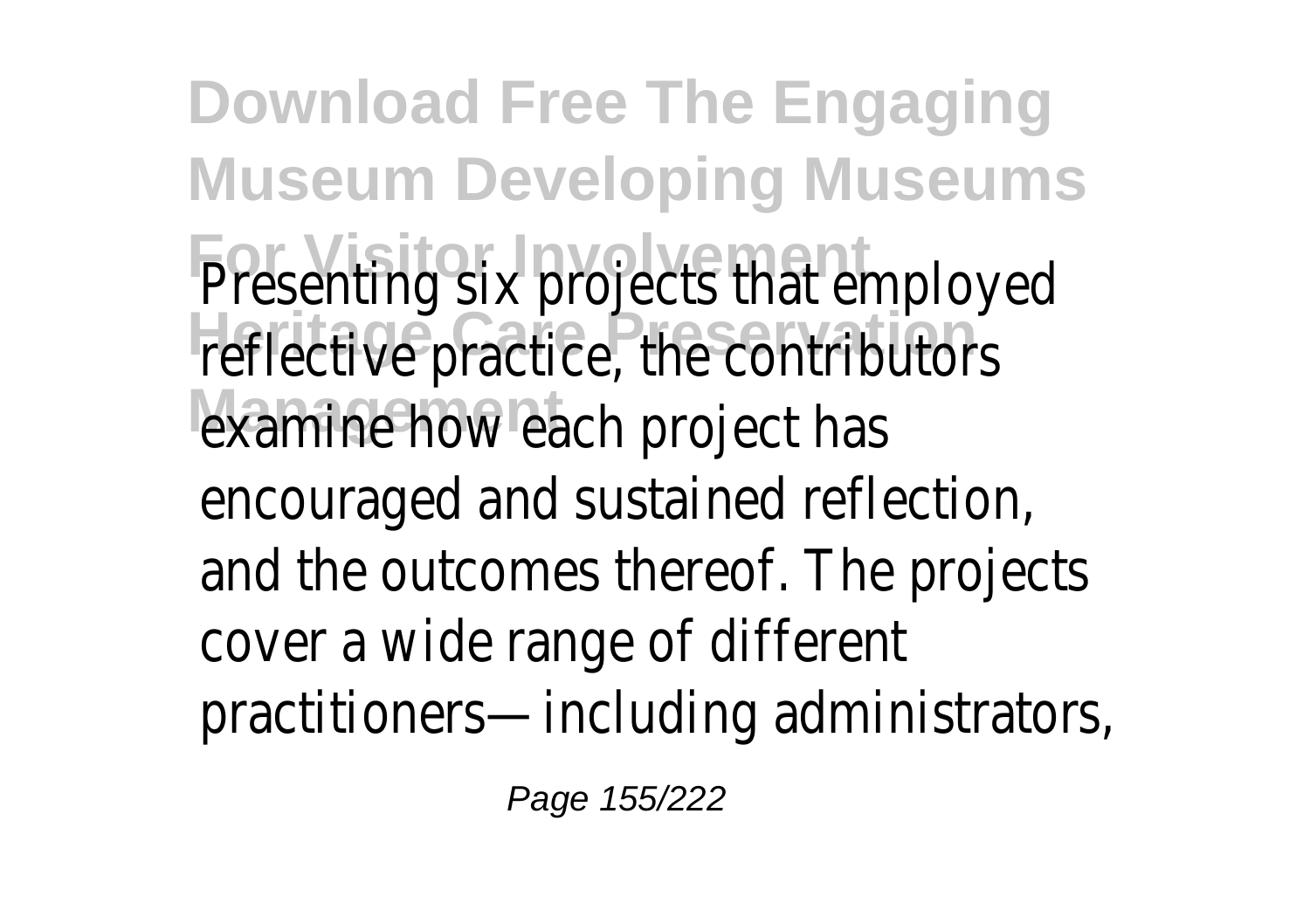**Download Free The Engaging Museum Developing Museums** scientists, educators, and other frontline and back-room staff<sup>on</sup>who work at different junctures of their organizations. Collectively, they raise key questions about changing communities of practice in Informal Science Learning institutions. The

Page 156/222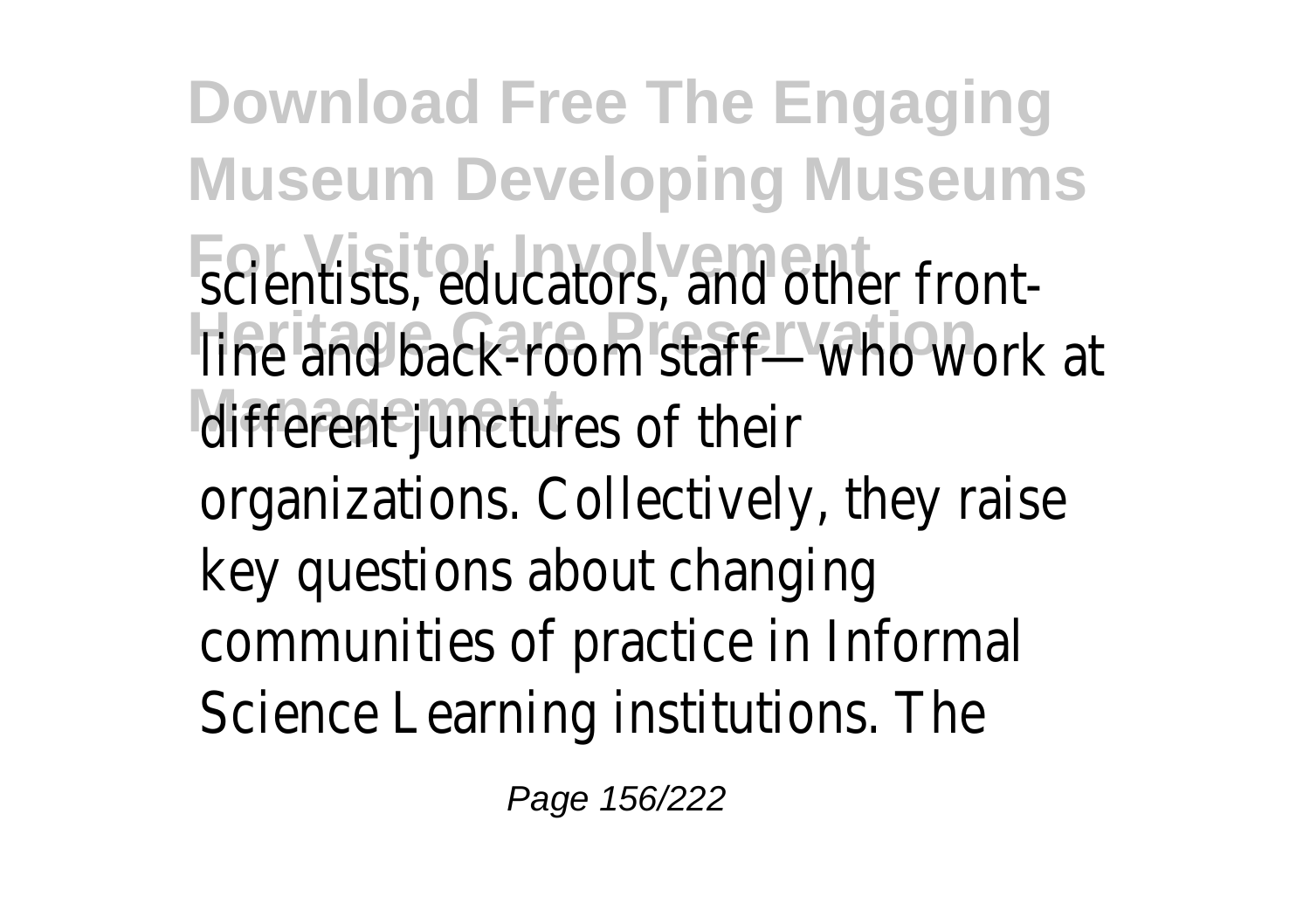**Download Free The Engaging Museum Developing Museums** projects and concept of "reflective practice" are fully defined and contextualized by the editors, who offer in-depth analysis, along with a cultural historical activity theory framework, for understanding how changes in museum practice unfold in an

Page 157/222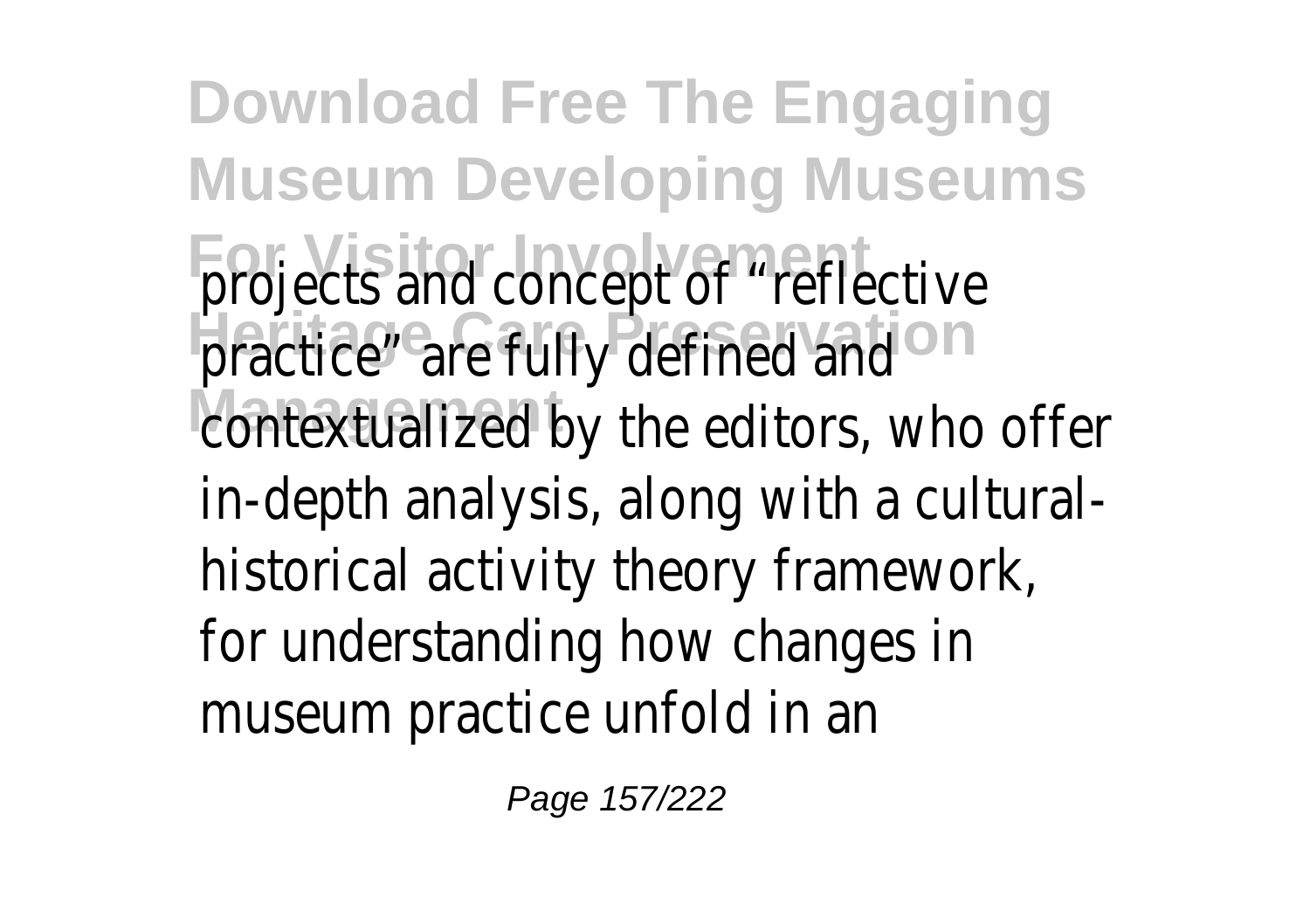**Download Free The Engaging Museum Developing Museums For Visitor Involvement** institutional context. The Reflective Museum Practitioner offers museum professionals insight into "reflective practice," as practiced by other institutions in their sector, providing practical examples that can be adapted to their needs. It will also be of intere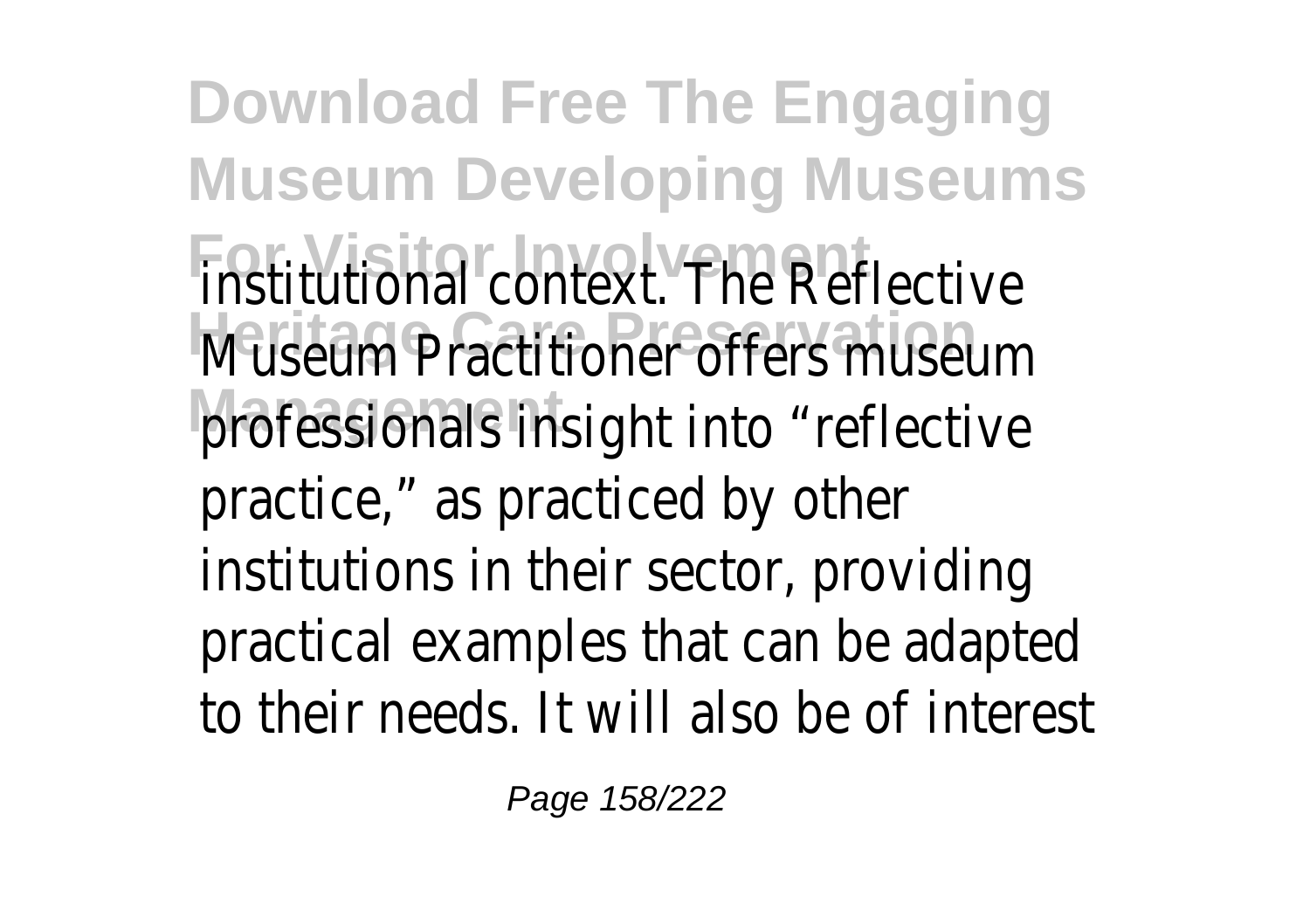**Download Free The Engaging Museum Developing Museums For Visitor Involvement** to scholars and students focusing on science museums, or professional practice development in museums This special edition of the Journal of Artistic and Creative Education (JACE) brings together authors from across Australia discussing issues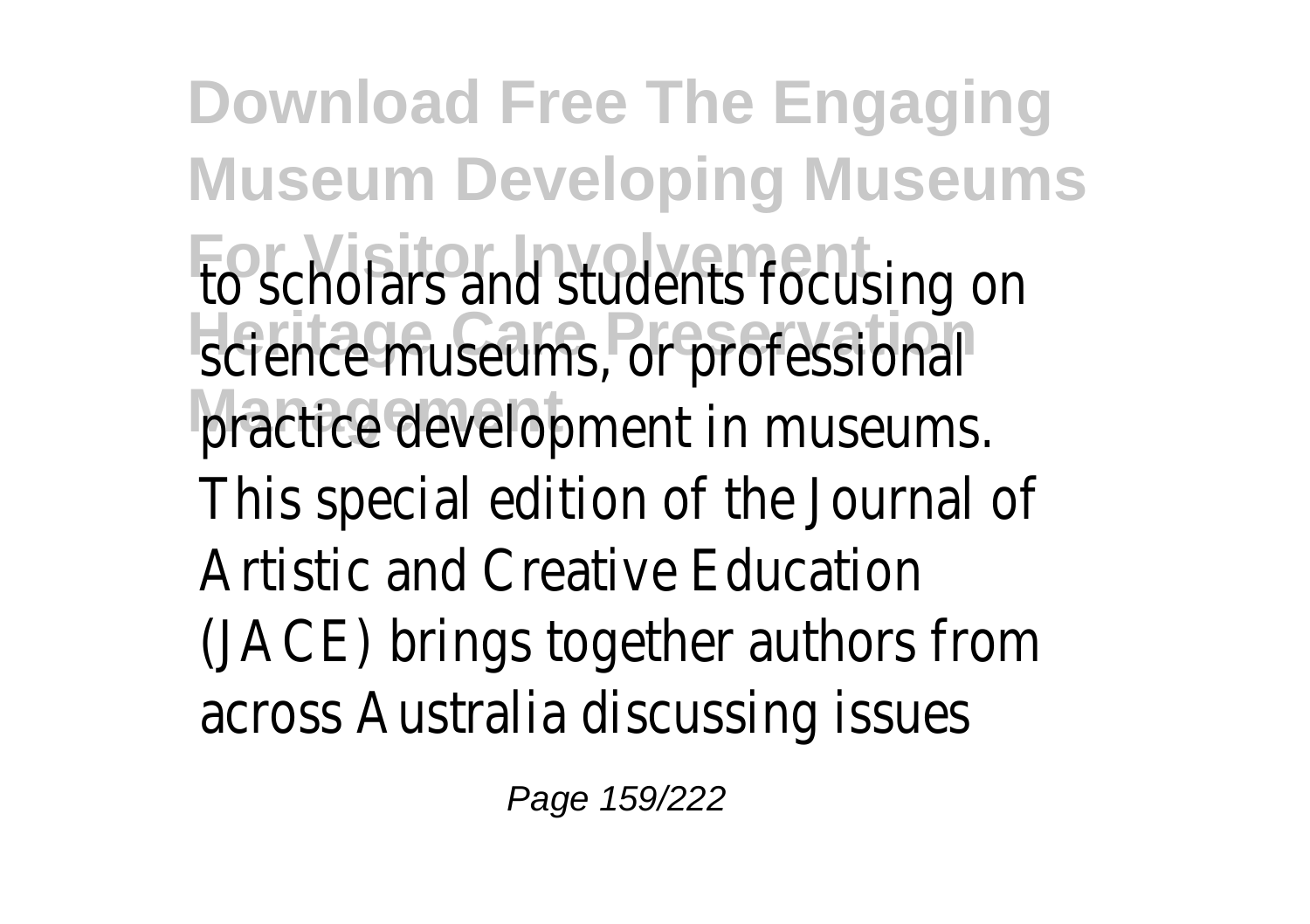**Download Free The Engaging Museum Developing Museums** central to the ongoing development an importance of education within museums.<sup>e</sup>What are the distinctive characteristics and significance of museum education? How does learning occur in museums and what does it look like? Who is engaged in museum

Page 160/222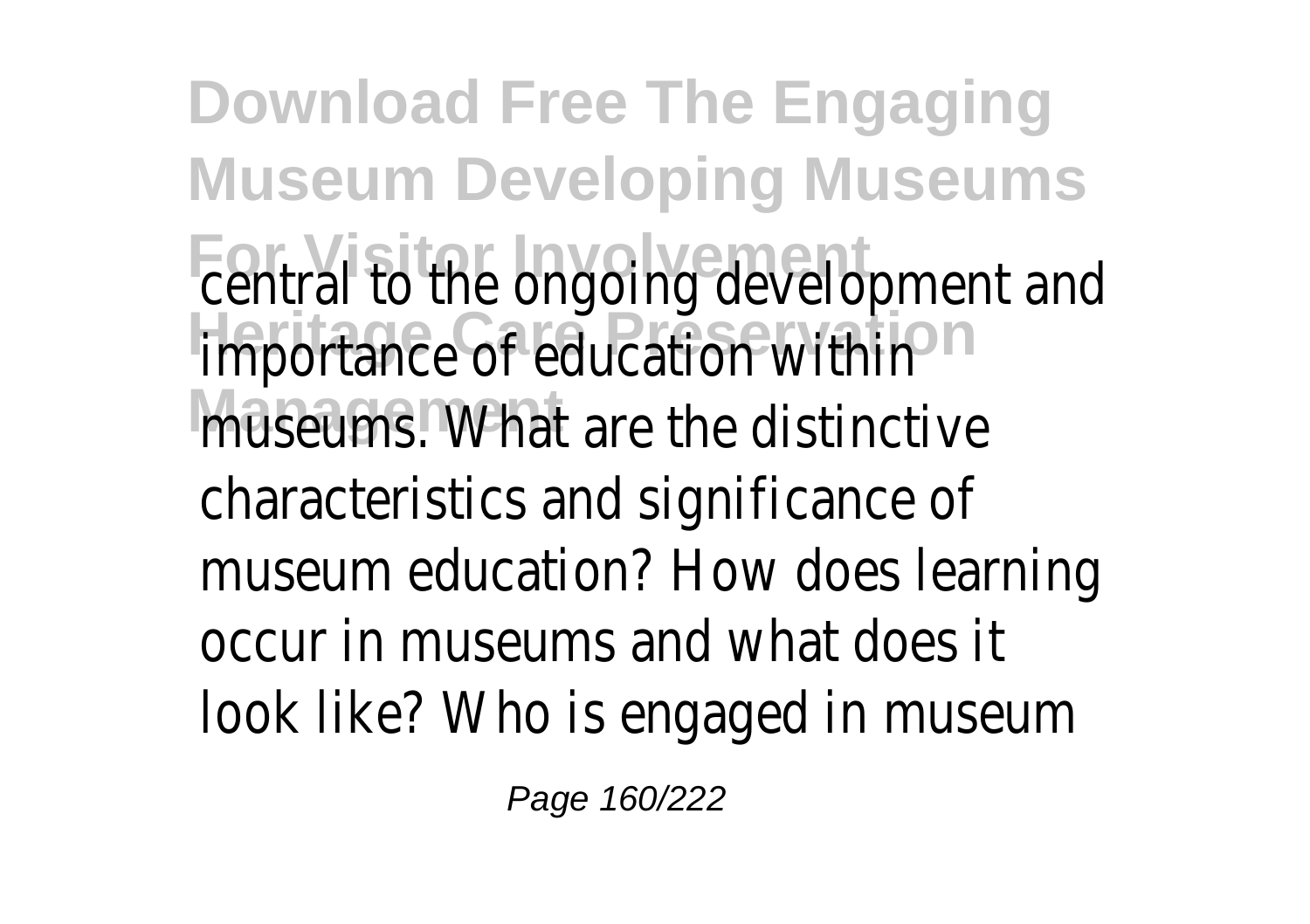**Download Free The Engaging Museum Developing Museums Foucation and where does it take** place? What are some of the benefits museum education? This edition explores these broad questions through nine articles that individually address the role of museum learning as providing a transformative experience

Page 161/222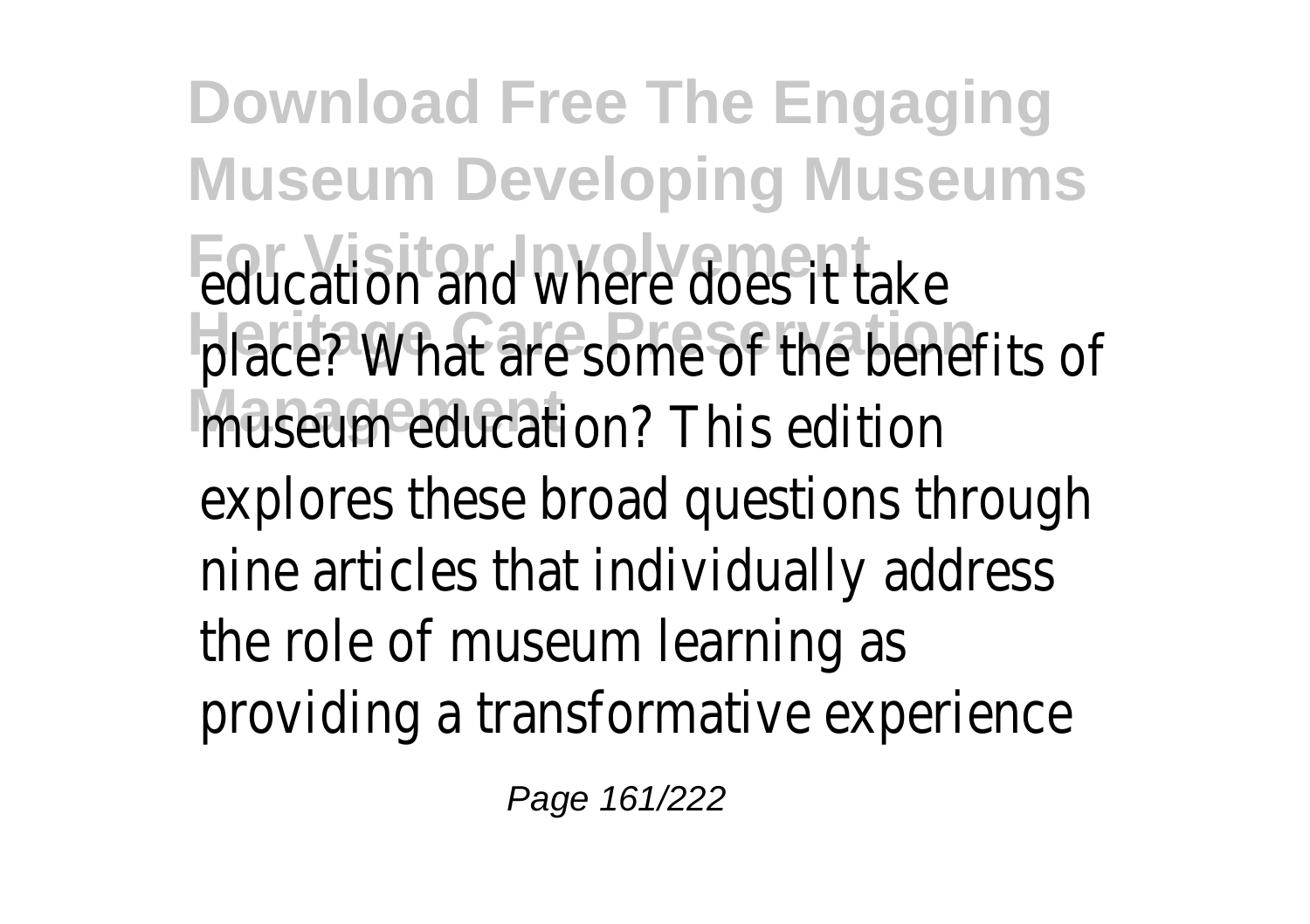**Download Free The Engaging Museum Developing Museums For Visitor Involvement** in a rich, 'hands-on' and diverse environment. The authors present a wide array of case studies and examples from their institutions and their research, providing practical and invigorating discussions on the purpose, pedagogy and practice of

Page 162/222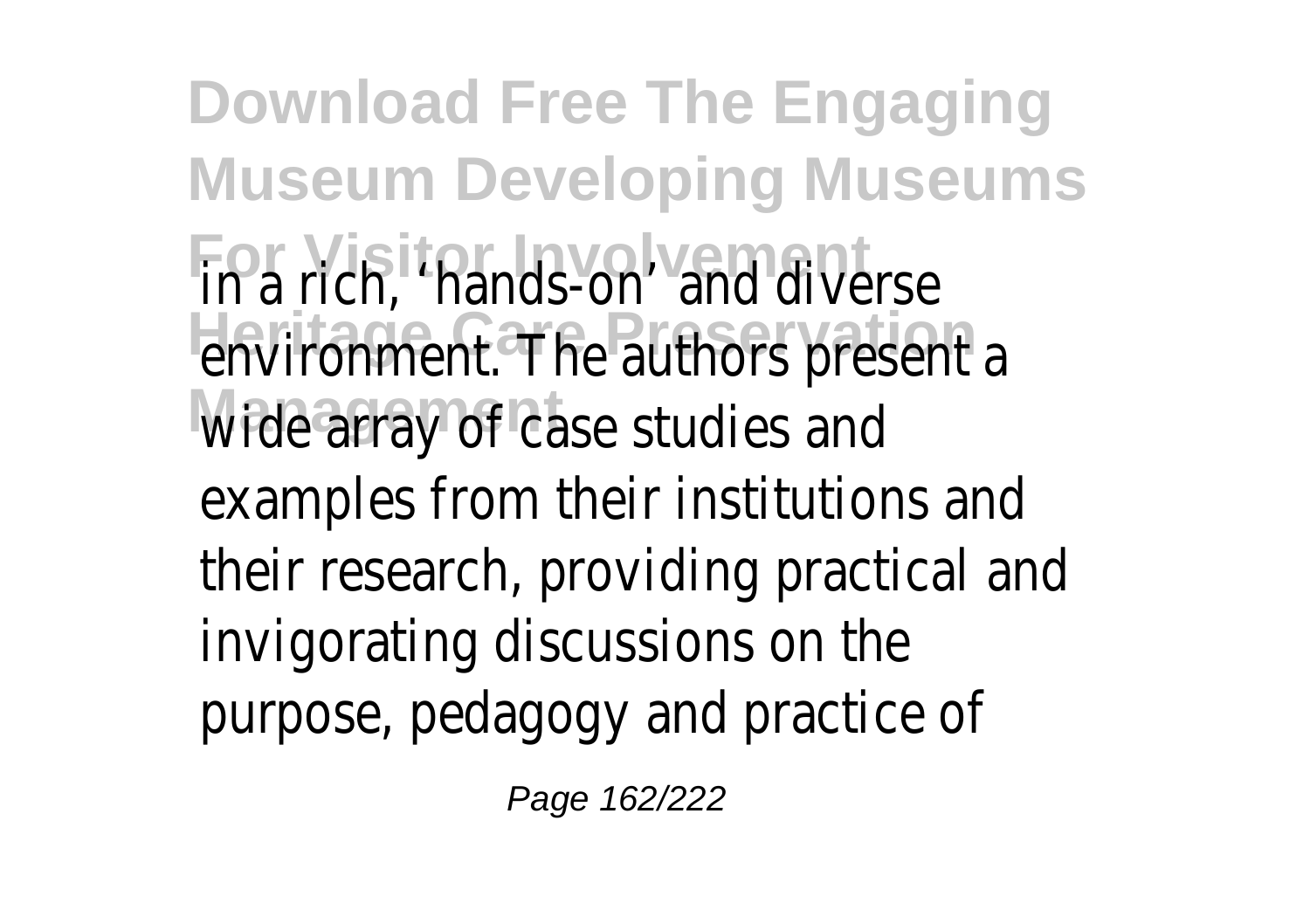**Download Free The Engaging Museum Developing Museums** museum education. At a time when there are significant cuts being made education budgets in Australia, thereby often limiting excursions to museums and other cultural sites, it seems time to publish a special edition that sheds light on the power of learning in

Page 163/222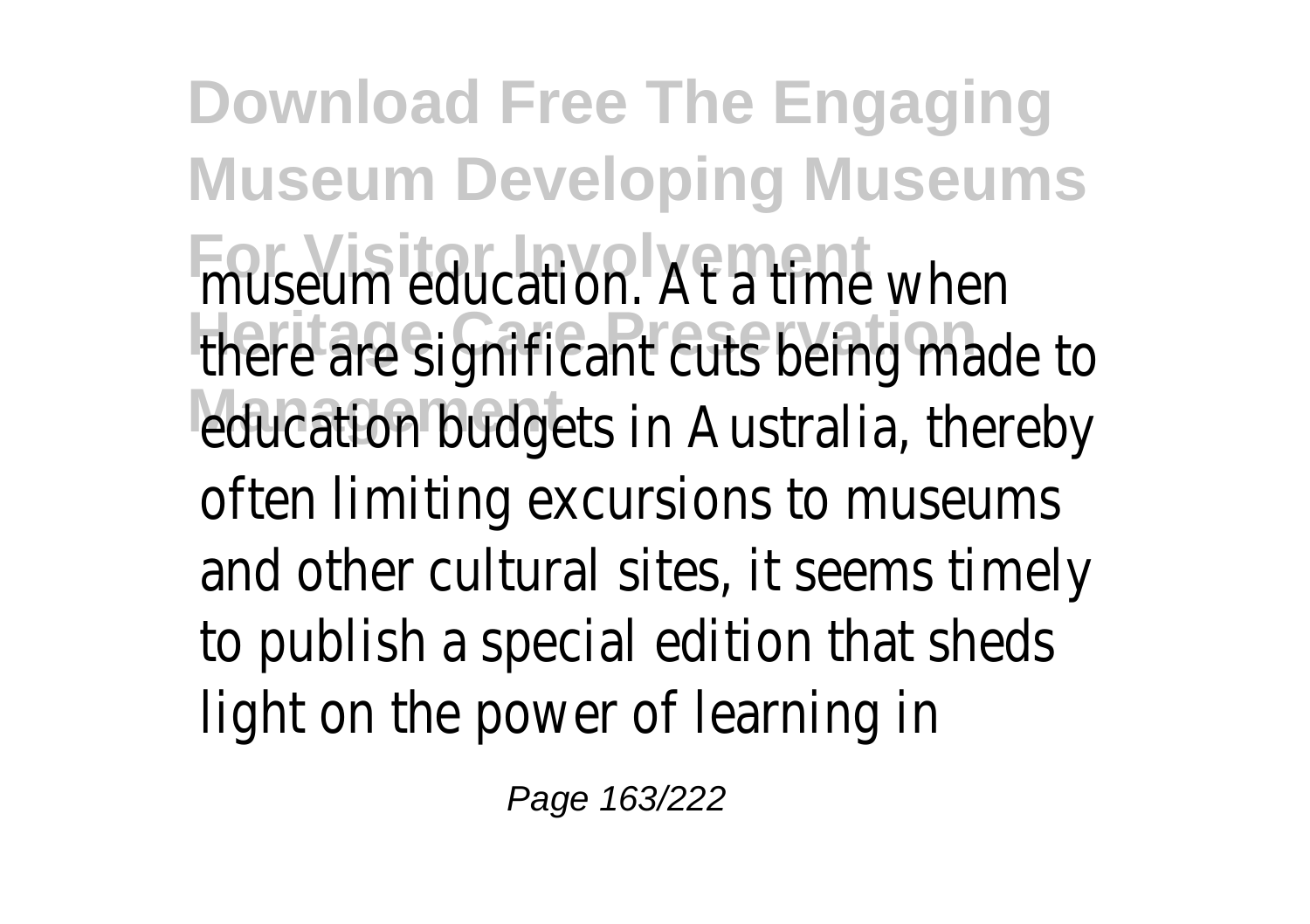**Download Free The Engaging Museum Developing Museums For Visitor Involvement** museums and to make a case for museum learning. Moreover, museums are already producing effective learning experi-ences that are highly appreciated by their users, and these deserve to be celebrated. This celebration will hopefully lead to

Page 164/222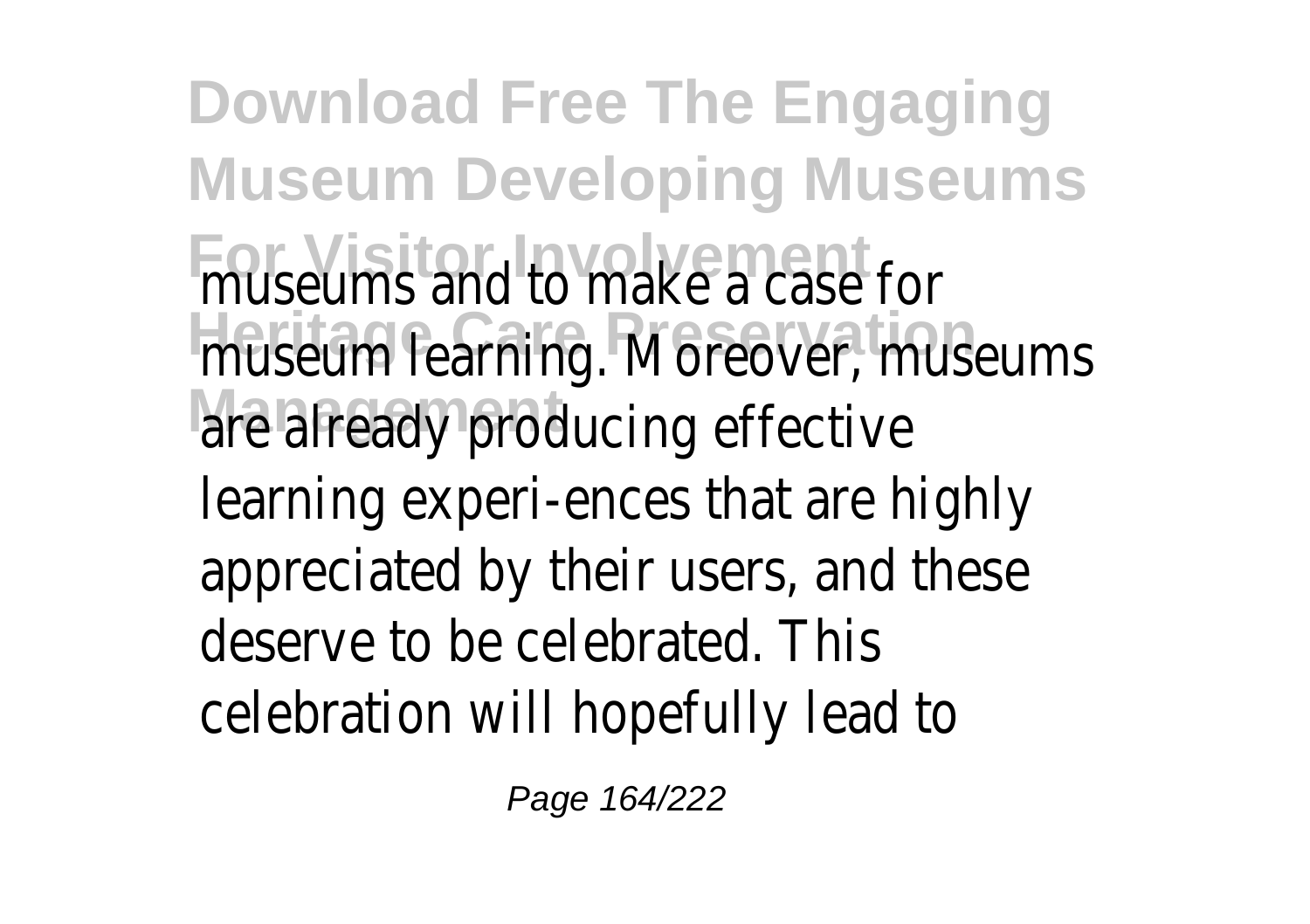**Download Free The Engaging Museum Developing Museums Formalists Formal** understanding of the educational possibilities in museums and galleries of why professionals have chosen to work in particular ways and the outcomes of their work. The Personalization of the Museum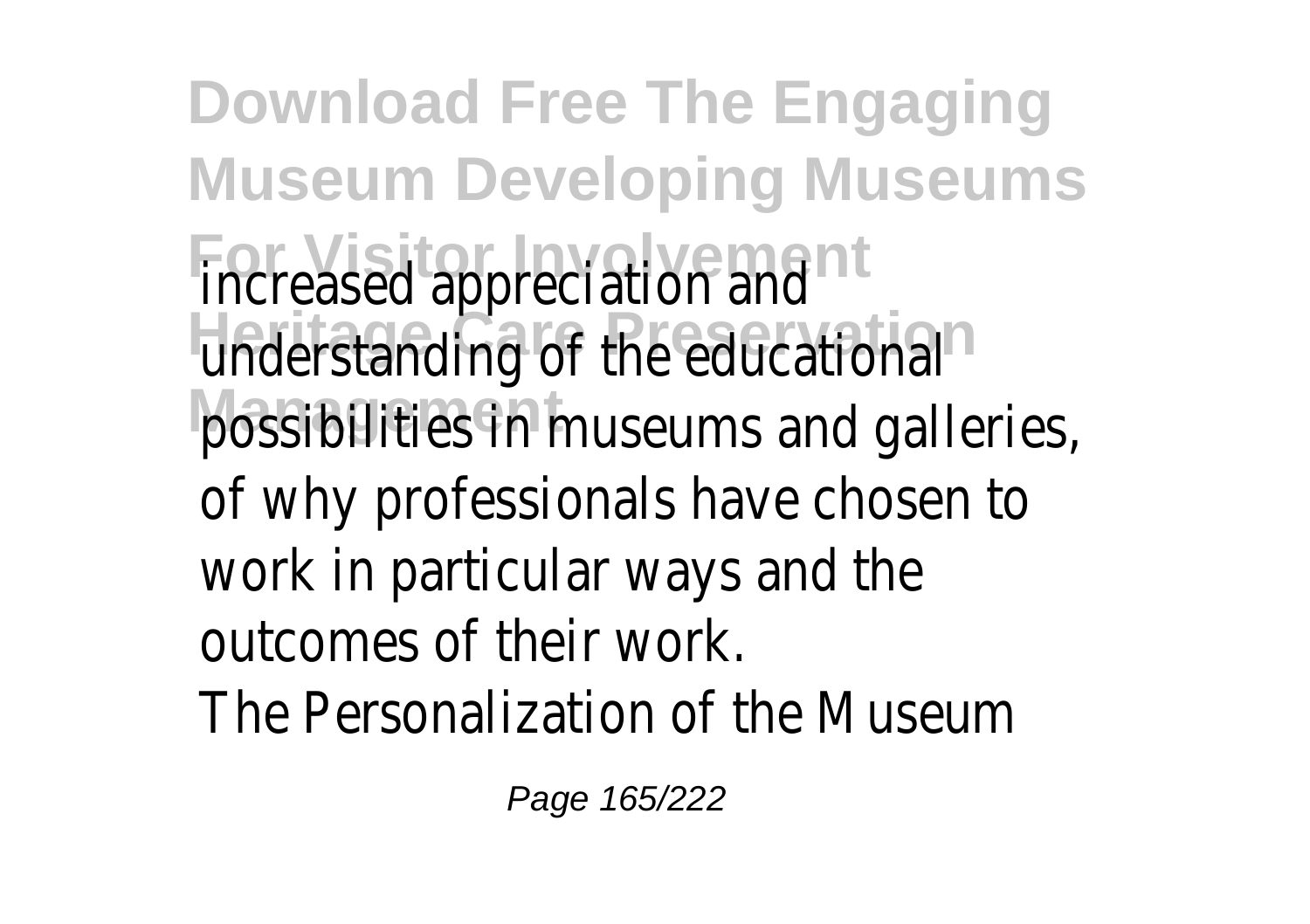**Download Free The Engaging Museum Developing Museums** Visit examines a fundamental shift in institutional behavior in museums located in the United States and the United Kingdom. Contending that art museums have moved toward a new paradigm of public engagement, it posits that modern museum visitors a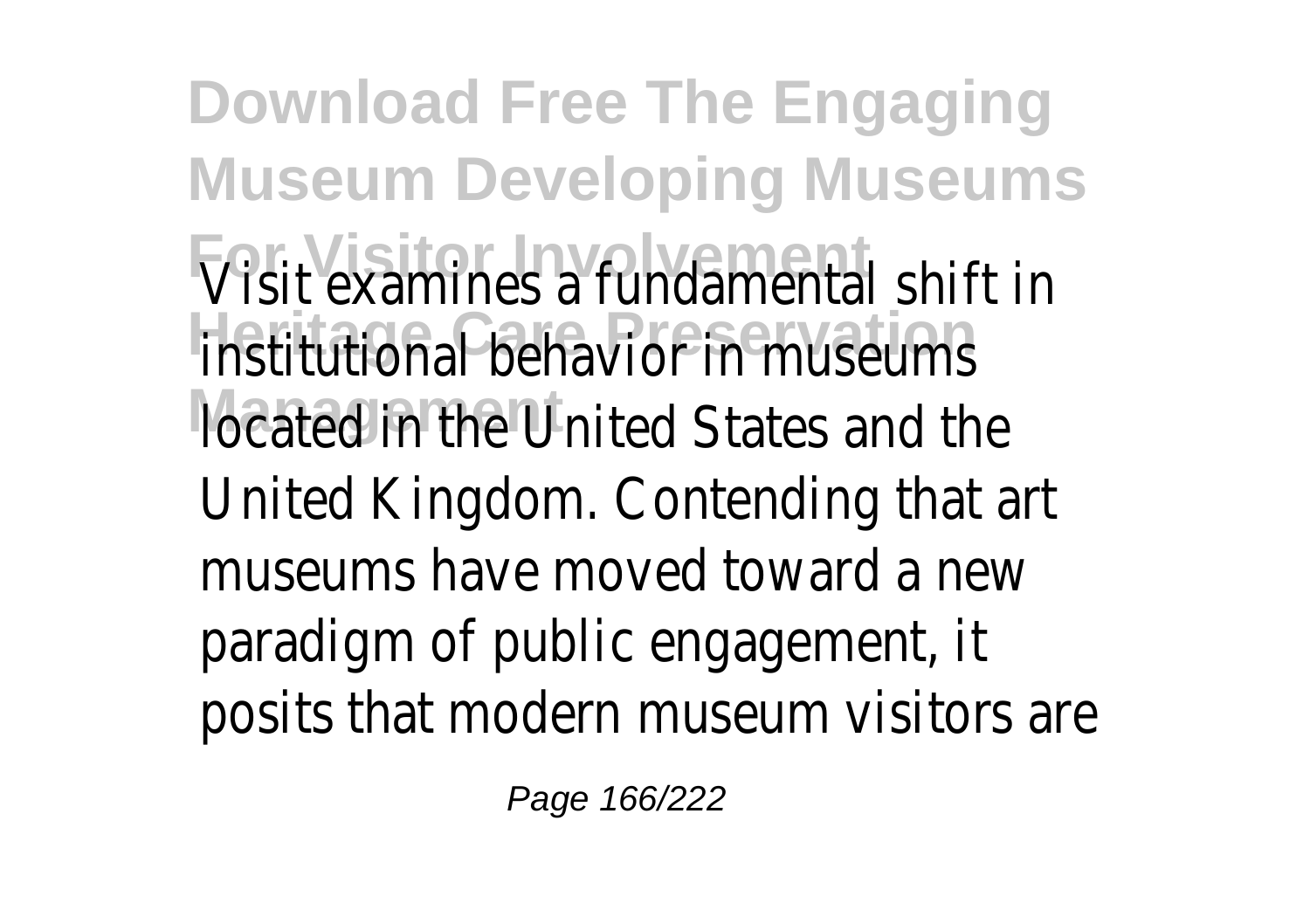**Download Free The Engaging Museum Developing Museums** treated as self-directed "clients", with the agency to make meaning for themselves. The book then considers how this change has come about examining factors such as the onset of a new museology, an experience economy, and a marketing revolution.

Page 167/222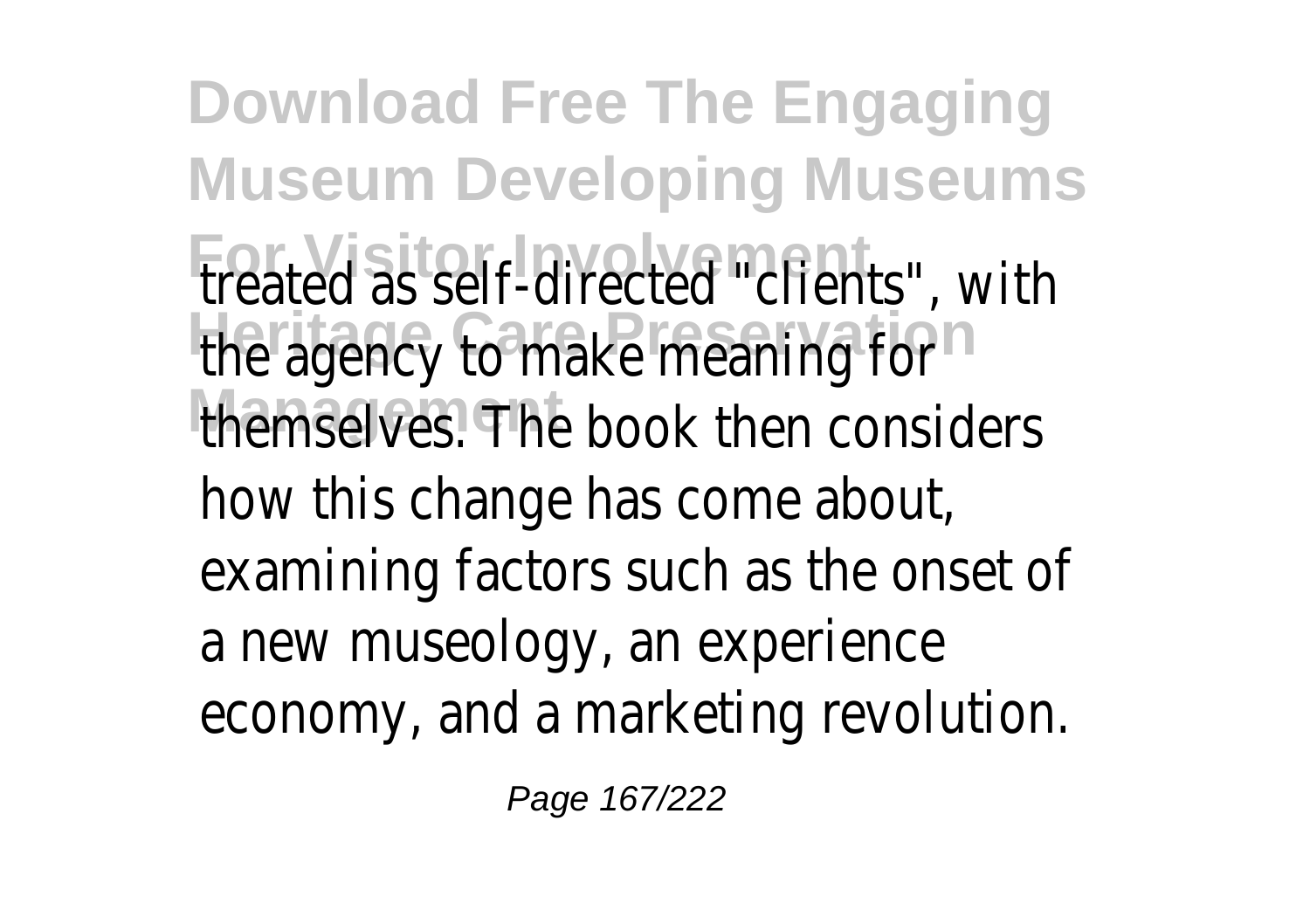**Download Free The Engaging Museum Developing Museums** Drawing on extensive research undertaken at Britain's Tate Modern the book examines a range of issues including visitor engagement, curatorial practice, and museum management. A visit experience that is customizable to the individual visitor,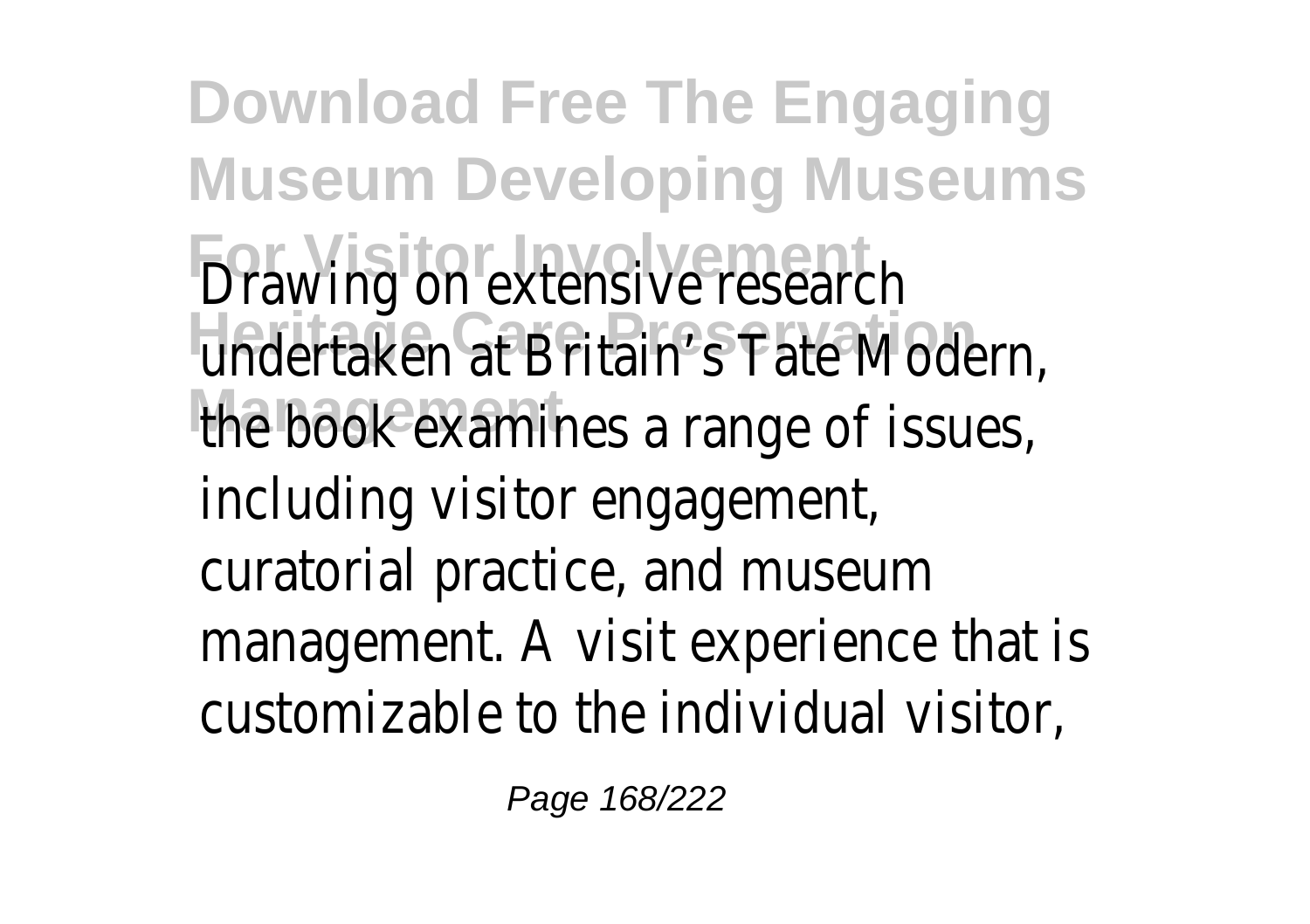**Download Free The Engaging Museum Developing Museums** in which curators and marketers work together with visitor-clients to create an experience of personalized meaning is, Rodney argues, rising in prevalence in the art museum field, but it is also being stymied by certain structural impediments. This book examines such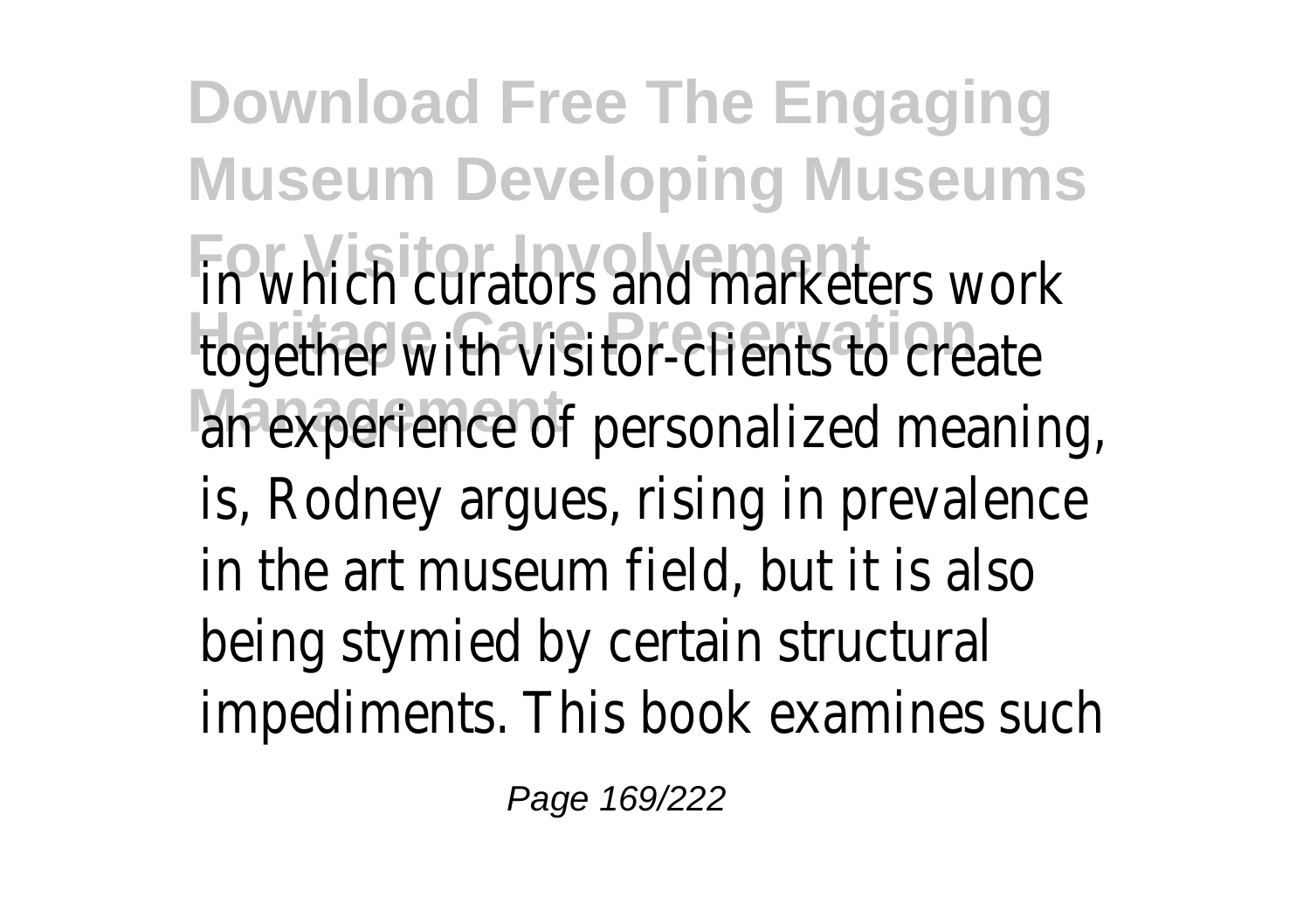**Download Free The Engaging Museum Developing Museums** obstacles, including institutional division of labor, long-standing conceptions, or misconceptions, of the museum's mission, and the orientation of museums toward a certain conceptual model of their visitors. The Personalization of the Museum Visit is

Page 170/222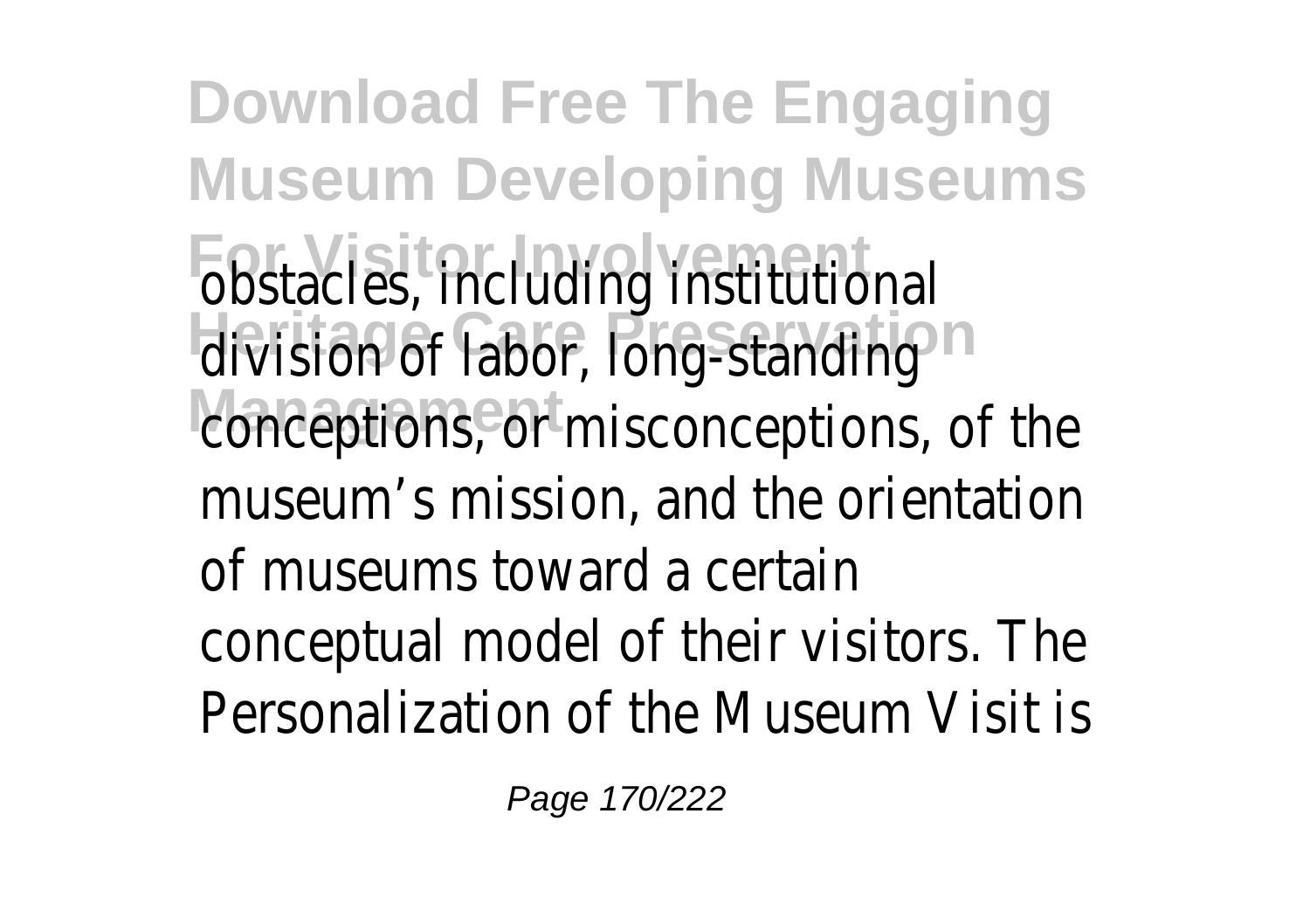**Download Free The Engaging Museum Developing Museums Essential reading for scholars and** students engaging with issues of visitor engagement, curatorial practice, and museum management. With a particular focus on the role of busines interests and public policy, the book should also be of interest to those

Page 171/222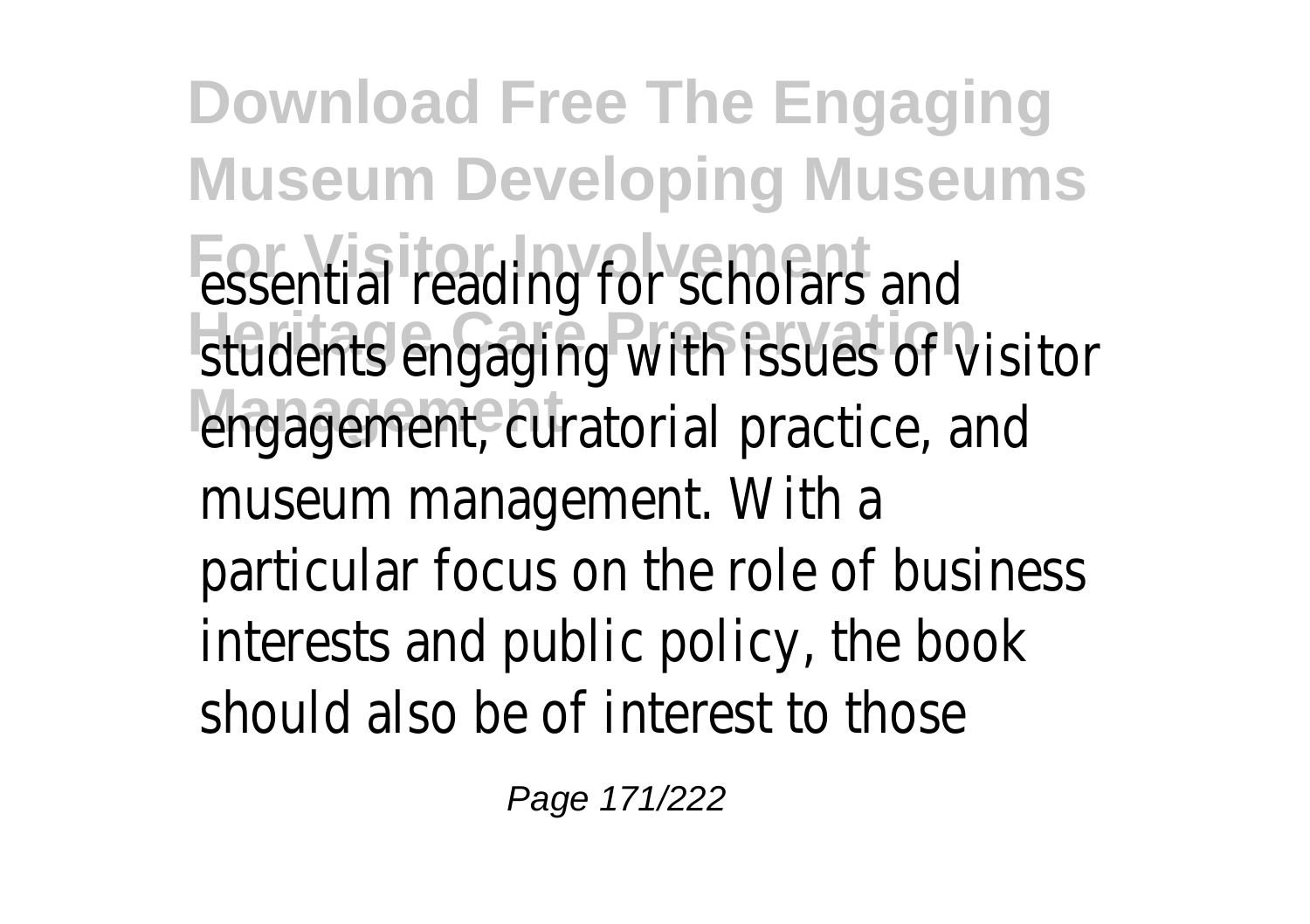**Download Free The Engaging Museum Developing Museums** undertaking research in fields outside of museum and visitor studies. As art museum educators become mor involved in curatorial decisions and creating opportunities for community voices to be represented in the galleries of the museum, museum

Page 172/222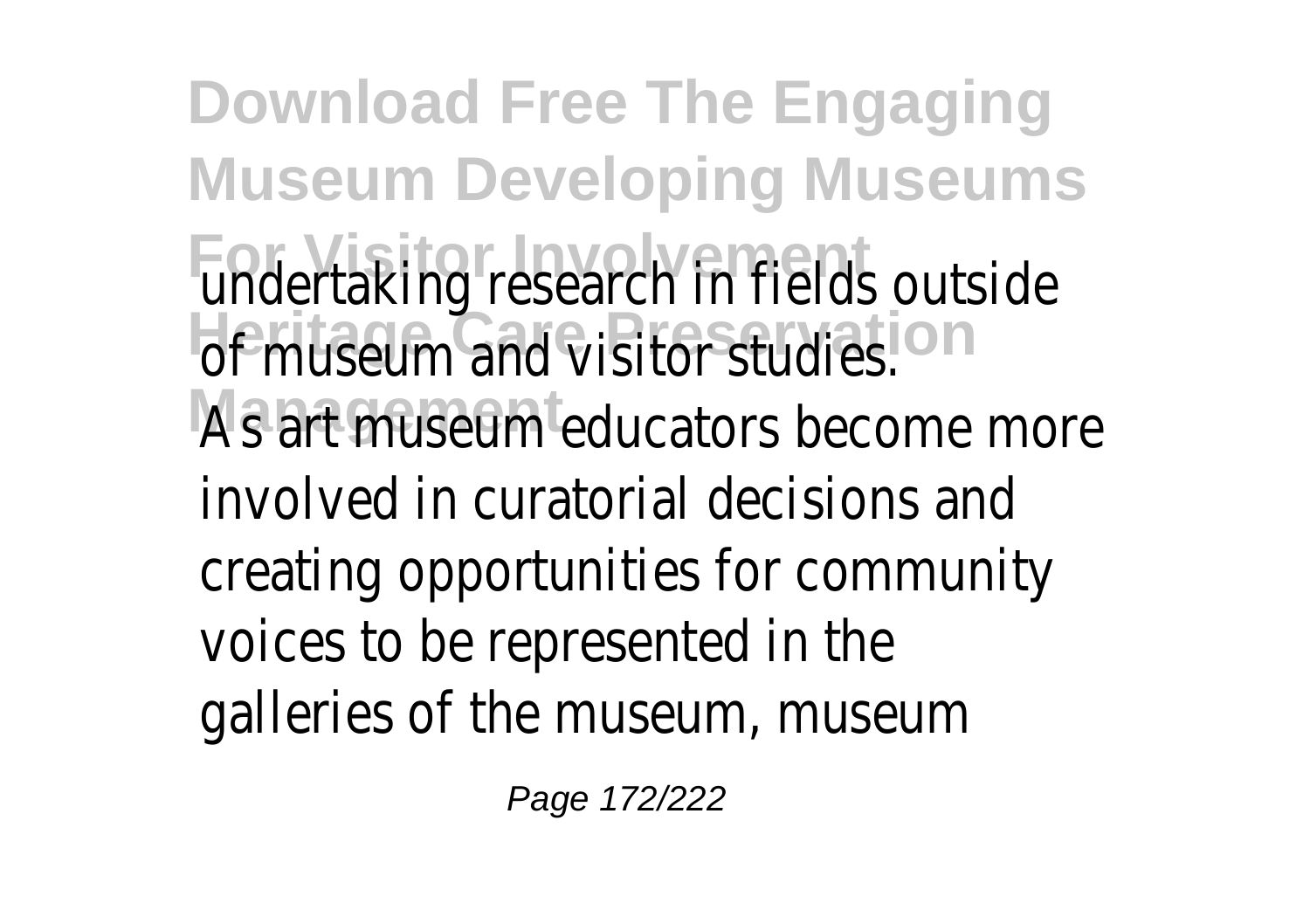**Download Free The Engaging Museum Developing Museums Foucation is shifting from responding** to works of art to developing authenti opportunities for engagement with their communities. Current research focuses on museum education experiences and the wide-reaching benefits of including these experiences

Page 173/222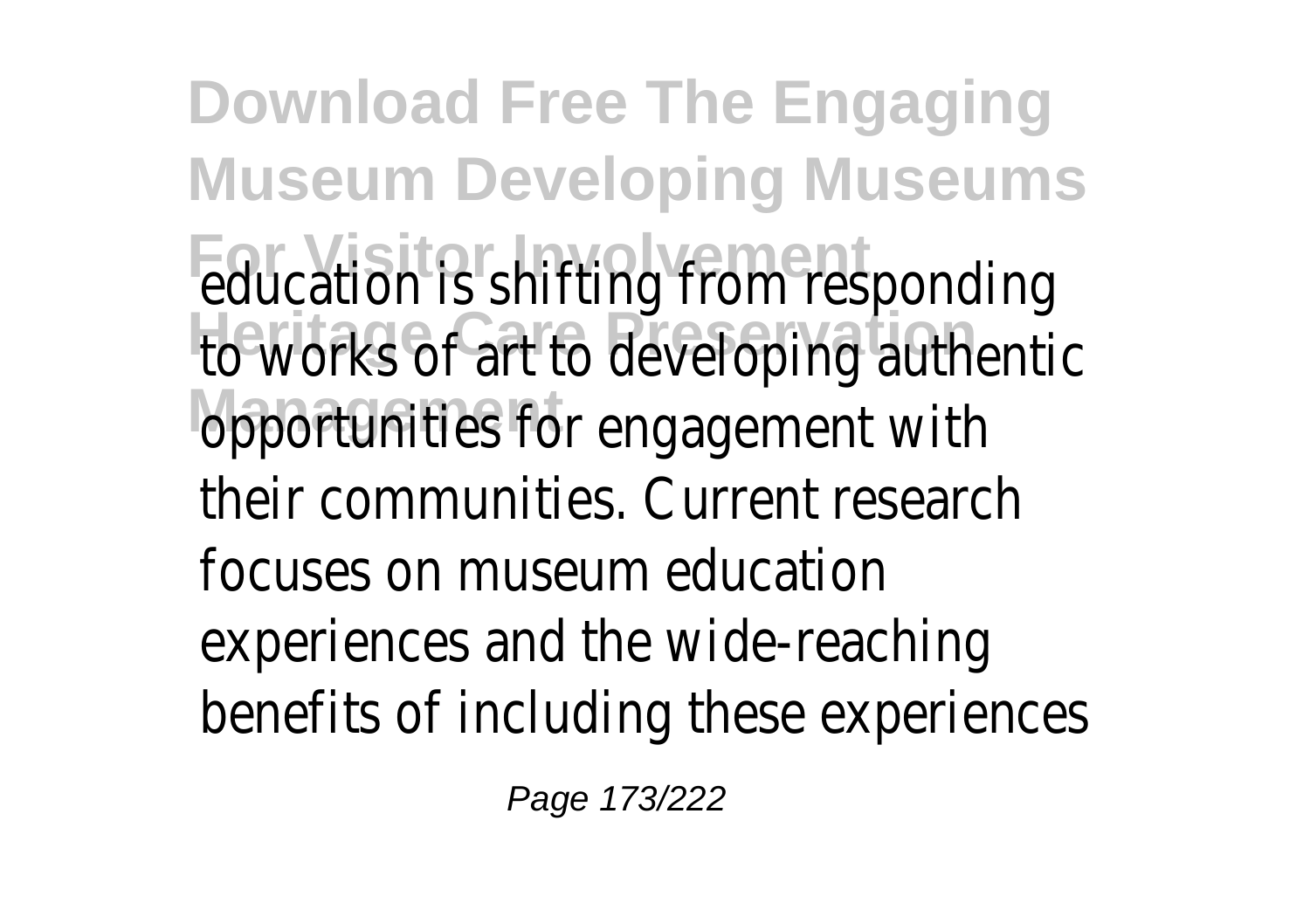**Download Free The Engaging Museum Developing Museums** into art education courses. As more universities add art museum education to their curricula, there is a need for a text to support the topic and offer examples of real-world museum education experiences. Engaging Communities Through Civic

Page 174/222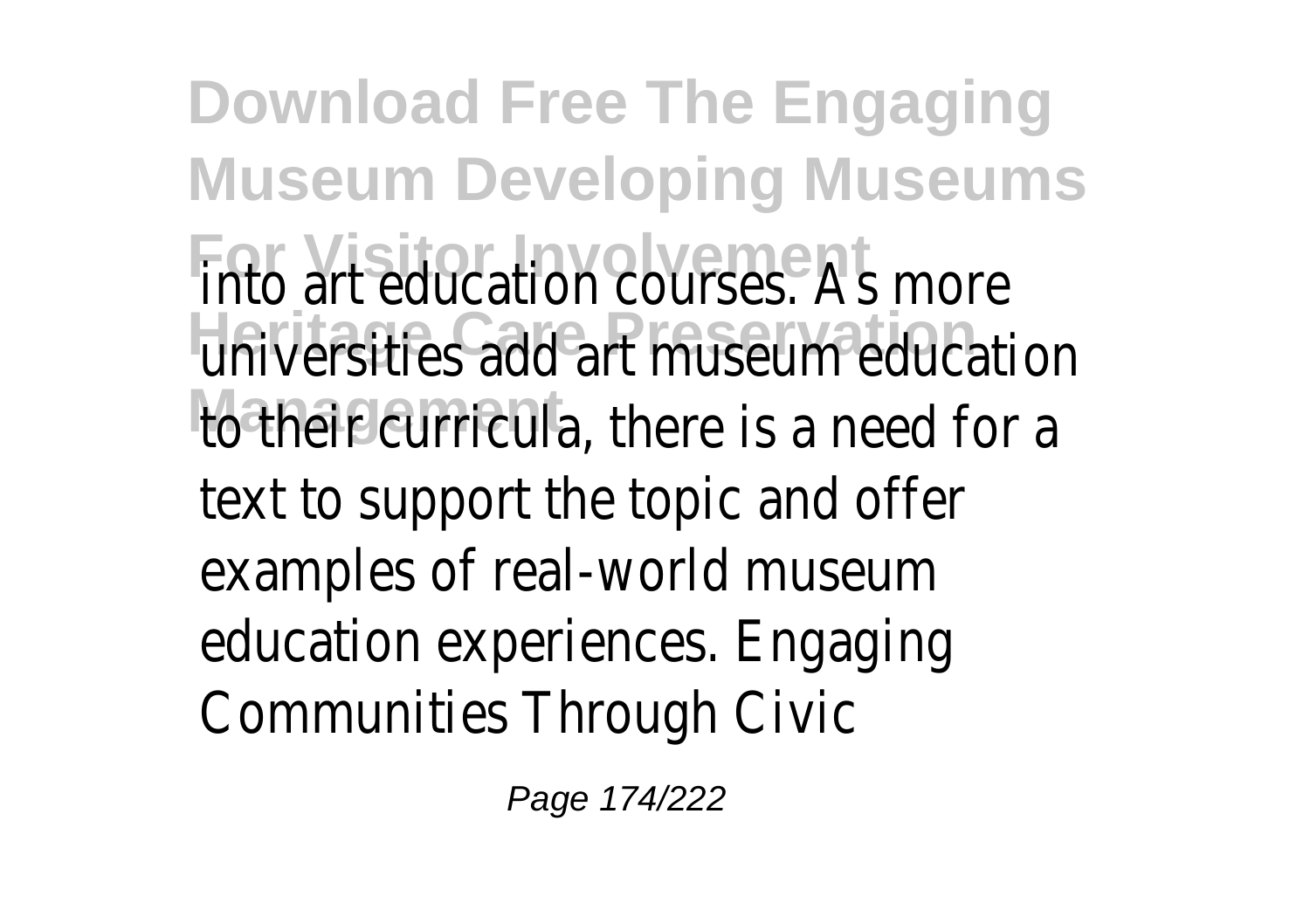**Download Free The Engaging Museum Developing Museums** Engagement in Art Museum Education deepens knowledge on museum and ar education and civic engagement and bridges the gap from theory to practice. The chapters focus on variou sectors of this research, including diversity and inclusion in museum

Page 175/222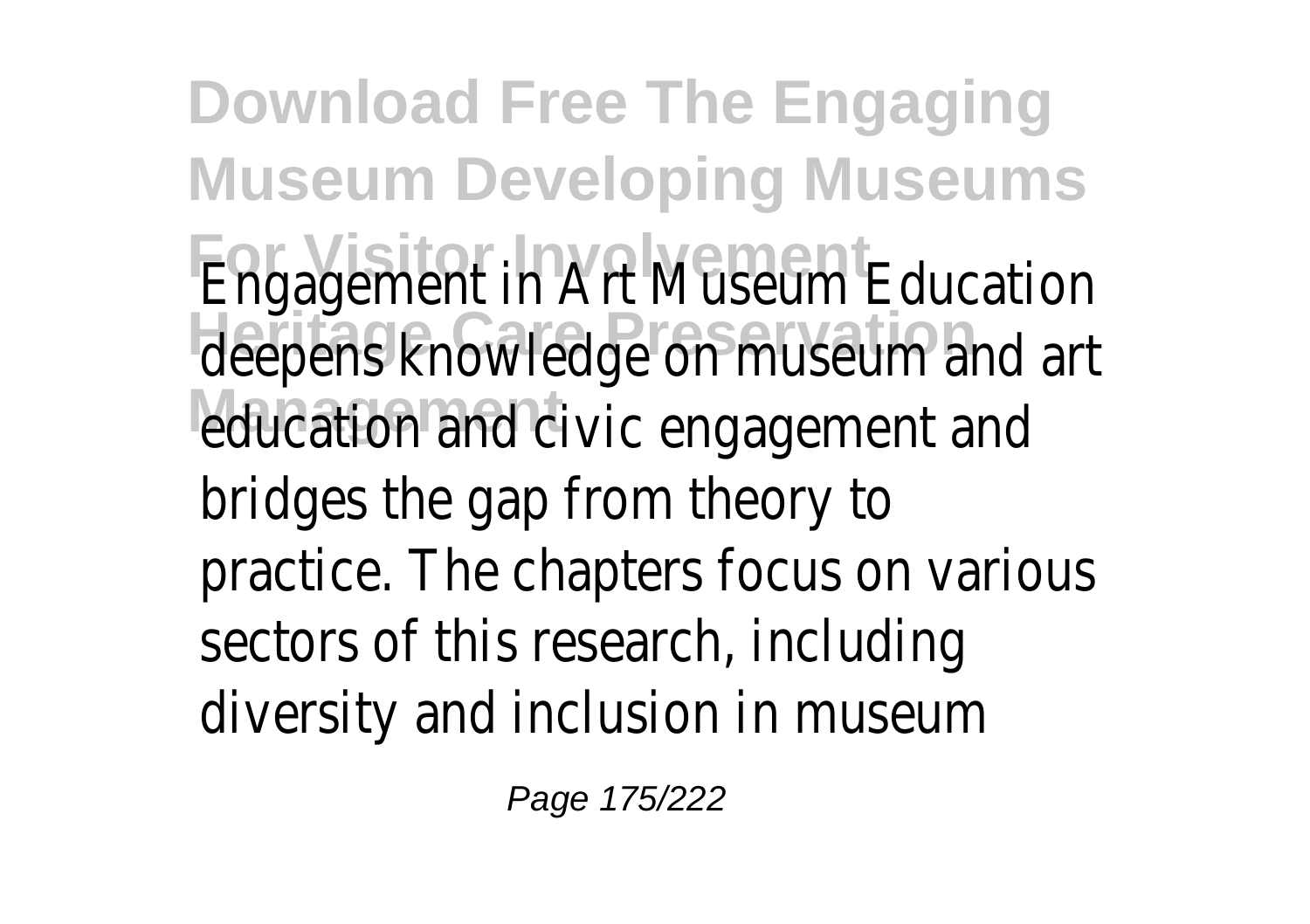**Download Free The Engaging Museum Developing Museums** experiences, engaging communities through new techniques, and museum and university partnerships. As such, it includes coverage on timely topics tha include programs and audience engagement with the LGBTQ+, refugee, disability, and senior

Page 176/222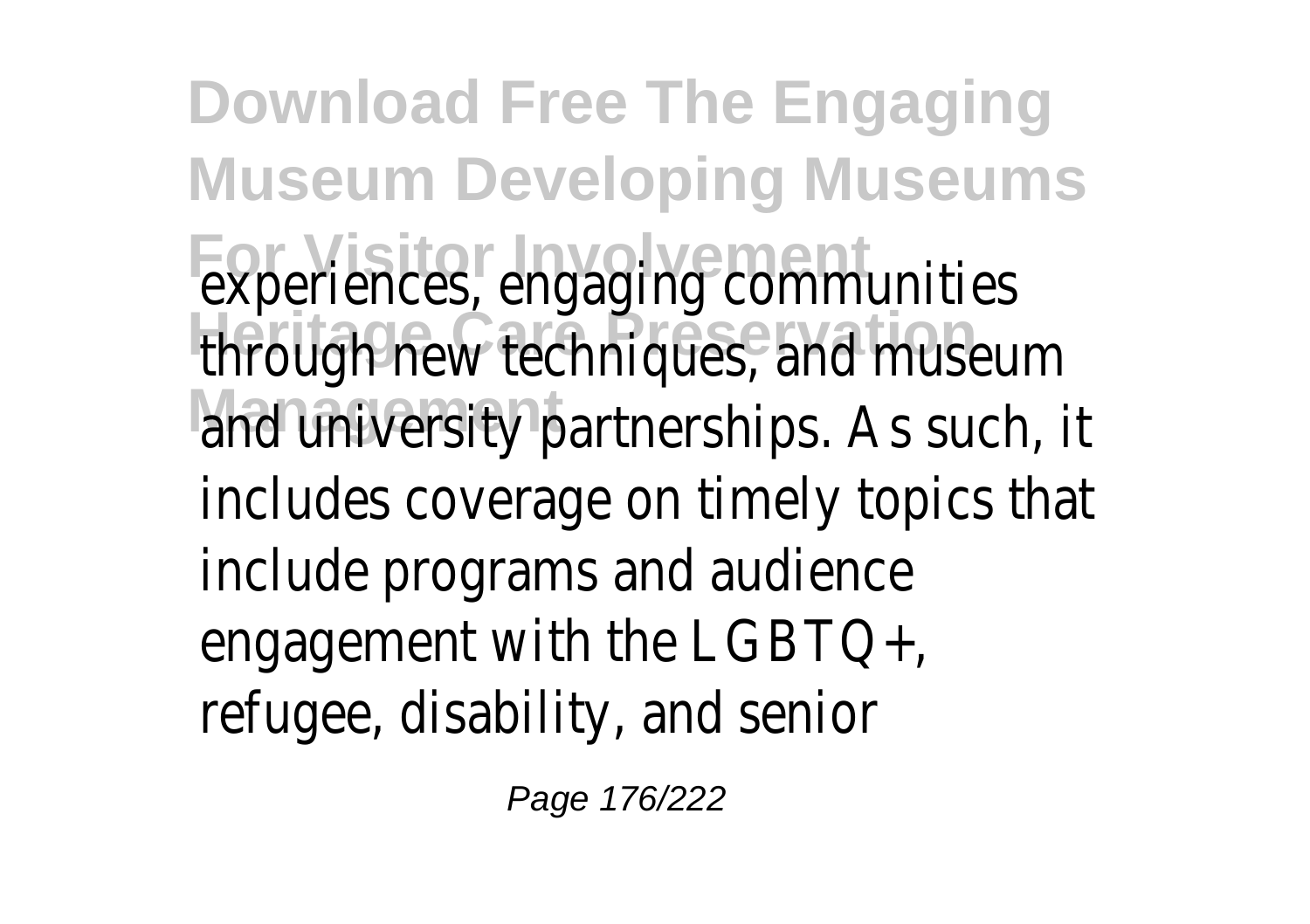**Download Free The Engaging Museum Developing Museums** communities; socially responsive museum pedagogy; and the use of student workers. This book is ideal for museum educators, museum directors, curators, professionals, practitioners, researchers, academicians, and students who are interested in update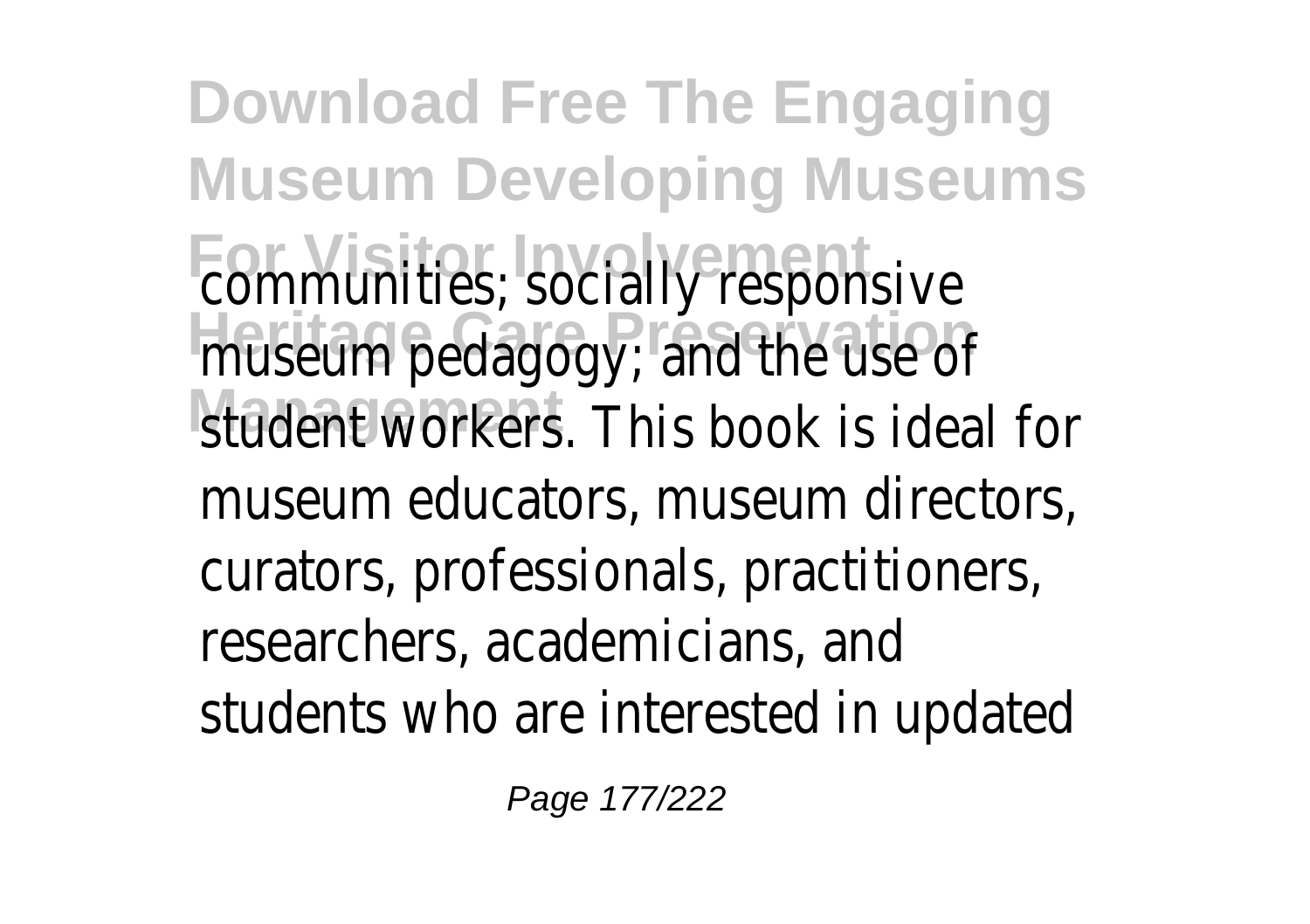**Download Free The Engaging Museum Developing Museums For Visitor Involvement** knowledge and research in art education, curriculum development and civic<sup>1</sup>engagement. Museums in the New Mediascape Interpreting Historic House Museums National Museums Exhibit Labels

Page 178/222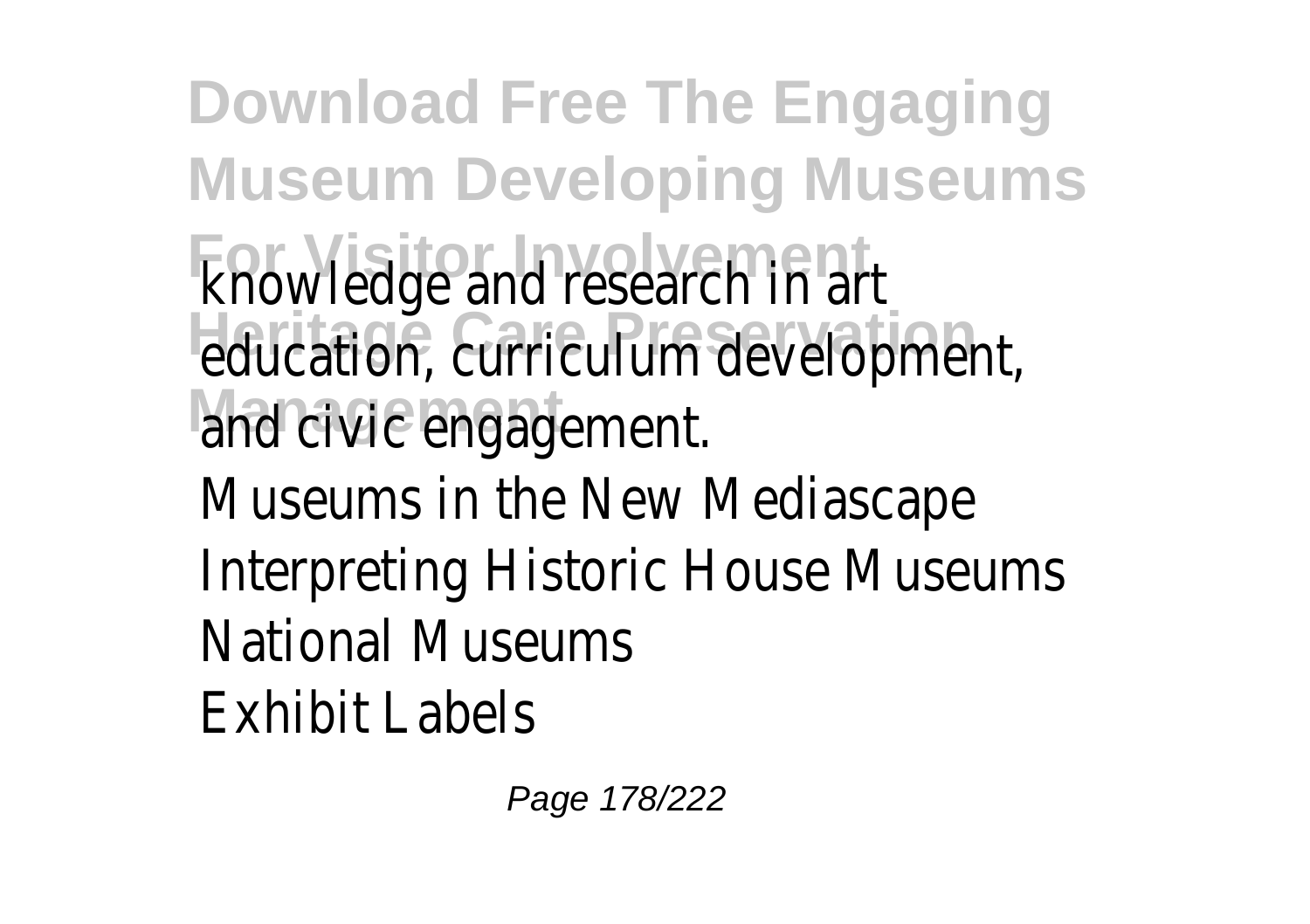**Download Free The Engaging Museum Developing Museums Museum Basics** vement **Engaging Young Children in Museums An Introductory Handbook for Student** and Teachers Museums throughout the world have common needs and face common challenges. Keeping up-

Page 179/222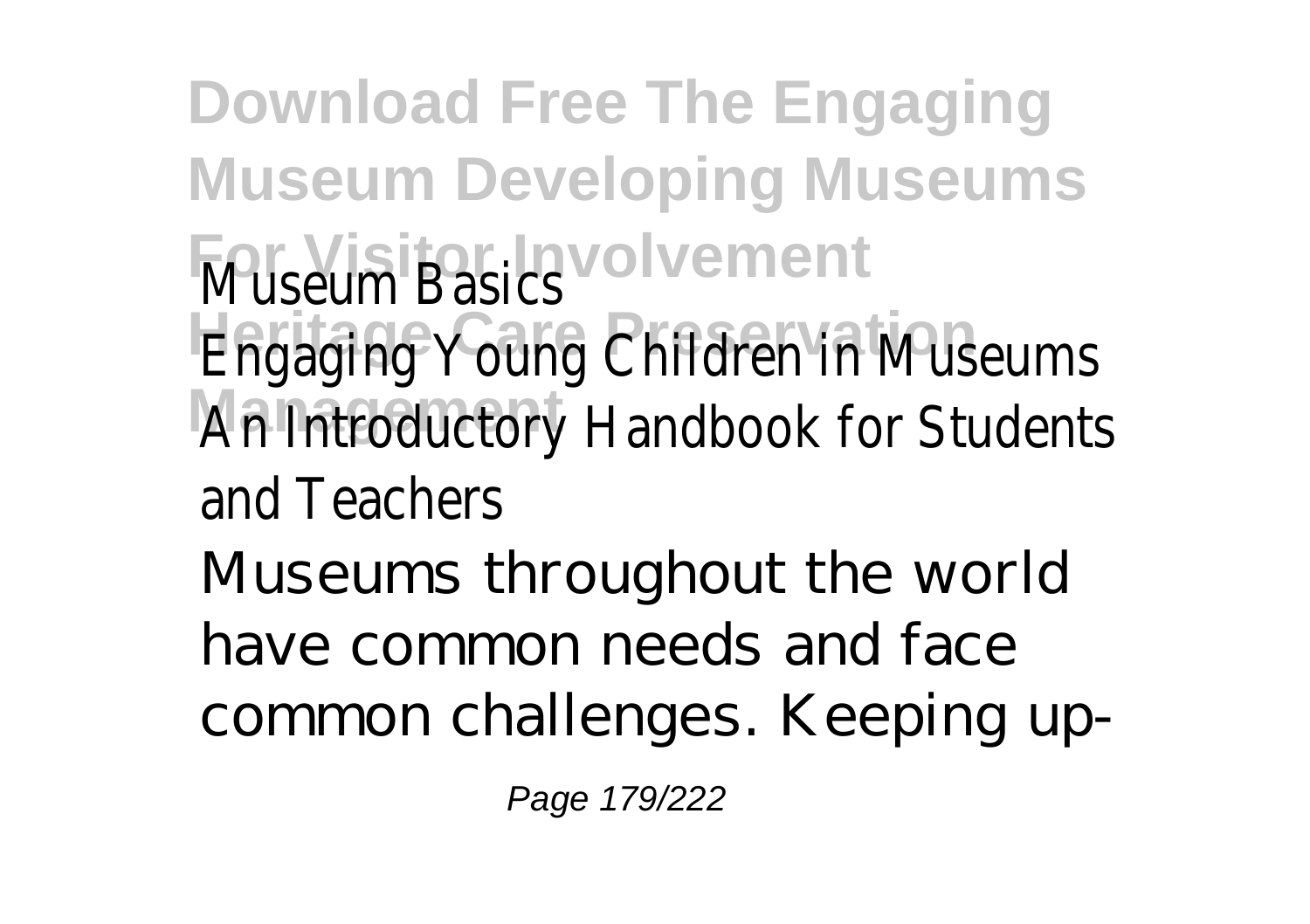**Download Free The Engaging Museum Developing Museums For Visitor Involvement** to-date with new ideas and **Heritage Care Preservation** changing practice is challenging for small and medium-sized museums where time for reading and training is often restricted. This new edition of Museum Basics has therefore

Page 180/222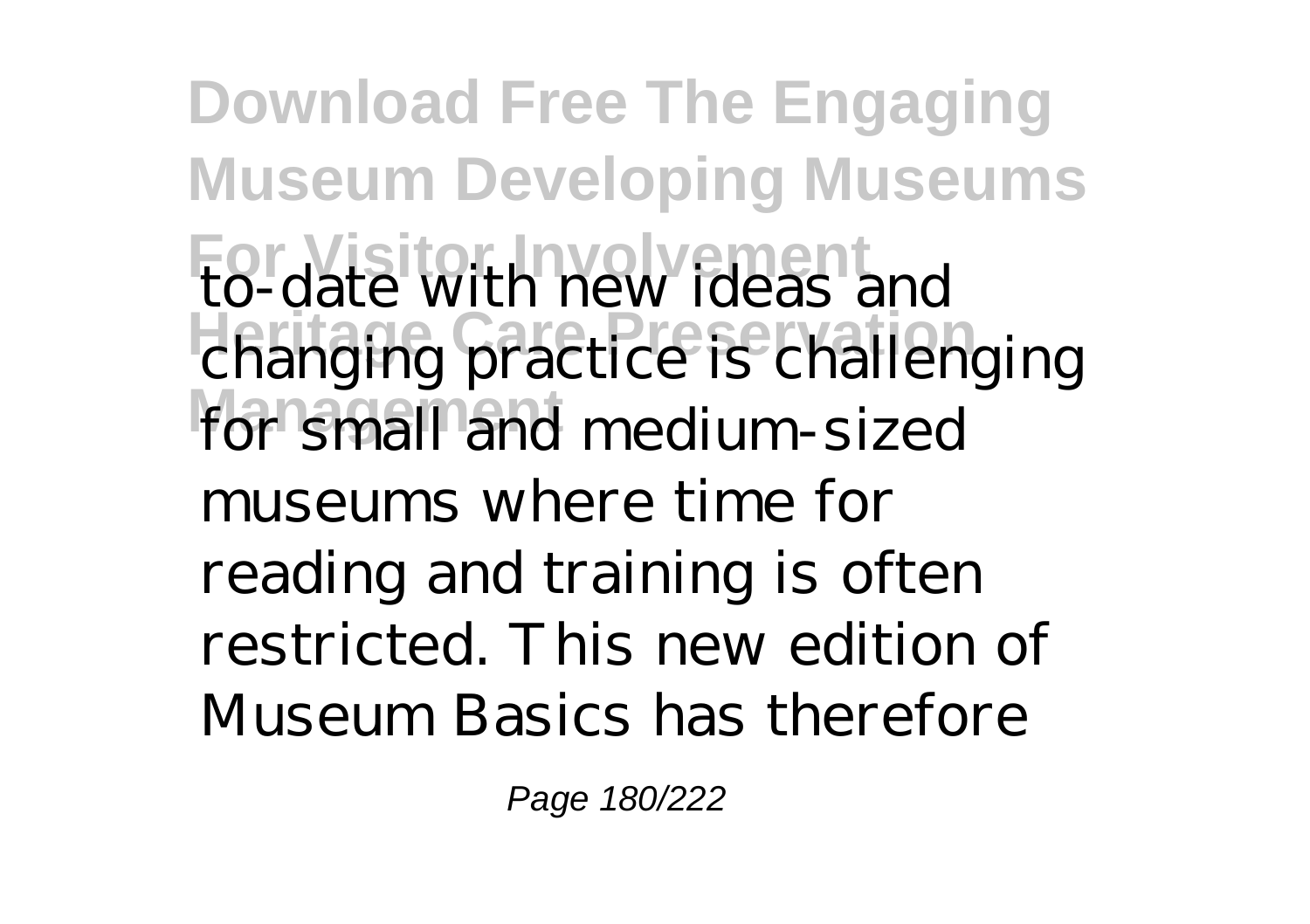**Download Free The Engaging Museum Developing Museums Formulated** for the many museums worldwide that **Management** operate with limited resources and few professional staff. The comprehensive training course provided within the book is also suitable for museum studies

Page 181/222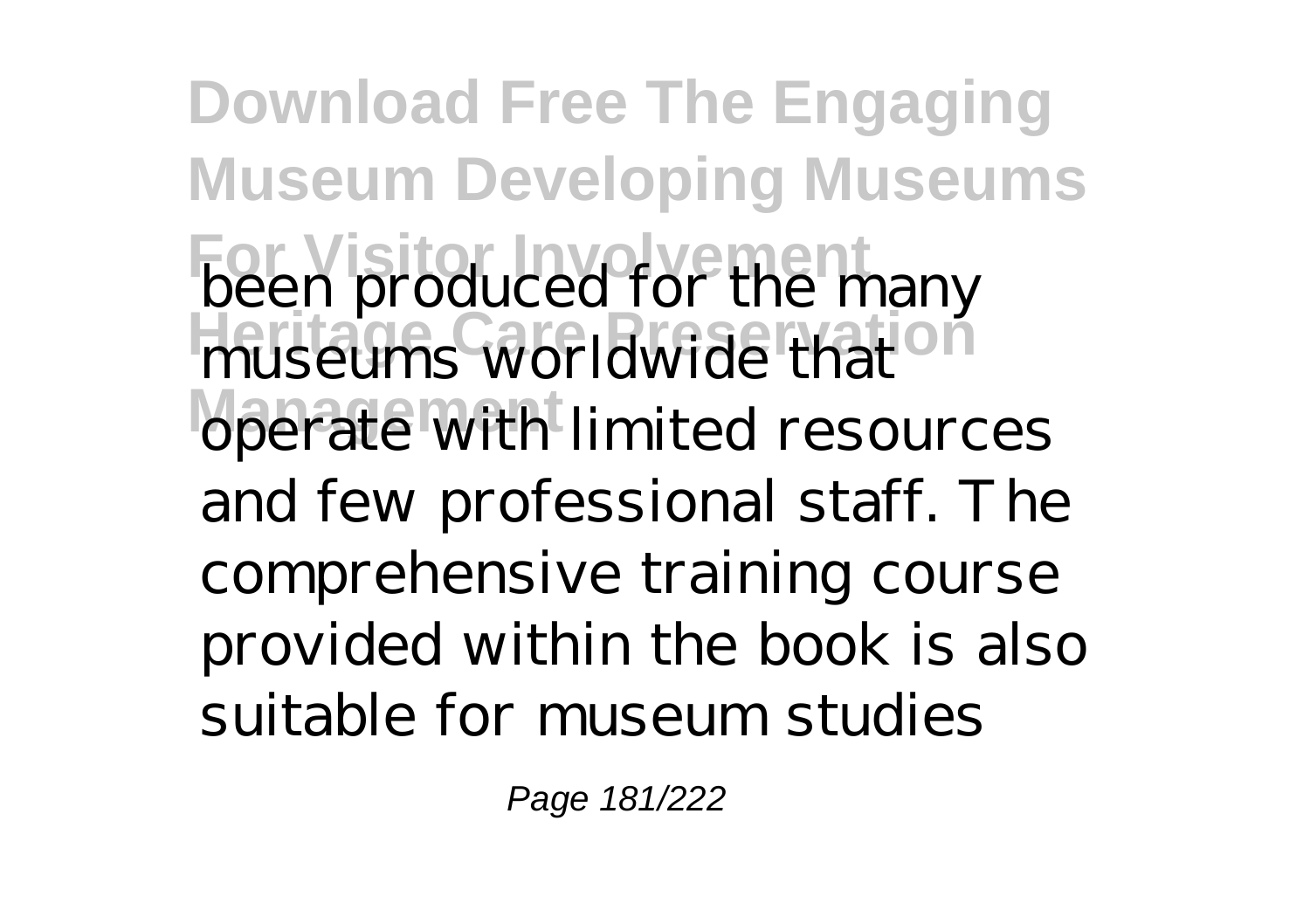**Download Free The Engaging Museum Developing Museums** students who wish to gain a full understanding of work within a museum. Drawing from a wide range of practical experience, the authors provide a basic guide to all aspects of museum work, from audience

Page 182/222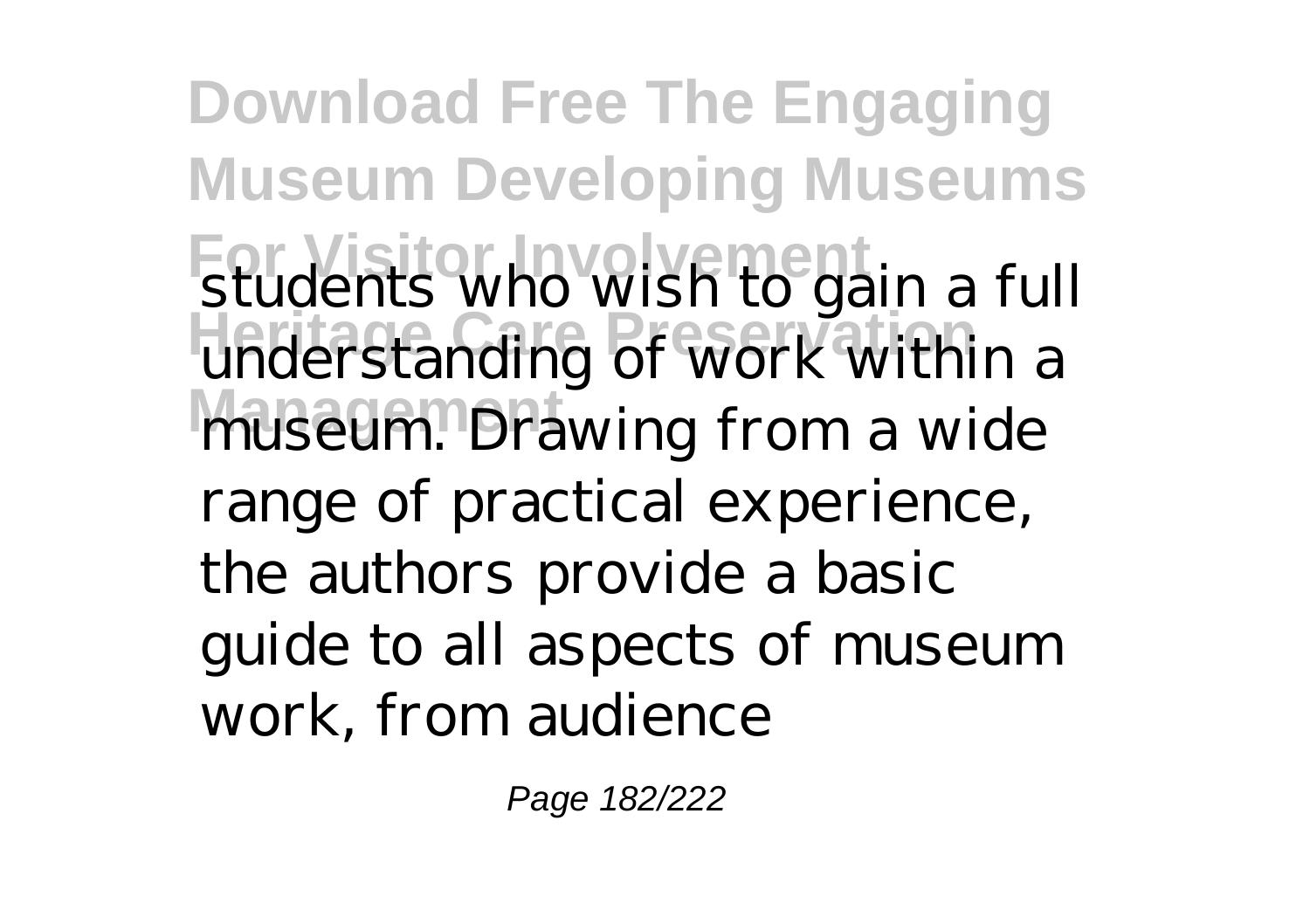**Download Free The Engaging Museum Developing Museums** development and education, **Heritage Care Preservation** through collections management and conservation, to museum organisation and forward planning. Organised on a modular basis with over 110 Units, Museum Basics can be

Page 183/222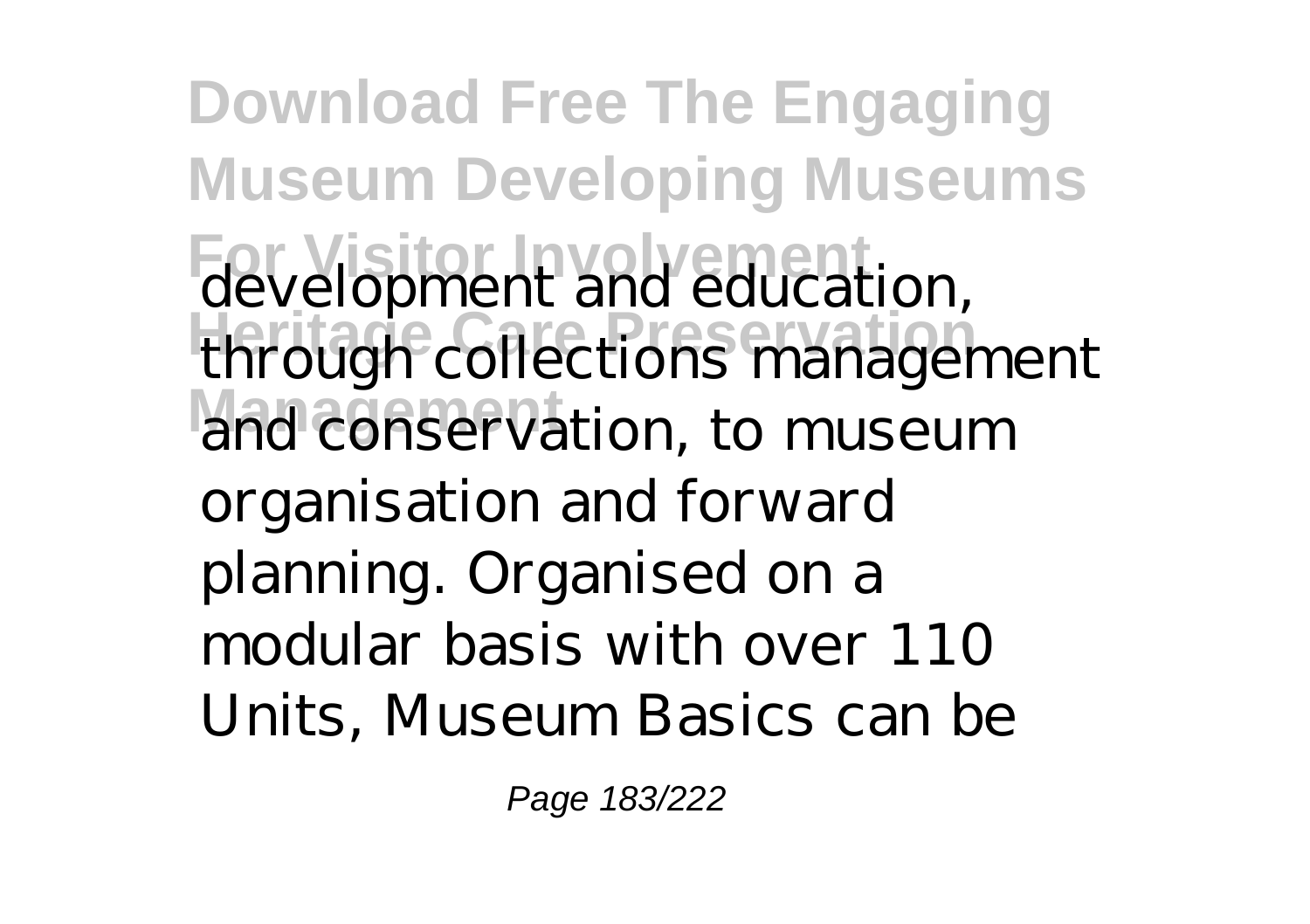**Download Free The Engaging Museum Developing Museums For Visitor Involvement** used as a reference work to **Heritage Care Preservation** assist day-to-day museum **Management** management and as the key textbook in pre-service and inservice training programmes. It is designed to be supplemented by case studies, project work

Page 184/222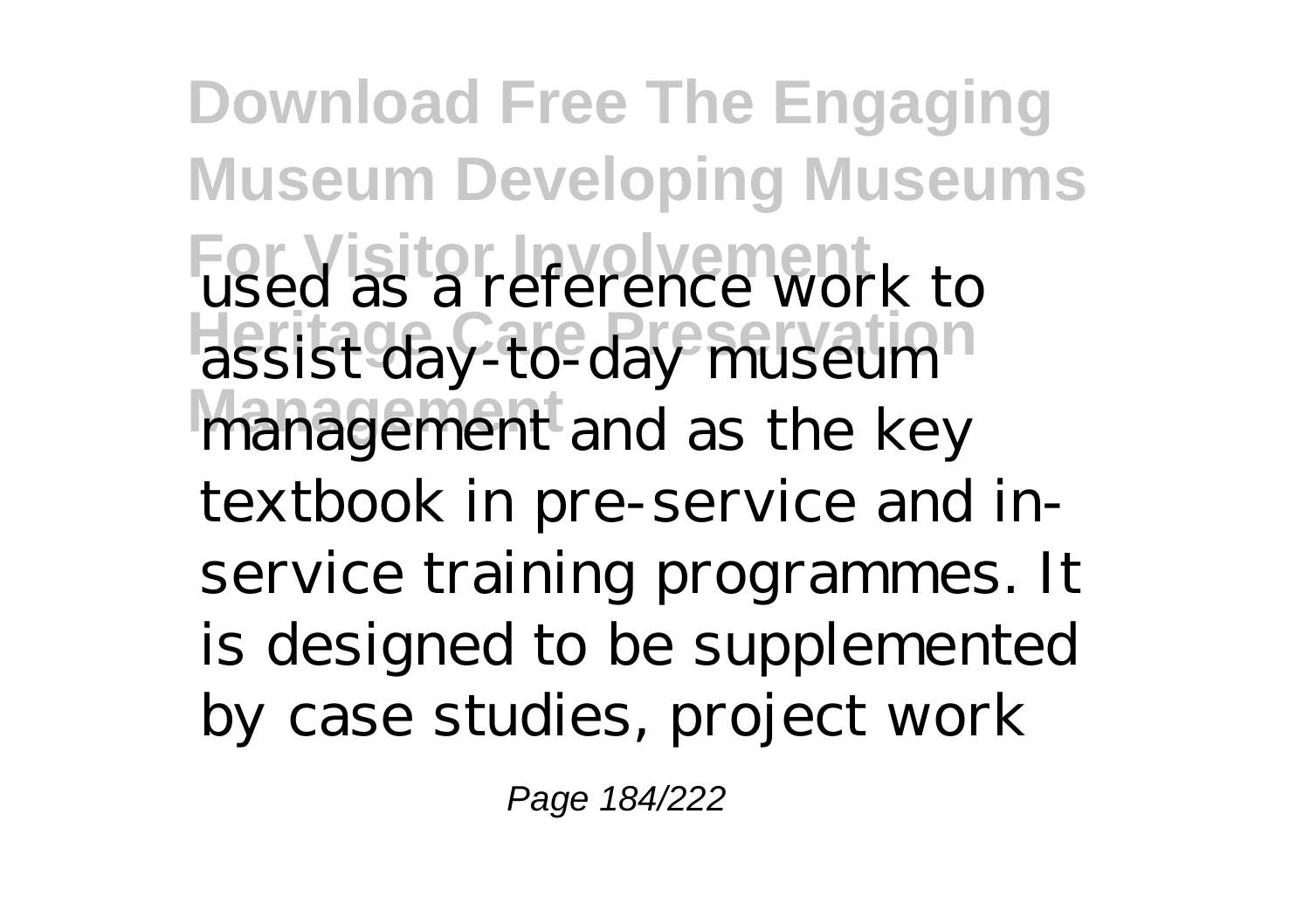**Download Free The Engaging Museum Developing Museums** and group discussion. This third **Heritage Care Preservation** edition has been fully updated and extended to take account of the many changes that have occurred in the world of museums in the last five years. It includes over 100 new

Page 185/222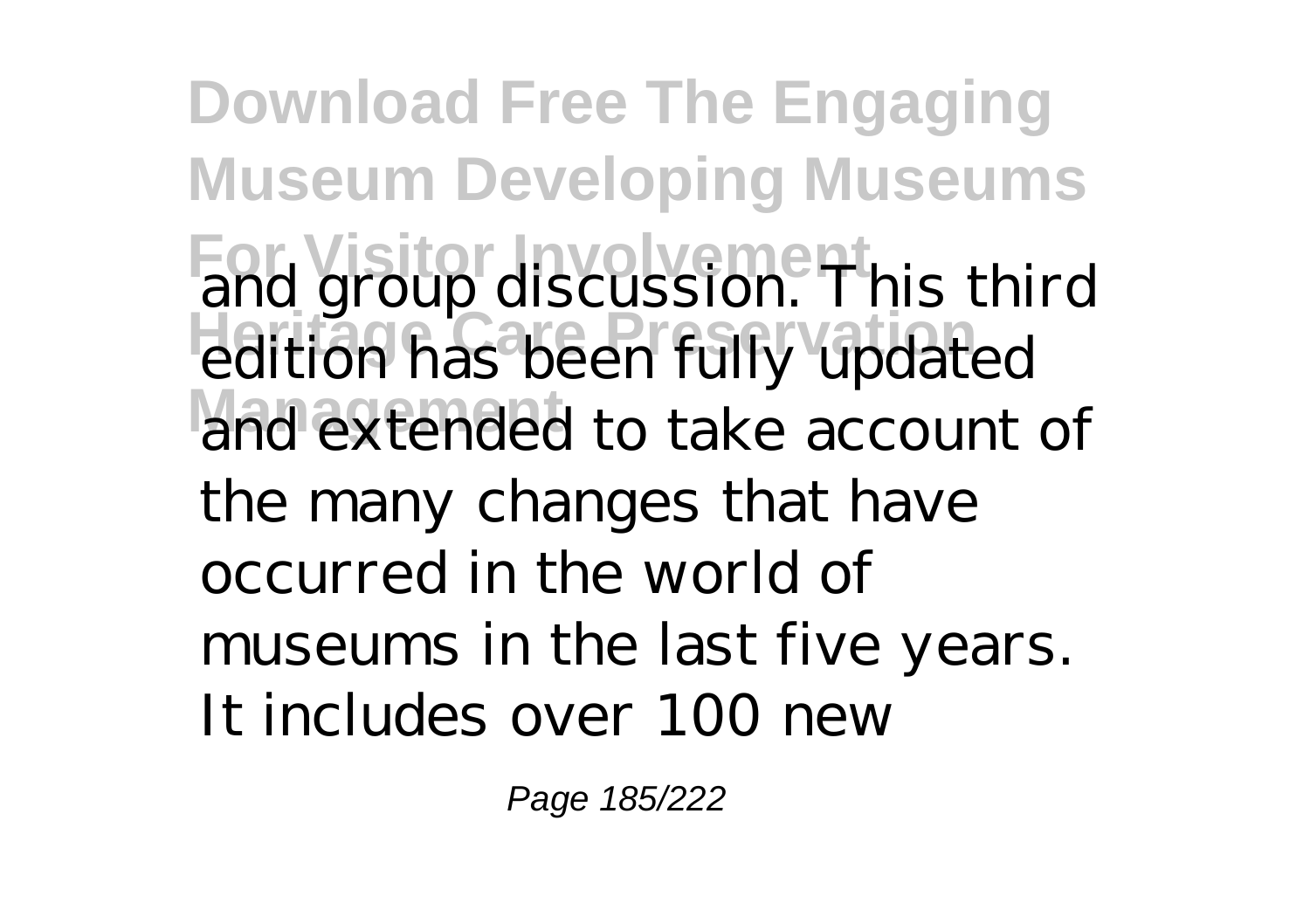**Download Free The Engaging Museum Developing Museums** diagrams supporting the text, a **Heritage Care Preservation** glossary, sources of information and support as well as a select bibliography. Museum Basics is also now supported by its own companion website providing a wide range of additional

Page 186/222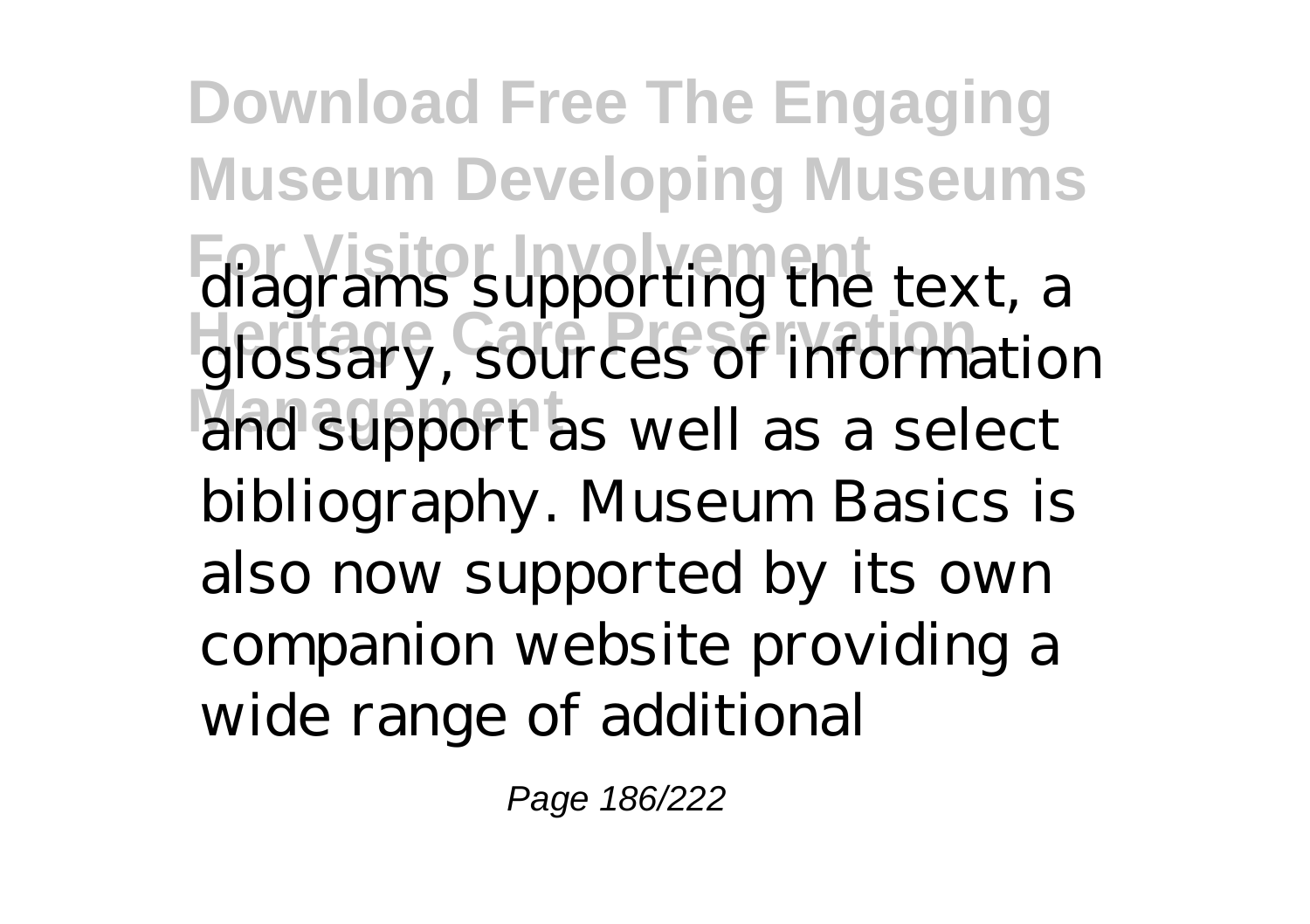**Download Free The Engaging Museum Developing Museums** For Visitor for the reader. Over the last twenty years the educational role of the museum has come to be central to its mission. There are now far more educational opportunities, new spaces, new interfaces -

Page 187/222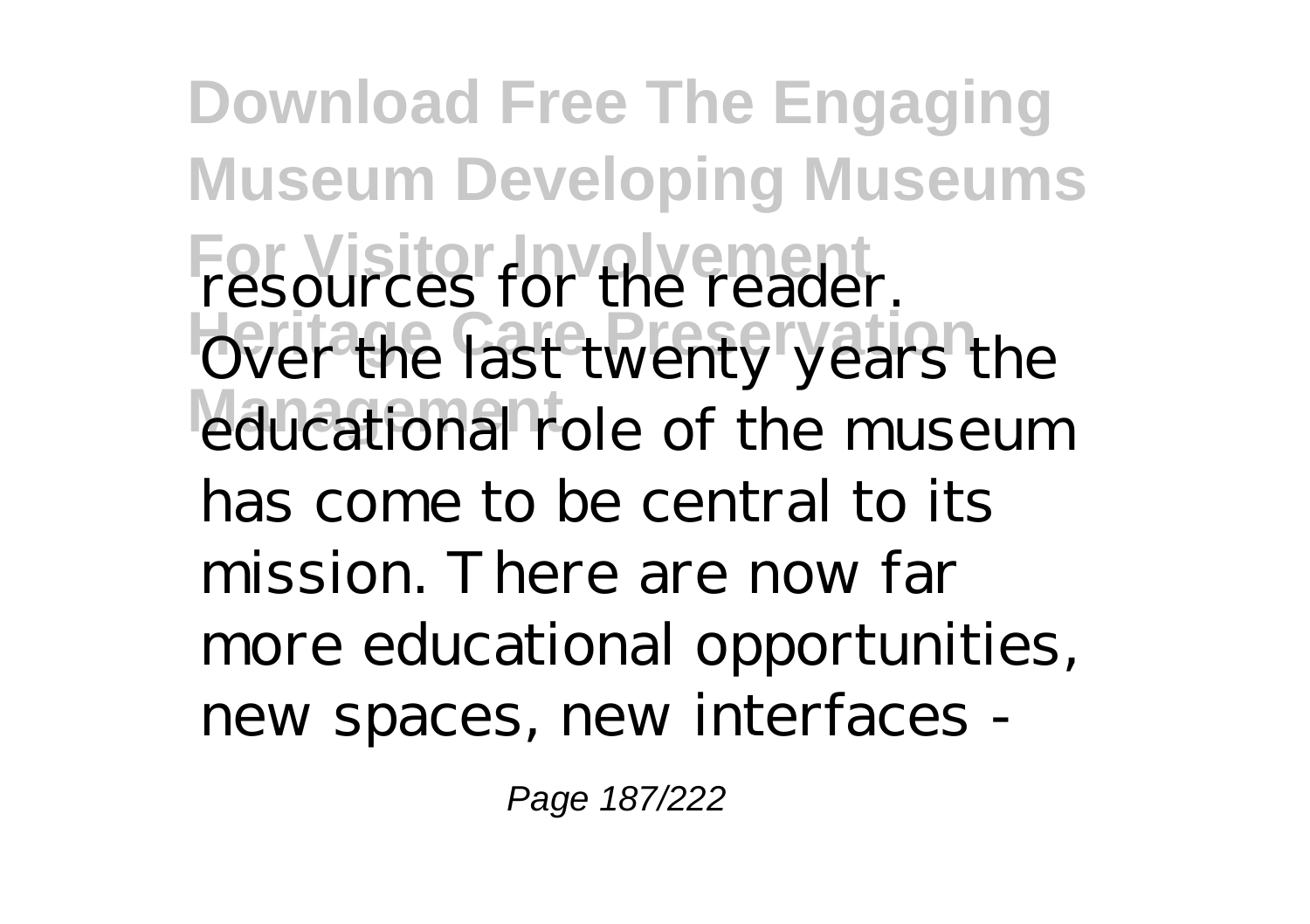**Download Free The Engaging Museum Developing Museums** both digital and physical, and a **Heritage Care Preservation** growing number of education and interpretation departments, educational curators and public engagement programmes. Despite these developments, however, higher education has

Page 188/222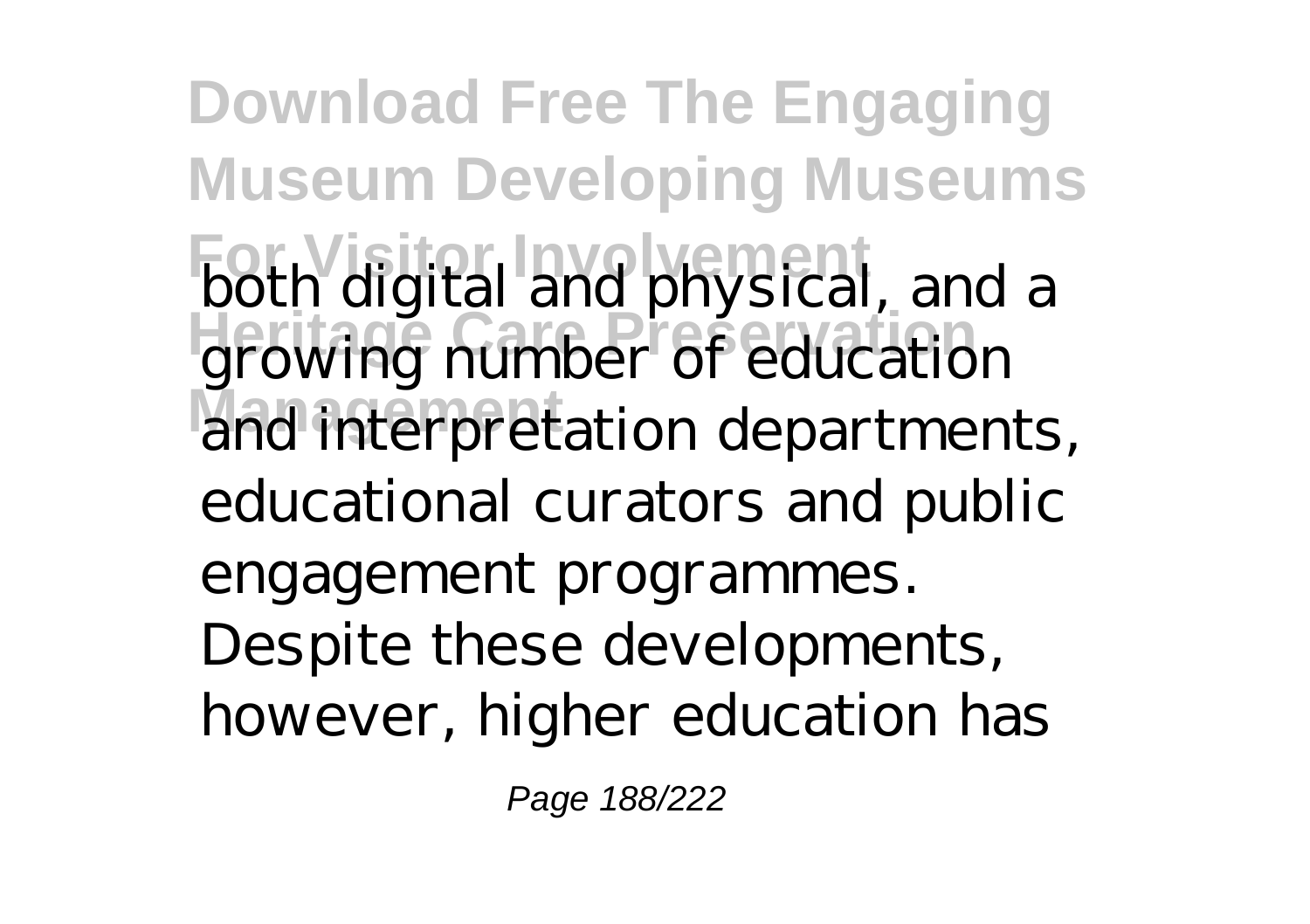**Download Free The Engaging Museum Developing Museums For Visitor Involvement Heritage Care Preservation** primary and secondary schools remained a marginal collaborator compared to and to other forms of adult learning. This has meant that the possibilities for partnerships between universities, colleges,

Page 189/222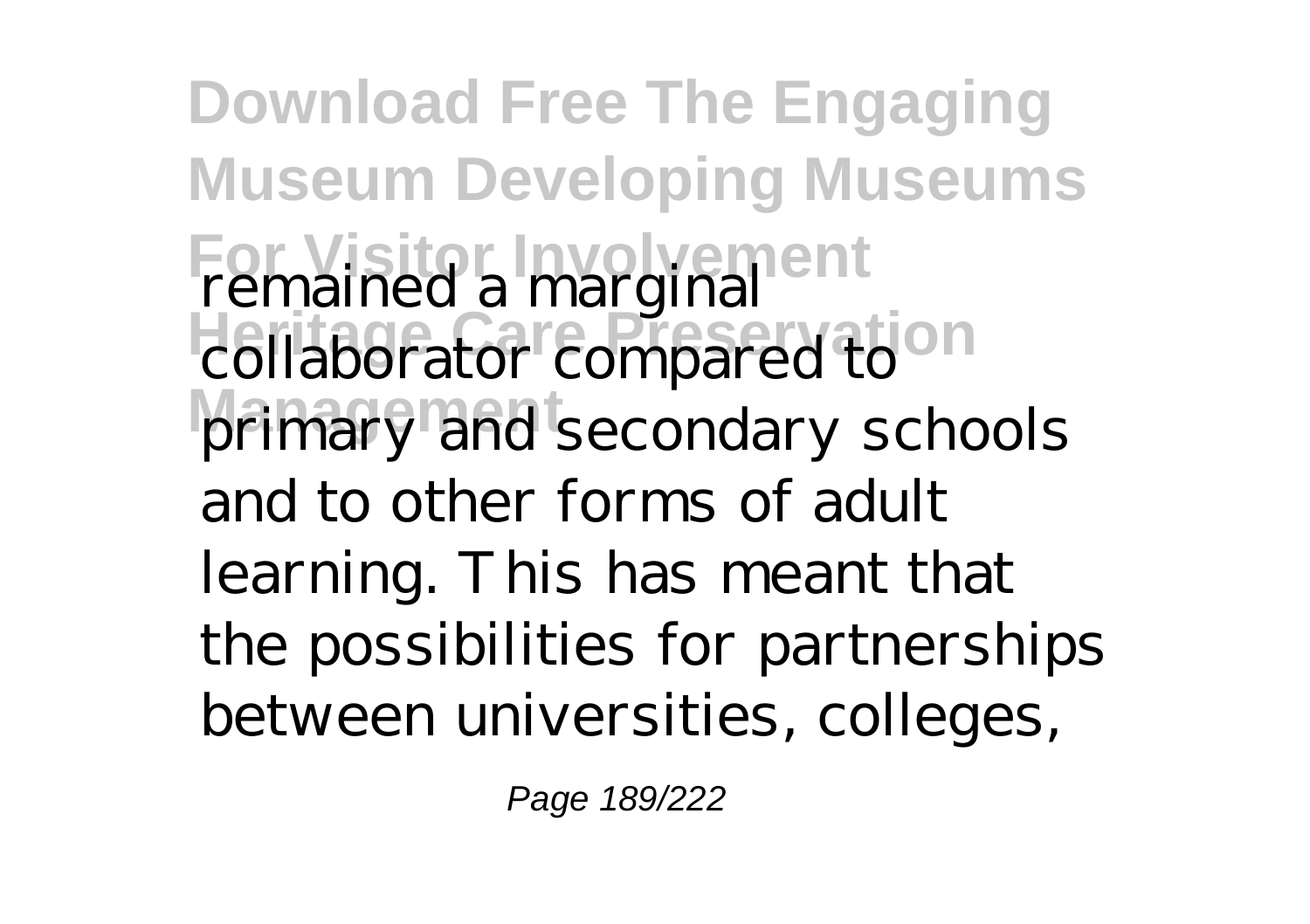**Download Free The Engaging Museum Developing Museums For Visitor Involvement** museums and galleries has remained relatively unexplored, especially in relation to their potential for generating innovative patterns of research and learning. This book addresses the key issues which

Page 190/222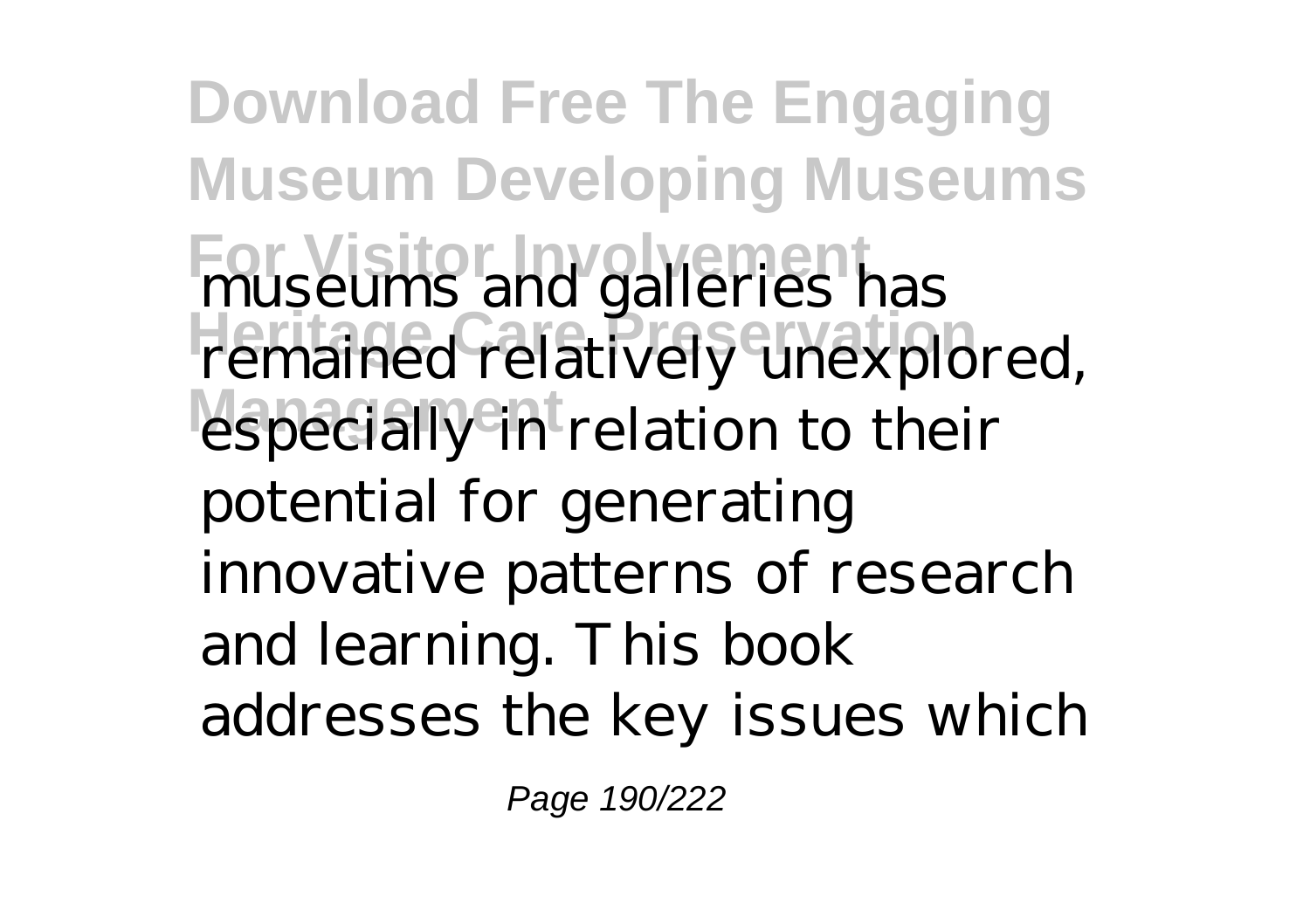**Download Free The Engaging Museum Developing Museums For Visitor Involvement** are preventing such **Heritage Care Preservation** partnerships and examines how to enable more effective and creative connections between museums and higher education. The authors identify conceptual and practical barriers and

Page 191/222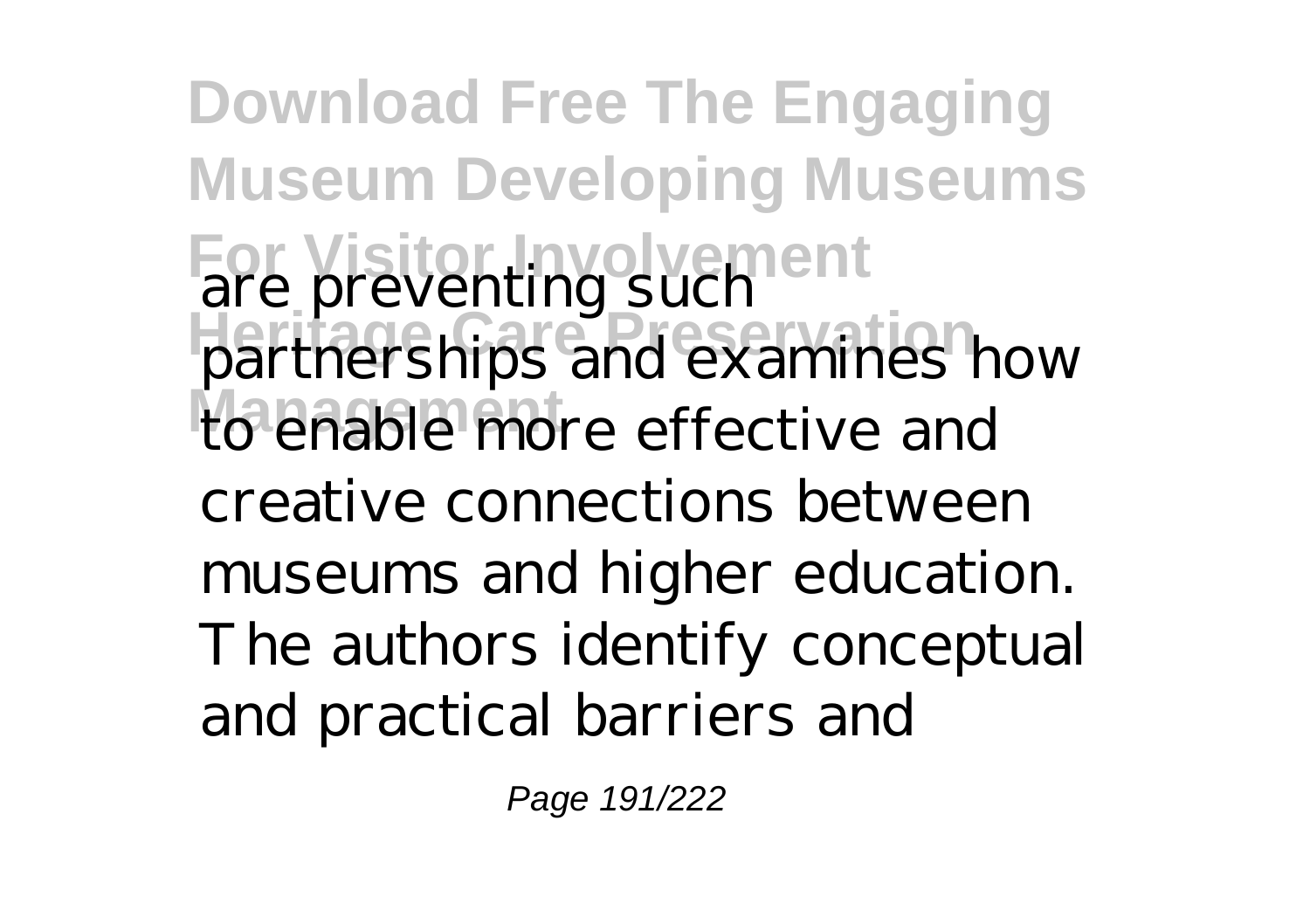**Download Free The Engaging Museum Developing Museums For Visitor Involvement** explore whether current **Heritage Care Preservation** academic models are fit for purpose. They argue that as pressures mount on public educational resources around the world, there needs to be an urgent increase in the exchange

Page 192/222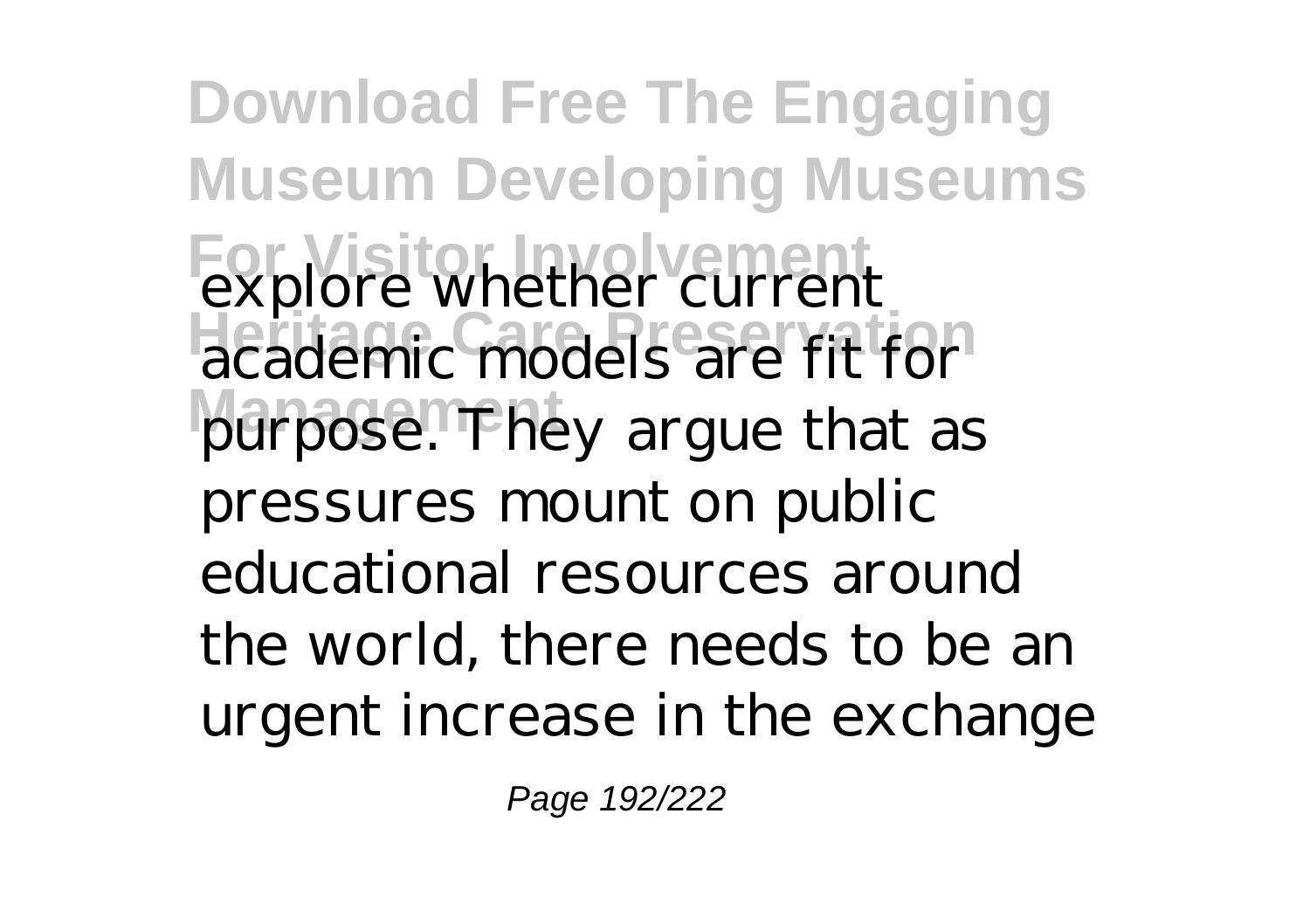**Download Free The Engaging Museum Developing Museums For Visitor Involvement** of knowledge across these sectors and the forging of world-**Management** class scholarly partnerships. Examples of research undertaken internationally offer best practice models for collaboration and integration.

Page 193/222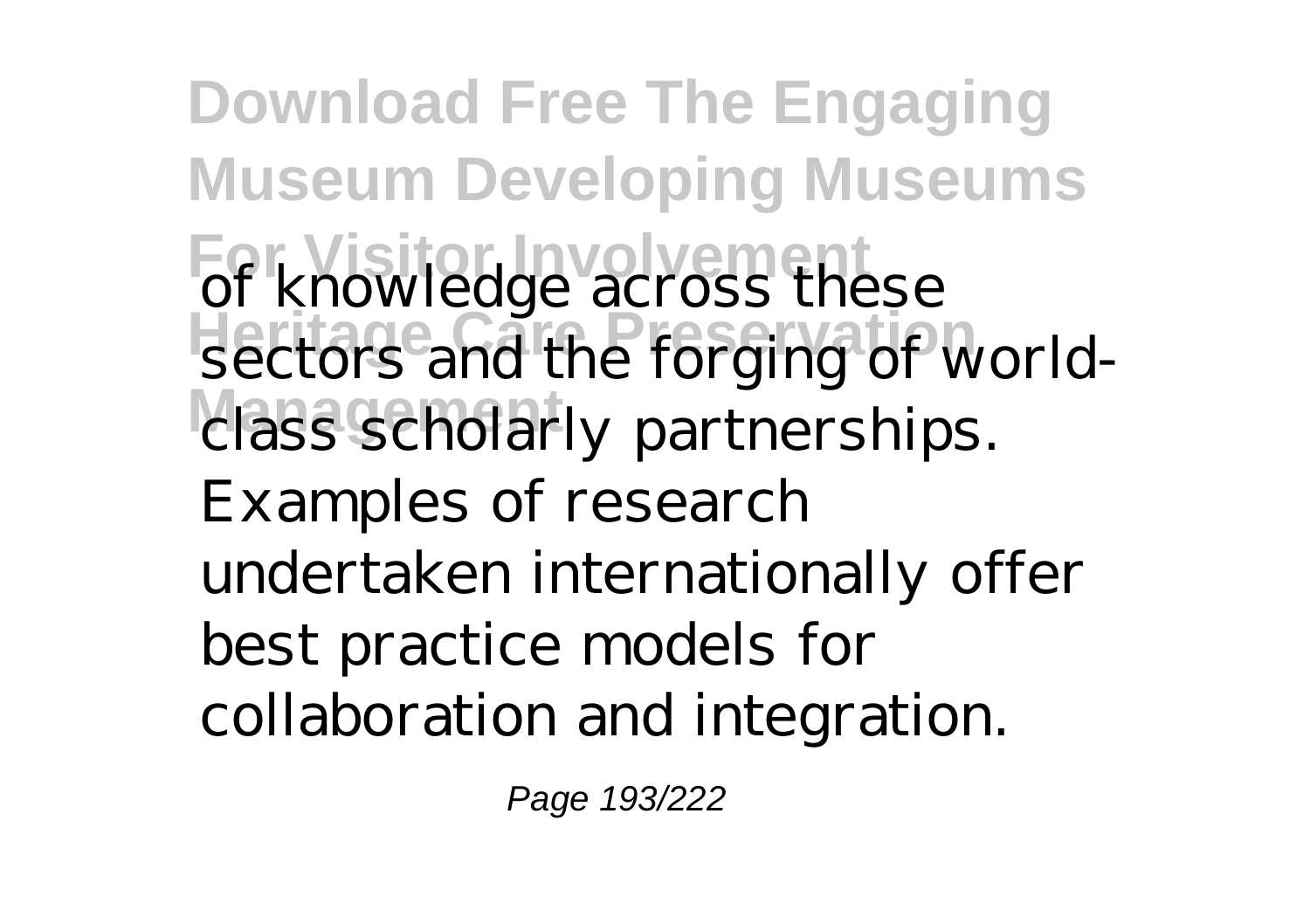**Download Free The Engaging Museum Developing Museums For Visitor Involvement Heritage Care Preservation** educational specialists and This book will be compulsory reading for museum and those interested in engaging in museum/higher education partnerships. It will also be of interest to those involved in

Page 194/222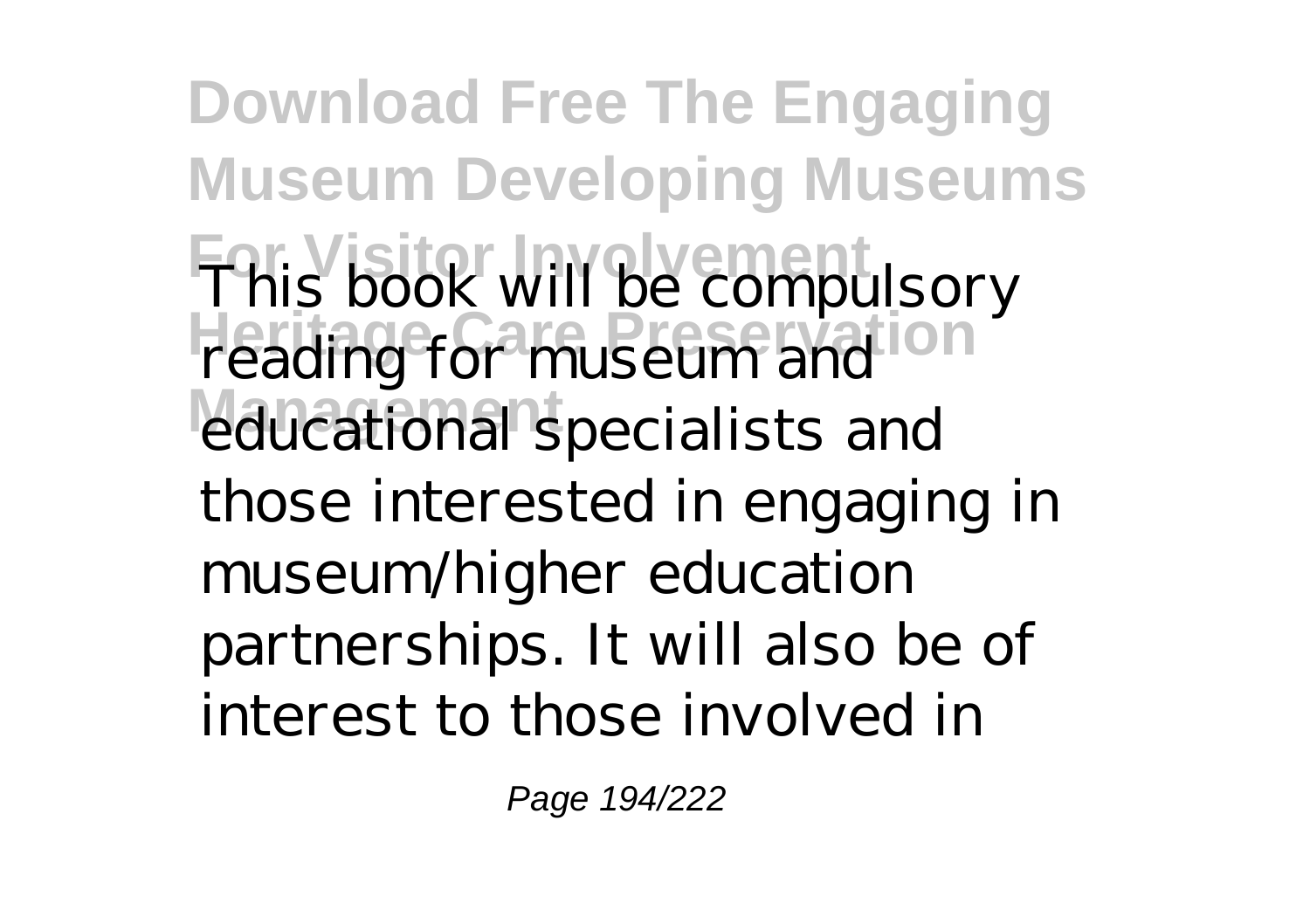**Download Free The Engaging Museum Developing Museums** policy and decision-making in **Heritage Care Preservation** education, the museum sector and national and local

government.

This timely book provides a critical look at one of the staples of museum education

Page 195/222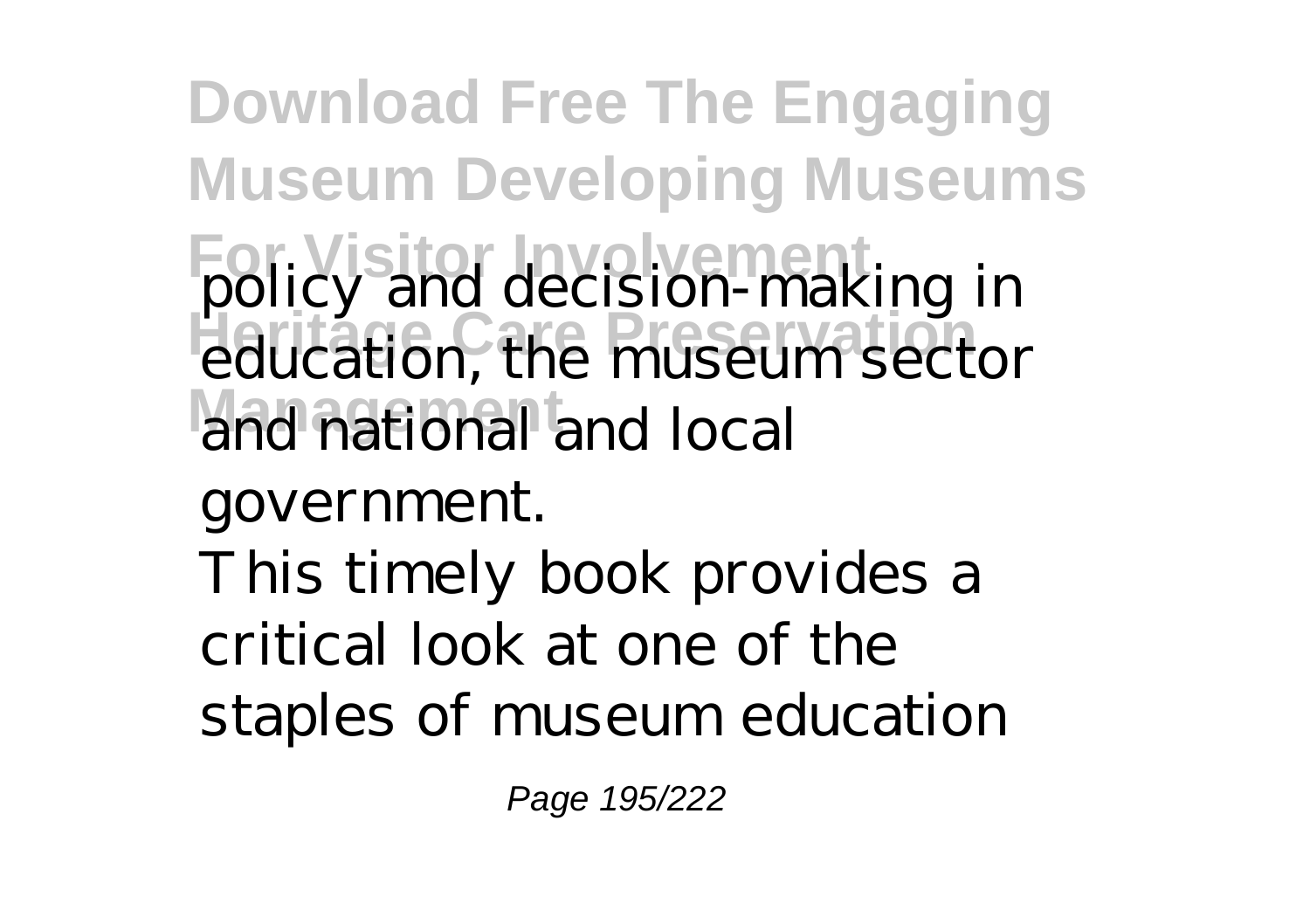**Download Free The Engaging Museum Developing Museums** programming: the "field trip" for school groups. The K-12<sup>oh</sup> audience is of major importance to museums: not only does reaching students relate directly to the educational mission of museums, but also our

Page 196/222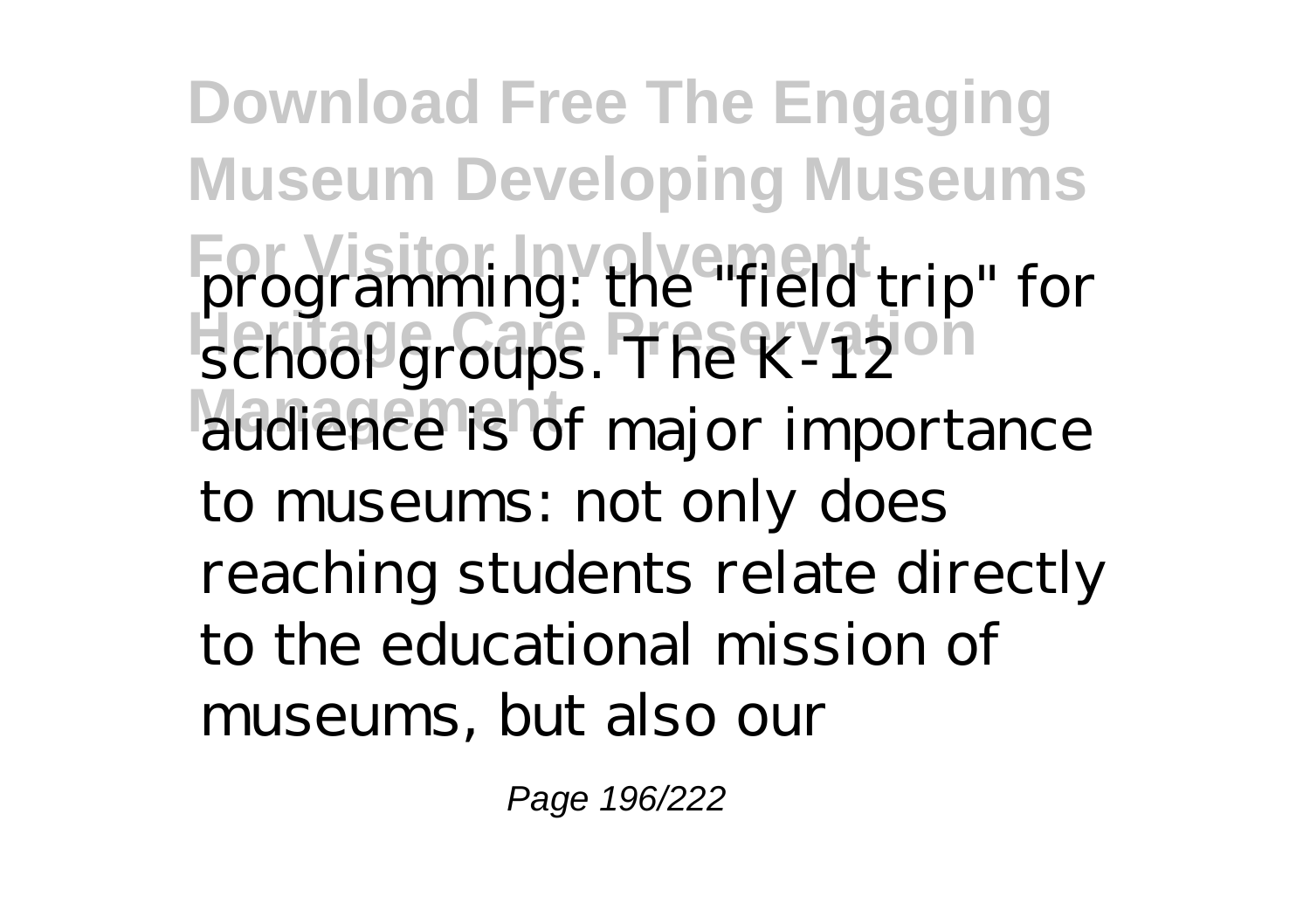**Download Free The Engaging Museum Developing Museums** institutions rely on the revenue **Heritage Care Preservation** generated by school groups. **Management** An essential text for researchers and academics seeking the most comprehensive and up-to-date coverage of all aspects of e-

Page 197/222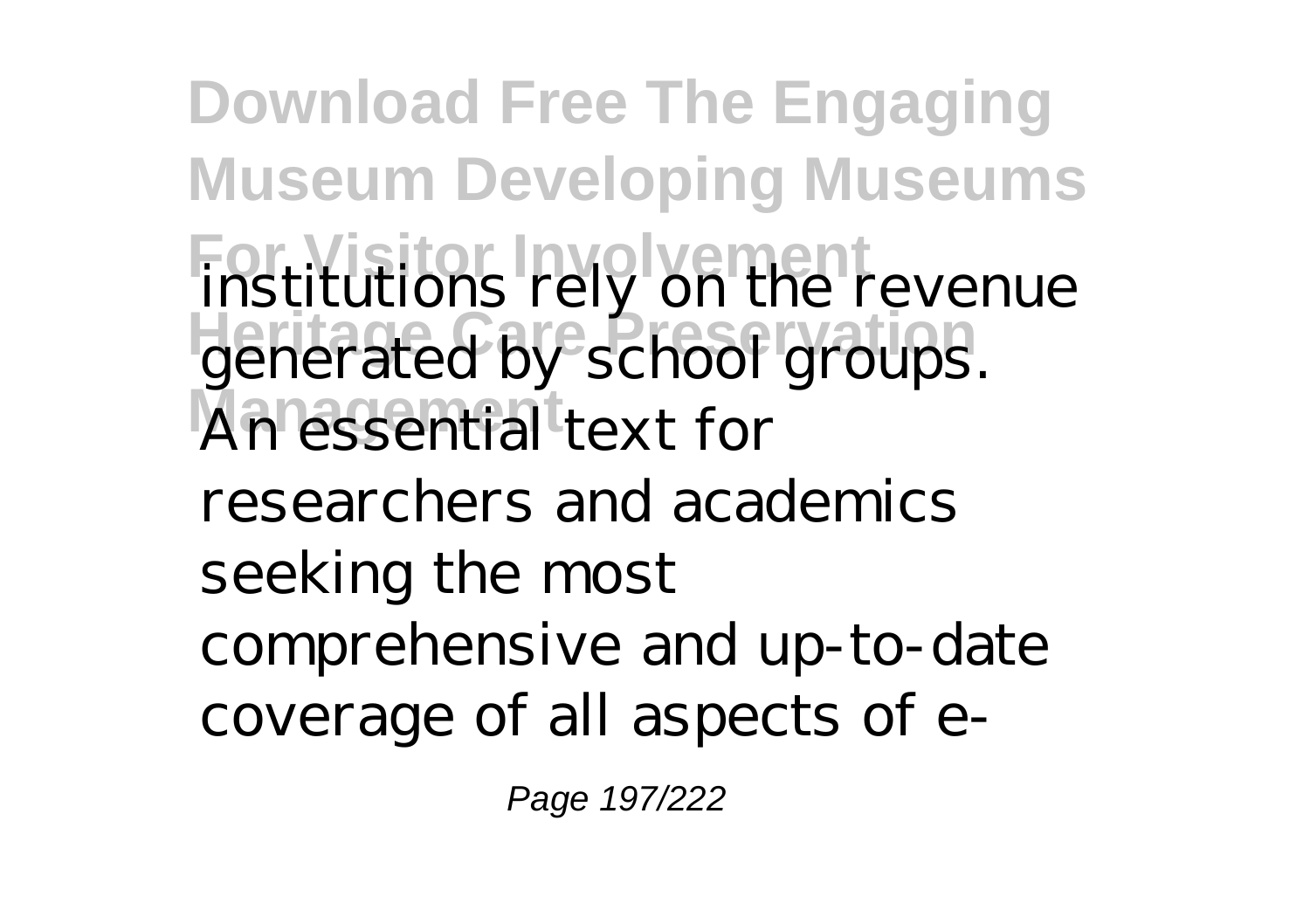**Download Free The Engaging Museum Developing Museums For Visitor Involvement** learning and ICT in education, **Heritage Care Preservation** this book is a multidisciplinary forum covering technical, pedagogical, organizational, instructional and policy aspects of the topic. Representing the best peer-reviewed papers from

Page 198/222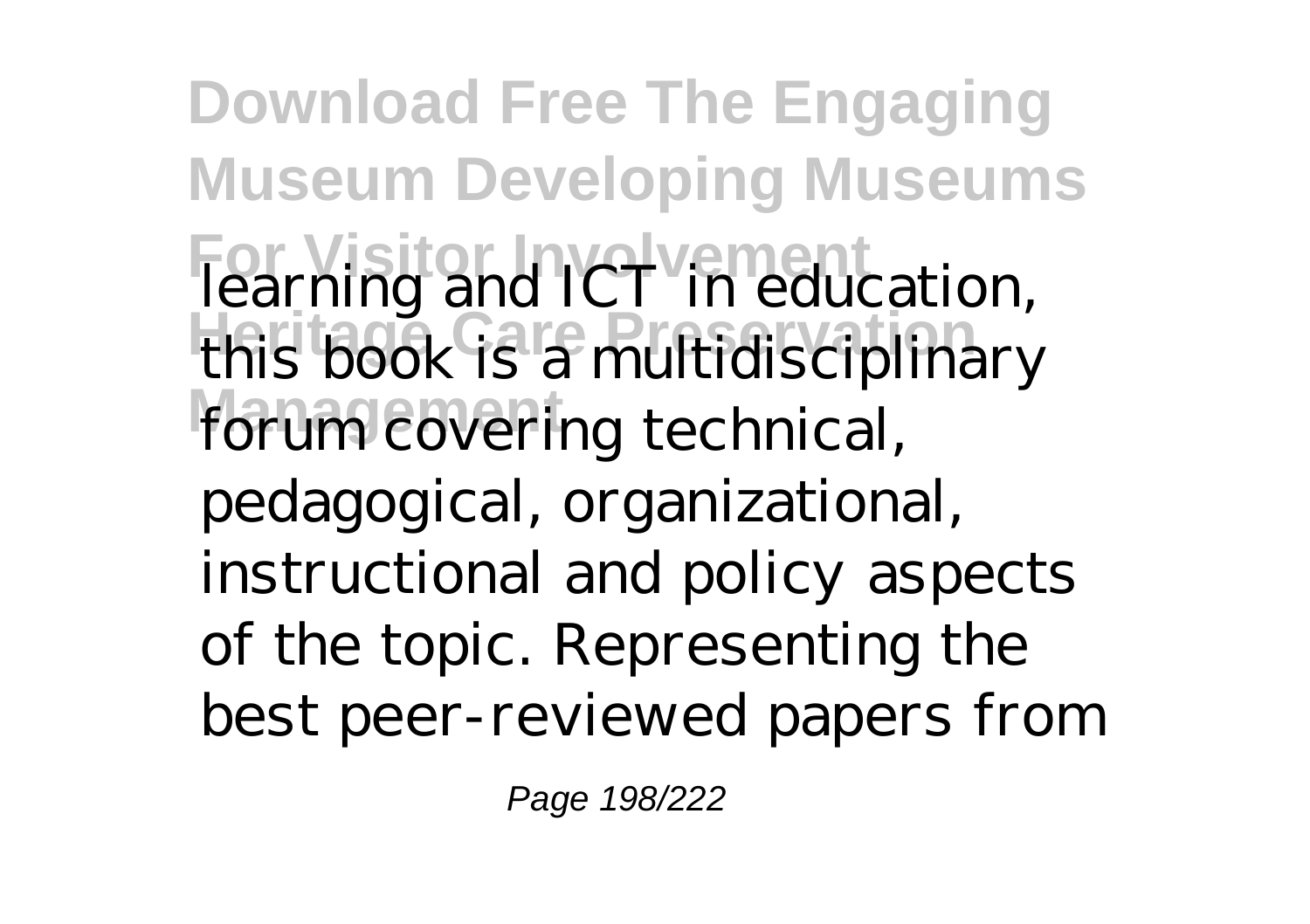**Download Free The Engaging Museum Developing Museums** the 8th Panhellenic Conference on ICT in Education, special emphasis is given to applied research relevant to educational practice and guided by the educational realities in schools, colleges, universities and

Page 199/222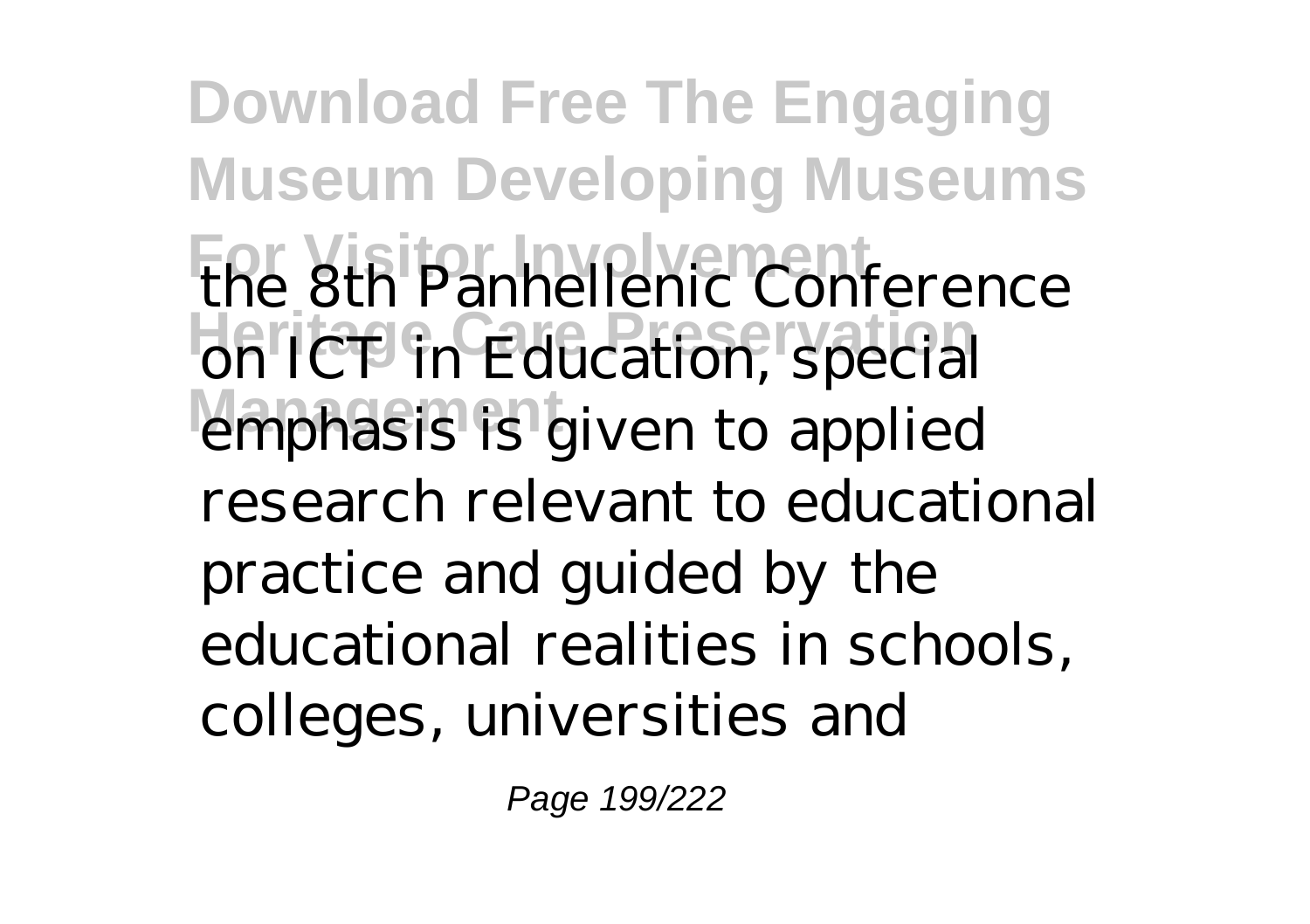**Download Free The Engaging Museum Developing Museums For Visitor Involvement** informal learning organizations. **Heritage Care Preservation** The volume encompasses the current trends and issues which determine and inform the integration of ICT in educational practice, including educational software, educational games,

Page 200/222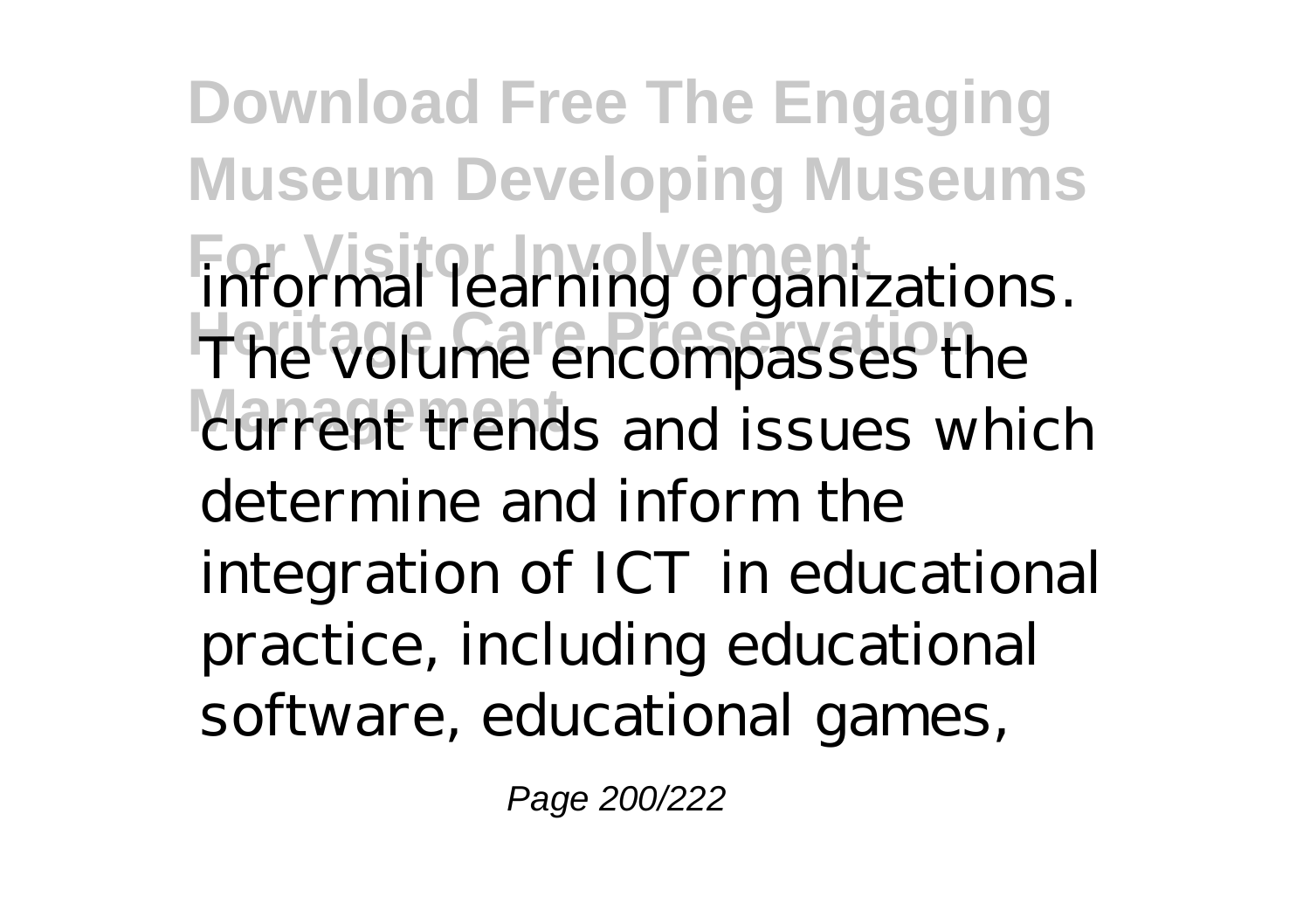**Download Free The Engaging Museum Developing Museums For Visitor Involvement Heritage Care Preservation Management** networks, learning analytics, collaborative learning, virtual learning environments, social digital museums, as well as the evolution of e-learning. An Interpretive Approach Art Museums, Discourse, and

Page 201/222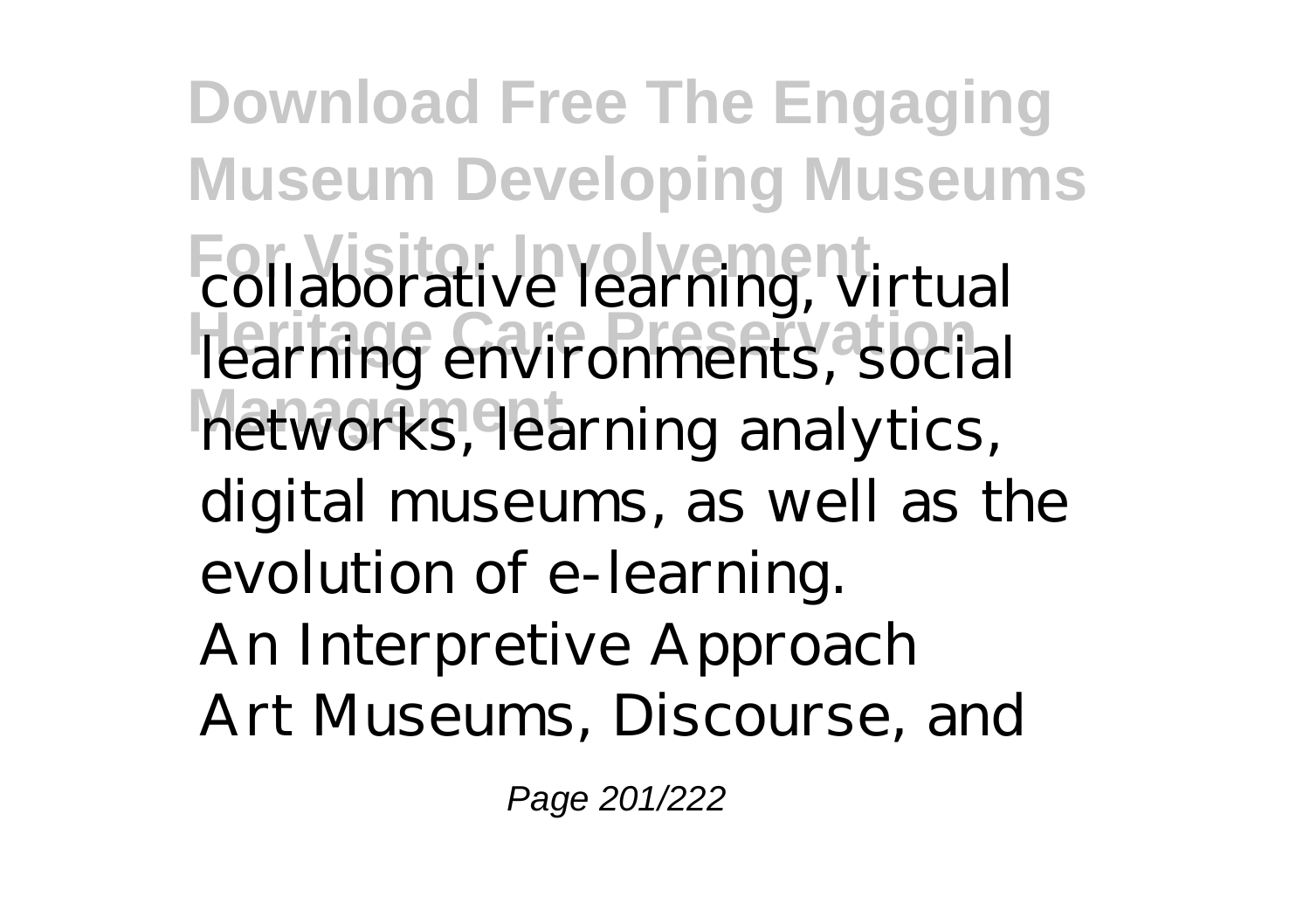**Download Free The Engaging Museum Developing Museums For Visitor Involvement** Visitors Gallery and Museum Education: Purpose, Pedagogy and Practice The Connected Museum First International Conference IACuDiT, Athens, 2014 Sharing Vision, Creation and

Page 202/222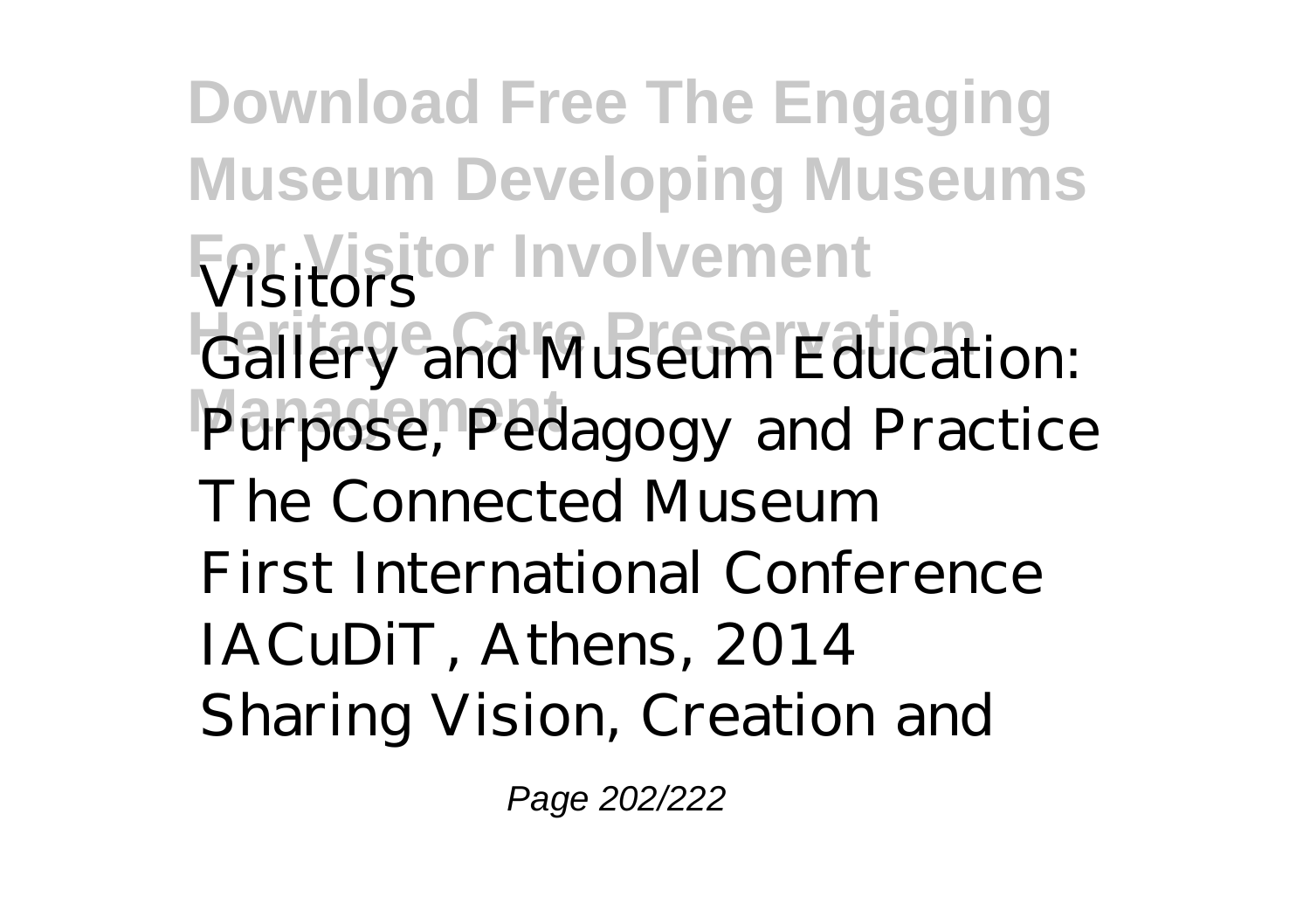**Download Free The Engaging Museum Developing Museums For Visitor Involvement** Development **Heritage Care Preservation** *What does the transformation to a* **Management** *visitor-centered approach do for a museum? How are museums made relevant to a broad range of visitors of varying ages, identities, and social classes? Does*

Page 203/222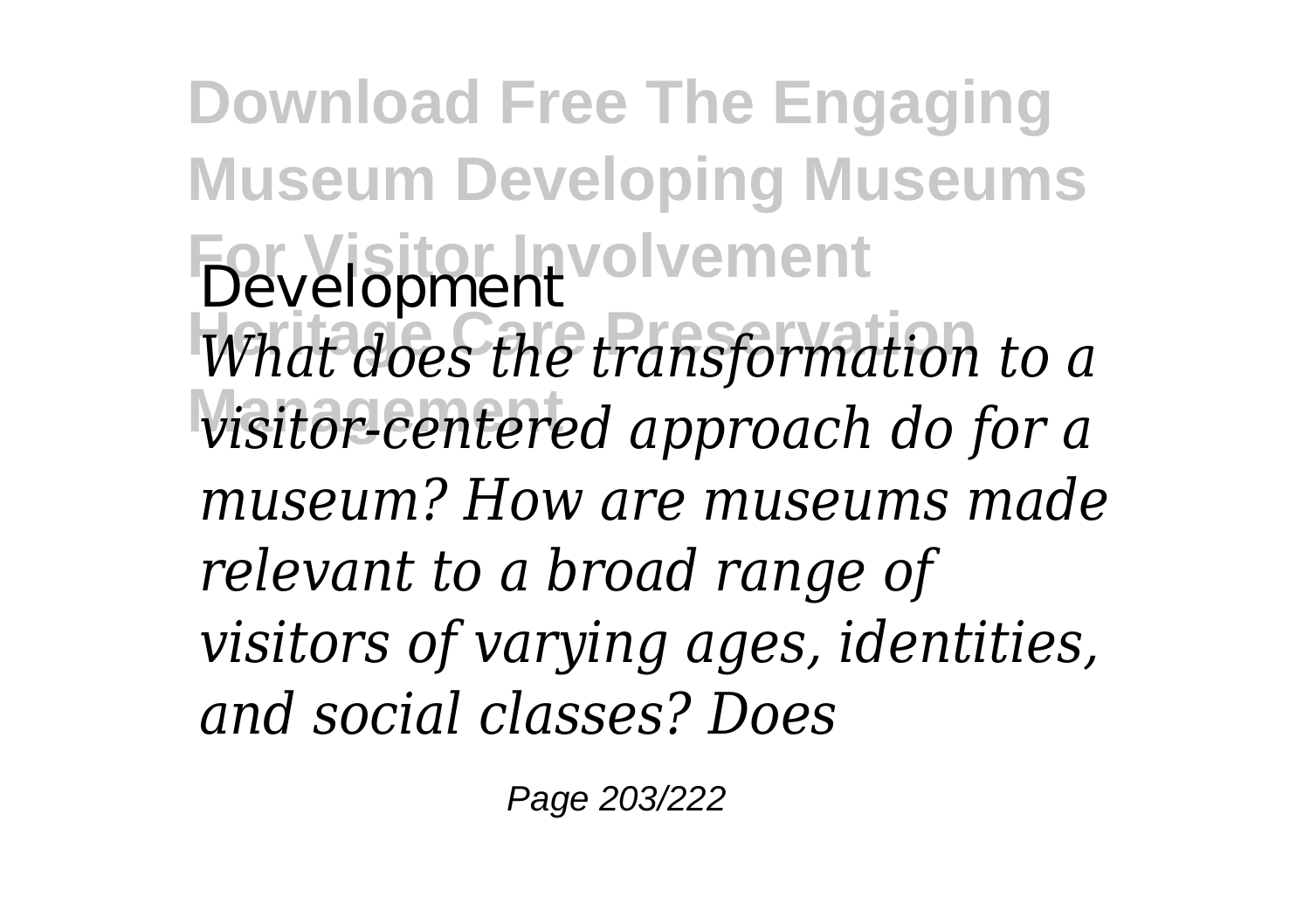**Download Free The Engaging Museum Developing Museums For Visitor Involvement** *appealing to a larger audience* force museums to "dumb down" **Management** *their work? What internal changes are required? Based on a multiyear Kress Foundation-sponsored study of 20 innovative American and European collections-based*

Page 204/222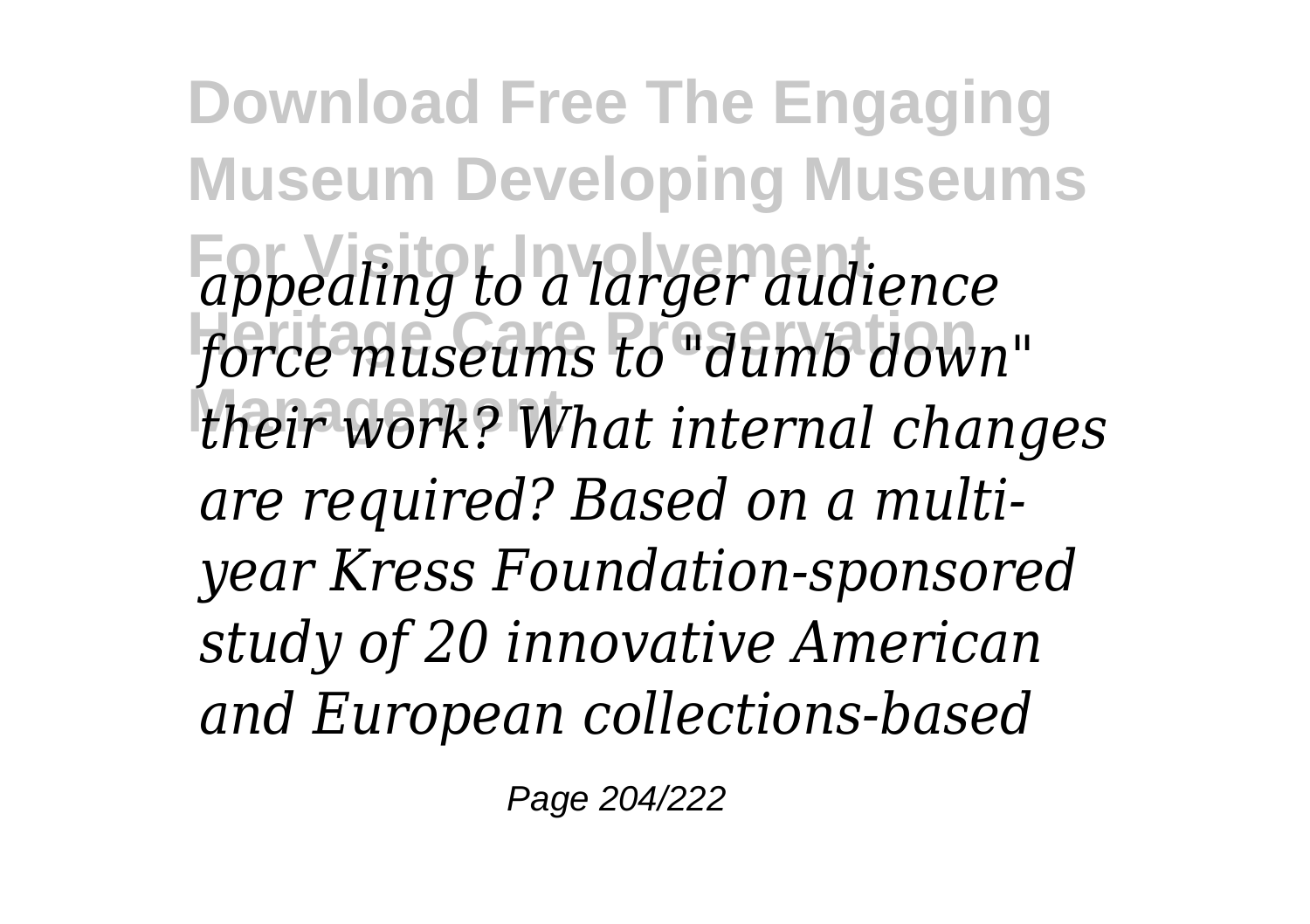**Download Free The Engaging Museum Developing Museums For Visitor Involvement** *museums recognized by their* **Heritage Care Preservation** *peers to be visitor-centered, Peter* **Samis and Mimi Michaelson** *answer these key questions for the field. The book describes key institutions that have opened the doors to a wider range of visitors;*

Page 205/222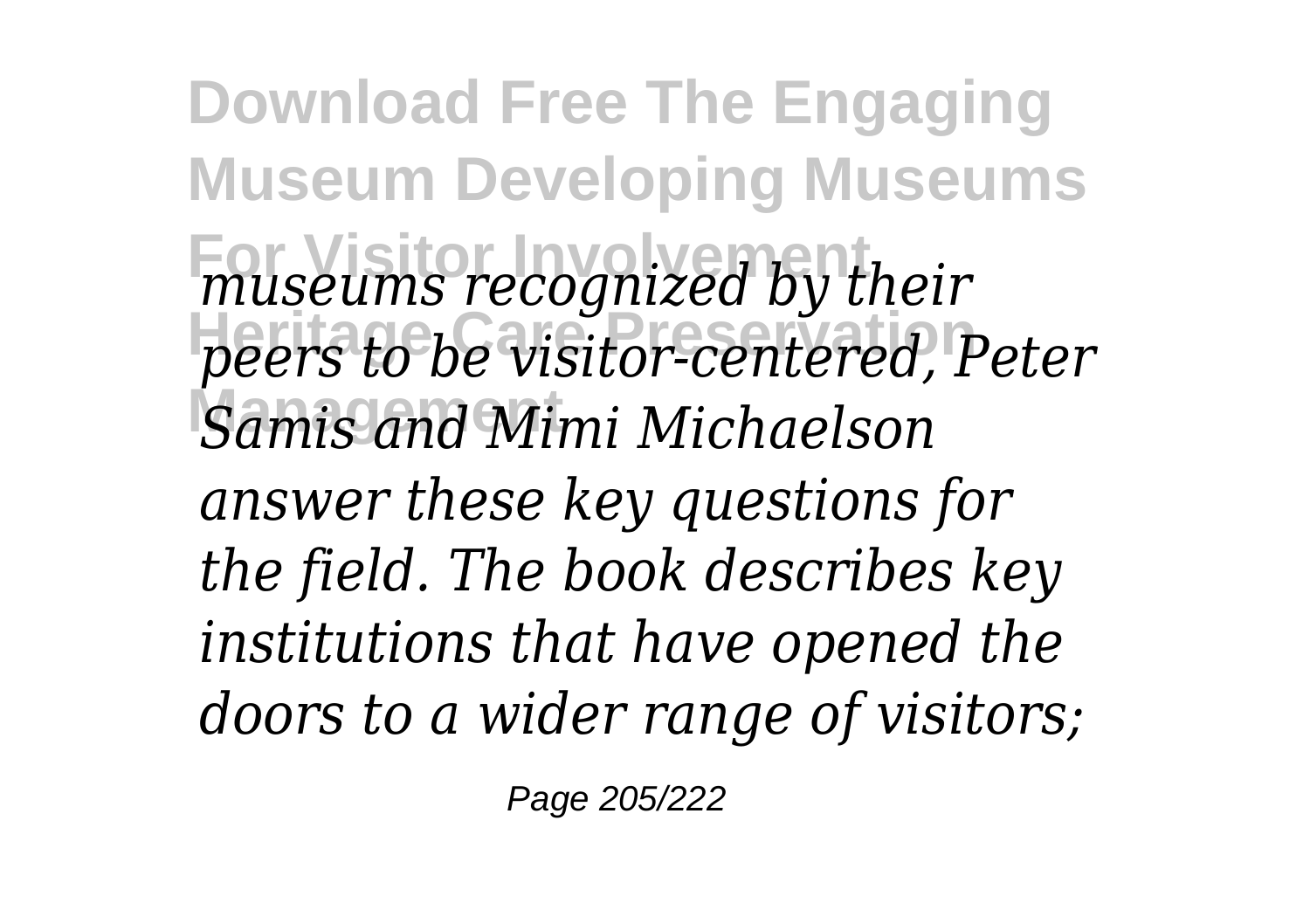**Download Free The Engaging Museum Developing Museums For Visitor Involvement** *addresses the internal struggles* **Heritage Care Preservation** *to reorganize and democratize* **Management** *these institutions; uses case studies, interviews of key personnel, Key Takeaways, and additional resources to help museum professionals implement*

Page 206/222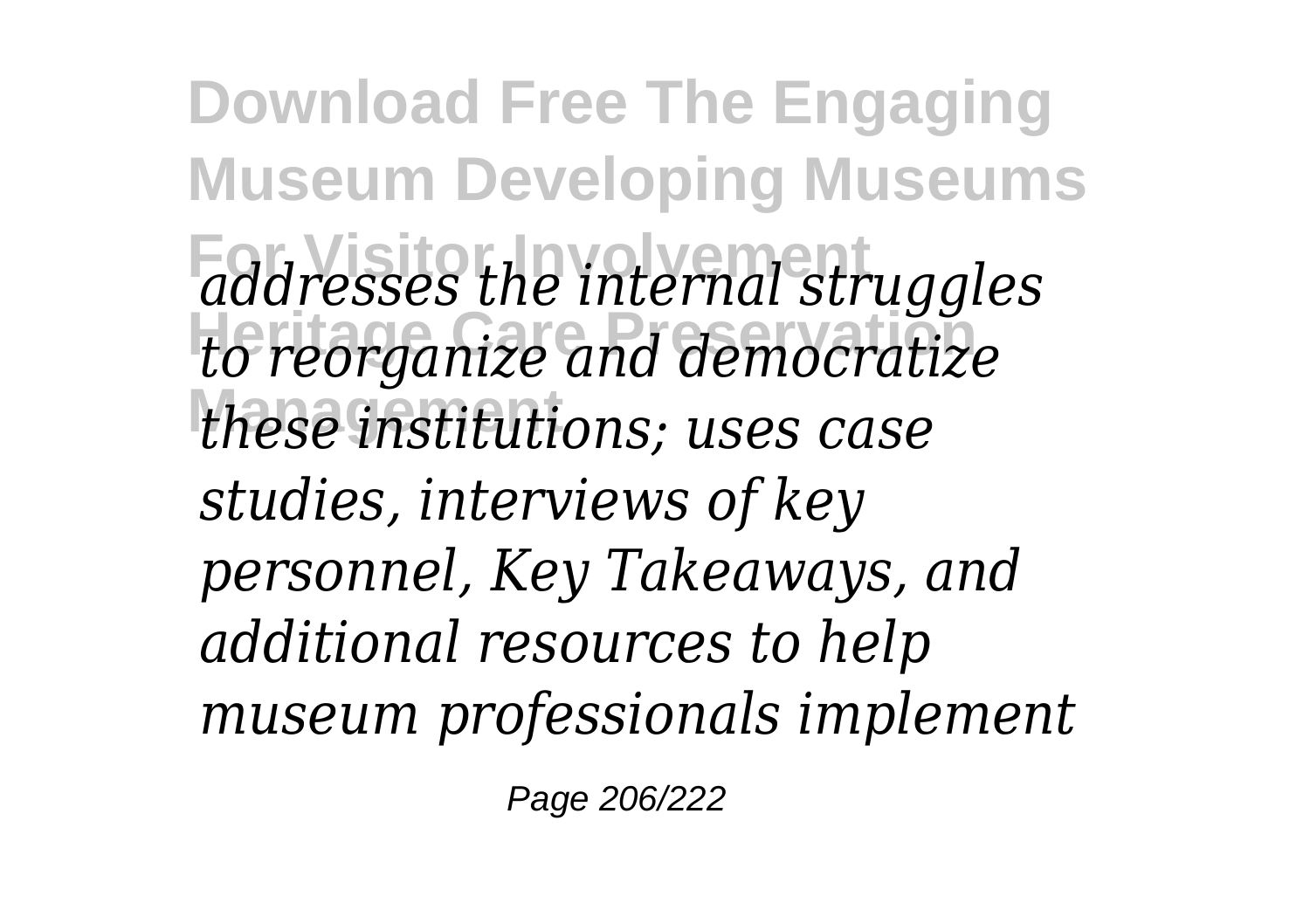**Download Free The Engaging Museum Developing Museums**  $\overline{a}$  visitor-centered approach in **Heritage Care Preservation** *collections-based institutions* Described by GEM<sup>\*</sup> as 'a very *informative and practical book ... worth having on any museum shelf', the Museum Educator's Handbook is a thorough and*

Page 207/222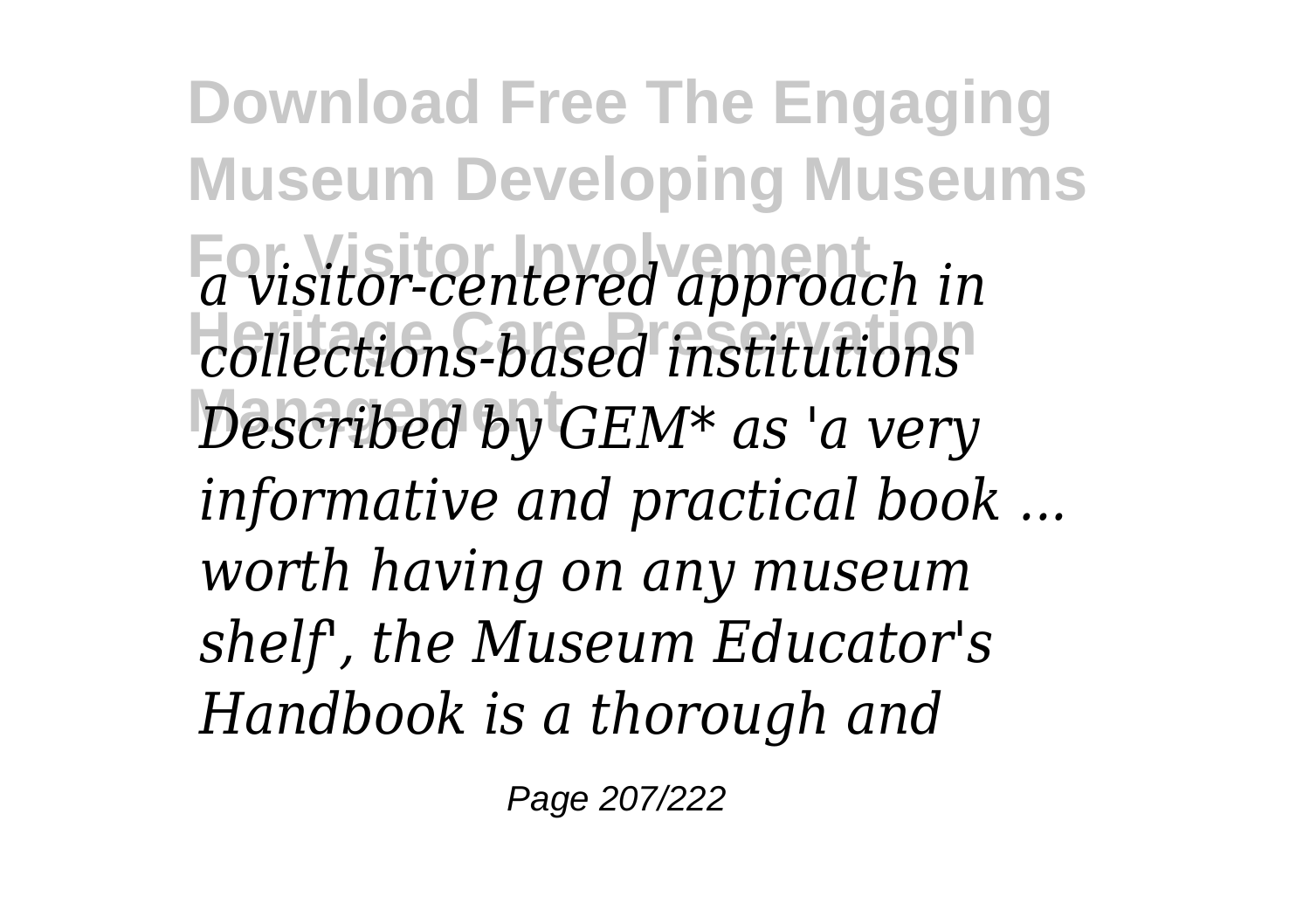**Download Free The Engaging Museum Developing Museums For Visitor Involvement** *practical guide to setting up and* **Heritage Care Preservation** *running education services in all* types of museum, even the *smallest, in any geographical setting. This third edition has been comprehensively updated to reflect the increased emphasis on*

Page 208/222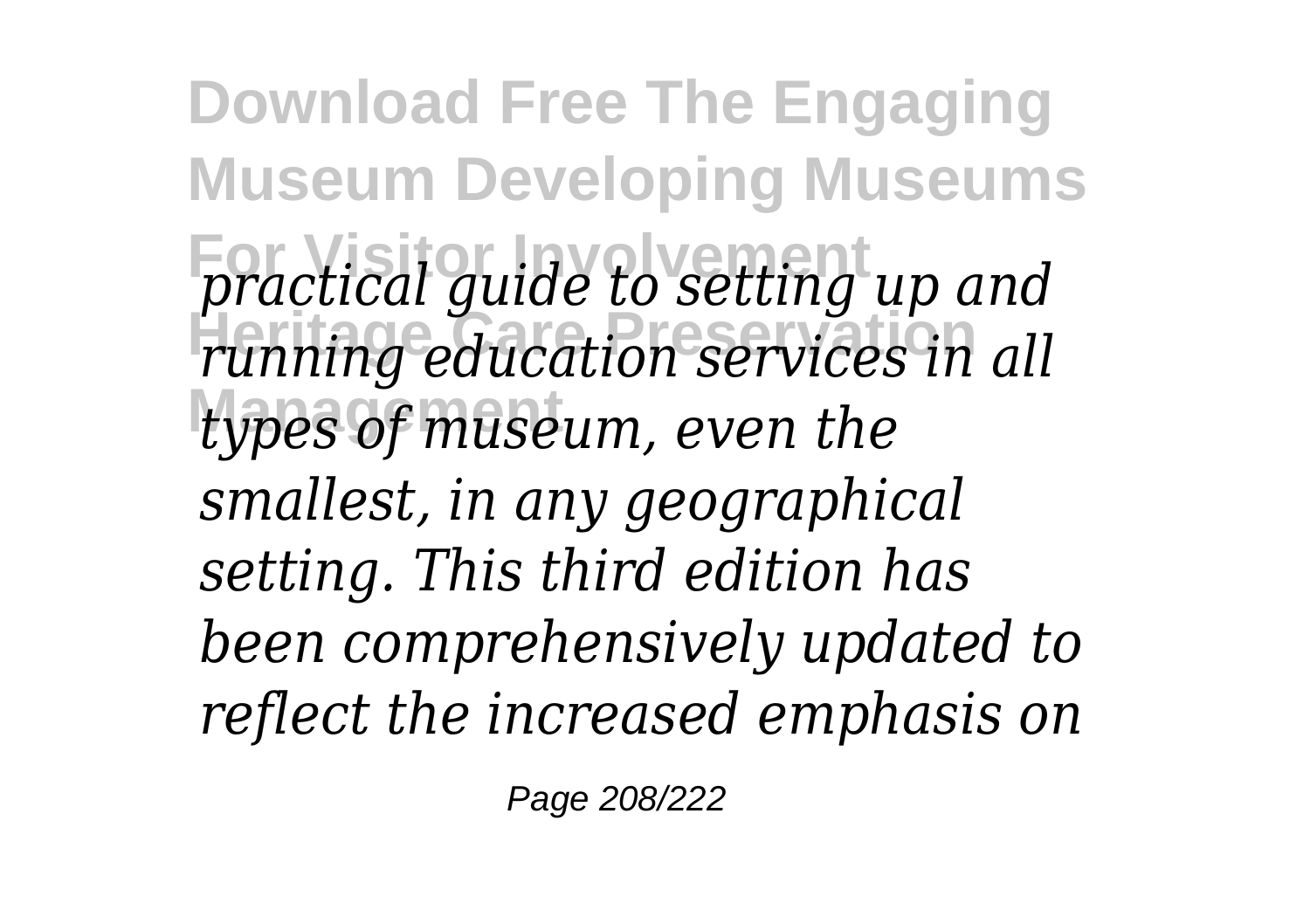**Download Free The Engaging Museum Developing Museums For Visitor Involvement** *the role of museums at all levels* **Heritage Care Preservation** *of education, from schools to* further and higher education. *There are new sections which deal with the importance of risk management and quality assurance, as well as guidance on*

Page 209/222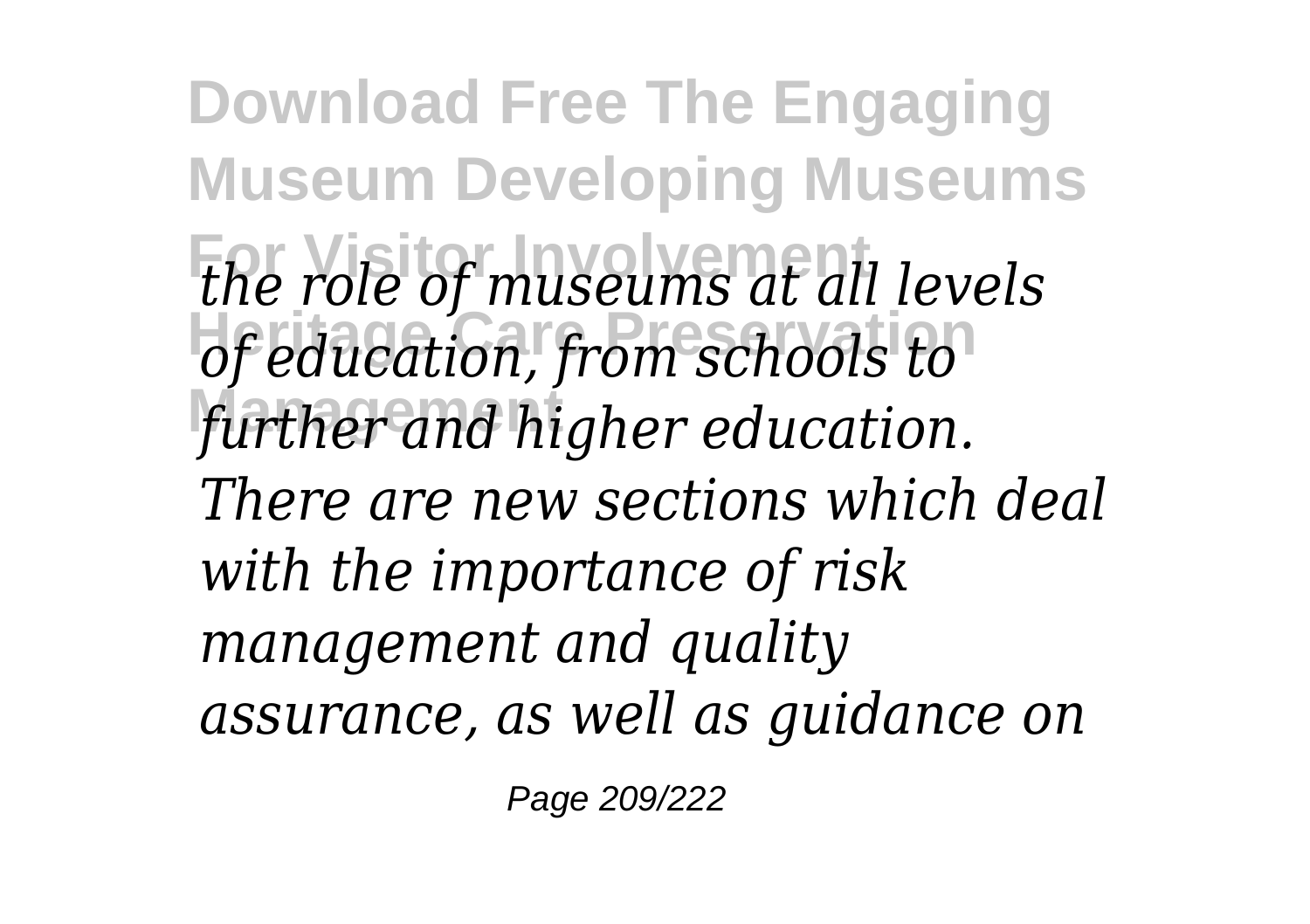**Download Free The Engaging Museum Developing Museums** *<i>the prevalent use of policy* **Heritage Care Preservation** *documents and new marketing* **Management** *methods. \*Group for Education in Museums Designing Museum Experiences is a "how-to" book for creating visitor-centered museums that*

Page 210/222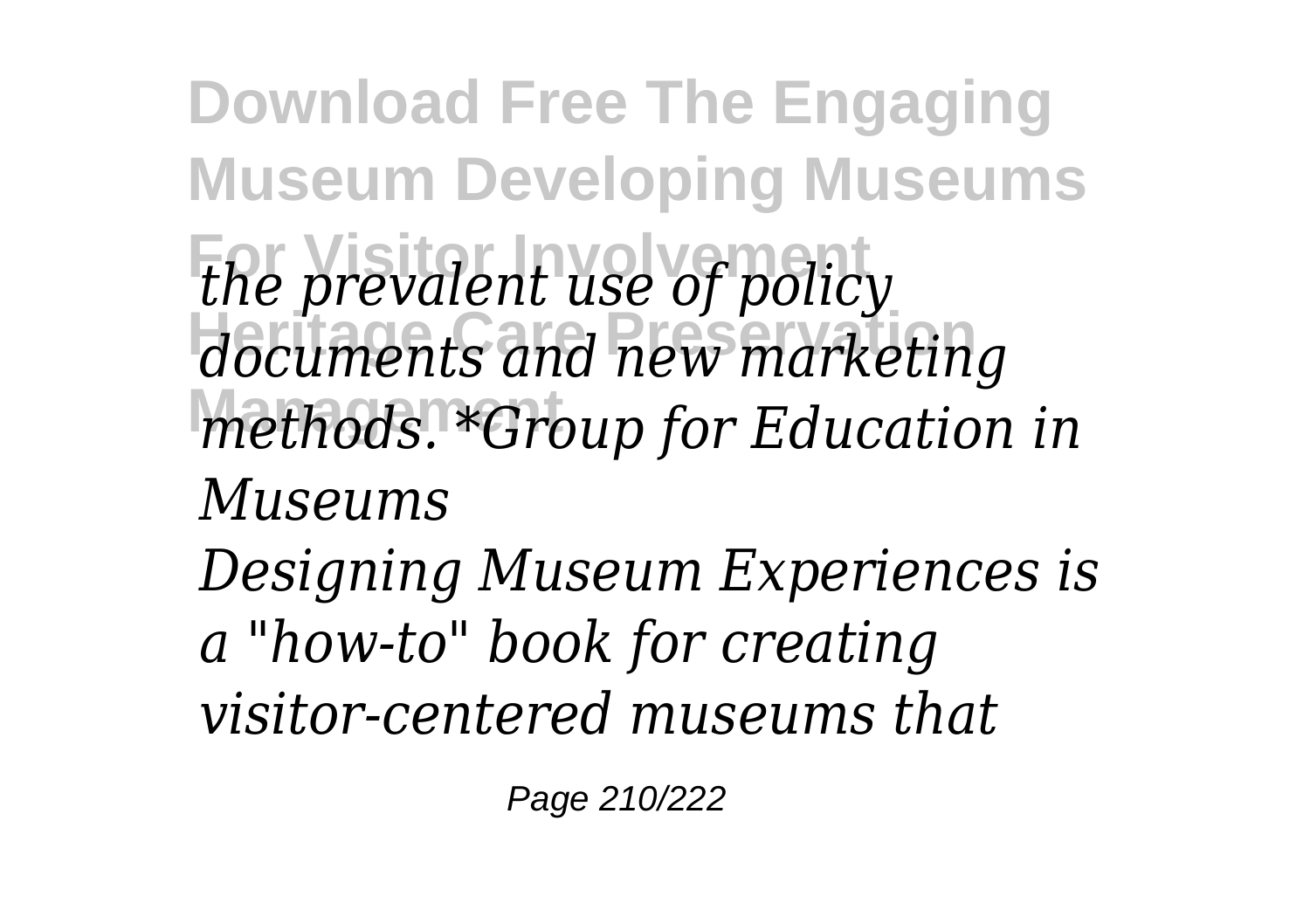**Download Free The Engaging Museum Developing Museums For Visitor Involvement Connect** with museum visitors stakeholders, and donors. *emotionally and intellectually connect with museum visitors, Museums are changing from static, monolithic, and encyclopedic institutions to institutions that are visitor-*

Page 211/222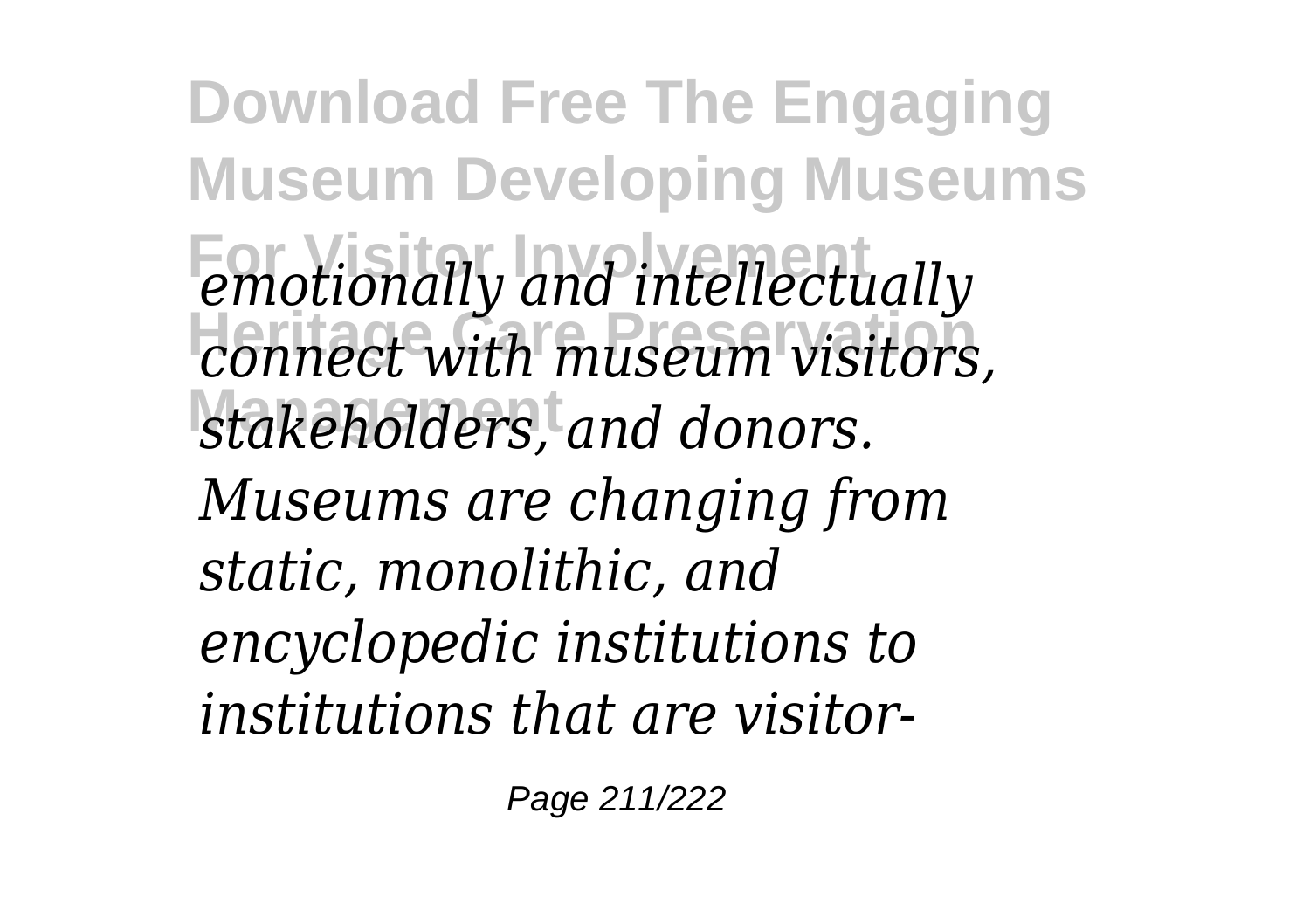**Download Free The Engaging Museum Developing Museums For Visitor Involvement** *centric, with shared authority that* **Heritage Care Preservation** *allows museum and visitors to* **Management** *become co-creators in content creation. Museum content is also changing, from static content to dynamic, evolving content that is multi-cultural and transparent*

Page 212/222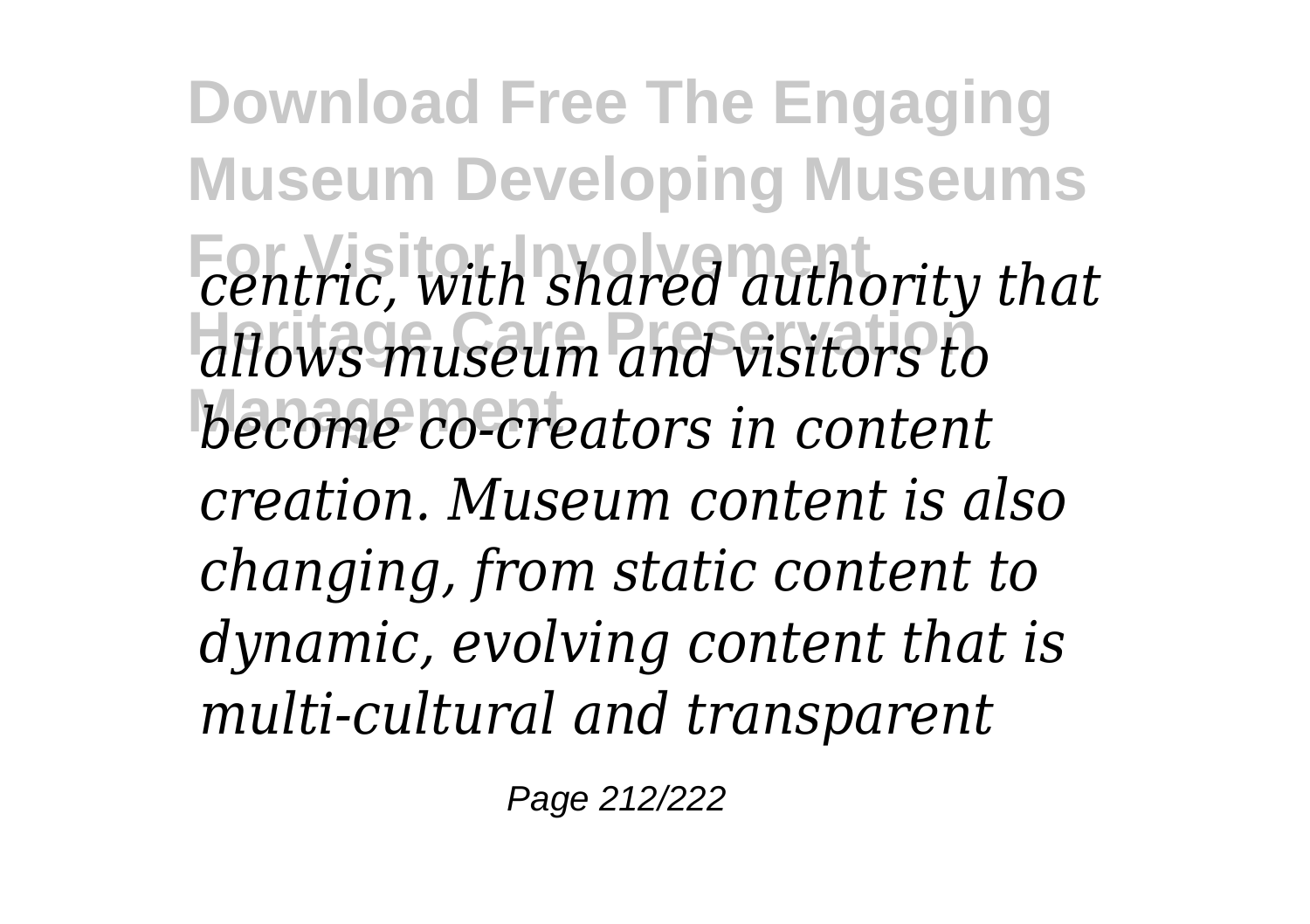**Download Free The Engaging Museum Developing Museums For Visitor Involvement** *regarding the evolution of facts* and histories, allowing multiperson interpretations of events. *Designing Museum Experiences leads readers through the methods and tools of the three stages of a museum visit (Pre-*

Page 213/222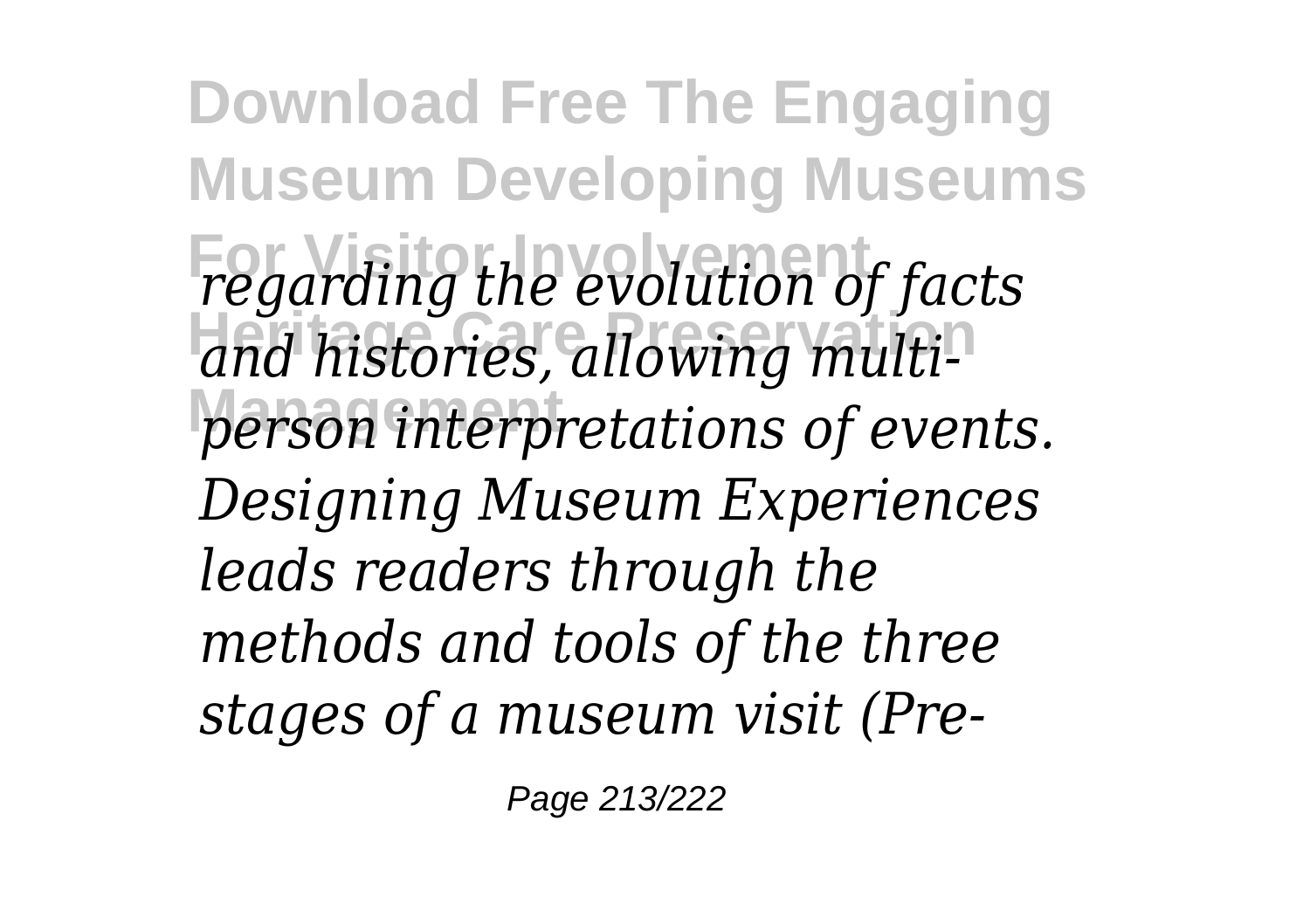**Download Free The Engaging Museum Developing Museums**  $v$ *isit, In-Person Visit, and Post* $v$ *isit), with a goal of motivating* **Management** *visitors to return and revisit the museum in the future. This museum visitation loop creates meaningful intellectual, emotional, and experiential value*

Page 214/222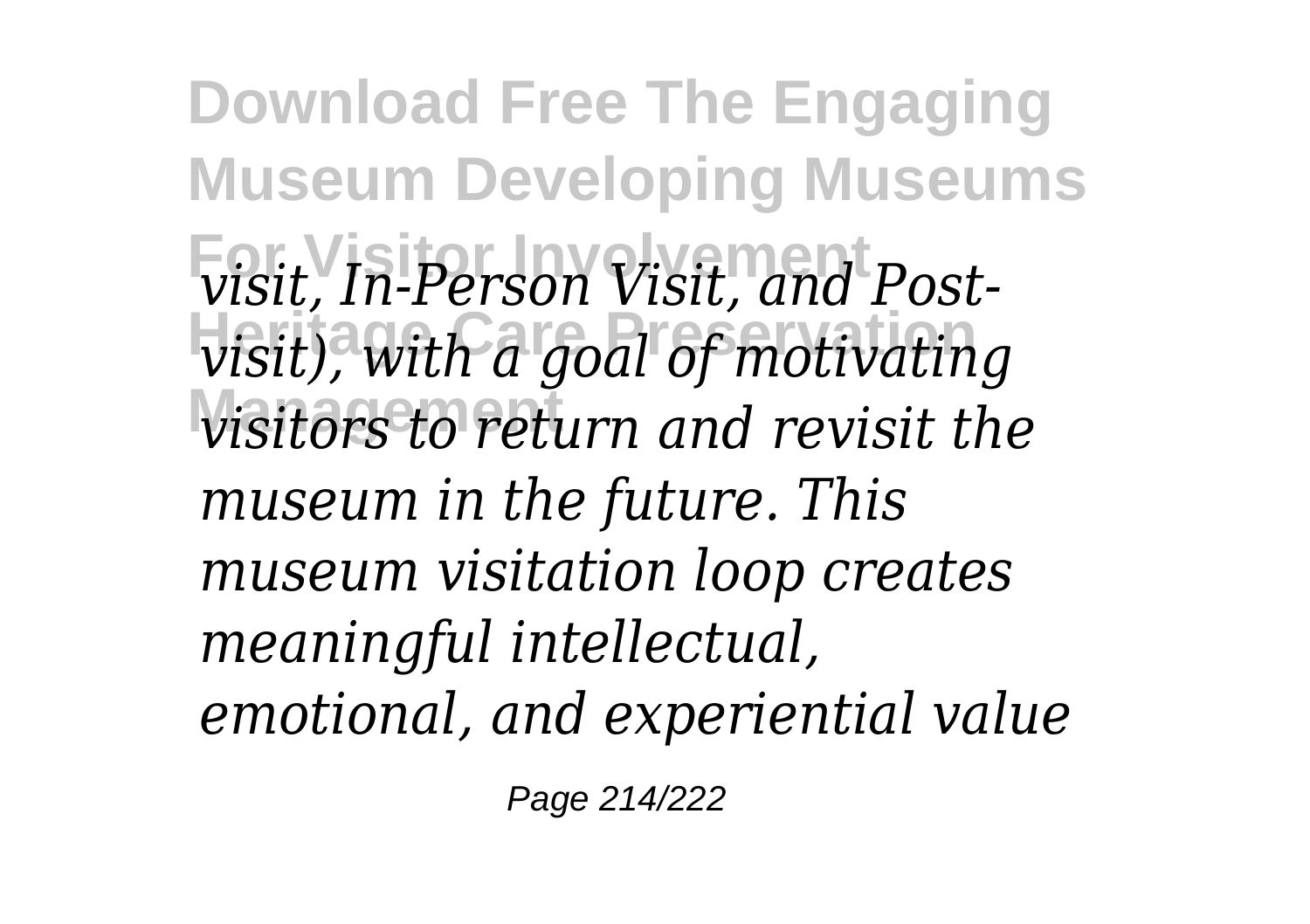**Download Free The Engaging Museum Developing Museums** for the visitor. Using the business-**Heritage Care Preservation** *world-proven methodologies of* **Management** *user centered design, Museum Visitor Experience leads the reader through the process of creating value for the visitor. Providing consistent messaging at*

Page 215/222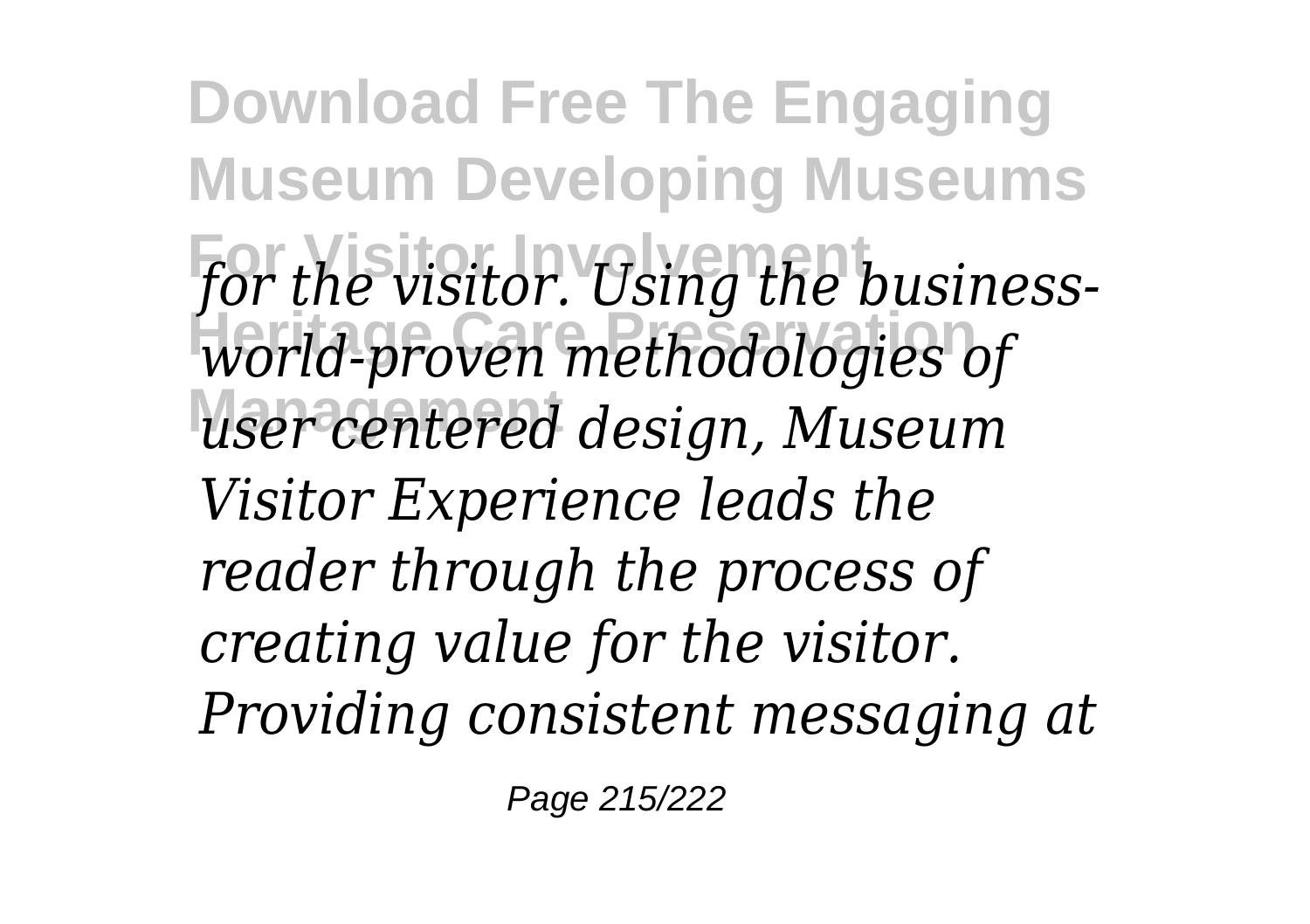**Download Free The Engaging Museum Developing Museums For Visitor Involvement** *all touchpoints (website, social media, museum staff visitor*<sup>1</sup> **Management** *services, museum signage, etc.) creates a trusted bond between visitor and museum. The tools used to increase understanding of and encourage empathy for the*

Page 216/222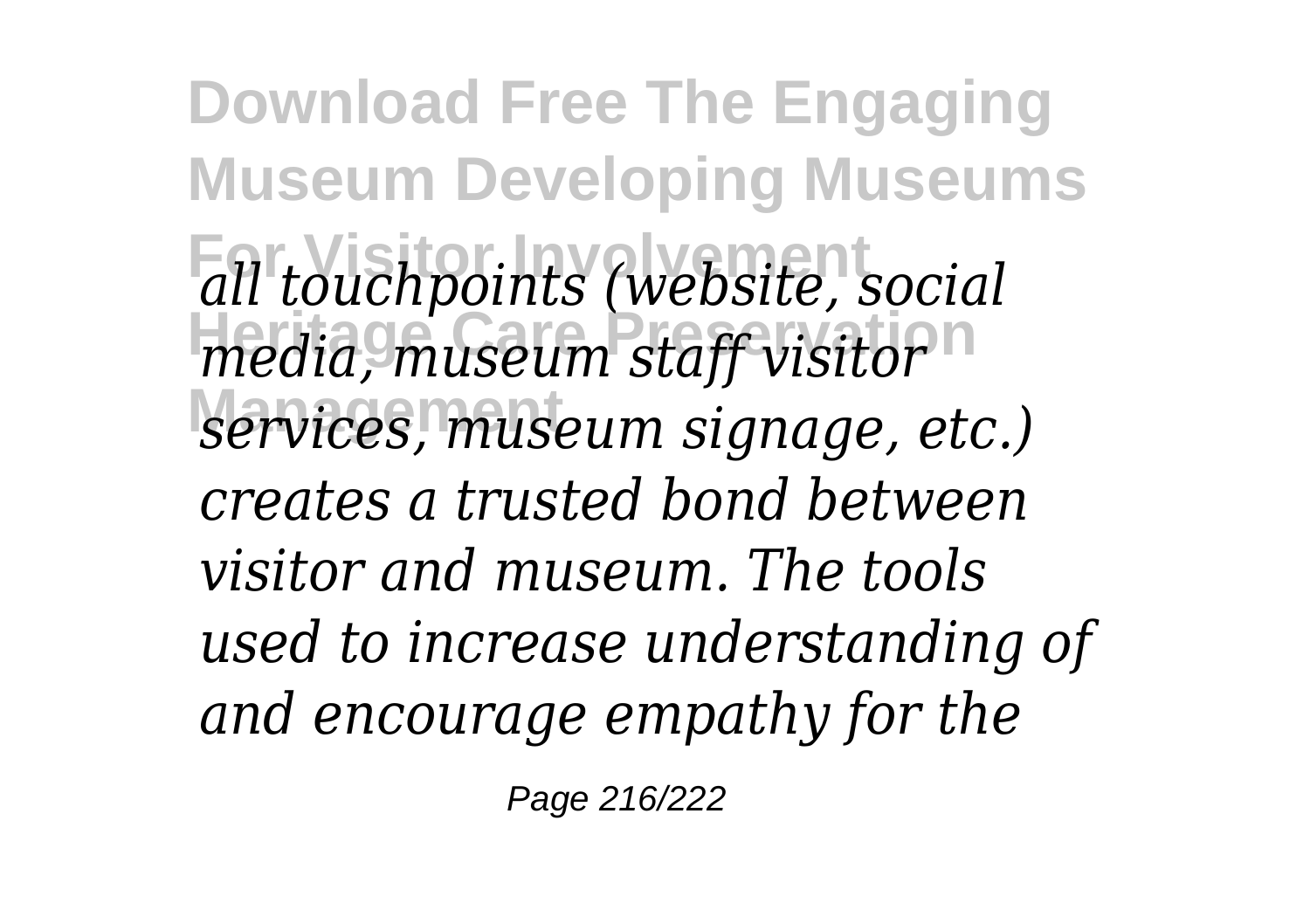**Download Free The Engaging Museum Developing Museums For Visitor Involvement** *museum visitor, and understand*  $v$ *isitor motivations include:*<sup>01</sup> *Empathy Mapping, Personas, Audience segmentation, Visitor Journey Mapping, Service Design Blueprints, System Mapping, Content Mapping, Museum*

Page 217/222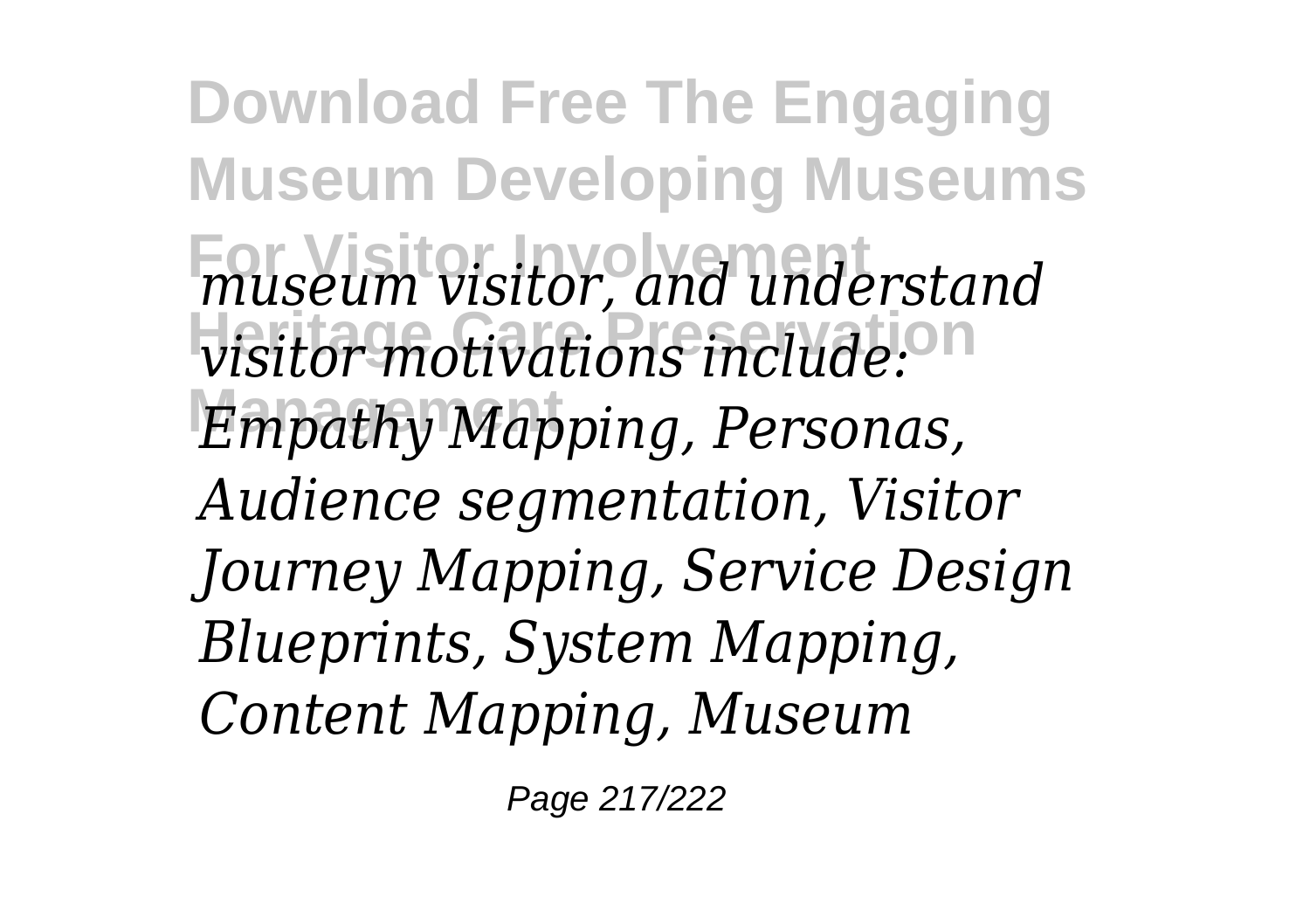**Download Free The Engaging Museum Developing Museums For Visitor Involvement** *Context Mapping, Stakeholder* **Heritage Care Preservation** *Mapping, and the Visitor Value* **Management** *Proposition. In the end, the reason for using the tools is to empower visitors and meet their emotional and intellectual needs, with the goal of creating a lifelong bond*

Page 218/222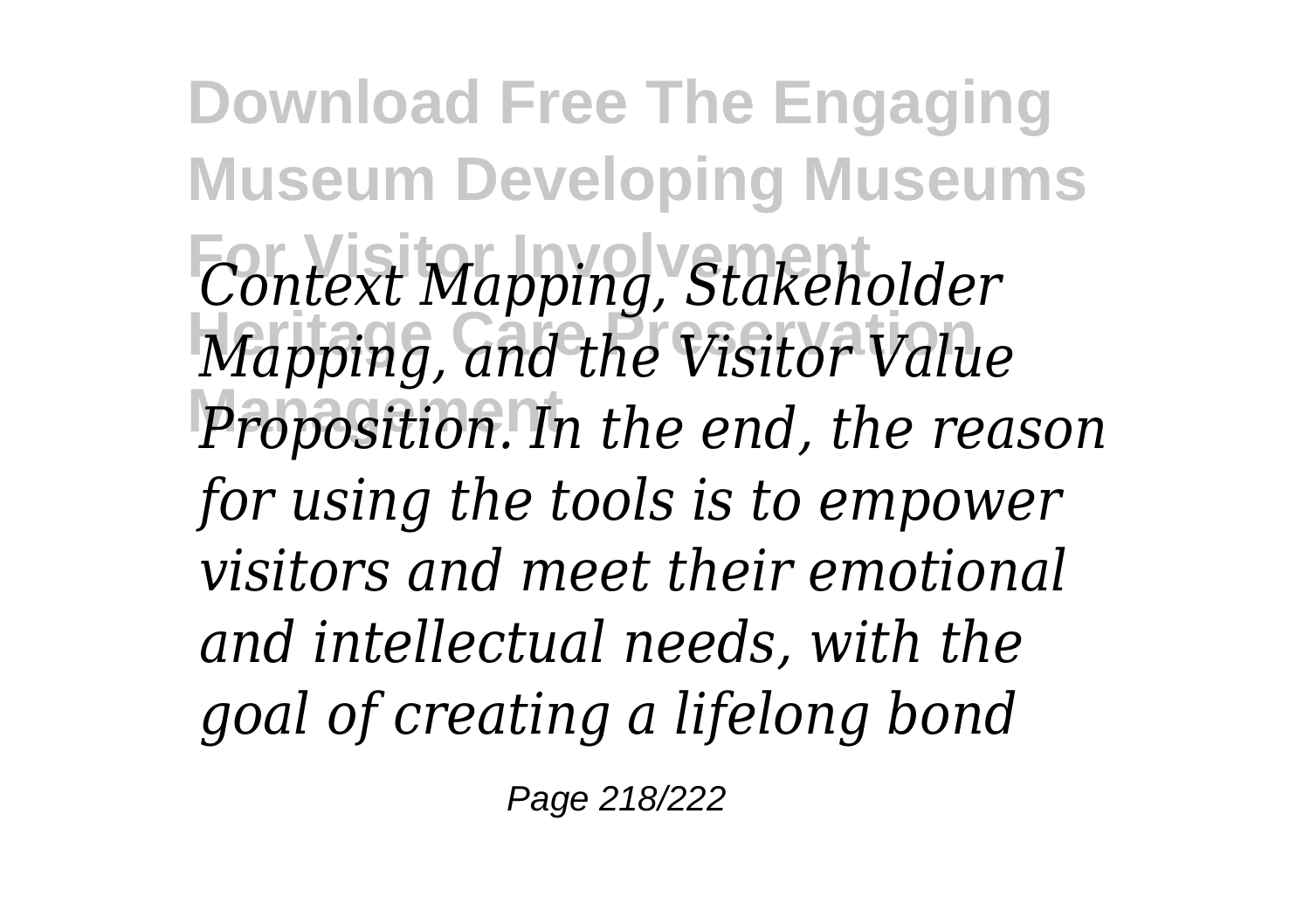**Download Free The Engaging Museum Developing Museums For Visitor Involvement** *between museum and visitor. This is especially important astion* **Management** *museums face a new post COVID-19 reality; only the most nimble, visitor-centered museums are likely to survive. The companion website to Designing*

Page 219/222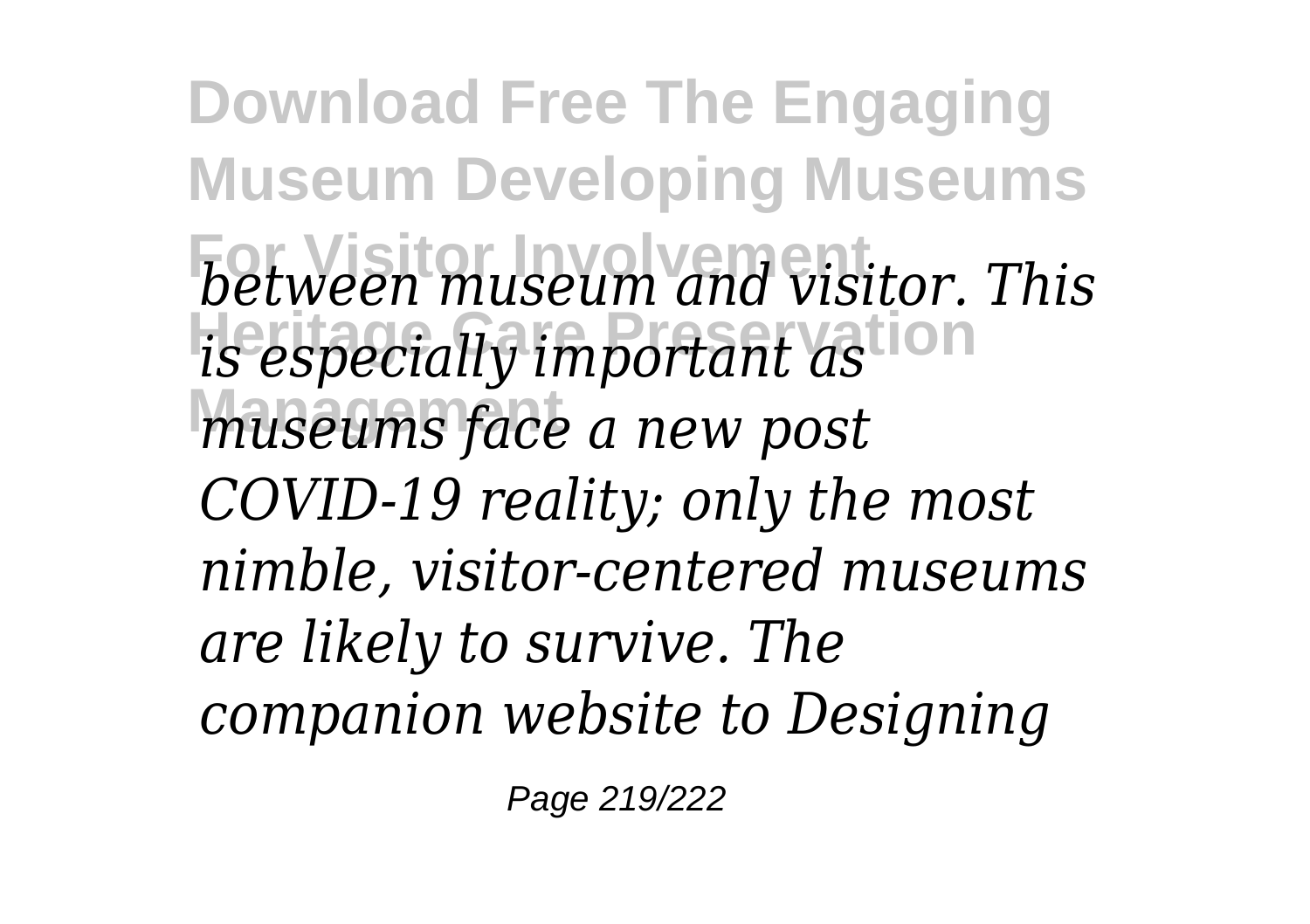**Download Free The Engaging Museum Developing Museums For Visitor Involvement** *Museum Experiences features:* Links to additional visitor-<sup>1011</sup> **Management** *centered museum information Downloadable sample documents and templates Bibliography of sources for further reading Online glossary of museum visitor*

Page 220/222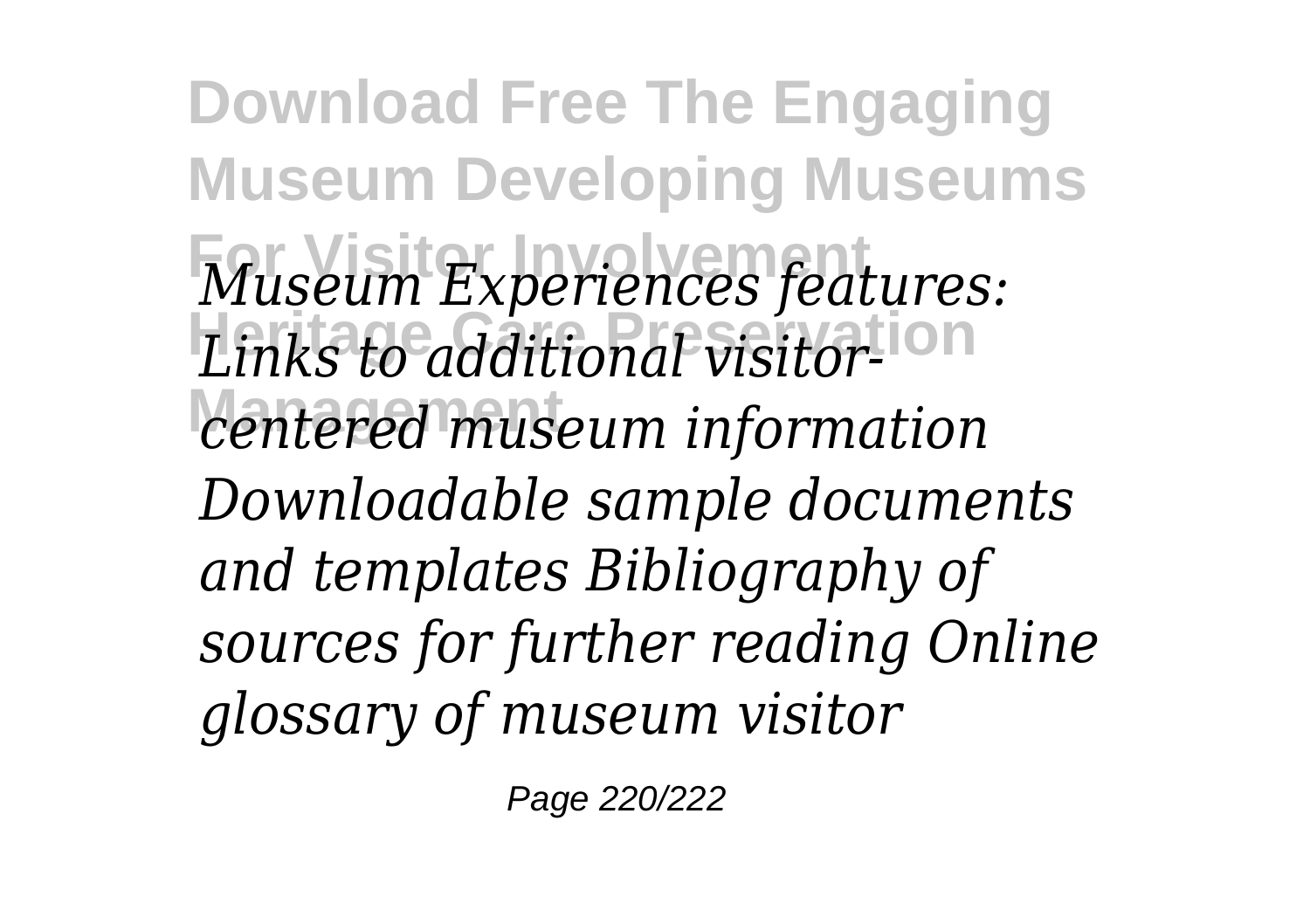**Download Free The Engaging Museum Developing Museums For Visitor Involvement** *experience terms Daily checklists* **Heritage Care Preservation** *of "how-to" provide and receive* **Management** *visitor-centered experiences More than 50 associated Designing Museum Experiences documents Provides an analysis of a museum's history and links to*

Page 221/222